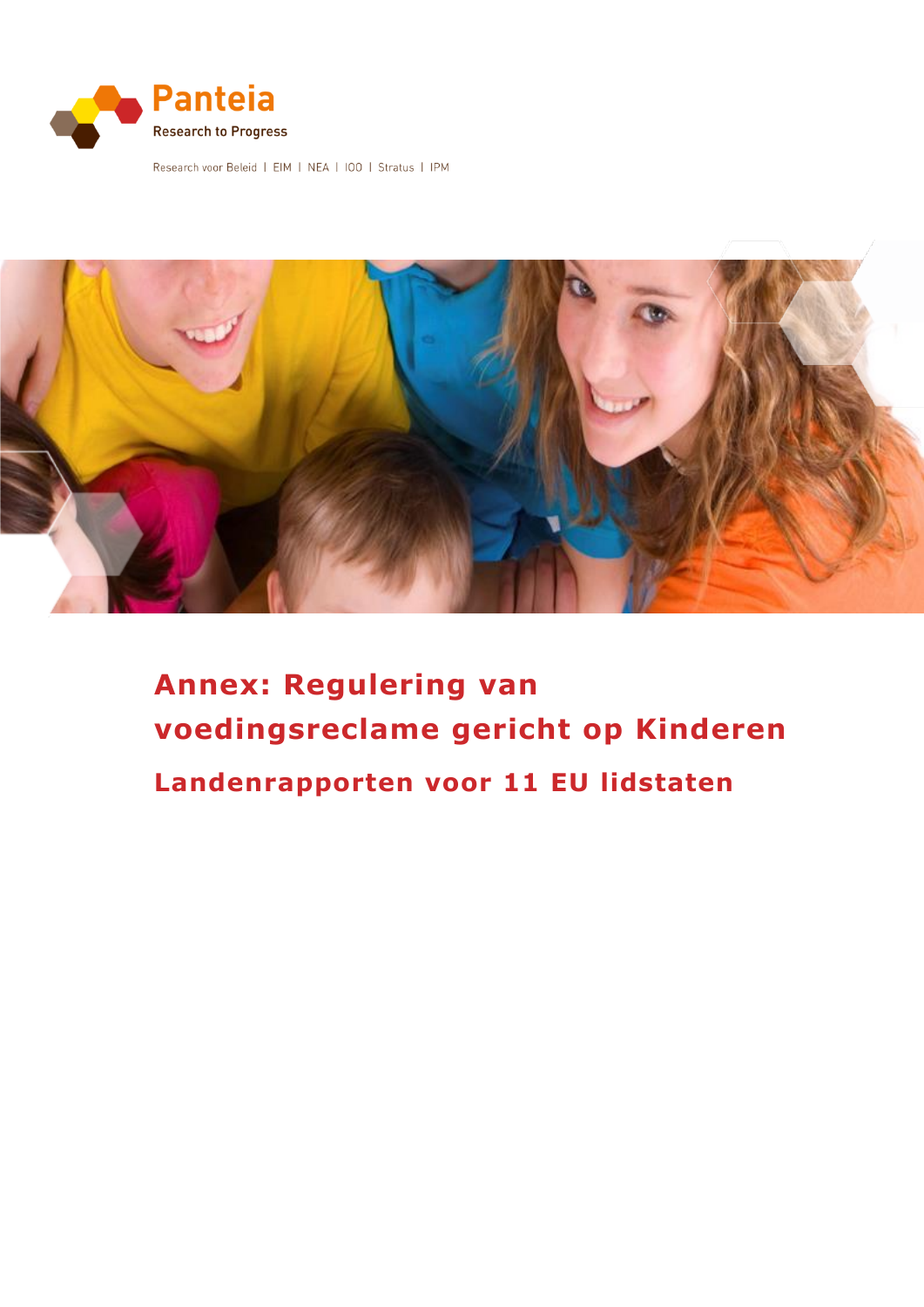#### Zoetermeer, 19 februari 2015

De verantwoordelijkheid voor de inhoud berust bij Panteia. Het gebruik van cijfers en/of teksten als toelichting of ondersteuning in artikelen, scripties en boeken is toegestaan mits de bron duidelijk wordt vermeld. Vermenigvuldigen en/of openbaarmaking in welke vorm ook, alsmede opslag in een retrieval system, is uitsluitend toegestaan na schriftelijke toestemming van Panteia. Panteia aanvaardt geen aansprakelijkheid voor drukfouten en/of andere onvolkomenheden.

The responsibility for the contents of this report lies with Panteia. Quoting numbers or text in papers, essays and books is permitted only when the source is clearly mentioned. No part of this publication may be copied and/or published in any form or by any means, or stored in a retrieval system, without the prior written permission of Panteia. Panteia does not accept responsibility for printing errors and/or other imperfections.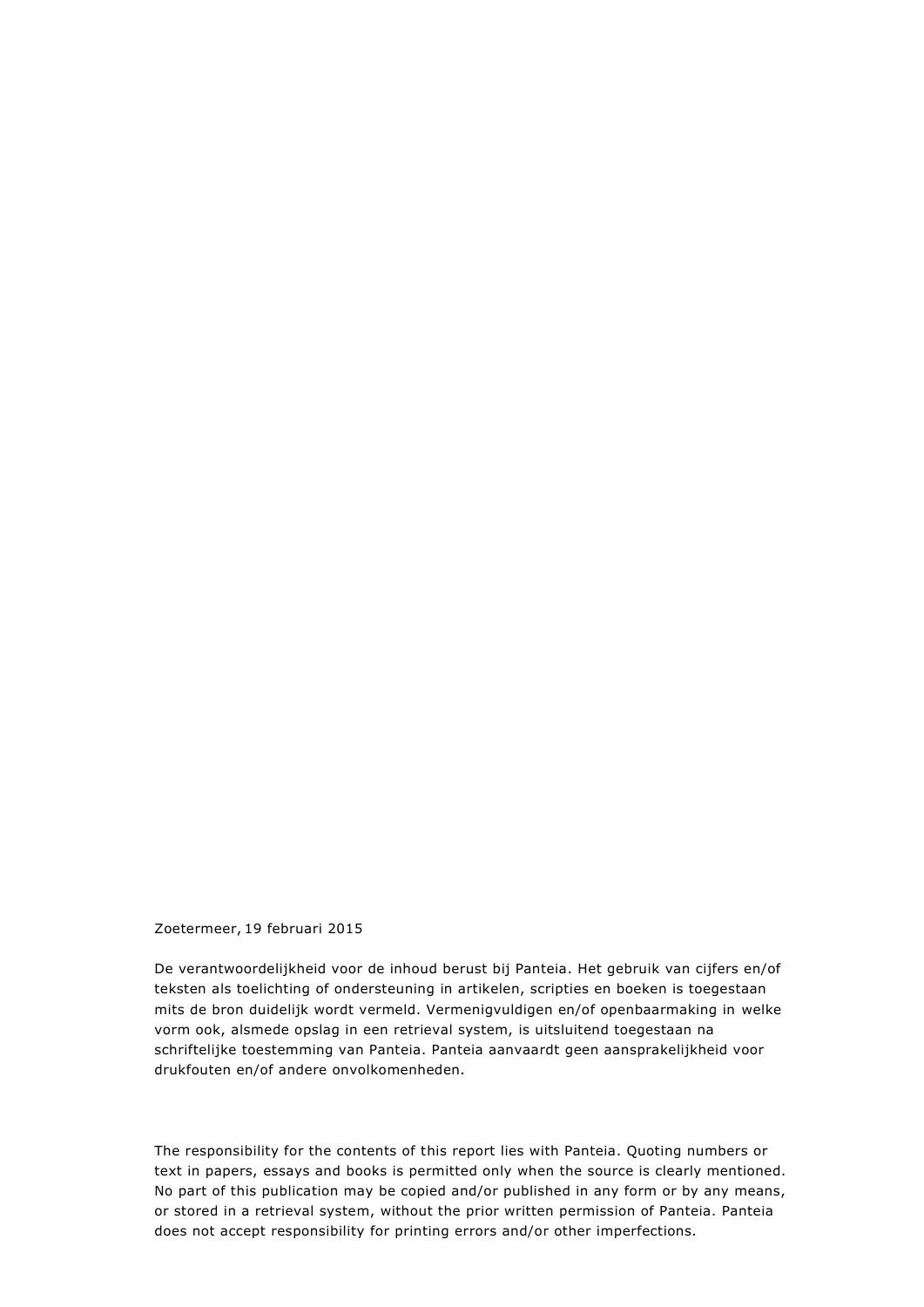## **Inhoudsopgave**

| 1                       | <b>België</b>                                                                                | 5                   |
|-------------------------|----------------------------------------------------------------------------------------------|---------------------|
| 1.1                     | Description of Current national approach to regulating food<br>advertising aimed at children | 5                   |
| 1.2                     | Context in which the current national approach was developed and                             |                     |
| 1.3                     | implemented<br>Evaluating the outcomes and effectiveness of policies                         | $\overline{7}$<br>9 |
| 1.4                     | Transferability                                                                              | 11                  |
| $\overline{\mathbf{2}}$ | <b>Denmark</b>                                                                               | 13                  |
| 2.1                     | Description of Current national approach to regulating food                                  |                     |
|                         | advertising aimed at children                                                                | 13                  |
| 2.2                     | Context in which the current national approach was developed and                             |                     |
| 2.3                     | implemented<br>Evaluating the outcomes and effectiveness of policies                         | 14<br>17            |
| 2.4                     | Transferability                                                                              | 21                  |
| 3                       | <b>Finland</b>                                                                               | 23                  |
| 3.1                     | Description of Current national approach to regulating food                                  |                     |
|                         | advertising aimed at children                                                                | 23                  |
| 3.2                     | Context in which the current national approach was developed and<br>implemented              | 25                  |
| 3.3                     | Evaluating the outcomes and effectiveness of policies                                        | 30                  |
| 3.4                     | Transferability                                                                              | 31                  |
|                         |                                                                                              |                     |
| 4                       | <b>France</b>                                                                                | 33                  |
| 4.1                     | Description of Current national approach to regulating food                                  |                     |
|                         | advertising aimed at children                                                                | 33                  |
| 4.2                     | Context in which the current national approach was developed and                             |                     |
| 4.3                     | implemented<br>Evaluating the outcomes and effectiveness of policies                         | 37<br>42            |
| 4.4                     | Transferability                                                                              | 45                  |
| 5                       | Germany                                                                                      | 47                  |
| 5.1                     | Description of Current national approach to regulating food                                  |                     |
|                         | advertising aimed at children                                                                | 47                  |
| 5.2                     | Context in which the current national approach was developed and<br>implemented              | 53                  |
| 5.3                     | Evaluating the outcomes and effectiveness of policies                                        | 55                  |
| 5.4                     | Transferability                                                                              |                     |
| 6                       | <b>Luxemburg</b>                                                                             |                     |
| 6.1                     | Description of Current national approach to regulating food                                  | 57<br>59            |
|                         | advertising aimed at children                                                                | 59                  |
| 6.2                     | Context in which the current national approach was developed and<br>implemented              | 60                  |
| 6.3<br>6.4              | Evaluating the outcomes and effectiveness of policies<br>Transferability                     | 61<br>61            |

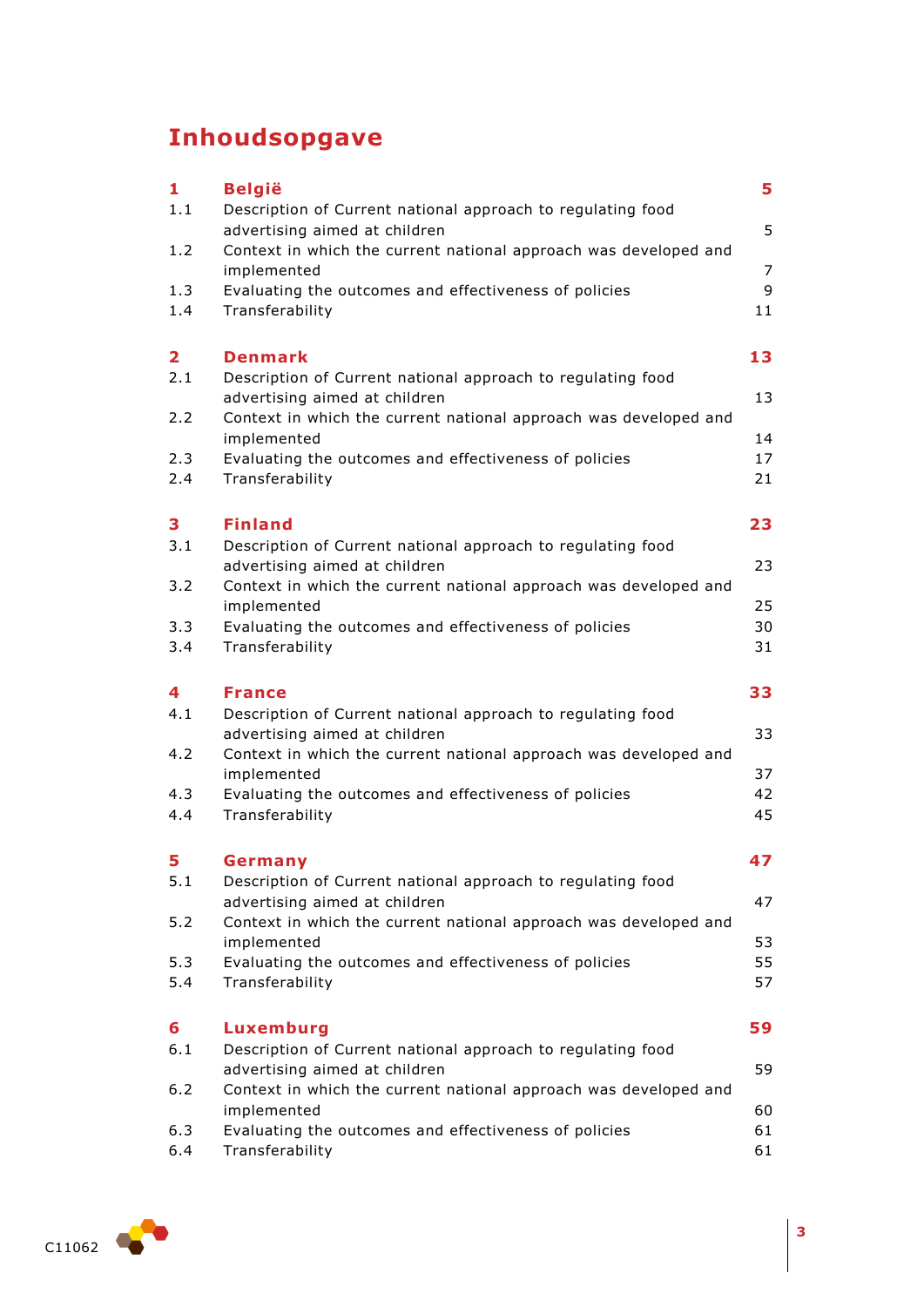| $\overline{\mathbf{z}}$ | <b>Norway</b>                                                                                | 63  |
|-------------------------|----------------------------------------------------------------------------------------------|-----|
| 7.1                     | Description of Current national approach to regulating food<br>advertising aimed at children | 63  |
| 7.2                     | Context in which the current national approach was developed and<br>implemented              | 66  |
| 7.3                     | Evaluating the outcomes and effectiveness of policies                                        | 71  |
| 7.4                     | Transferability                                                                              | 74  |
| 8                       | <b>Slovenia</b>                                                                              | 75  |
| 8.1                     | Description of Current national approach to regulating food                                  |     |
|                         | advertising aimed at children                                                                | 75  |
| 8.2                     | Context in which the current national approach was developed and<br>implemented              | 81  |
| 8.3                     | Evaluating the outcomes and effectiveness of policies                                        | 87  |
| 8.4                     | Transferability                                                                              | 90  |
| 9                       | <b>Spain</b>                                                                                 | 93  |
| 9.1                     | Description of Current national approach to regulating food                                  |     |
|                         | advertising aimed at children                                                                | 93  |
| 9.2                     | Context in which the current national approach was developed and<br>implemented              | 97  |
| 9.3                     | Evaluating the outcomes and effectiveness of policies                                        | 103 |
| 9.4                     | Transferability                                                                              | 109 |
| 10                      | <b>Sweden</b>                                                                                | 111 |
| 10.1                    | Description of Current national approach to regulating food                                  |     |
|                         | advertising aimed at children                                                                | 111 |
| 10.2                    | Context in which the current national approach was developed and<br>implemented              | 114 |
| 10.1                    | Evaluating the outcomes and effectiveness of policies                                        | 117 |
| 11                      | <b>United Kingdom</b>                                                                        | 119 |
| 11.1                    | Description of Current national approach to regulating food                                  |     |
|                         | advertising aimed at children                                                                | 119 |
| 11.2                    | Context in which the current national approach was developed and                             |     |
|                         | implemented                                                                                  | 121 |
| 11.3                    | Evaluating the outcomes and effectiveness of policies                                        | 124 |
| 11.4                    | Transferability                                                                              | 128 |

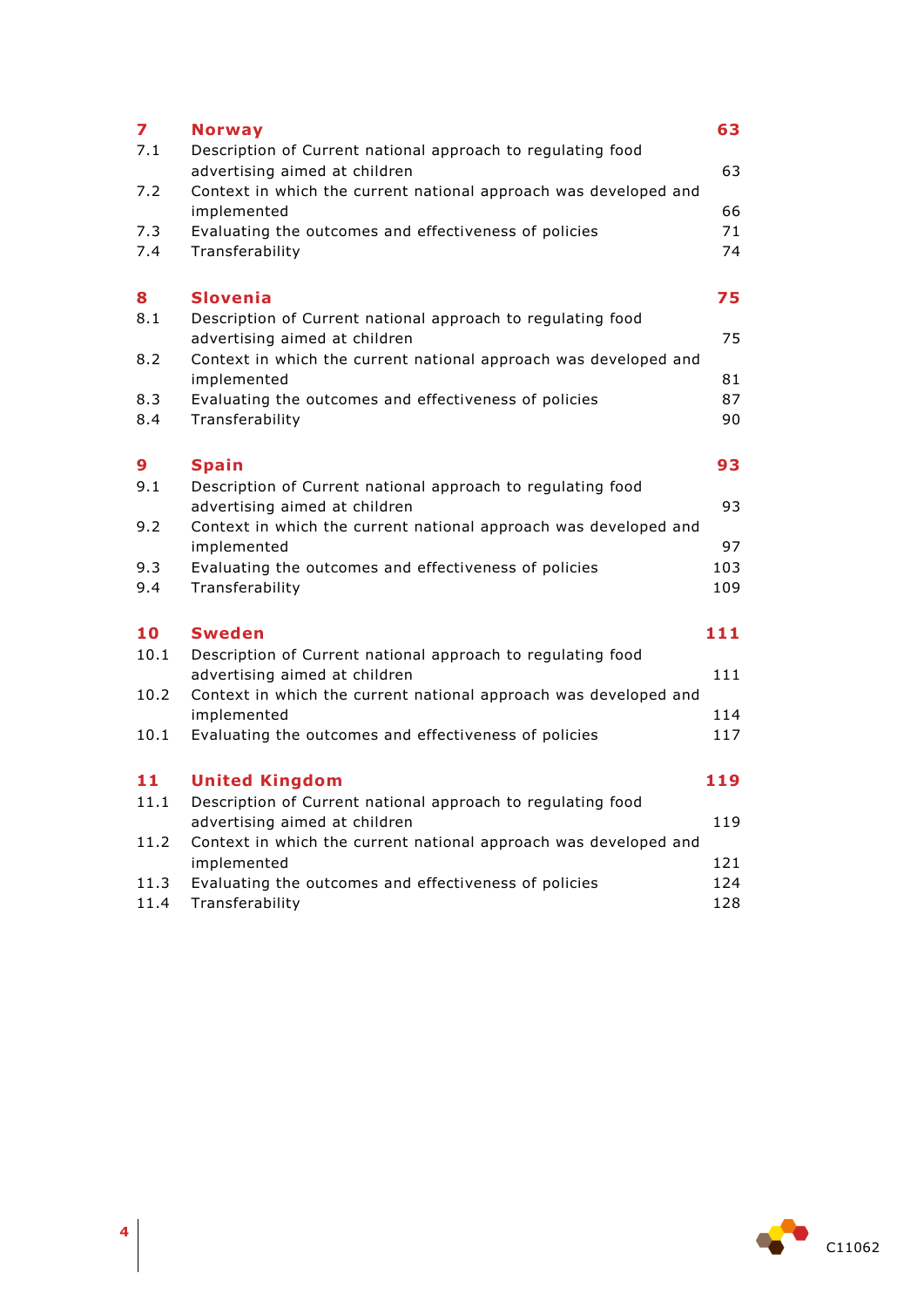## <span id="page-4-0"></span>**1 België**

## <span id="page-4-1"></span>**1.1 Description of Current national approach to regulating food advertising aimed at children**

1.1.1 How is food advertising towards children defined in the country? Do different *ac to rs u se di f fe rent de fini tion s?* 

The Media Decree defines children as being 12 years and under. Minors are those individuals under 16 years and under. However there are no specific stipulations on food advertisements aimed at children. There is however a definition of what constitutes a children's programme in the Flemish media decree, Article 2.19. This states that a children's programme is one which "is aimed predominantly at children, which can be apparent from the content, the time at which it is broadcast, the design of the programme, the presentation and the way in which the programme is announced"<sup>1</sup>.

The advertisements aimed at children are monitored and interpreted on a fairly common sense basis. The Flemish Media Regulator (VRM) adopts a case by case approach when it receives complaints or during its monitoring activities. If a radio or television advertisement appears to have childish appeal (judged by the VRM using common sense and intuition, examining the apparent intent behind an advertisement) and which is not compliant with the decree, it can step in.

The FEVIA self-regulatory code also understands children to be those of 12 years and under, as does the more recent national Belgian Pledge on food advertisements aimed at children. Minors are also considered and these are 16 years of age and under. The code and the pledge use several broad criteria where the apparent appeal of an advertisement towards children is based on the interpretation of the monitoring and enforcement bodies.

## 1.1.2 System of regulation followed by country for regulating food advertising *towa rds child ren*

The media decree, "Media Decreet", which regulates broadcast media in Flanders, was introduced in 2009. This decree was formed to implement the EU regulations on broadcast media, namely the Audio-visual Media Services Directive (AVMS) (which was introduced in 2007 and codified in 2010). In transposing this EU regulation to Flemish law, the Flemish Regulator for Media Services (the VRM) was established by the Flemish government. This body is the formal but independent regulator for all broadcast media in Flanders.

Besides this the Belgian federation for the food industry, FEVIA, has its own advertising code as well for marketing food products. In this code advertising towards children specifically is addressed as well. This was developed with the Belgian Union of Advertisers (UBA) in 2004. In 2005 representatives from the FEVIA, the UBA, and the Association of Communication Companies (ACC) and the Belgian Jury for Ethical Advertising Practice (JEP) presented and explained this food advertising code to food producers and actors in the marketing chain.

Flemish media decree, 2009



1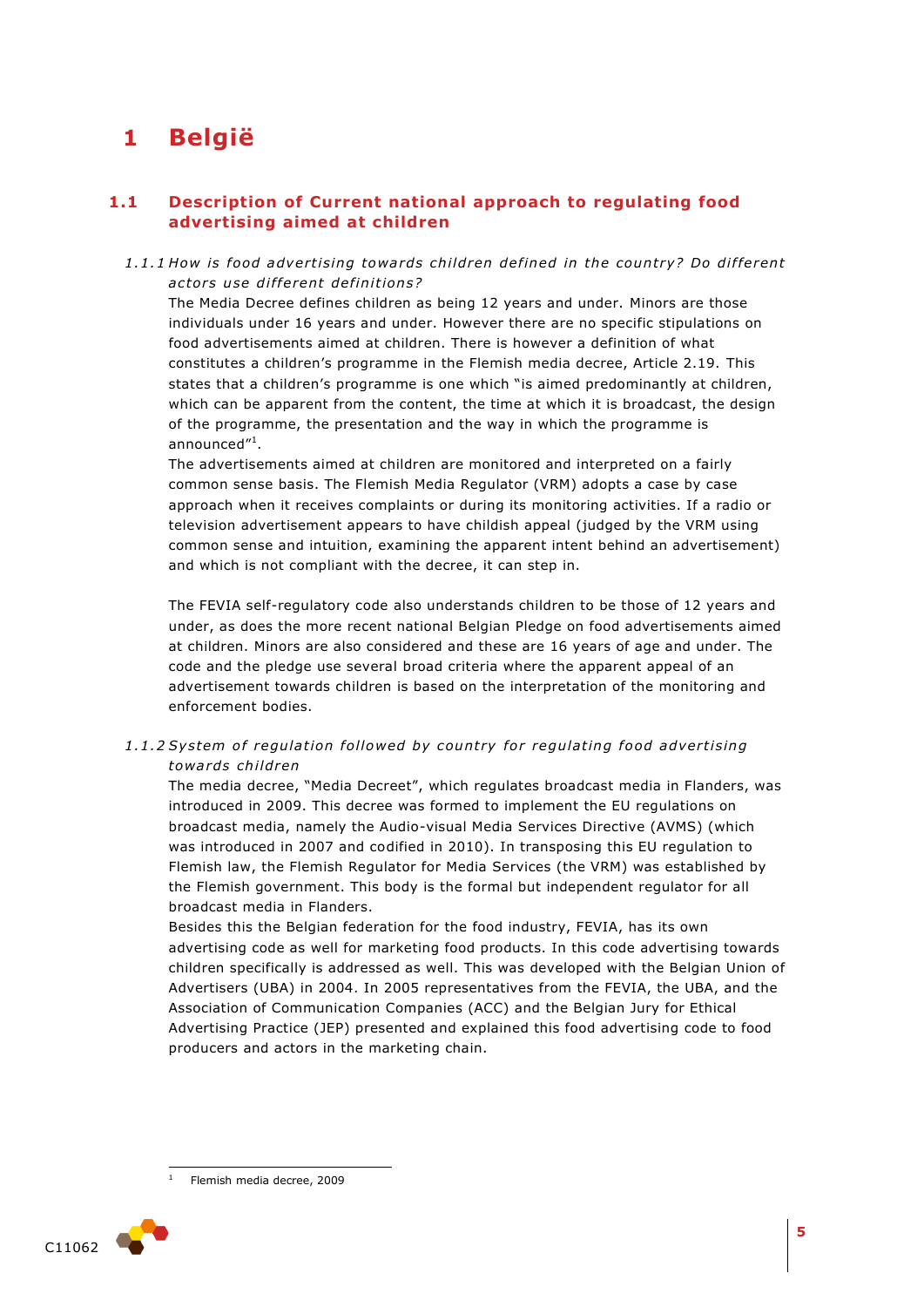Additionally, a Belgian Pledge was introduced which takes up the rules and stipulations in the EU Pledge. In Belgium as a whole some 37 companies signed and these promises were made public. This pledge carries the agreement that no advertising will be carried out aimed at children less than 12 years of age for foods which do not fulfil appropriate nutrient profiles. This Belgian Pledge was introduced in 2009 and launched in 2012. It was developed at the initiative of FEVIA, the UBA and the Belgian federation of trade and services, COMEOS. This Pledge is monitored by the JEP.

The regulatory agreements in Flanders take the shape of statutory regulation, namely in the form of the Media Decree. This is supplemented by the specific, self-regulatory code developed in the name of FEVIA. Besides this the self-regulatory Belgian Pledge was also launched in an effort to involve as many food producers and marketers and to get them to commit to not advertising unhealthy foods using any media towards children under 12.

The Media Decree focuses on broadcast media. It does not contain any specific clauses on advertisements about food aimed at children. Instead the Decree contains more general clauses on how enterprises can advertise towards children. It broadly contains stipulations on dangerous, violent or overly sexual advertising content and that this should not be aimed at children. Advertisements are only allowed to be shown for children when the programme is more than 30 minutes long. Furthermore, advertisements should not undermine the authorities and social values in a child's life; advertisements should be constructed bearing the "necessary social responsibilities" in mind when being aimed at children and young people. The clauses are thus quite broad for the most part in the media decree. They do not concern the content as much as the general form, shape and timing of advertisements.

In the FEVIA code there are stipulations on the content of the advertisement in that this must be clearly separate from programming. The code covers all advertising forms, including online media. Promotions or sales must be clearly explained as well so that a child can understand the conditions attached to the promotions or sales. Furthermore concerning the content of advertisements, promotional or children friendly characters should not be used to mislead children about the nutritional values of food products advertised. Advertisements should also not make any child feel inferior by not having the product being advertised. Additionally, advertisements may not undermine social values, the authority of parents or teachers, or invite children to persuade their parents to buy the products for them.

The Belgian Pledge also regulates the content of all forms advertisements. No advertisements should be mad of any kind aimed at children under 12 which do not fulfil the appropriate nutrient profiles.

The Media Decree implements the EU Audiovisual Media Services Directive and concerns advertisers and media organisations broadly. The FEVIA code targets producers of food products and advertisers and media organisations. The indirect target groups of the Media Decree are all consumers of media, while for the FEVAI code these are all people who consumer food products, with a specific focus on children and minors.

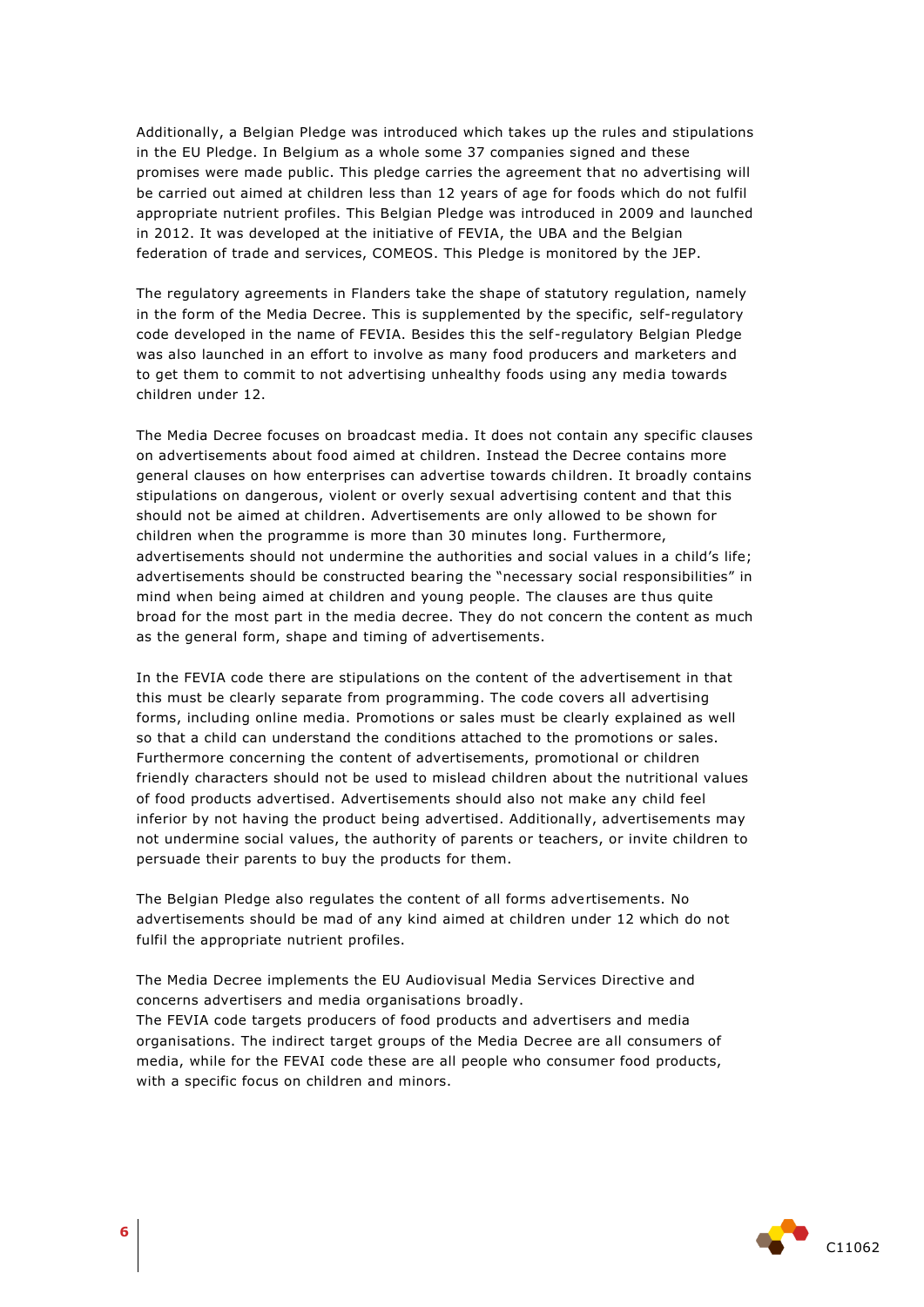#### *1 .1 .3 When was the app roa ch implemented*

The Media Decree was implemented in its current form in 2009. It transposes the AVMS Directive which was codified in 2007 and implemented in 2010. The FEVIA code was developed and implemented in 2005. The Belgian Pledge was implemented in September of 2012.

## <span id="page-6-0"></span>**1.2 Context in which the current national approach was developed and implemented**

#### *1 .2 .1 P roblem recognition*

The Media Decree was developed to regulate broadcast media initially, but it was amended to its current form in order to transpose the AVMS Directive in 2009. This new directive and the amendments to the Media Decree were in response to technological developments which changed the structure and transmission of broadcast media.

The FEVIA code was developed in response to increasing pressure on food producers and the role they play in contributing to obesity and overweight in Belgium. Its first version, in 2004 was developed in response to the ICC Consolidated Code on Advertising Practices.

As a response to the pressure on the food industry, the food and advertising industries decided to proactively take measures to regulate the advertisement of food more strictly. The rationale for the industry was that self-regulation is the best approach and wished to demonstrate their commitment to advertising food responsibly.

The Belgian Pledge in turn was in response to the EU Pledge for food producers and companies. The driving idea behind a national version of this pledge came from the food producers, trade and services organisations and the Belgian association for advertisers. The idea was to sharpen the commitment and responsibility of food producers when it comes to advertising food towards children specifically.

By introducing more formal responsibility for Belgian food, media and advertisement producers, the Belgian Pledge and the FEVIA code were implemented to regulate the Flemish media without resorting to statutory regulations. By making food advertisements more responsible, with special emphasis on children, these aimed to contribute to more socially responsible advertising with less emphasis on unhealthy foods.

## 1.2.2 Does this approach to regulating food advertisements aimed at children connect with priorities from other policy areas?

There are other policies on promoting healthy lifestyles and an awareness of the pervasive nature of media. In this vein there are movements from the Ministry of Public Health, Well Being and Family to increase the "reclame wijsheid" or "advertising wisdom" amongst children.

The activities on promoting better advertising of food, to children amongst other groups, have strong ties with national policies on heathier living. In 2006 Belgium launched a Plan on Nutrition and Health covering the period 2005–2010. In line with the principles of this plan the FEVIA code was developed. In 2007, a White Paper for Belgium on the advertising of food and non-alcoholic beverages to children was also developed into this Nutrition Plan and was partially also implemented in the FEVIA  $code<sup>2</sup>$ 

<sup>1</sup> <sup>2</sup> WHO, *Overview of implementation of statutory and self-regulatory codes in the area of marketing foods and beverages to children in European Union Member States*, 2010.

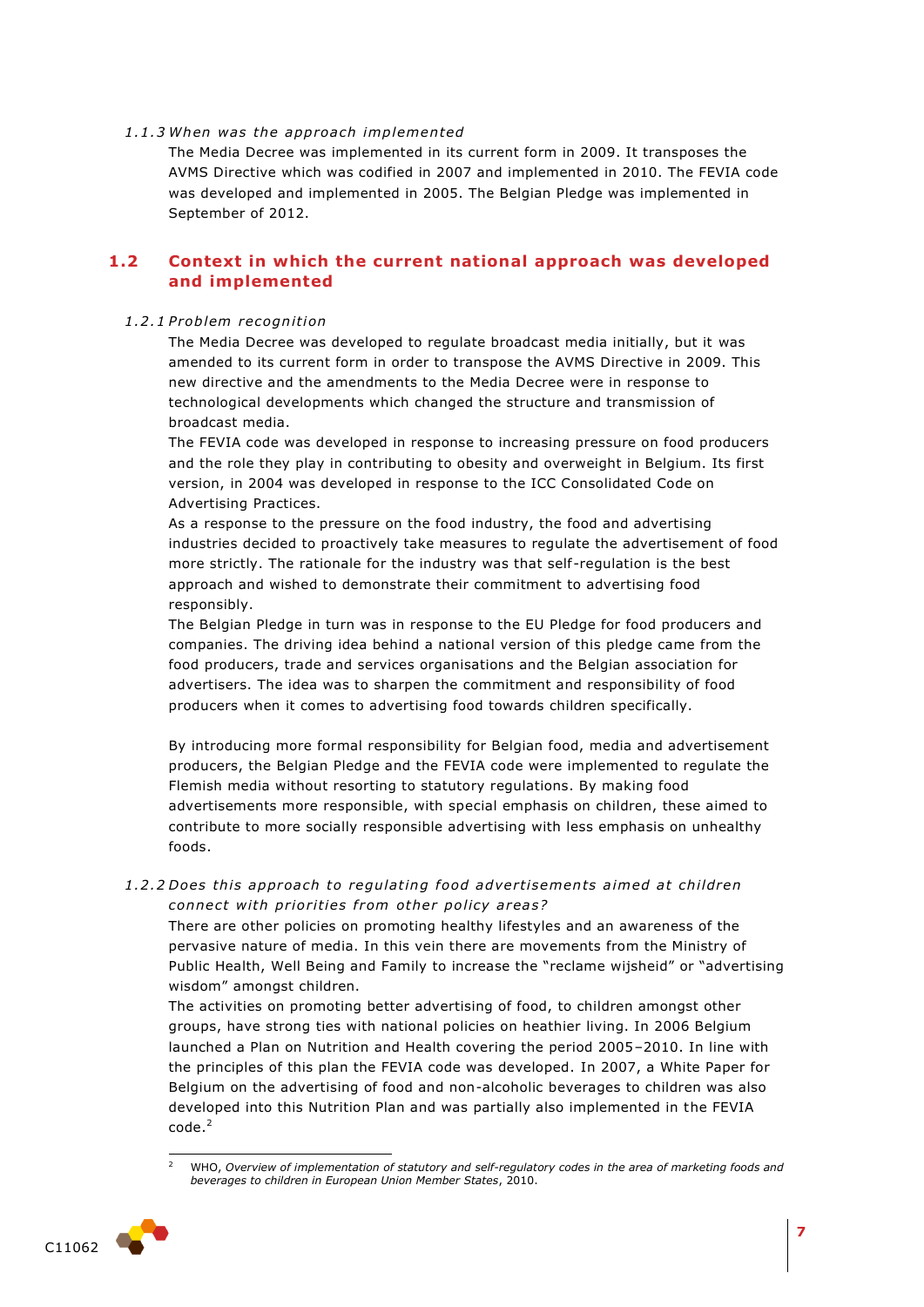Additionally, the Belgian Pledge also contains stipulations concerning primary schools. Advertisements for food products should not be shown here unless the school expressly asks for this.

#### 1.2.3 Which actors or organisations are responsible for initiating the current *organisation of food advertising aimed at children?*

The Belgian Federation for Food producers, FEVIA, was one of the main instigators of the FEVIA code and the Belgian Pledge. In both these self-regulatory instruments however, the Belgian Union of Advertisers (UBA), and the Association of Communication Companies (ACC) were involved in the development as well. For the FEVIA code, Belgian Jury for Ethical Advertising Practice (JEP) was involved in the development and implementation process.

The Ministry of Public Health, Well Being and Sport and the Ministry of Culture, Youth, Sport and Media were involved in transposing the AVMS Directive into the Media Decree, along with the VRM.

1.2.4 Development of the approach: which contextual factors influenced the development of the current approach to regulating food advertising aimed at *child ren?* 

The current FEVIA code was developed in collaboration with advertising, food and related business sectors. The JEP which monitors and enforces the code has been in place since 1974 as the independent self-regulatory body for the advertising sector. The Belgian Pledge was developed at the initiative of several industry bodies and has been sanctioned by the Belgian government who felt this was a favourable initiative. The Media Decree was already in place and was amended. The VRM was also already in existence in accordance with previous EU Directives, namely the Television without Frontiers Directive (the predecessor of the AVMS Directive).

The main contextual factors which affected the development of this approach can be categorised into political, social and technological structural factors. The political debate concerning healthier living reflects a social concern about increasing trends in obesity and overweight. This is common across Europe and the nature of this debate is quite similar in other countries. Society and representatives of different societal groups express concern about rising obesity and overweight, especially amongst children, coupled with concerns about the increasingly pervasive and subtle styles of advertising. This concern, especially with obesity and overweight has been the subject of debate at the political level for some time as well, reflected in the first Belgian moves to make a self-regulatory code (2004) and the Nutrition Plan 2005 – 2010. Indirectly, economic considerations from the food and advertising industries seem to have played a role. While the proactive stance of food and advertising industries to self-regulate advertisements about food is also based on health and social concerns, statutory regulation tends to be more expensive and inflexible. Stricter regulations and the economic impacts of having to operate in a more restrained manner may also have contributed to the development of self-regulatory codes in collaboration with governmental bodies.

Technological advancements regarding the internet and its effect on converging media technologies (in the shape of digital media, social media, advergames, direct marketing etc.), influenced the revision of the EU AVMS Directive which consequently also led to amendments of the Media Decree in Belgium.

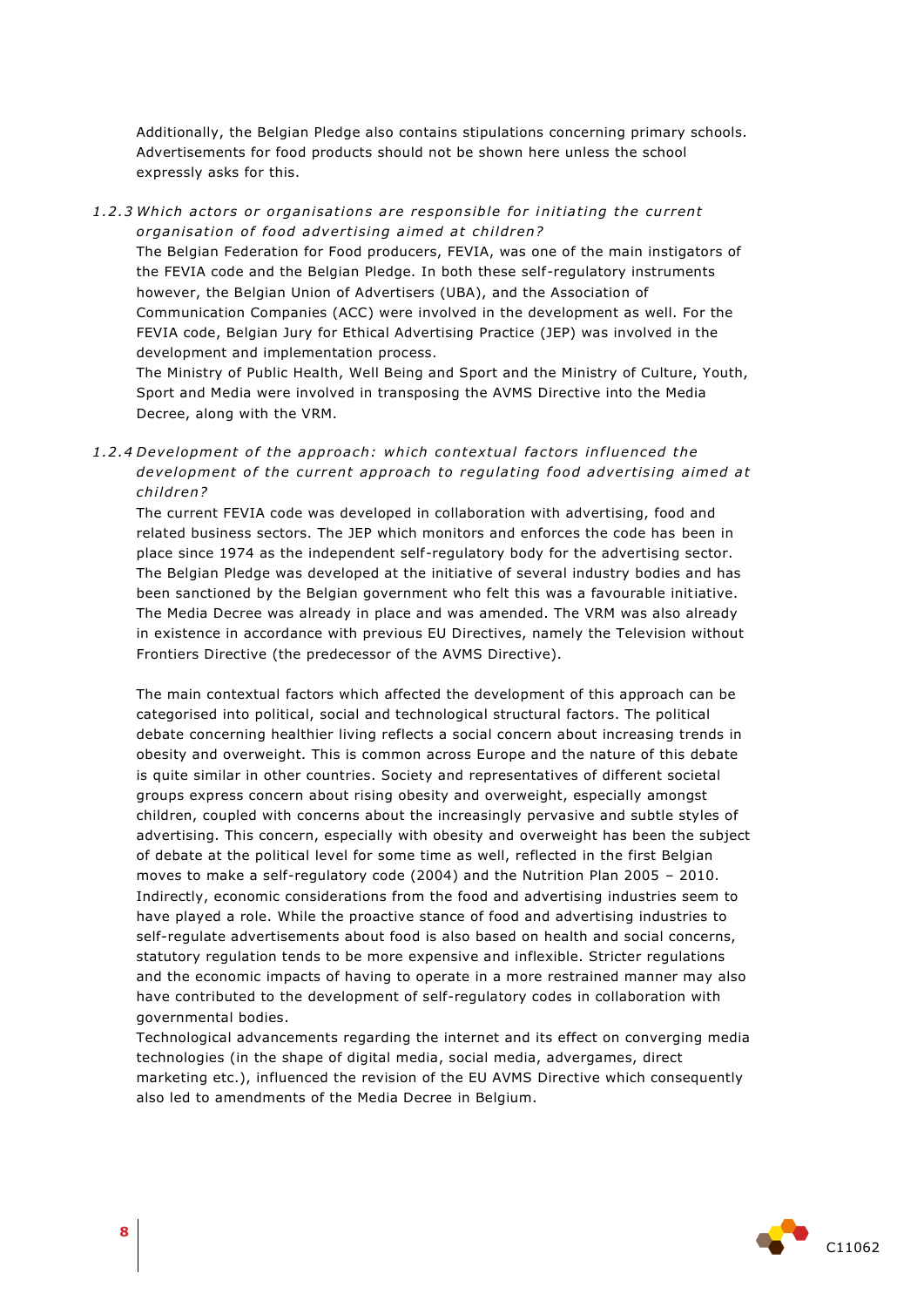1.2.5 Implementation of the approach: how was this done?

The Media Decree was already in place in a different form and hence the amendments were applied and came into force in 2010. The VRM is the independent regulator appointed by the Flemish government to monitor and enforce this Decree. The FEVIA code was developed by several actors. Before implementing it, in 2005, representatives from the FEVIA, UBA, ACC and the JEP came together to present the new FEVIA code on advertising food products to the industry companies and enterprises. The JEP is the monitoring and enforcement body and consists equally of advertising sector representatives and civil society representatives. Specifically, the civil society half consists of actors such as the national consumer body (TEST AANKOOP), other consumers and citizens elected by the King Boudwijn charity, the institute for equal treatment of men and women, and members from the academic and research communities.

The Belgian Pledge was implemented by the FEVIA, UBA, and the COMEOS (the representative for Belgian trade and services). Food producers and distributors are invited to act more responsibly by signing the Pledge.

For all three of these regulatory forms, preventative measures in the shape of advice and information provision to advertisers and food producers also form part of the activities of the enforcement organisations.

<span id="page-8-0"></span>The VRM has a budget of around 6,400,000 euro per year.

## **1.3 Evaluating the outcomes and effectiveness of policies**

#### 1.3.1 Has there been any review/evaluation of the approach so far?

The activities of the VRM are published annually in its annual reports. These reports detail the main decisions of the VRM across a range of areas beyond just advertising aimed at children or advertising about food. The VRM contains a general chamber and a chamber for the protection of minors but this concerns protection against sexual, violent or other influences which undermine the social values and responsibility in Belgium.

A second annual report is also developed on the compliance with the Media Decree and this is sent to the Flemish Parliament. The VRM however cites little to know complaints when it comes to food advertising, let alone regarding food advertising aimed at children.

FEVIA produces annual reports of its activities as well, but the FEVIA advertising code is not featured specifically or regularly. The monitoring of the code is carried out by the JEP however, which does produce annual reports containing its decisions. There is no real increase in the number of complaints regarding food and drink advertisements according to the report for 2013. Cases where the JEP establishes a breach in compliance with the Code amongst others are rare.

1.3.2 Is there any system for monitoring the effect of this approach to regulation? If so, which organisations or actor carries this out?

The VRM is the in charge of implementing the media decree and making sure it is upheld by broadcasting companies and organisations. They do not form policy but make sure it is upheld properly and complied with.

The VRM works on a monitoring basis and on a complaints basis. Complaints are not received often, but in these situations the VRM general chamber invites the noncompliant broadcaster to explain and correct their commercial message. If this does not happen the chamber discusses and takes a decision regarding what kinds of sanctions to implement.

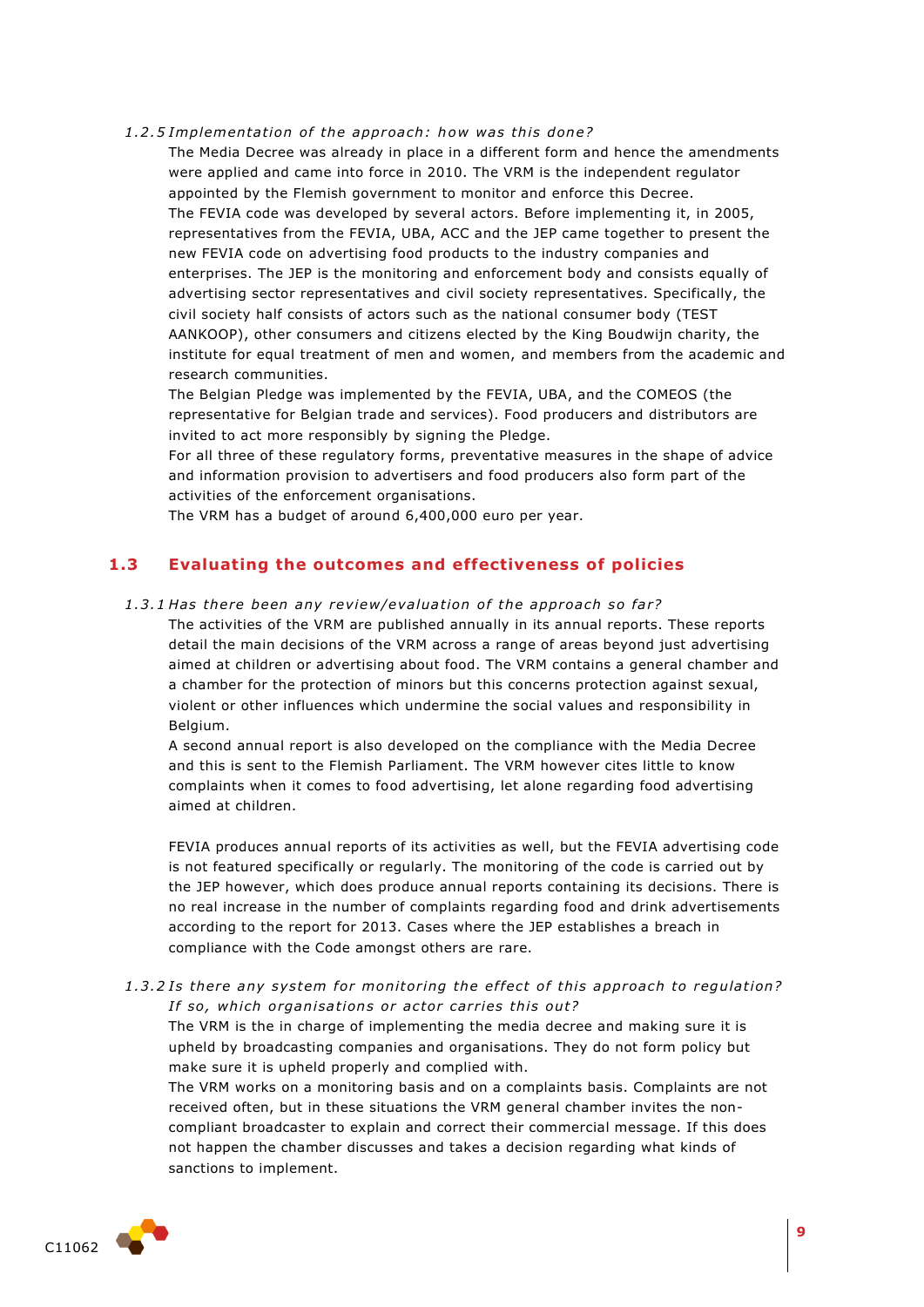The monitoring of the VRM consists of screening activities of different types of broadcasts. When the VRM discovers a broadcast which does not comply with the media decree the VRM can then start a procedure at their own initiative. (This monitoring constitutes a screening process which involves taking a sample of broadcasts which take place within a given space of time and examining these for compliance with the media decree rules). The VRM administration and legal departments analyse the screened broadcasts and make a report of their findings which is then presented to the general chamber of the VRM who then decide what kind of action (if any) is required.

The VRM works with an external organisation "Nielsen" which records broadcasts between given times and helps the VRM in its screening activities. Nielsen makes a general overview of programming and this overview also gets sent to the administrative and legal departments of the VRM which create the reports on potentially non-compliant broadcasters. The VRM defines a specified number of screenings to carry out in a year but beyond this no targets or objectives are set for the media decree of the VRM to achieve.

The FEVIA code is monitored and enforced by the JEP (See above for more information). This happens on a complaints based system for the most part. The Belgian Pledge is monitored by different organisations on regular though not annual basis. In the first quarter of 2010 independent monitoring took place of advertising in primary schools, carried out by Gent University. TV spots were analysed by the organisation "Mindshare" and the JEP analysed websites. The monitoring was based on samples for the different advertising venues and compliance overall was said to be very high, namely 96% and over for these three advertising forums.

1.3.3 How is compliance with these regulations monitored and enforced? What sorts of consequences occur if an organisation/enterprise does not follow *the regulatory rules in place?* 

The VRM can undertake a number of actions to enforce compliance. The VRM can address and inform the non-compliant advertiser of their transgression and opt for a voluntary resolution. Should this not work, a warning can be issued, the noncompliance advertisement and the VRM's decision on it can be broadcast, advertising licenses can be suspended or withdrawn, and fines can be issued.

(See above for monitoring of the FEVIA code and Belgian Pledge).

1.3.4 How effective do you feel this practice is in contributing to a good regulation of food advertising aimed at children? Please explain.

The Media Decree and the way it is monitored and enforced appears to be effective. In its 2013 annual report the VRM reports increasing numbers of requests for information on the VRM, suggesting an increasing awareness and interest in the VRM's activities amongst the public. There have also been increases in the satisfaction which consumers feel towards the VRM and its communication activities. The VRM indicates it receives little to no complaints concerning the advertisements on food, let alone food advertisements aimed at children.

From the VRM's perspective a positive aspect of this approach is the independent nature of the regulators as they stand above policy and can operate relatively freely from bias.

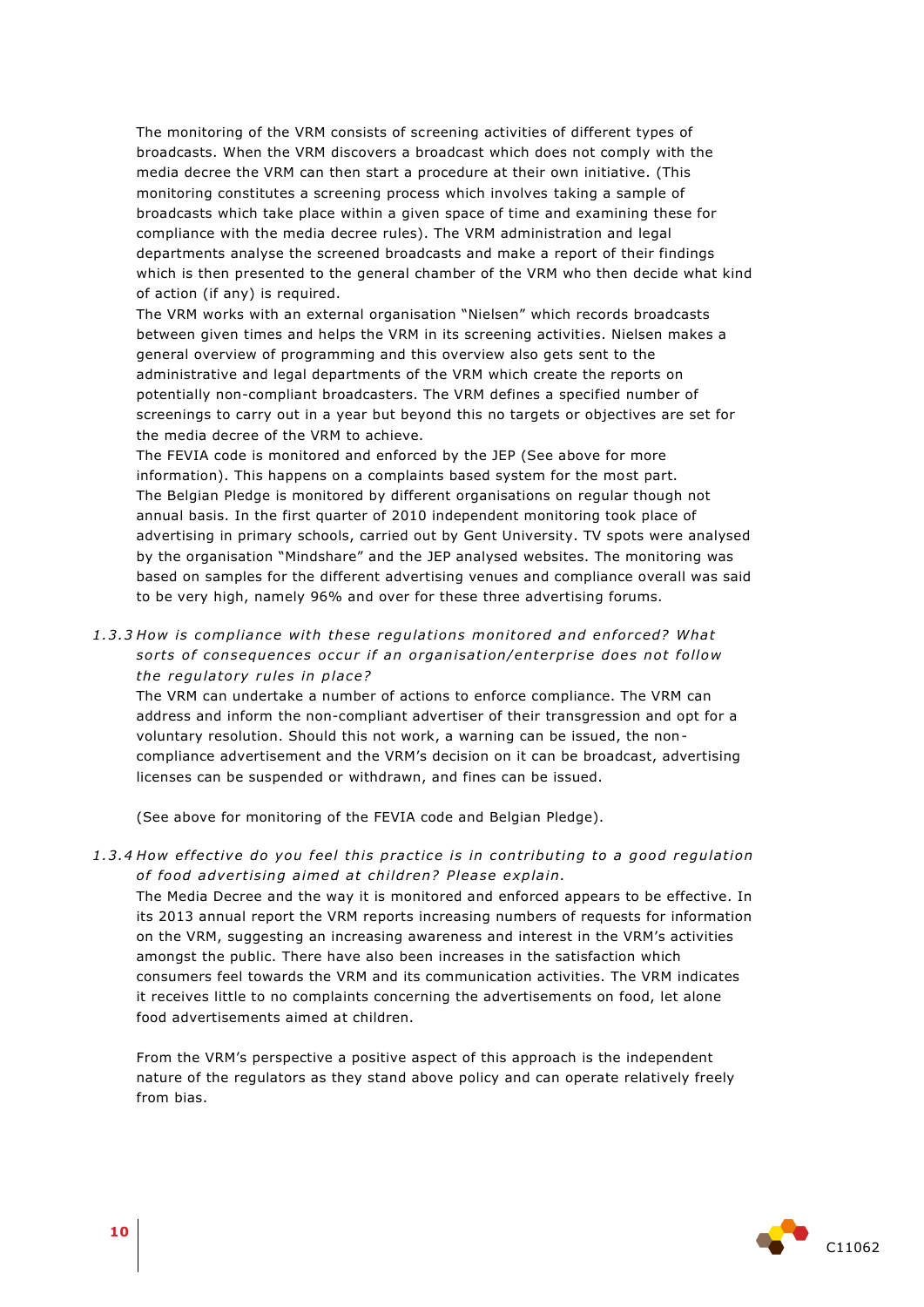1.3.5 Have there been any obstacles or challenges encountered in developing and *implementing this approach to regulating food advertising aimed at child ren?*

From the VRM perspective some of the main challenges were as follows:

- o A challenge for media regulators specifically is the convergence of different media types and how best to regulate this. This is an issue which concerns the VRM but does not constitute enough of a large problem to focus too much time and energy on dealing with. At the moment, these cases of converged media are examined on a case by case basis when the VRM encounters them in their monitoring activities.
- $\circ$  Another challenge constitutes the broadcasts which come in from outside the Belgian borders; these form a big challenge for all regulators. For example, RTL being situated in Luxembourg where the commercial broadcasting rules are more lenient, NETFLIX and how to classify and regulate this form of media, satellite broadcasts, etc.
- $\circ$  Commercial communication also has many categories within it: for instance product placement, advertising, infomercials, packaging etc. There is something of a grey zone which broadcasters make as much use of as they can. This makes categorising a broadcast and then knowing how to deal with it problematic for regulators.
- o Additionally, there are multiple pressures at work from advertisers, large companies, the economic crisis, and consumer interests which make it necessary to employ a case by case approach to regulating broadcasts.

<span id="page-10-0"></span>o

## **1.4 Transferability**

#### *1 .4 .1 Di scus sion on t rans fe rabili ty o f app roach*

From a self-regulatory perspective, the Belgian approach to regulating food advertisements aimed at children seems quite transferable. The self-regulatory code and the Belgian Pledge carry intuitive appeal in that actors from the food and media industry voluntarily came together to address a societal issue (namely obesity and overweight) with governmental and civil actors.

Financially speaking, these approaches do not contain high levels of extra costs, nor would the human resources involved prove an obstacle to transferring these approaches according to interviews held for this case.

Institutionally speaking, a self-regulatory code is recommended by the EU and as such many countries have a code of some kind and a self-regulatory body to monitor this. The form of the regulating body is interesting in that it is autonomous and includes private and governmental interests in its activities. The Belgian Pledge is monitored by the same organisation which monitors the self-regulatory code in Belgium. However, for monitoring compliance with the Belgian Pledge, a number of different organisations were also involved. The regulating body, being a hybrid of sorts between public and private interests could also be implemented in other countries, as could outsourcing certain types of monitoring to organisations with enough expertise to do so, as was done by the JEP in monitoring the Belgian Pledge.

The statutory approach is relatively easy to implement in other countries as the normal process for introducing a new law was followed in Belgium. This could therefore also presumably be done in other countries; the Media Decree is relatively broad and is complemented by the self-regulatory approaches.

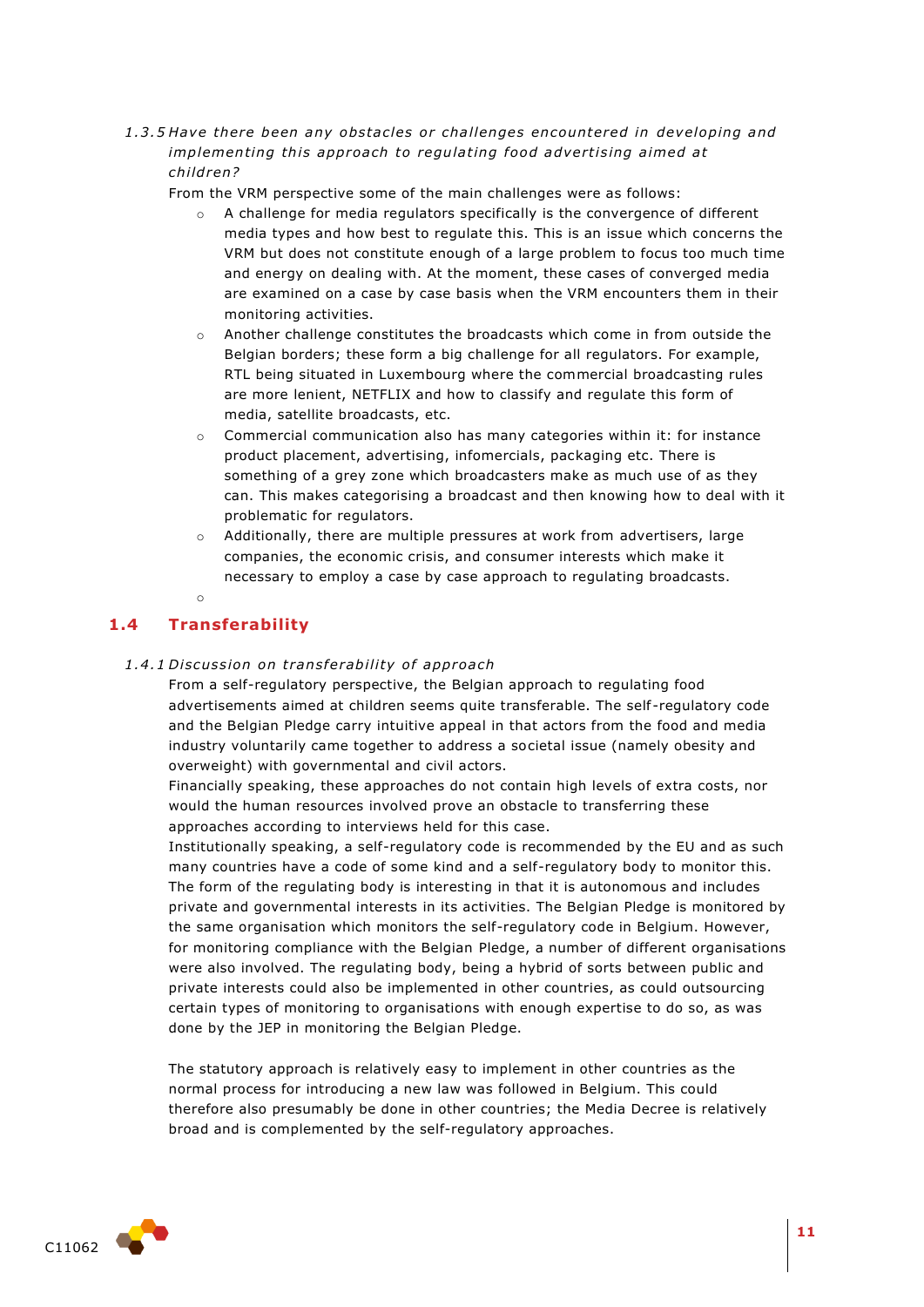1.4.2 Potential obstacles to transferring this approach to other national contexts The Belgian Pledge may, according to interviews, prove a challenging approach to enforce. This is because the stipulations are stricter than in the EU Pledge and because it came about due to the voluntary and committed efforts of a large number of Belgian food producers. Replicating this attitude amongst private stakeholders for responsible and committed advertising will prove difficult.

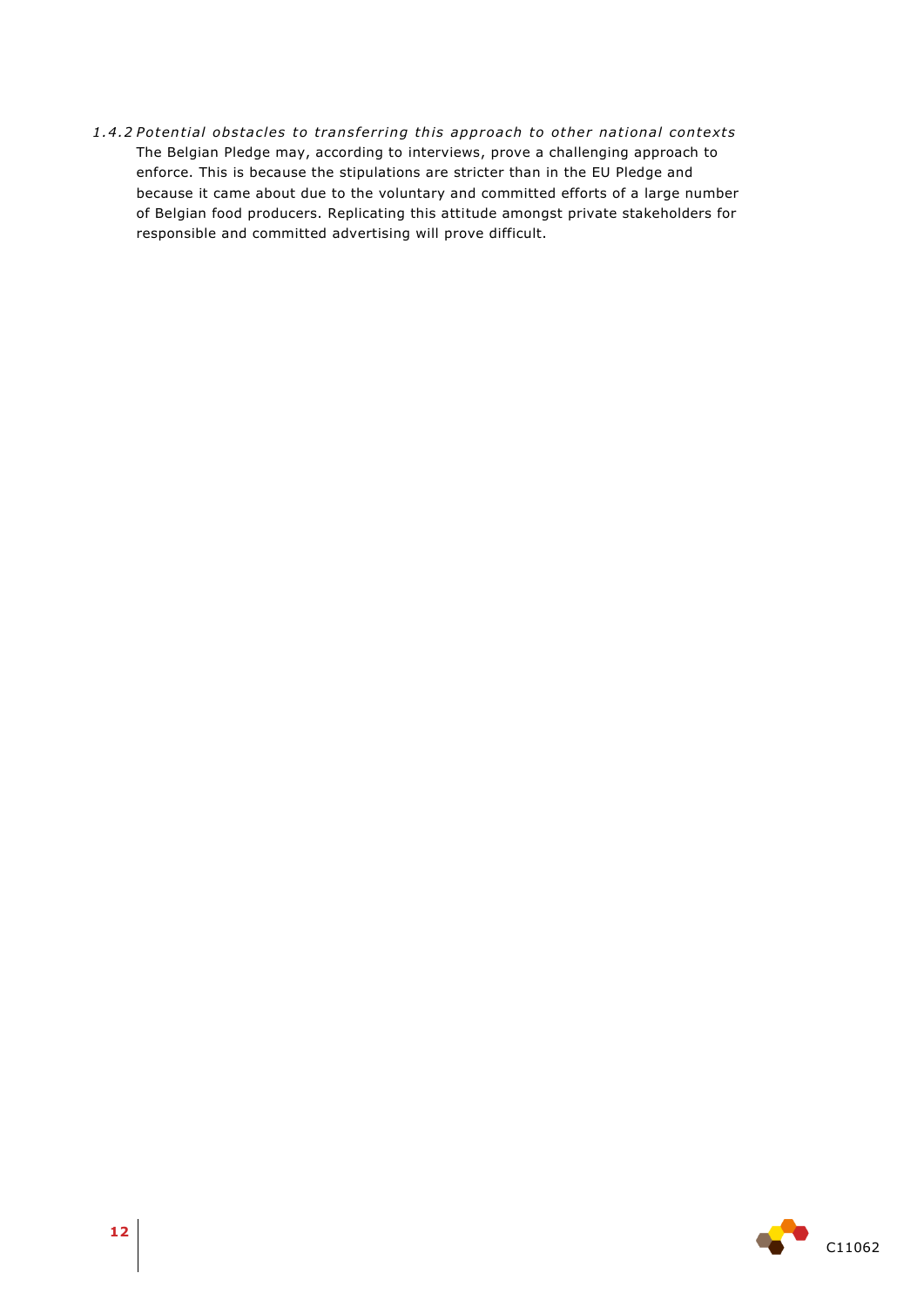## <span id="page-12-0"></span>**2 Denmark**

## <span id="page-12-1"></span>**2.1 Description of Current national approach to regulating food advertising aimed at children**

2.1.1 How is food advertising towards children defined in the country? Do different *ac to rs u se di f fe rent de fini tion s?* 

#### *The Danish approach*

Denmark has a self-regulatory and voluntary approach to food advertising aimed at children developed and maintained by the industry. A partnership between the full marketing value chain including producents, the media branch, retail food vendors, internetmedia and broadcasting stations has formed the 'Forum of Responsible Food Marketing Communication' (see 'Forum for fødevarereklamer') with the aim of relieving children for advertisements for food products with a high degree of sugar, salt and fat. They have issued a central Codex (see 'Kodeks for Fødevarerreklamer') that encourage partners to not show advertisements for food products containing high quantities of sugar, salt or fat to children in medias that are targeted to children under 13 years of age.

2.1.2 System of regulation followed by country for regulating food advertising *towa rds child ren*

Three aspects are to be considered if advertisement of a food product qualifies to the restrictions in the Codex: 1) if the food product that is advertised for has sufficient levels of salt, sugar or fat as specified in the guide following the Codex (see 'Kodeks for fødevarereklamer'), 2) if the marketing happens through a medium (currently all mediums are included), and 3) if parts of that medium can be described as a childrens medium. A childrens medium is based on the character of the langauge, effects, persons, themes, age of actors, the date and time of the publication. The member organisation responsible for the advertiser judges wheter or not the media is to be considered a childrens media.

The Codex applies to broadcast, online media, and printed media. The Forum of Responsible Food Marketing Communication do not consider the products themselves as marketing; ie. The wrapping and appearance of the physical object itself is not considered. Other grey zones that the interviewees discussed were examples of children using app-games on adult's computers. This is an area that is not possible to account for in the Codex.

#### *The partnership*

The partnership is made up of branch organisations for different parts of the industry. The partnership is voluntary for the organisations, but enterprises that are members of organisations in the partnership is obliged to follow the Codex. The partners are invited to join in to create the structure, content and control of the Codex. The advertisers bear the responsibility of not market unhealthy food products to children, and the organisations in the partnership bear the responsibility of monitoring their part of the valuechain and take action if breaches occur. In addition to the Codex, the partnership has created a guide to the senders of advertising that clarifes which food products, mediums and types of marketing that is subject to the Codex (see 'Kodeks for Fødevarerreklamer').

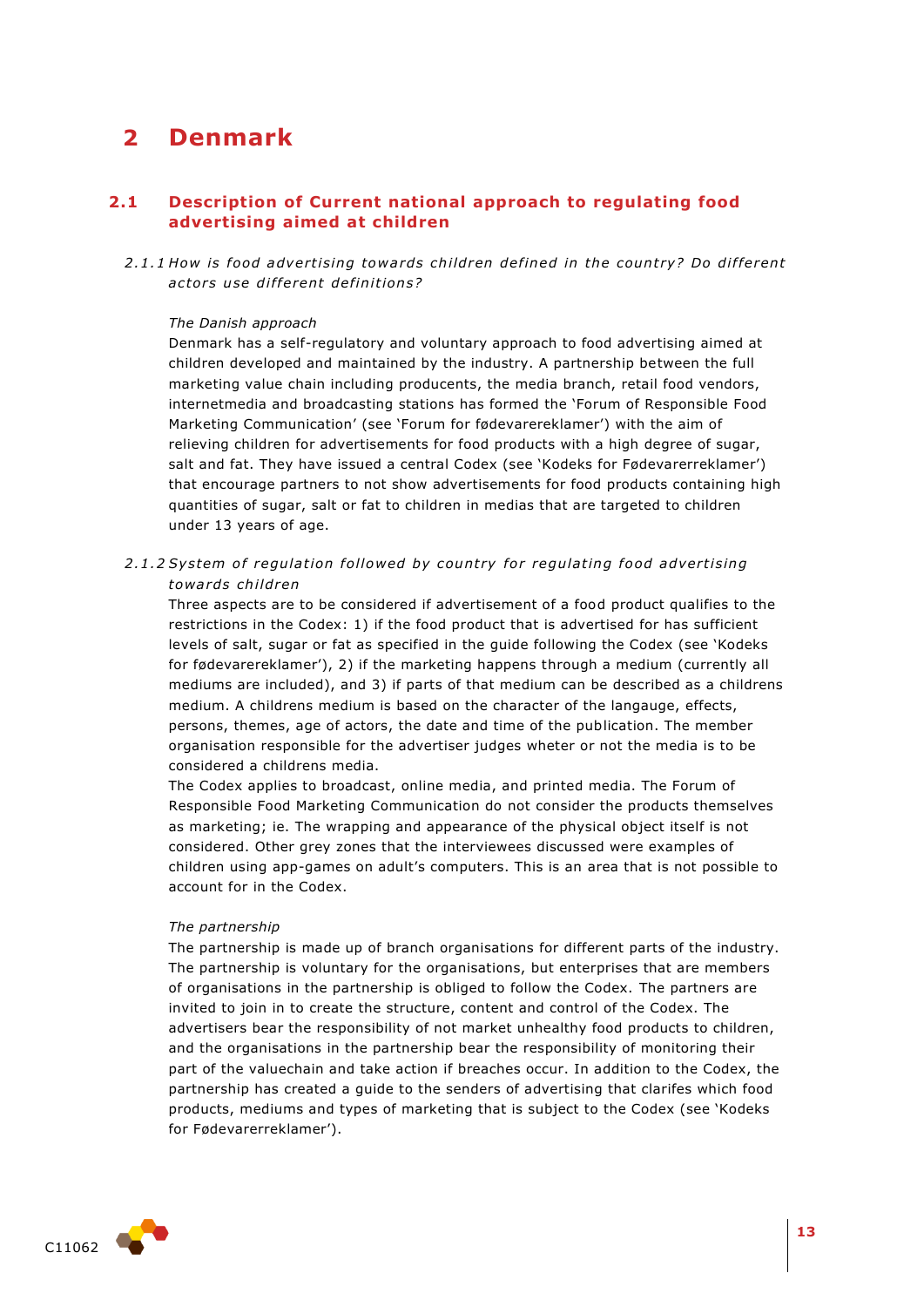The food products are judged as included in the Codex on the level of sugar, salt and fat in accordance to the Danish Nutrition Guide. The forum has created several food categories to which different nutrition criteria applies (see "Kodeks for fødevarereklamer").

The Codex was effective of from January  $1<sup>st</sup>$  2008. The partnership consists of:

- The Danish Food and Drink Federation in the Confederation of Danish Industry;
- Danish Chamber of Commerce;
- Association of Danish Media;
- TV2 Denmark (broadcasting);
- Danish Brewer's Association;
- Creativity and Communication, Danish Association of Communication and Creative Agencies;
- Association of Danish Advertising;
- Federation of Retail Grocers;
- Horefsta, Branch organisation for Hotel, restaurants and tourism.

#### *The target group*

The Codex applies to children under 13 years of age. It applies to all types of media that children under 13 years are in contact with and to all media equally. It is limited to media, however, and does not take into consideration other forms of marketing as for an example the wrapping of products. The codex encourage, but do not regulate, that special care is taken when marketing to teenagers over 13 years old as well.

The target group of the Codex is the senders of advertisment of unhealthy food to children as well as the full media value chain. Both the senders of advertisement as well as the media organisations are obliged to follow the codex. The indirect target groups that are ultimately affected by this model is children under 13 years of age, who are not exposed to marketing of unhealthy food products through medias.

*2 .1 .3 When was the app roa ch implemented*

<span id="page-13-0"></span>The Codex came into effect on January  $1<sup>st</sup>$ , 2008.

## **2.2 Context in which the current national approach was developed and implemented**

#### *2 .2 .1 P roblem recognition*

#### *Danish context*

It is important to note that Denmark has a quite low level of marketing of unhealthy food products to children compared to other EU member states. This is true both before and after initiatives were taken to limit the marketing to children. Interviewees has pointed out that Danish consumers largely react negatively on heavy marketing aimed at children, which does not stimulate a great number of this kind of marketing.

The years 2007 and 2008 saw a strong political discussion of the marketing of unhealthy food products to children in Danish public debate. There was discussions of the possibilities of legislating on the area in the Danish parliament, but there was not reached a majority to legislate. As a consequence of the debate, the industry took initiative to create the Forum of Responsible Food Marketing Communication.

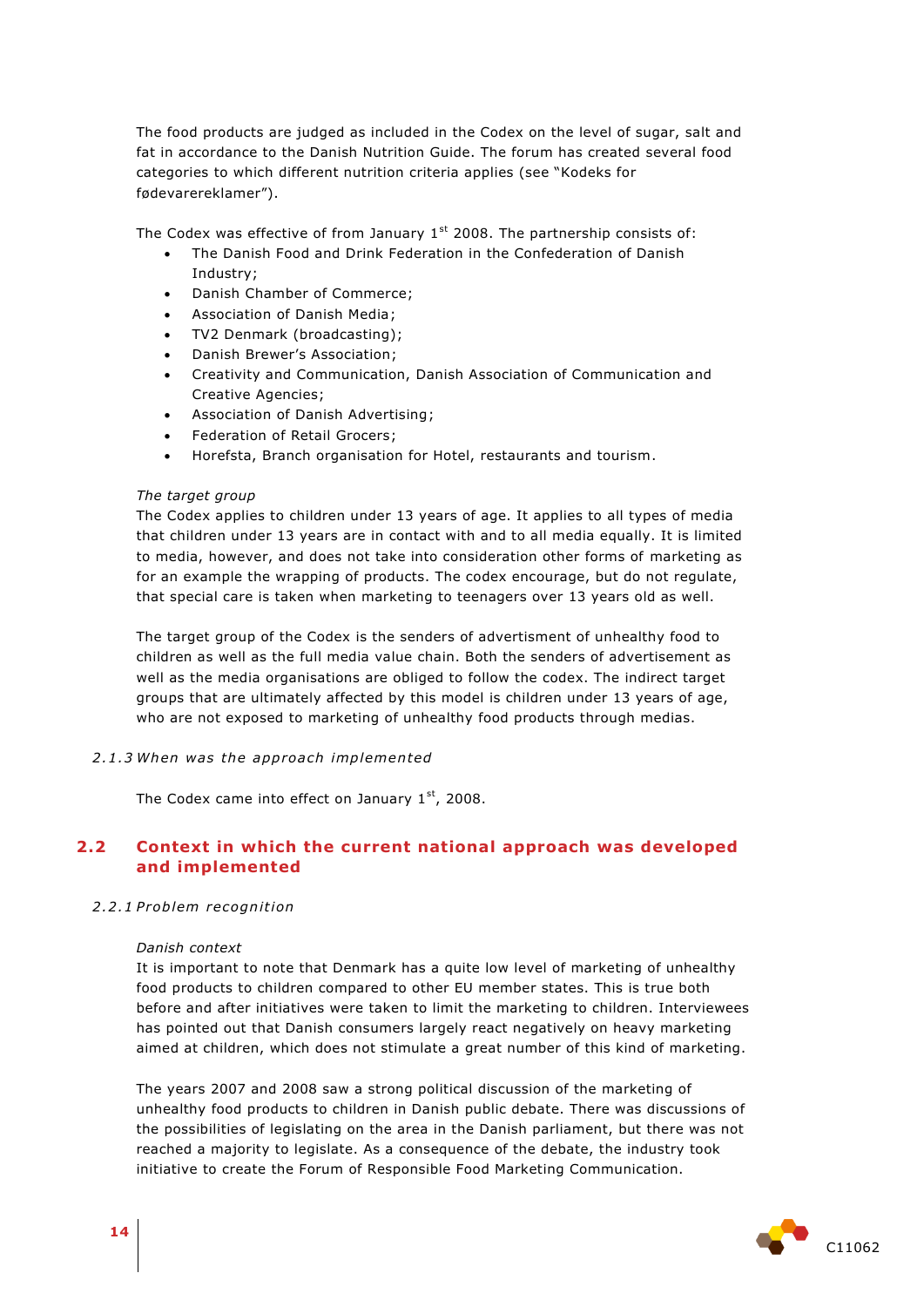Interviews with the industry pointed to the fact that it would be more beneficial for the industry to be involved in the crafting of a solution themselves. In this way the industry would show responsibility on the area as well as not enduring legislation. The Forum of Responsible Food Marketing Communication was thus created on the backdrop of a luring govermental legislation on the area. The Danish Food and Drink Federation took initiative to start the Forum and invited the branch organisations covering the value chain of marketing in Denmark. They involved the partner organisations by the most important players first, but eventually included the complete valuechain in marketing as well as industry organisations. Of notable exceptions, The Danish Consumer Council and the The Danish Patient Association chose to stand outside the partnership as they did not view the Codex discussed to be sufficiently strict in its regulation. They still meet with the Forum regularly to discuss the Codex. The Consumer Council and Patient Organization choose to stay out because they did not find the Codex to be sufficiently strict in its definitions of 'unhealthy food products' and age-definition of 'children'. They do meet with the Forum regularly, as part of a group of Consumer organizations consisting of The Danish Cancer Society, The Danish Diabetes Association, the Danish Heart Association and The Danish Consumer Council. No consumer organization or representative is formally part of the Codex, but the forum meets with these organisations as well as The Patient Association on a regular basis to discuss their views.

The organisations have been positive towards the self-regulatory approach in the Codex, but they do have objections concerning definitions as well as the extent of the Codex and the degree of monitoring. The Forum has viewed the dialogue between consumer/patient organisations and the Forum as constructive.

From a policy debate perspective, the issues have largely disappeared, as there is very limited marketing of unhealthy products to children at all. This is not a topic of public debate today.

#### *Objectives of policy*

The main objectives of the Codex is to create a safe space for children where they will not be confonted by advertising for unhealthy food products. The rationale behind this objective was to stop the increasing weight gain of Danish children to enhance their life quality of their whole life as well as decreasing public expenses to obesity-related sicknesses. By increasing focus on protecting the health of children, the Codex falls into a Danish tradition of protecting vulnerable consumer groups.

The second objective of making a industry led Forum and a Codex was to involve and engage the industry from all aspects of marketing in developing a solution instead of making governmental legislation. This process was industry led and headed by The Danish Food and Drink Federation.

### 2.2.2 Does this approach to regulating food advertisements aimed at children *connect with priorities from other policy areas?*

Denmark has a strong tradition for emphasis on good nutrition for children with a strong political focus on the area. This is among other aspects a consequence of the strong institutions regarding children that Danish children are largely exposed to; kindergartens, schools, youth gardens, and their long established roles of shaping the children as healthy individuals.

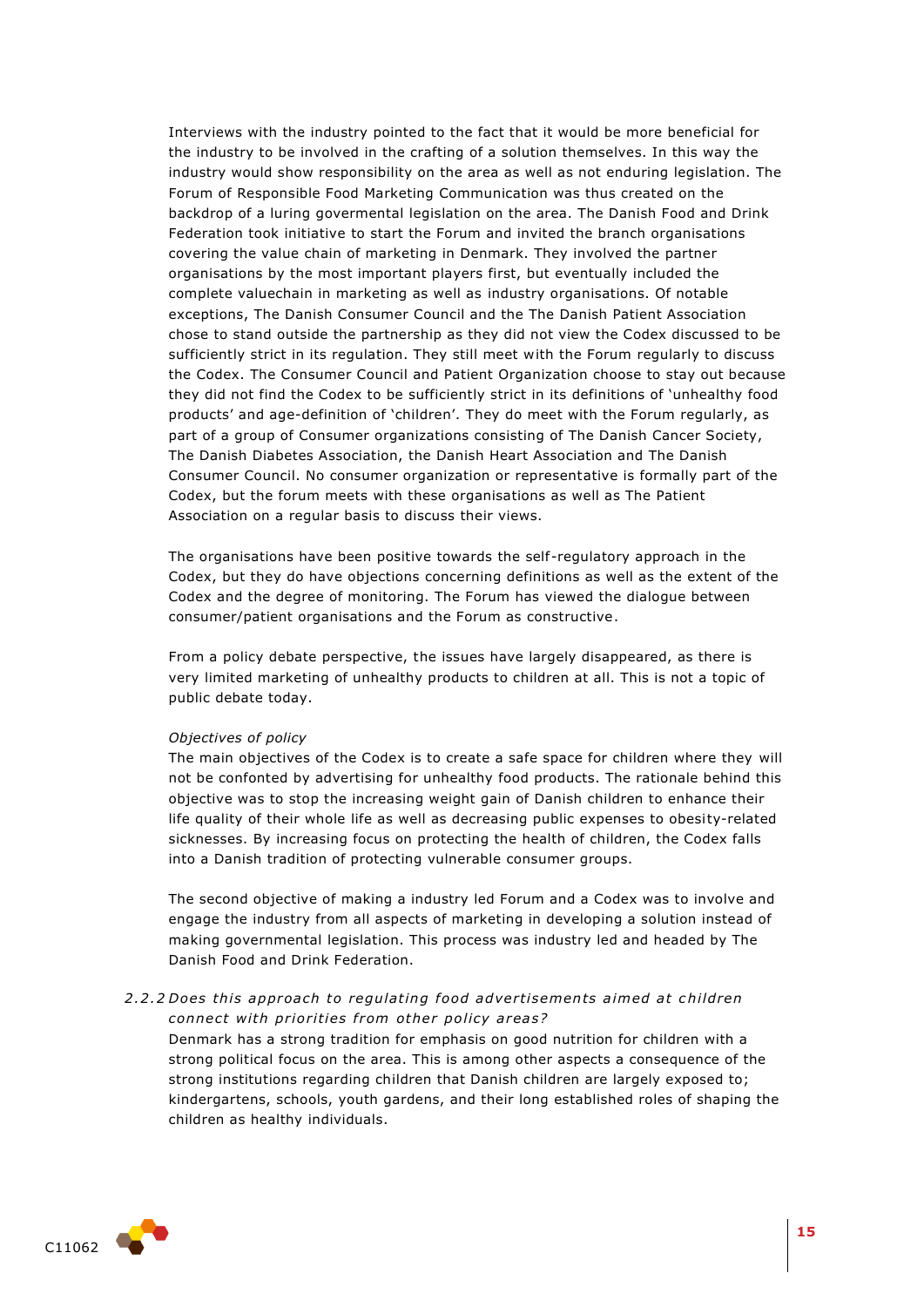During the early 2000s a number of articles shows a growing interest in the number of children affected by obesity. Emphasis was put on the health risk the children would experience for the most of their life as well as the expenses it would put on the Danish society in terms of sickness, hospitalizations and early retirement from work.

- 2.2.3 Which actors or organisations are responsible for initiating the current organisation of food advertising aimed at children? (Please see Section 2.1.1 on Problem Recognition)
- 2.2.4 Development of the approach: which contextual factors influenced the development of the current approach to regulating food advertising aimed at *child ren?*

#### *Development of Forum and Codex*

The Codex, like the Forum, was developed in negotiations between the partners of the Forum and initiated by The Danish Food and Drink Federation. Interviews pointed to these negotiations between different industry organisations as tough because there would inevitably be limits to some organisations members marketing strength. The negotiations centered around key definition questions like which nutrition criteria to be used to judge which food product as unhealthy. The Forum eventually chose to use the nutrition criteria from a previous official food guide developed by The Danish Veterinary and Food Administration and consisting of a green, yellow and red category. The Forum then used the red category, the unhealthiets category, as defining what food products were not allowed to market. The industry thus took independent initative to start the Forum for Food Advertising, but based part of the criteria on earlier governmental efforts.

The Codex is not based on any governmental legislation, but has references to the Marketing law chapter 3 (Law number 1216 of 25. September 2013) that states that marketing aimed at children must be crafted with special thought to the natural trust and lack of critical experience of children that make them easy to influence. In addition, marketing aimed at children and young people under 18 years can not legally make references to euphoric substances, including alcohol, nor use violence, fear or superstition as basis for marketing. The official consumer service, the 'ombudsmand', regurlarly issues guidances about the interpretation of the law on behalf of buisnesses. The first guide was issued about children and marketing in 1998.

The development of the codex prompted the Danish Vetenary and Food Administration to take a standpoint on the issue of marketing of unhealthy food products to children. They ordered a report on the extent of the marketing of unhealthy food products in Denmark (named "Usund indflydelse", currently only available in Danish). The report concluded that the extent of marketing of unhealthy food products in Denmark is quite low compared to other European memberstates, as well as marketing of unhealthy food products is an area that is very hard to legislate upon as the platforms for the marketing is constantly changing.

The policy of the governmental institution Danish Veterinary and Food Administration towards the codex at the time of development was following the line of the Minister of Food, Agriculture and Fisheries at the time. His opinion was that the Ministry should await the development of the Codex and see how effective it was before pursuing legislation. It followed from interviews that if the Administration was to make legislation on the area, it would try to align it with EU-level legislation. National legislation would not be enough to sufficiently stop marketing of unhelathy food products to children, as it has no authority over non-Danish internetshops.

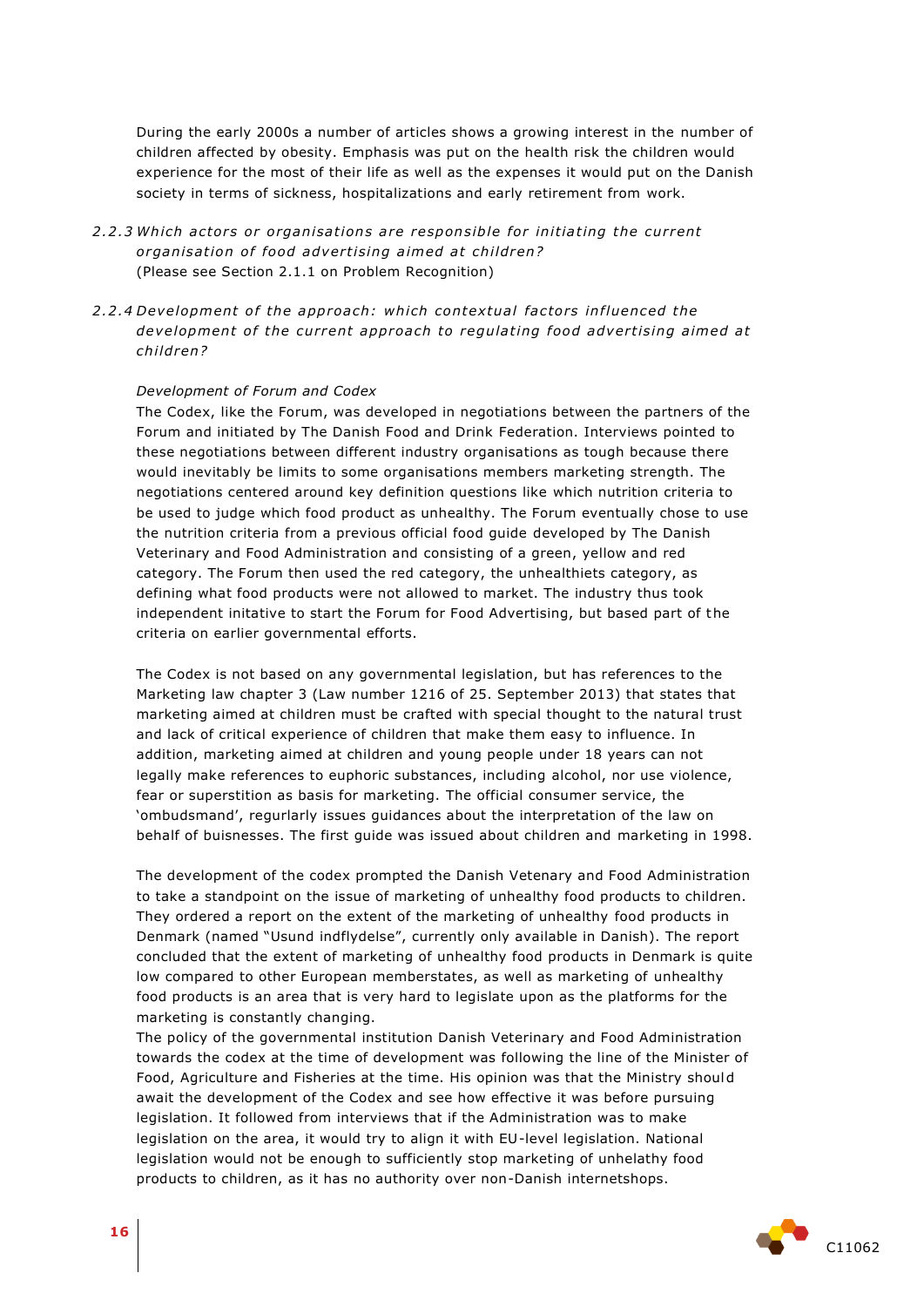This priority made the effort to pursue legislation a greater effort than if it would be a question of national legislation. The minister chose to follow the area by having yearly meetings with the Forum of Food Advertising to monitor its effectiveness. The public debate that was very present in 2008 and 2009 has largely decreased since then.

#### 2.2.5 Implementation of the approach: how was this done?

The multiple partnership posed challenging to the formulation of the Codex in the negotating phase, but it was very effective in implementing the Codex among the partners members when it was crafted. Interviews mentioned that because the partners involved represented the branch organisations of the whole marketing value chain, they had the possibility to implement the Codex among their members very efficiently. The partners had very direct acces to their members and were in an already established position to inform and guide their members from other fields. The implementing process initially required a change in some of the web pages of enterprises that were members of The Danish Food and Drink Federation to correspond to the Codex.

It was important for the partners to include the full marketing value chain in both the development and implementing of the Codex. As well as committing and engaging all the partners, it also added a great dynamic to act fast on challenges to the codex faced by new media platforms. As examples of new media platforms discussed is online games and socail media platforms aimed at children.

The development of the Codex involved all who had a part in the marketing of the products: producents, the media branch, retail food vendors, internetmedia and broadcasting stations. The Danish Industry Food Product branch initiated the process of developing the codex. It is rare, but possible for branch organisations to stand outside of the partnership, as for an example the Branch Organisation for Danish Cinemas have done.

## <span id="page-16-0"></span>**2.3 Evaluating the outcomes and effectiveness of policies**

2.3.1 Has there been any review/evaluation of the approach so far?

#### *Evaluating the self-regulating model*

After the implementation phase, the Forum has found only four instances of violations of the Codex. Based on the monitoring work by the Forum the model has been very successful.

There is no governmental program for evaluating the work of the Forum or the effect of the Codex. According to interviews, The Ministry for Food, Agriculture and Fisheries is working towards a system of independent evaluation. The Ministry is in dialogue with other Nordic countries about developing an independent evaluation. This dialogue is still in very early stages. Now, The Ministry and the Forum meet yearly for a dialogue on the effectiveness of the Danish model.

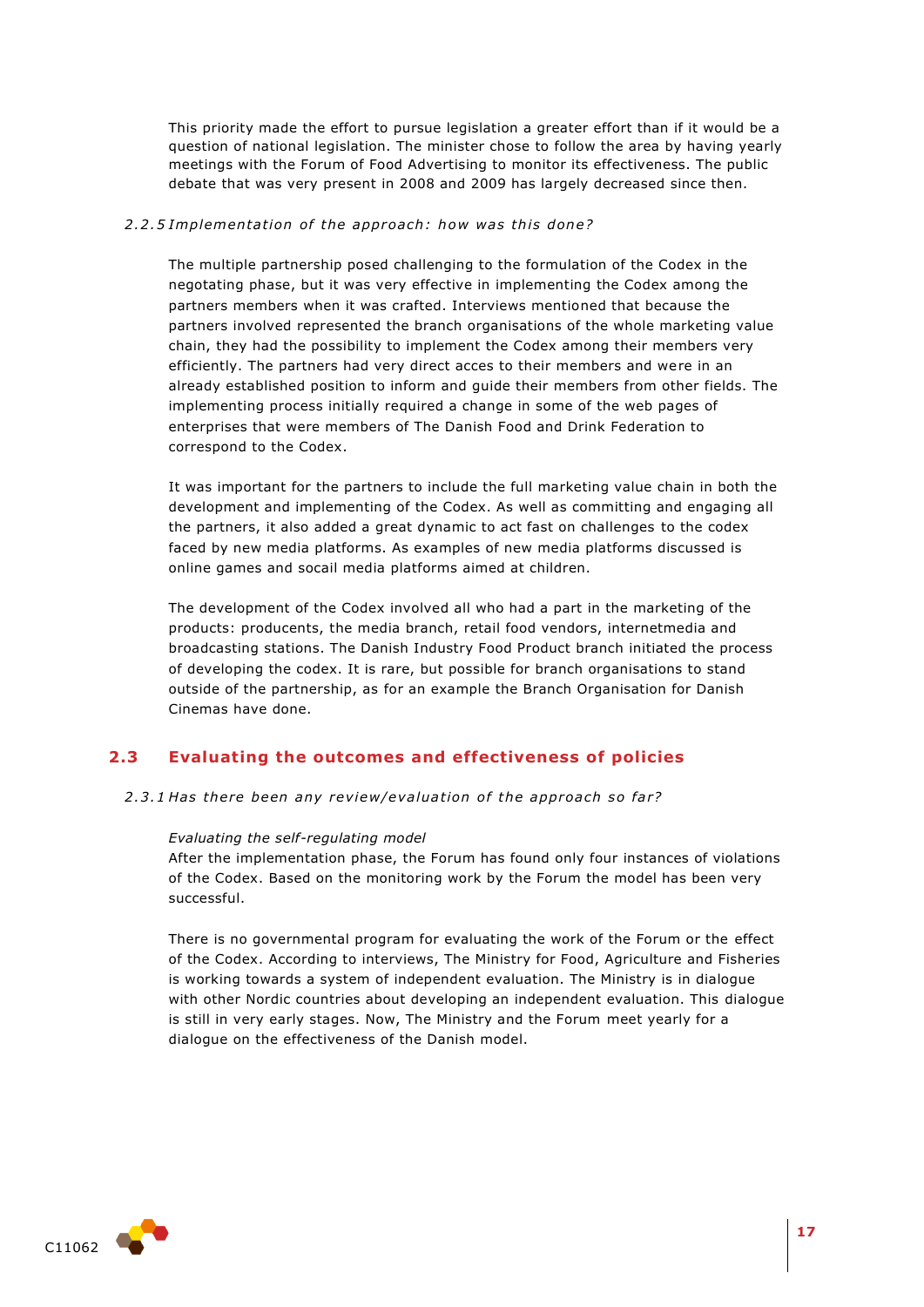### 2.3.2 Is there any system for monitoring the effect of this approach to requlation? *If so, which organisations or actor carries this out?*

No government controlled or independent monitoring of the enterprises adherence to the Codex exists. Instead, the partners in the Forum have obliged themselves to monitor the part of the value chain that they are in contact with. The monitoring of adherence to the codex is thus conducted internally in the codex. There is currently no external monitoring of enterprises adherence to the Codex.

Each of the partners in the Forum represents a different part of the value chain and thus monitors different parts of the media using different practices. For three examples, we mention here The Danish Food and Drink Federation, TV2 Broadcast and The Association for Danish Media. The Danish Food and Drink Federation monitors the web pages of their member enterprises for marketing that violates the Codex. TV2 monitors the marketing on their own broadcast. The Association for Danish Media makes a yearly test of all the print media targeted at children to monitor that the marketing adheres to the codex.

The monitoring process is both reactive and proactive as different actors at the various stages of the supply chain employ different monitoring schemes. As an example, The Danish Media Association employs a proactive approach by monitoring parts of the media among their member enterprises that are most likely to reach children. The Forum of Responsible Food Marketing Communication has a complaint hotline and acts reactionary based on complaints. They have not yet received any complaints. The actors in the supply chain generally employs a proactive approach while the Forum employs a reactive approach.

The Forum is in principle open for an independent monitoring scheme in the future to assist the internal monitoring schemes. They stress, though, that there is a very important discussion about the allocation of further resources to a problem that they view as largely solved. The Forum emphasises that it would not be fruitful to use excessive resources to document that there is indeed a very limited marketing of unhealthy food products to children. The Forum could potentially monitor the Danish marketing on foreign broadcasting to the Danish market in order to detect marketing that violates the Codex. However, from the point of view of the Forum, the reward, if any, would not match the effort that they put into it.

## 2.3.3 How is compliance with these regulations monitored and enforced? What sorts of consequences occur if an organisation/enterprise does not follow *the regulatory rules in place?*

In instances of violation of the Codex the advertiser is made aware of the violation with regard to their specific advertisement. This has so far been sufficient in order for the advertiser to pull back the advertisment and/or relocate it to a media that are not considered targeted to children. For instance, the Danish Industry Food Agency went through the homepages of 85 Danish food product enterprises and found violations of the Codex in three of them. In this case it was sufficient for the partnership to inform the enterprises of the violation of the Codex in order to make a change in the marketing.

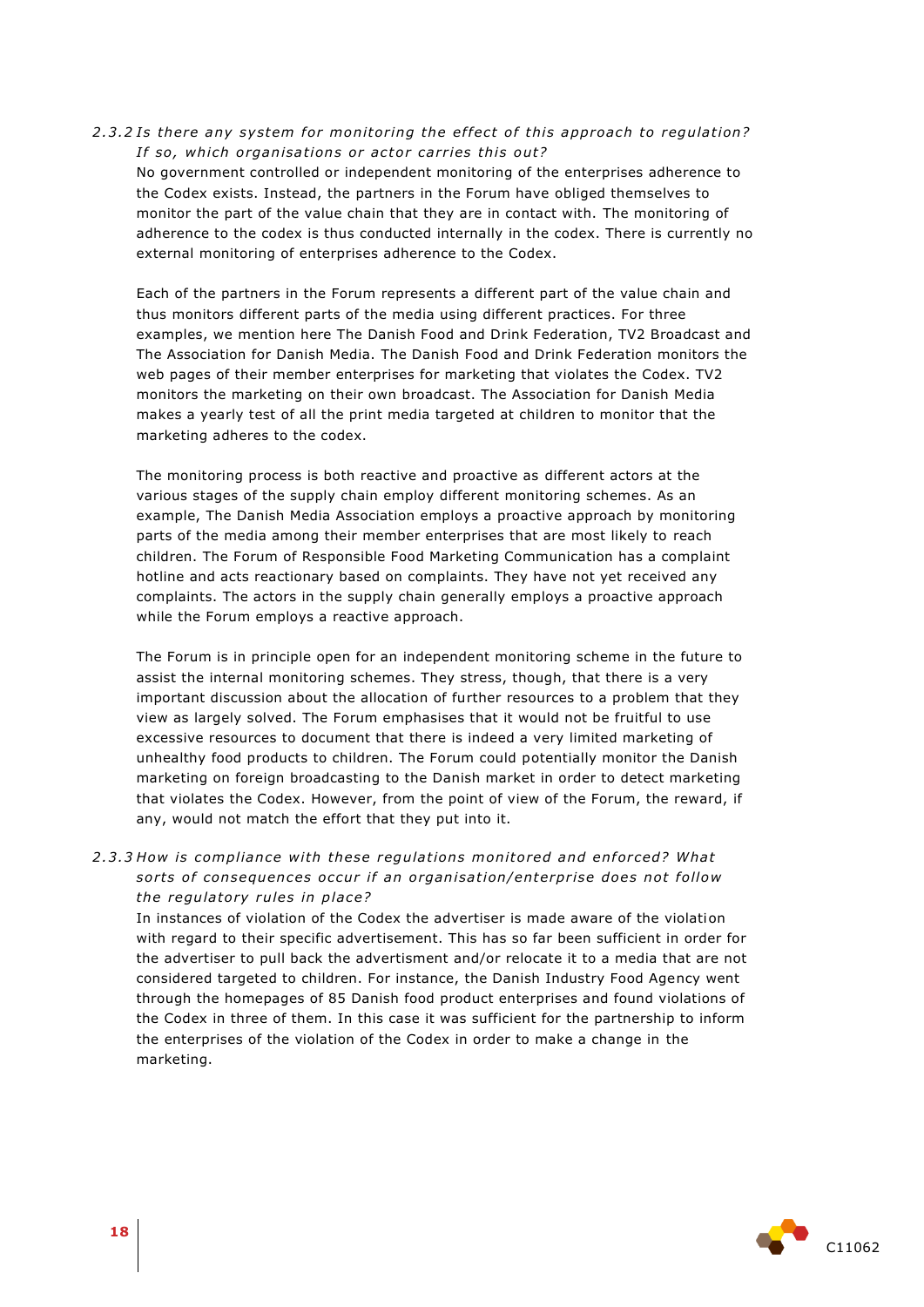In cases of doubt on whether the marketing violates the Codex, the advertisment is brought to the Forum and discussed among the partners. If the advertisment is thought to violate the Codex the organisation representing the member takes contact to the enterprise and starts a dialogue where the enterprise are informed about the violation and the guidelines in the Codex. This has been sufficient to make the enterprise correct violation so far. This happens usually by the enterprise taking the advertisement down. Interviews hinted at certain webbased and semi-automatic procedures for placing marketing on web pages, that did not necessarily filter through an employee at the web page in question. Violations usually stemmed from these instances, where the transgression usually happened due to ignorance of the Codex on the part of the placers of marketing, and they were thought to be easily resolved. Only if the dialogue does not lead to a change in marketing will the enterprise be reported. This has not happened so far since the introduction of the Codex.

All in all however, the process of enforcing compliance is not clear in the Danish case as enforcement has yet not been necessary. The system of actual sanctions is thus not well-defined at this time. The most commonly applied sanctions are simple approaches to the senders of marketing to inform them that the advertisement is not compliant with the codex. These instances are rare after the first implementation period, and so far they have proved sufficient. No actual sanctions have thus been put to use. The different actors in the value chain judges whether an advertisement is compliant with the Codex. According to the Codex two things are to be taken into account: whether the advertisement 1) contains high degrees of sugar, fat and salt, and 2) if the media is directed at children under 13 years old. A guide with exact definitions is available to the actors in the supply chain.

2.3.4 How effective do you feel this practice is in contributing to a good regulation of food advertising aimed at children? Please explain. Oxford Research views the Danish model of industry led self-regulation is a very effective model in terms of resources and prevention of marketing of unhealthy food products to children.

The Danish Veterinary and Food Administration views the self-regulatory model as a very cost-efficient model for the Administration. From their perspective, the model solves 70-80% of the problem with marketing of unhealthy food product to children, but does so with a minimal drain on governmental resources. The administration is relieved of the responsibility of maintaining the model and answer questions to the industry in cases of doubt.

The Forum also views the Danish model as cost-effective on their side. The responsibilities of monitoring and informing their members has become an integrated part of the Forum partners work and generally falls in line with the daily work of these member organisations. Having developed the model themselves, the Forum expressed a proud attitude to the fact that they were able to take a social responsibility on the subject of children's health without having to be forced by legislation. The Forum furthermore added that this industry led model was much more effective in monitoring the media landscape for marketing that violates the Codex, than a governmental board would have possibility to be. This stems from the partnerships broad contact with the whole value chain of marketing, and the fact that the industry discusses the Codex and potential violations internally.

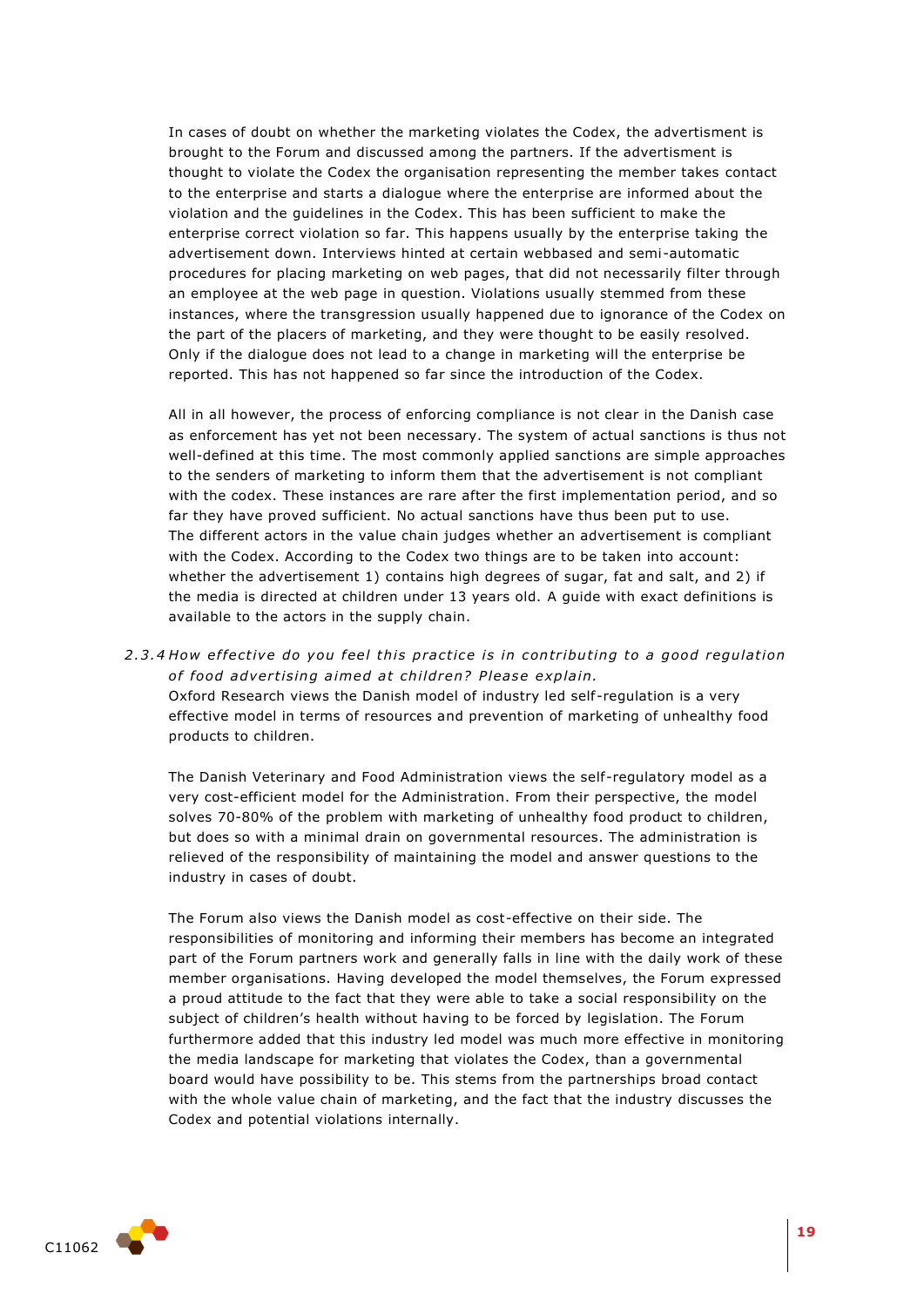This last aspect on the Forums discussions of violations of the Codex also makes the Danish self-regulation cost-effective. This brings member organisations from the marketing value chain together to discuss the limits of marketing to children. During so, the Forum observed that the member organisations took responsibility for their member enterprises priorities in monitoring that other parts of the value chain did not violate the Codex. The partnership thus has an eye on each other to a certain degree, and will point out any marketing that violates the codex. These mechanisms also happen at enterprise-level. This self-regulation in practise is viewed across industry and governmental institutions to be far more effective in monitoring the marketing than a governmental monitoring based on top-down legislation can ever be. This point was echoed as a positive and unintended effect of the self-regulatory model by all interviewees.

Marketing in Denmark generally adheres to the Codex. It is both true that marketing of unhealthy food products to children has never been as great as in many fellow EU Member States, and that the implementation of the Codex has had an immediate effect in decreasing the number of this marketing. Interviewees ranging from industry to government representatives all expressed satisfaction with the Danish model in terms of effectiveness in solving the problem and cost-effectiveness in relation to resources. The industry has expressed satisfaction with the model that balances their social responsibility with the commercial freedom of speech on the field. The Danish Veterinary and Food Administration view the Codex as largely preventing marketing of unhealthy food products to children using a minimal of governmental resources. The Danish Consumer Council, standing outside the partnership, has expressed positive views concerning the final Codex, but critical to specific elements (see "Statusrapport").

The effectiveness of the Codes is, in part, viewed as a result of the monitoring at each level of the value chain. The Danish Food and Drink Federation monitors members webpages, the Danish Association of Communication and Creative Agencies monitors the advertising industry, and the media organisations monitors the content of their media platforms. The uninteded effect of the partnerships monitoring of each others members marketing campaigns has further secured an effective monitoring model.

Instances of violation of the Codex has showed a very smooth system based on information and dialogue between the forum and the violators, which has been completely effective in readjusting the marketing to adhere to the Codex.

Oxford Research views the Danish industry led and self-regulating model as highly effective and highly cost-effective. It has close to eliminated marketing of unhealthy food products to children under 13 years of age in Denmark, without an excessive use of ressources. The industry represented by the Forum did not express the work of maintaining and monitoring adherence to the Codex as an burden, but as a desirable model comparaed to governmental legislation. It must be noted that the industry did take initaitive and continues to develop the Forum in respect to the possibility that the government administration might legislate on the area if they deem the current practice ineffective.

It is widely agreed that the self-regulating model creates a mental attitude among the industry that is more proactive and determined to make an impact in reducing the marketing of unhealthy food products to children, than they would have if they were subject to top-down legislation.

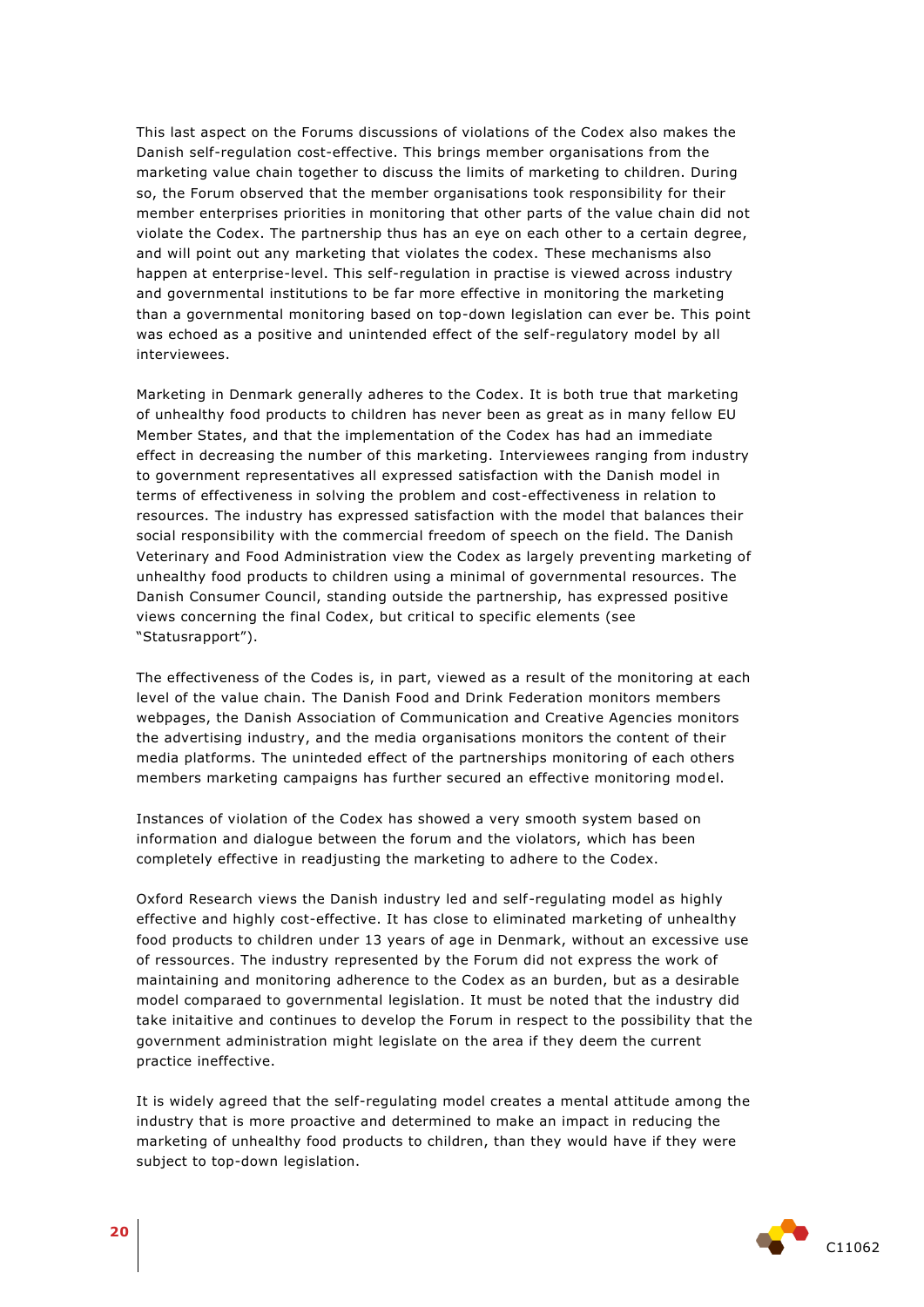Oxford Research views the Codex as having had an effect on the area, but this is also to be seen in the context of the rather limited marketing of unhealthy food products in Denmark in general.

2.3.5 Have there been any obstacles or challenges encountered in developing and *implementing this approach to regulating food advertising aimed at child ren?*

The challenges in initiating and developing the self-regulative model stems from disagreement in the criteria to be used in the Codex. The Danish Veterinary and Food Administration expressed concern with the differences in criteria for sugar, salt and fat in different food categories. Their concern was mainly that producers could market their product in a different food category, if their product was judged 'unhealthy' in one food category. Furthermore, they questioned the definition of children as under 13 years old, discussing whether 15 years of age might be more fitting. Finally, they see an ideal model viewing marketing in a broader perspective than the marketing in media alone.

Additionally, it posed a challenge, and was ultimately unsuccessful, for the Forum to include the Danish Consumer Council and The Danish Association for Patients in the development in the codex due to too big of a gap in definitions of criteria for the Codex.

## <span id="page-20-0"></span>**2.4 Transferability**

#### 2.4.1 Discussion on transferability of approach

The Danish model of voluntary self-regulation is in principle easily transferable as it is very light on 'hard structure' like financial requirements and legal prerequisites. However, it does rely heavily on a set of 'soft' contextual factors to function. It requires willingness in mind-set and attitude for all partners (the marketing valuechain and government administration) to have an open dialogue on the area. This requires the industry to be willing to discuss limiting their marketing reach. It also requires the official legislator's willingness to trust that a loose model of self regulation can solve the problem, and a trust that industry can participate in formulating the principles behind a Codex without losing sight of the problems to be solved. Interviews pointed to the Danish tradition of dialogue between industry and government as an important contextual factor for the success of the self -regulatory approach in Denmark. The dialogue has created an understanding between industry and government based on trust. Interviewees all hints at this tradition for dialogue and trust as a prerequisite for the self-regulatory model to work.

Experts (Professor Birgitte Tufte, CBS in "Statusrapport december 2010) have also spoken of these trends as typically Danish, seeing it as another example of a Danish way of promoting dialogue and information before strict legislation. This should point to the fact that the model is not readily transferable as it is rooted in a historical framework of dialogue and engagement between industry and government, which is vital to its functioning.

These factors have been made possible by an established tradition in Denmark of collaborating across boundaries and previous good experiences for the government to use a voluntary and holistic approach in solving complex challenges like childhood obesity.

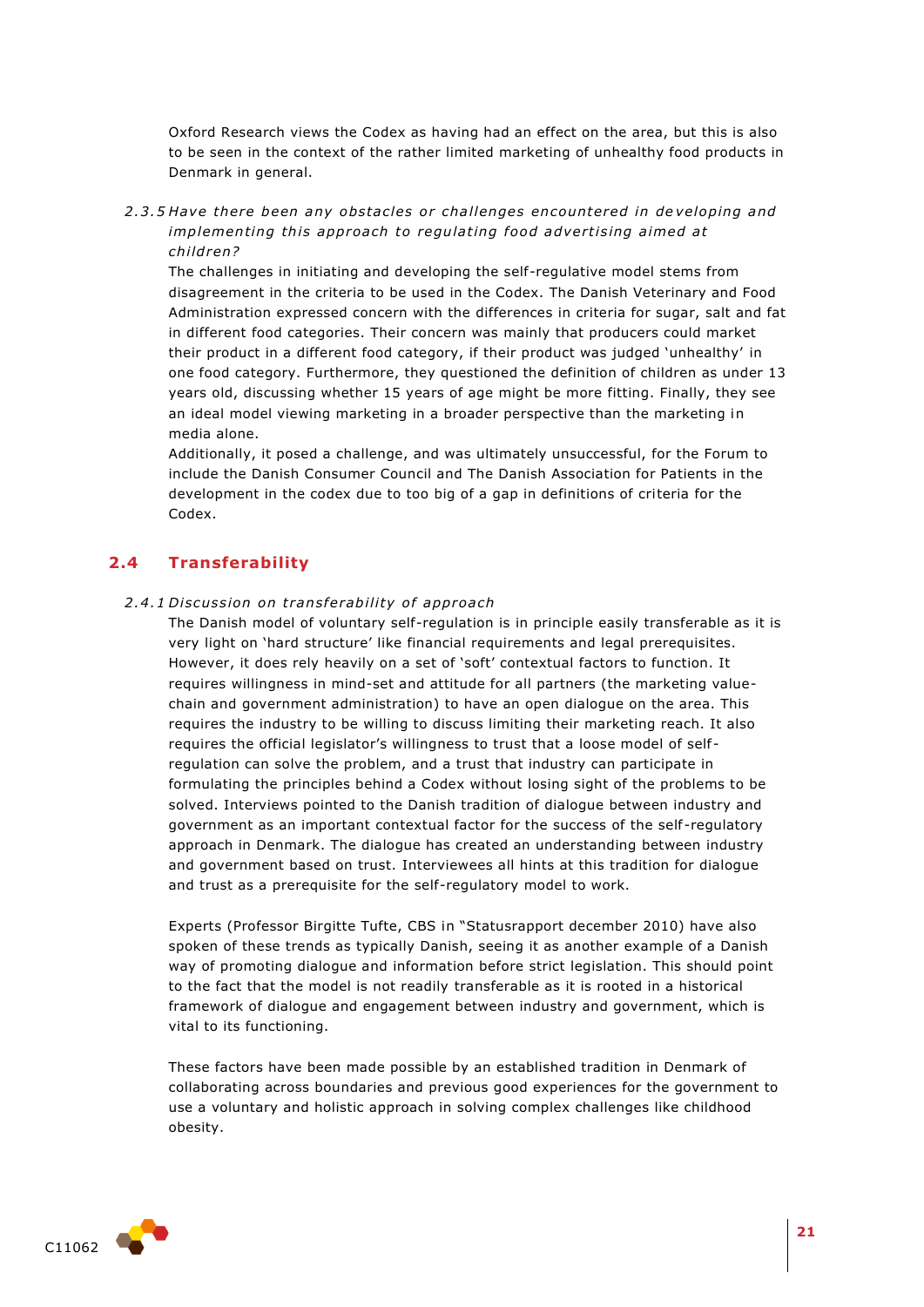Additionally, the Danish model was made possible by a strong initiative from the branch organization Danish Industry Food Products that had the capacity to act as initiator and secretariat of the Forum of Responsible Food Marketing Communication. If this model is to be transferred, Oxford Research views it as vital that the full value chain of marketing is involved in the development and continued monitoring of the market. This has been one of the key factors to success in the Danish model.

The factor that made the industry develop a Forum on Food Product Advertising was the possibility that legislation would be developed on the area. This had been the key contextual factor that made the industry take action.

Oxford Research considers the model of voluntary self-regulation as an example of a successful model. The principles of self-regulating ensures a very efficient and dynamic model that can readily respond to shifting trends in the media landscape. It also ensures a high degree of commitment and engagement from the full value chain to the current Codex, as well as a dynamic model that can act when new media platforms emerge.

2.4.2 Potential obstacles to transferring this approach to other national contexts To be successfully transferred, it is important to note the key points that made the model succeed in Denmark: established and trustful dialogue between industry and government, a strong industry initiator and alluring government legislation on the area.

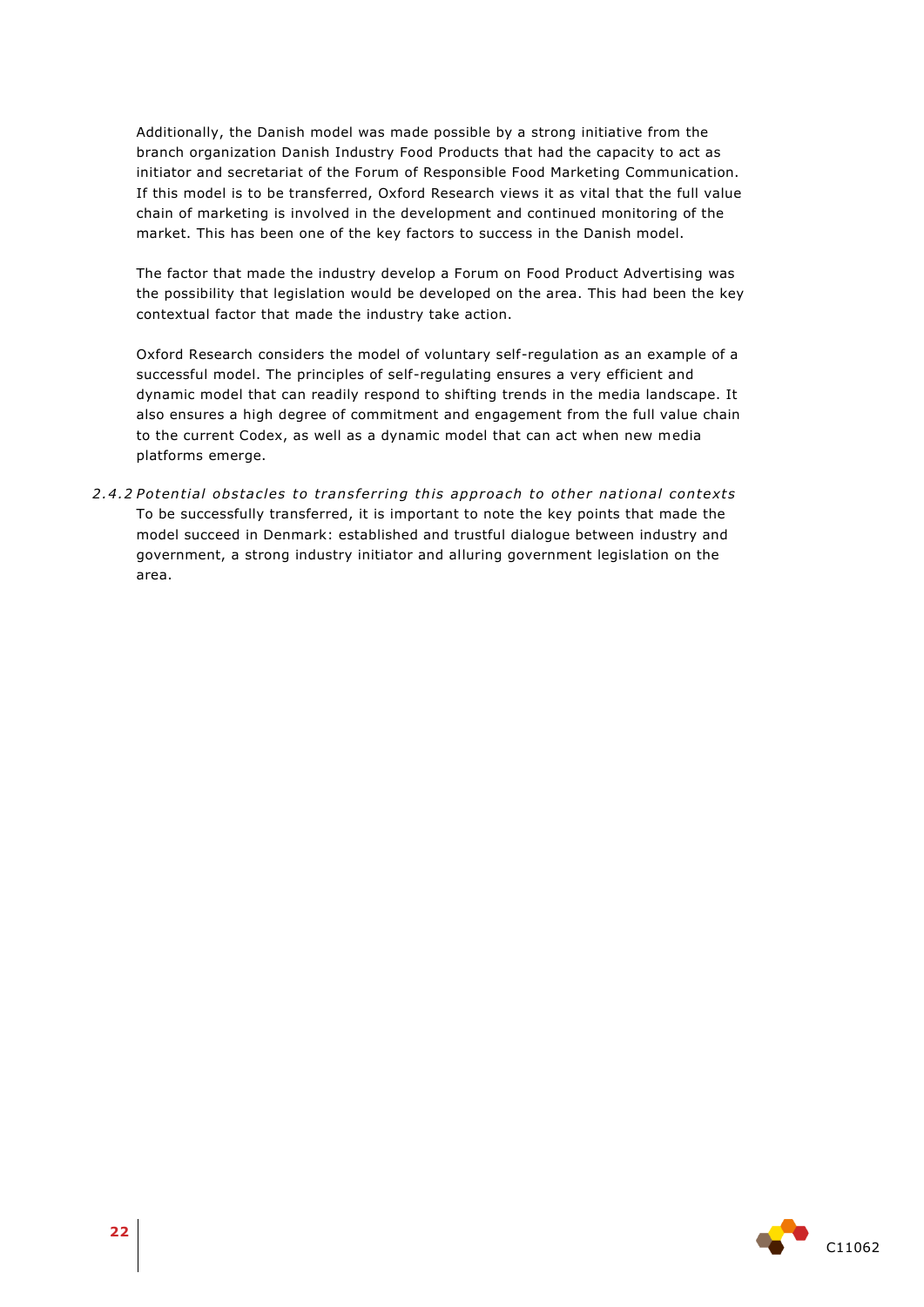## <span id="page-22-0"></span>**3 Finland**

## <span id="page-22-1"></span>**3.1 Description of Current national approach to regulating food advertising aimed at children**

3.1.1 How is food advertising towards children defined in the country? Do different *ac to rs u se di f fe rent de fini tion s?* 

Consumer Protection Act (38/1978) and National Food Act (23/2006) constitute the legislative framework for food advertising aimed at children in Finland. The advertising in general is also monitored by Finncham through the Ethical Council of Advertising, who follow the guidelines of International Chamber of Commerce (ICC), Finnish Competition and Consumer Authority, The Consumers' Union of Finland and The Market Court. There aren't specific laws for food advertising towards children, instead laws of Consumer Protection Act and the articles of marketing of Food Act concentrate on securing the rights of all consumers without concentrating specifically on certain consumer groups or product types. The laws of Consumer Protection Act have acknowledged the minor customers for the first time in 2008. Even though policies define what is considered allowable advertising and what is considered to be advertising against good practices, but they don't concentrate specifically on minors. With the term underage or minor, we mean a person who is less than 18 years old. In practice in Finland, the advertising towards minors is divided into two different groups based on target groups; minors in general (less than 18-years-old) and children (less than 15-years-old).

3.1.2 System of regulation followed by country for regulating food advertising *towa rds child ren*

The regulation of food advertising towards children is mainly statutory regulation, but co-regulation and self-regulation also exist. Regulation in Finland also follows the principles of The European Charter on Counteracting Obesity, Global Strategy on Diet, Physical Activity and Health by World Health Organization (WHO) and FoodDrinkEurope. Many other parties, such as Finnish Competition and Consumer Authority, The Consumer's Union of Finland, The Mannerheim League for Child Welfare, Ombudsman for Children in Finland and Finnish Food and Drink Industries' Federation and Finnish National Board of Education have presented their support and their own guidelines based on acts of Consumer Protection Act and National Food Act. In addition the Ethical Council of Advertising and the Association of Finnish Advertisers also have conducted their guidelines for advertising towards children. Each guideline entails the same principles, but each organization follows their own guidelines. This means also that each organization gives statements about advertising and advertisements in general but also in case of laws or regulations change, or in other relevant issues. There is no general self-regulatory code for food advertisements aimed at children although the principles of each guideline are the same. The regulation is strongly based on finding violations of good practices (regardless of whether adverts are food or children focused) instead monitoring advertisements before their launch. In Finland, generally, companies follow the regulations carefully.

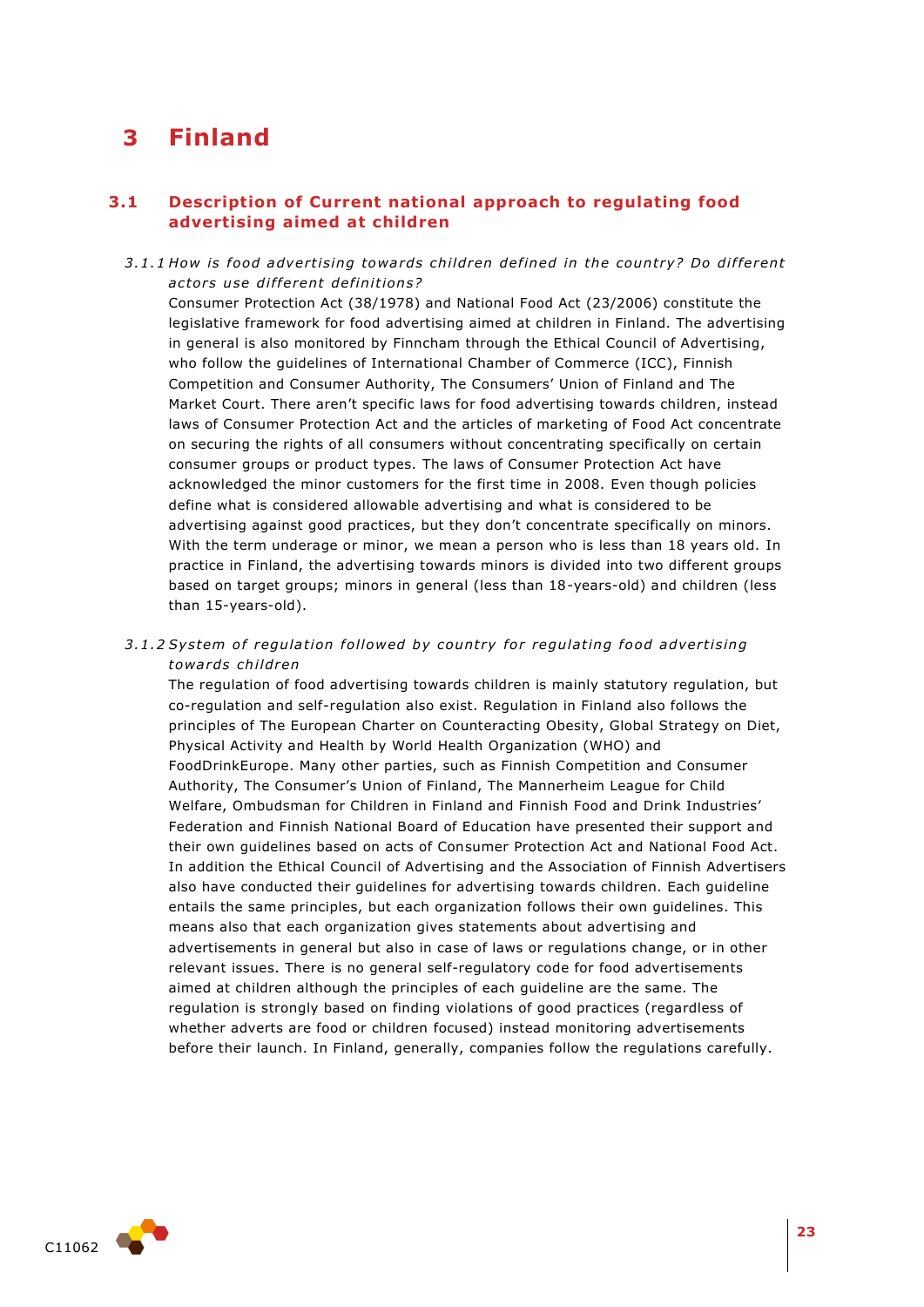According to Finnish Competition and Consumer Authority, there are four types of advertising that children are exposed to. (1) Either the advertisement which advertises product for children is aimed at under-aged, but the decision to buy the product is made by an adult. (2) Or an advertisement that is aimed at under aged person and she/he can make the decision to buy it by her/himself. (3)On the other hand, there is also advertising aimed towards adults, where the product itself is targeted towards adults (such as alcohol), but also minors are exposed to it. (4) There is advertising towards adults, the content of which can be interesting to minors. (Finnish Competition and Consumer Authority)

In Finland, the advertising towards minors is divided into two different groups based on target groups; minors in general (less than 18-years-old) and children (less than 15-years-old). The difference of target groups also dictates the requirements and demands for the advertisement itself. At the end, power of decision of the parents of shouldn't be ignored or questioned by the advertisement (Consumers' Union of Finland, Finnish Competition and Consumer Authority).

Finnish Competition and Consumer Authority has stated following regulations for advertising towards small children: It is allowed to advertise in children's programs if the program lasts more than half an hour, but these advertisements are now allowed to include characters of the same children's program shown. Advertisements that are made with same graphic style as the program are not allowed as they might blur the difference between the program and advertisement. Also, as the picture is in the main role, it shouldn't be misleading and other games, play and other entertainment must be separated clearly from advertising (advergames). This is considered extremely important on Internet advertising as on Internet the advertisements usually have bright colours and moving pictures together with interactive contents. The main role of the advertisement can't be given to children – only if children are naturally linked to the advertised product. Children on the advertisement are not allowed to present direct suggestions to buy a product or present them to other children. Also subliminal advertising is prohibited. With food advertising aimed towards children, one must be careful also with free gifts/toys that come with the product itself as small children are not capable to evaluate the value of the free gift in the same way than adults. For this reason, the free toy/gift can't be emphasized when advertising. This also applies in advertisements where a product is linked to collectables, as collecting might become the main reason for a child to want certain product.

Nowadays in Finnish schools and academies might have vending machines for pupils and students to buy beverages and snacks. Sometimes the vending machine already might include some advertising. Same rules of food advertising aimed towards children apply also on vending machines. For this reason Finnish Competition and Consumer Authority, Finnish National Board of Education and the National Public Health Institute of Finland have set recommendations on what the vending machines of schools should sell. Advertising shouldn't give faulty image of the wholesomeness of the food. (Finnish Competition and Consumer Authority)

In general, audio-visual advertising shouldn't cause physical or moral harm to minors and it shouldn't contain direct requests or orders to buy a certain product. Audiovisual advertising shouldn't take advantage of inexperience or credulity of minors or encourage them to persuade their parents or other people to buy advertised goods, or take advantage of the position of trust of guardians, teachers or other people.

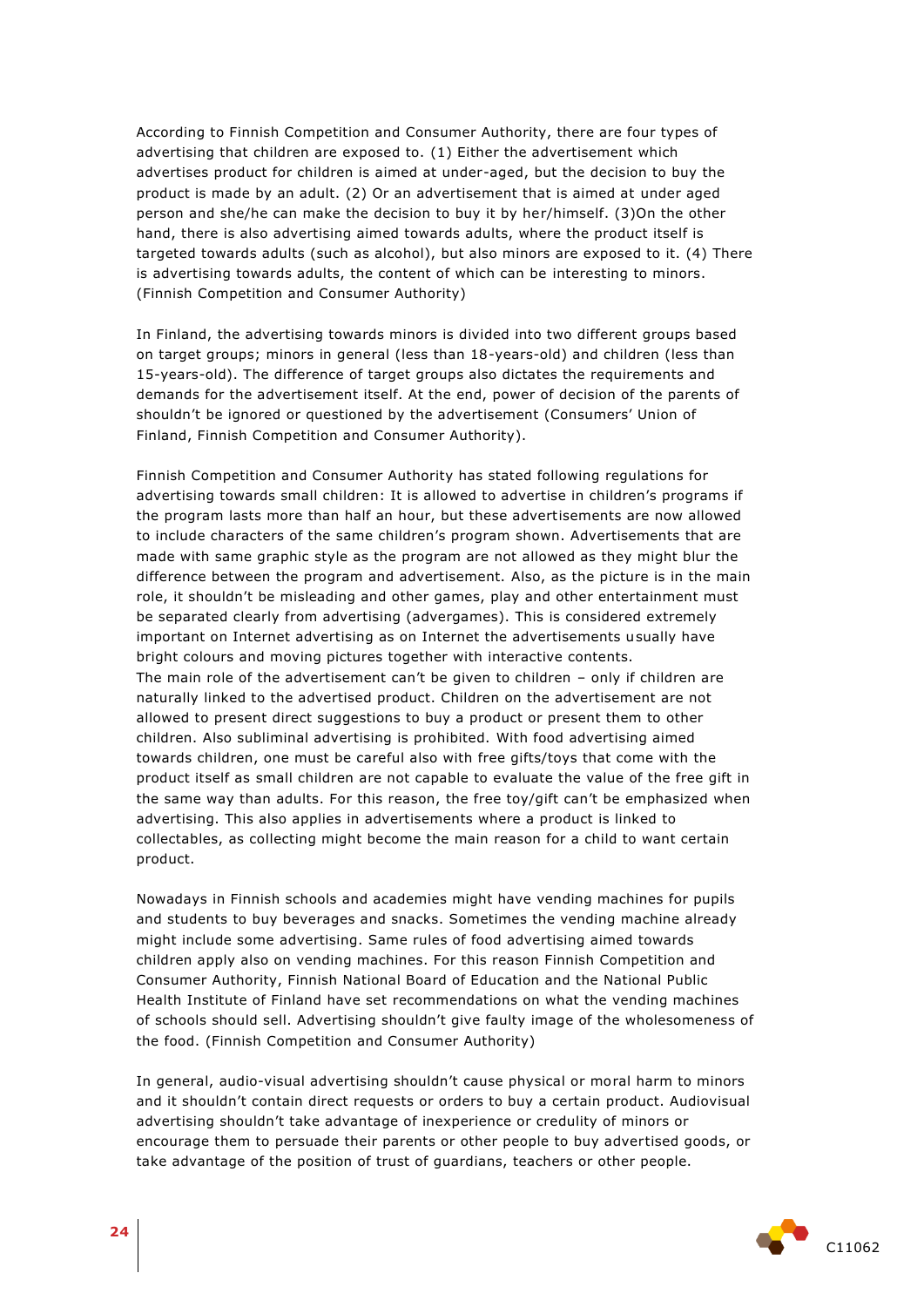In addition it shouldn't be presenting minors in dangerous situations without a reason. All these actions are considered to be against good practices of advertising. (Consumer Protection Act, 2 § 29.8.2008/561)

When considering the target groups of food advertising towards children, also parents and legal guardians are affected. Advertising is considered to be against good practices if it disregards the responsibility and possibility of parents to act as educators for their own children, or if it takes advantage of inexperience or credulity of minors. Suitable advertising is decided based on the age of minors reached by the advertisement and their level of development with other conditions. (Consumer Protection Act, 2 § 29.8.2008/561.)The most important part about advertisement towards children is to make sure that the commercial meaning is clear – the children understand the commercial purpose of advertising only when they are about 8 years old (The Consumers' Union of Finland). Other parties affected by regulation of food advertising towards children are f. ex. the Association of Finnish Advertisers and the producers of food.

The actors involved in the implementation processes are mostly consumer protection groups, health institutions and other NGOs. They have been the actors who have created the definitions of policies and specified which kind of advertising is acceptable, if the advertising is aimed towards children.

*3 .1 .3 When was the app roa ch implemented* The last component of this approach came into force in 2008.

## <span id="page-24-0"></span>**3.2 Context in which the current national approach was developed and implemented**

#### *3 .2 .1 P roblem recognition*

Main objective behind the regulation of food advertising towards children has been the growing concern for adolescents and childrens obesity that is increasing with alarming rate, and for their health. Finland, as a member of WHO, has agreed to follow WHO's strategies of 2004 to challenge obesity and to promote healthy nutrition and exercise. Healthy nutrition and exercise have been seen more likely to improve national health than any other remedies. After 2004, Finland has paid additional attention on healthy nutrition, especially among adolescents and children as studies have shown that earlychildhood obesity is linked to obesity in later stages of life, which causes not only severe health problems but also social difficulties. The Consumers' Union of Finland has also stated that food advertising is also one direct reason for obesity and overweight, with lack of exercise and unhealthy nutrition. For these reasons, also food advertising aimed especially towards children has been under scrutiny. (The Consumers' Union of Finland).

According to The Consumers' Union of Finland minors are liable to impressions and to the influences of advertising. Children usually don't have needed skills to separate advertisements from reality and they don't have enough information about the health problems caused by excess sugar, salt or fat. Food advertising aimed towards children also causes pressure to parents who should have the right and the responsibility to decide about acquisitions of the family. Usually advertising also creates images of trendy lifestyles and ways of life which might be unhealthy, that advertisers want consumers to keep after becoming adults. (The Consumers' Union of Finland)

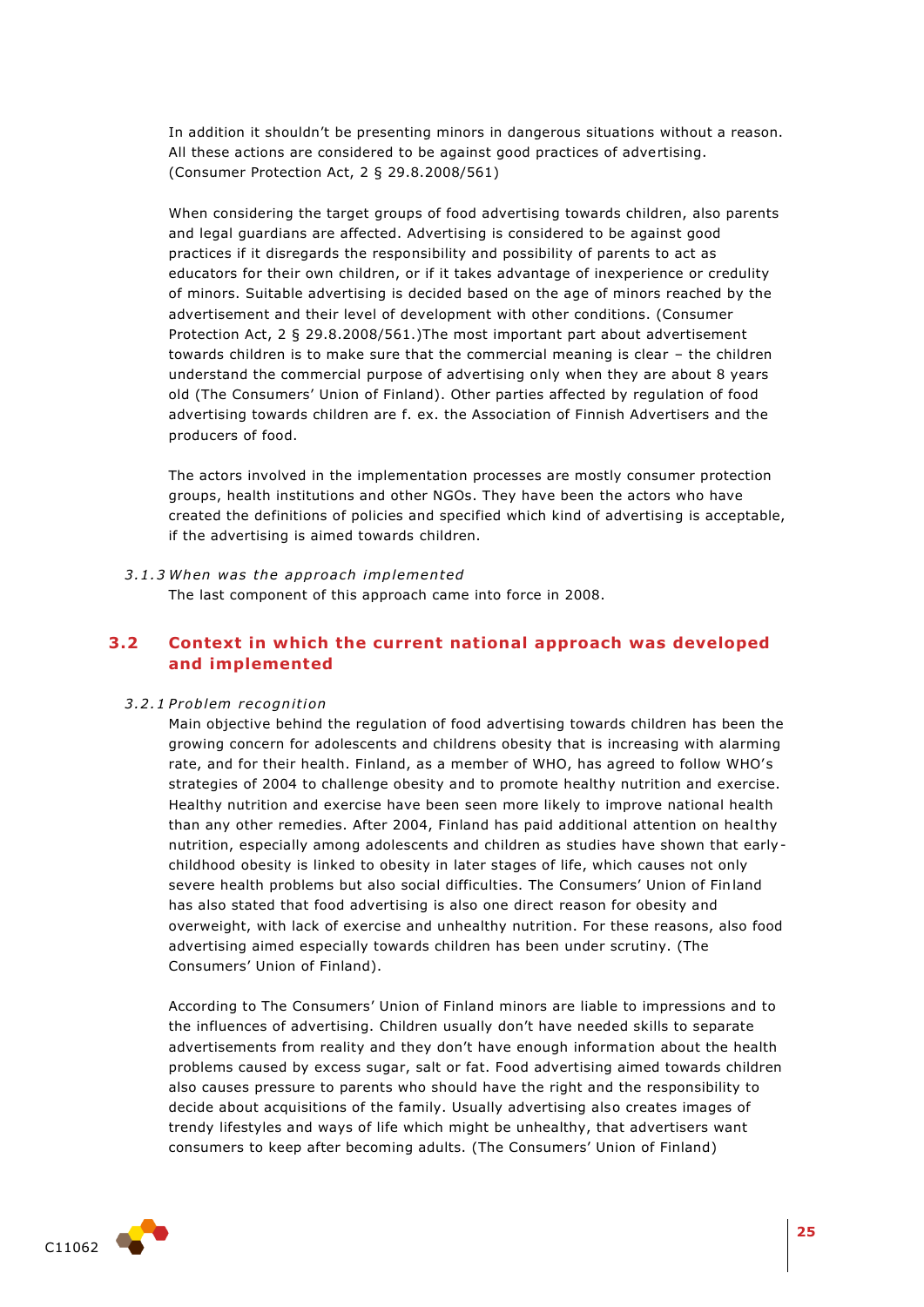This approach to regulate food advertising aimed at children connects several policy areas such as health policy priorities and consumer protection. Especially important are health policy priorities such as obesity that is becoming more common among adolescents and children, and it causes severe health problems at later stages of life.

## *3 .2 .2 Does thi s approach to regula ting food adve rti semen ts aimed a t children connect with priorities from other policy areas?*

The organizations that started giving guidelines how to design food advertising towards children were Finnish Competition and Consumer Authority together with The National Public Health Institute of Finland although their guidelines follow guidelines set by WHO in 2004. Based on these guidelines also legislation of Finland was modified in 2008, to state that it is agains good practices of advertising to effect to a child in a negative way. (Finnish Competition and Consumer Authority, The National Public Health Institute.) There has been no major changes to the regulation in response to the WHO 2004 strategies.

### 3.2.3 Which actors or organisations are responsible for initiating the current organisation of food advertising aimed at children?

Current approach of regulating food advertising aimed at children has been developed by following WHO's strategies to challenge obesity (2008) but already in 2004 Finnish Food and Drink Industries' Federation set relf-regulation guidelines for advertising aimed at children based on guidelines of ICC. In 2008 an article was added to national Consumer Protection Act that targeting advertising, that exploits inexperience and credulity of children, harms their development or questions the right of parents to raise their children, is against good practices. Nowadays Finland is trying to protect adolescents and children also in Internet, but establishing regulations and laws specifically for that area has been difficult.

## 3.2.4 Development of the approach: which contextual factors influenced the development of the current approach to regulating food advertising aimed at *child ren?*

Political factors affecting national policies on food advertising towards children are mostly concentrating on children seeing food advertisements of products that are targeted for adults and special concern has been paid to advertising alcohol. Currently in Finland direct and indirect advertising and sales promotion of spirits is prohibited and products can be presented only with a price list, but advertising mild alcohols has been allowed since 1995. In 2015 the legislation of advertising mild alcoholics will change and advertising of mild alcoholics is limited in public places and alcohol advertising shouldn't be linked to games, lotteries or competitions. According to the Ministry of Social Affairs and Health the legislation is changed mainly for reducing situations in which children and young are exposed to advertising of alcohol. The Ministry of Social Affairs and Health has considered that according to several surveys, being exposed to alcohol advertising advances the age of starting to drink alcohol, increases the consumption of alcohol and increases drinking aiming to intoxication. Use of alcohol among minors also increases risks of violence and accidents, harms the development of the young, and prefigures addiction and excess consumption of alcohol in later stages of life. (Ministry of Social Affairs and Wealth)

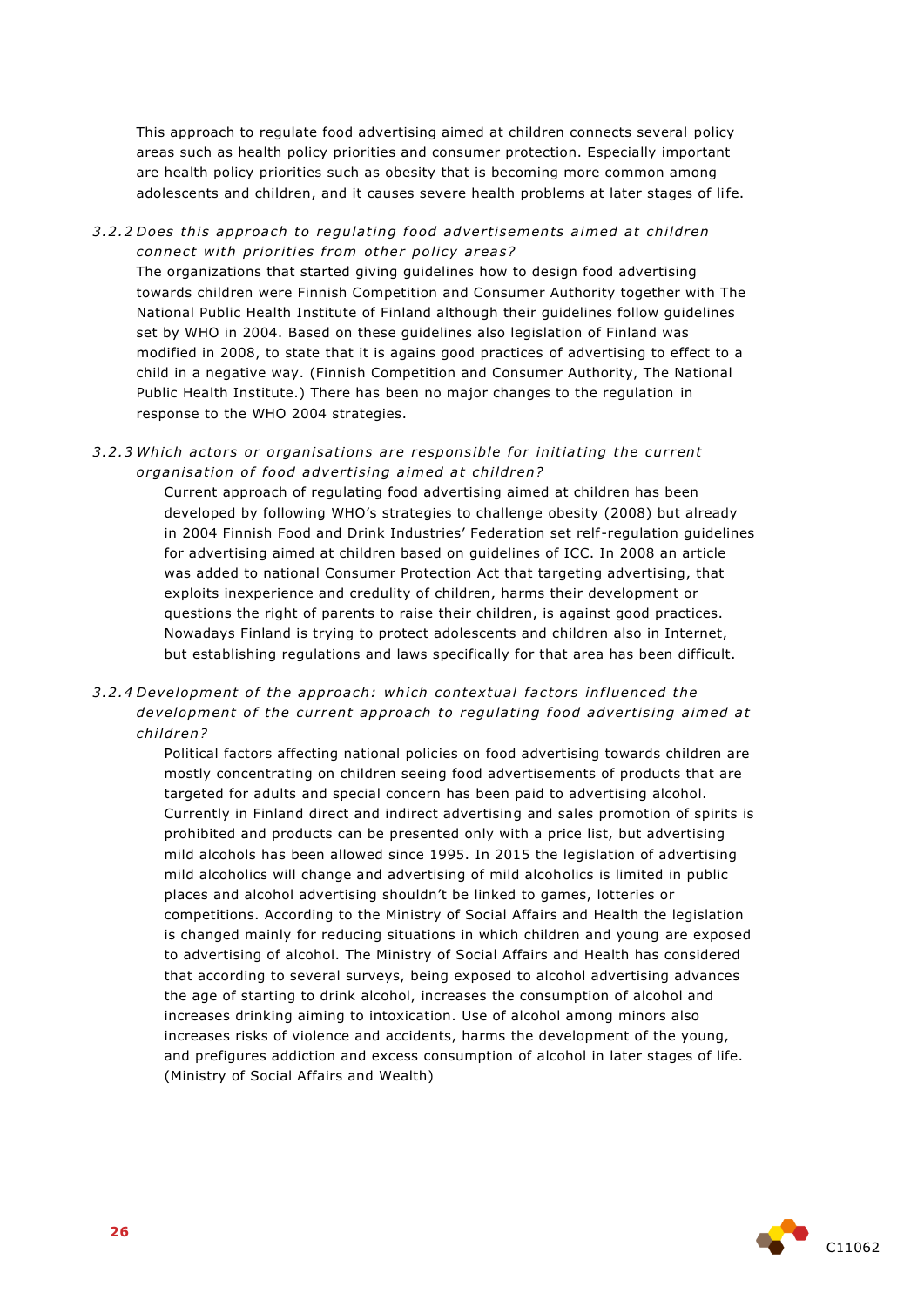Alcohol policies have been always debated subject in Finland both in politics as among consumers and the regulation of alcohol and advertising have always received a lot of attention. Some people argue that regulation is too paternalistic but others agree with it and believe that regulation is needed to improving the health of the nation.

Also the regulation of sweets, ice-cream and soft drinks has caused a lot of discussion. In Finland additional taxes have been added to products that fall under these categories and this is reflected in the price of the products. (Ministry of Social Affairs and Wealth) These taxes could have been set by keeping health benefits is mind, but Finnish Competition and Consumer Authority has questioned the purpose of them as the health benefits have only been weakly justified. Most likely taxes has been set for the reason that sweets and ice-cream are popular products especially in Finland, and collecting taxes on these products has increased the tax income of the state.

Finnish Food and Drink Industries' Federation has represented interests of food and drink industries in Finland for years and it has 270 member companies. Food and drink industry is the fourth biggest industry in the country and its gross production value is valued at EUR 11.6. Largest food and drink industry sectors in Finland are meat processing, dairy farming and bakery products. Dairy products and ice-cream cover almost 25% of the whole production, meat processing covers 23% and other food including sugar, candy, chocolate, cocoa and convenience food that covers 15 %. Finnish Food and Drink Industries' Federation has agreed to follow the European food industrys principles of ethical marketing. (Finnish Food and Drink Industries' Federation.)

In Finland, every 5<sup>th</sup> person is overweight. Since 1970's the amount of overweight men has increased and since 1980's the amount of overweight woman has increased. Although the development has slowed down, obesity is still a major problem in Finland especially among children, whose obesity has become more common. (National Institute for Health and Welfare.)

In Finland, overweight of 12-18-year-olds has become threefold in last four centuries and the obesity is more severe than before. According to School Health Promotion study 20 % of 14-15 years old boys are overweight and of the girls of same age, 13 % are overweight. In high school, 18 % of the boys and 11% of the girls are overweight and in professional institutes, 26 % of the boys and 17 % of the girls are overweight. Study suggests that overweight is more common in countryside than in population centers. Childrens' obesity is also linked to the socioeconomical status of the parents; overweight is more common among children whose parents have less education. (National Institute of Health and Welfare.)

Promoting healthy lifestyle is also important from the point of view of the welfare state, as obesity causes several health problems such as type 2 diabetes. In Finland, even younger children get diabetes than before. Healthy lifestyle also includes exercise and this recommendation has been added to Nutrition Recommendations 2014 of The National Nutrition Council of Ministry of Agriculture and Forestry. (The National Nutrition Council)

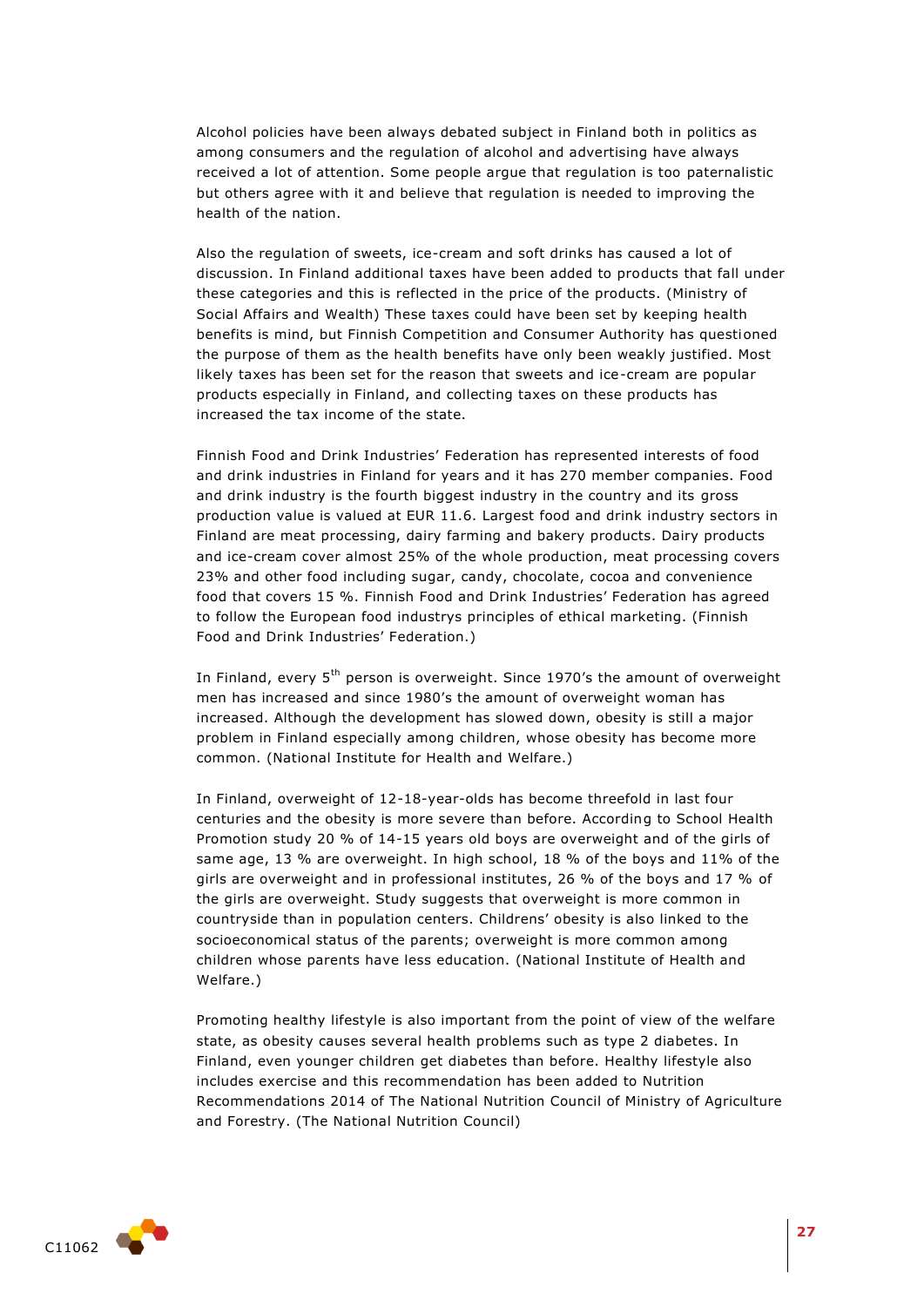What comes to regulation of food advertising towards children when advertising is online or outside of traditional media channels, the regulation doesn't change. The difference between online marketing and marketing in general has been recognized, but online marketing of food towards children isn't regulated with specific legislation or articles. Same principles of marketing apply no matter if the advertising is aimed towards children and no matter the media channel. The Consumers' Union of Finland has stated that in online marketing games, and other entertainment must be clearly separated from advertising content and they shouldn't be interrupted with advertising. If the entertainement is sponsored, the name of the sponsor has to be mentioned but advertising of the sponsor that might interest children is not allowed. Internet pages for children usually have services with what children can connect their friends, such as e-cards or messages – these messages should not have advertising included. (The Consumers' Union of Finland 2014).

It is also important to consider the role of media education in Finland. Finnish Society on Media Education's (Metka's) aim is to develop and support the field of research and practices concerning media education. Media education is usually merged together with first language education. During the education, children and adolescents learn how to read advertising and evaluate advertising from an objective point of view. The main goal of the media education is to attain critical media literacy. (Metka)

Through Metka Media Education center, media education can be provided even to children less than 8-years old. Other parties, such as parents and teachers can also learn, why media education is so important. Media education material is also provided by several other institutions such as the Mannerheim League for Child Welfare and Save The Children -organization. Media education has been seen as essential part of early childhood education as it should build understanding on how to read and interpret advertising and what ways of influence it uses.

#### 3.2.5 Implementation of the approach: how was this done?

The advertising principles for food advertising towards children are same principles and guidelines that are set to any advertising towards children. As mentioned before advertising that abuses the inexperience of children and their lack of understanding of boundaries between reality and advertising is considered to be agains the good practices of marketing. The main purpose of the Consumer Protection Act is to prohibit advertising that can be considered inappropriate and misleading from the point of view of the consumer (Virtanen 2010).

The authority making sure that the Consumer Protection Act is followed is Consumer Ombudsman, who works under the Finnish Competition and Consumer Authority. When inappropriate advertising has been brought to the attention of Consumer Ombudsman, he tries to convince the trader to stop using the advertising voluntarily. The trader can also give his/her statement about the controversial advertising, in case he feels that the standpoint of Finnish Competition and Consumer Authority is different than his. If traders opinion is justified well or the advertising is stopped, the matter is settled. In case the matter isn't settled, Consumer Ombudsman can continue investigating the matter.

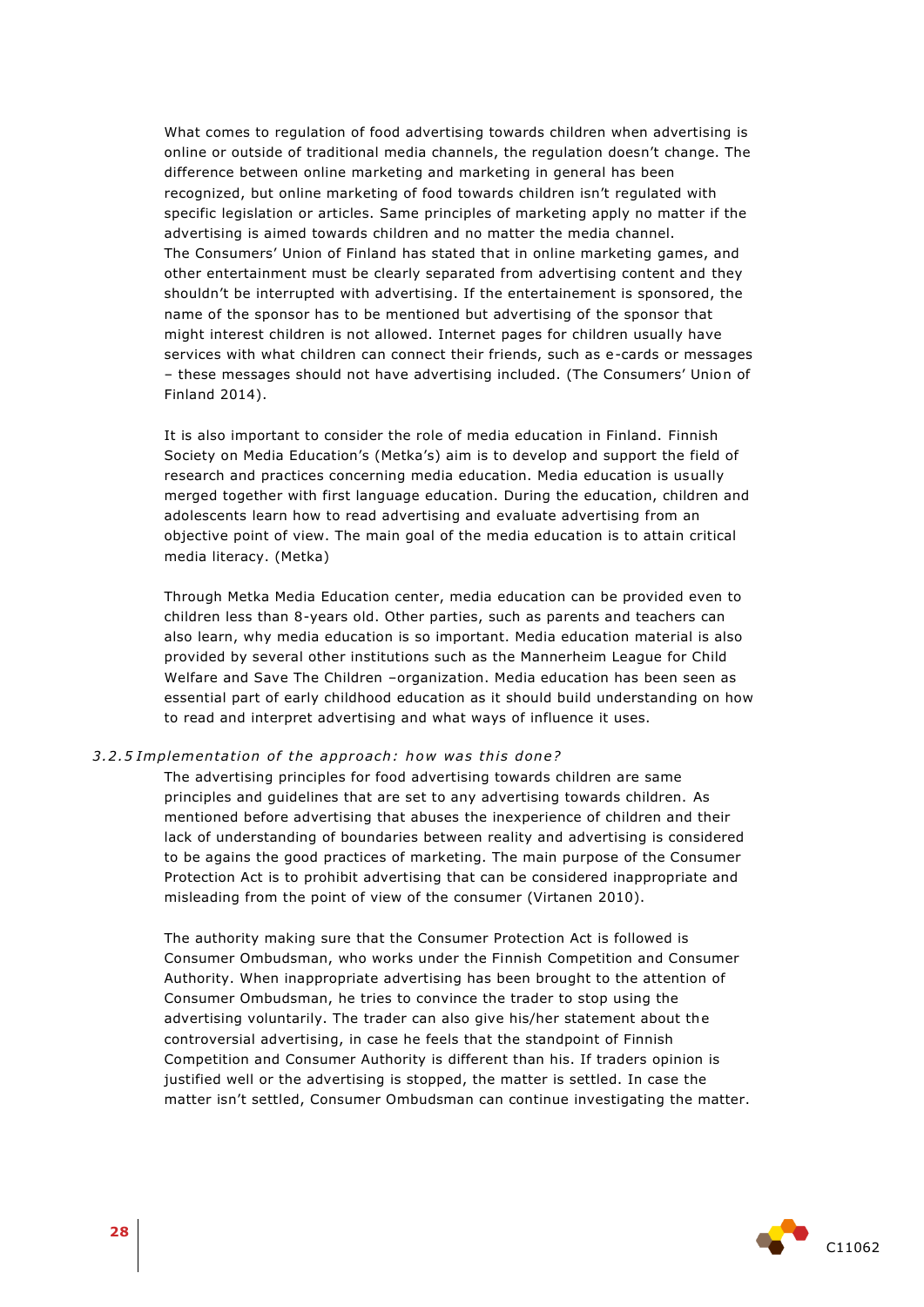Consumer Ombudsman can prohibit the trader to continue inappropriate advertising or give a notification to the trader. Last option for the Consumer Ombudsman is to prohibit all advertising of the trader, and heighten the ban by setting a fine. (Virtanen 2010)

The Market Court handles most cases linked to advertising that is against Consumer Protection Act. The cases go through The Market Court in 3 cases: (1) if Consumer Ombudsman is dealing with advertising that is so substatial that he himself cannot ban the advertising or (2) if the trader has opposed the ban set by Consumer Ombudsman or (3) if consumer associations wants to ban advertising that hasn't been agreed with Consumer Ombudsman. In Finland the last case is almost impossible to happen as there aren't as strong consumer associations in Finland that would have enough resources to fight a case in The Market Court. The Market Court is the strongest party to apply sanctions, such as heavy fines and other sanctions, when the consumer ombudsman can only prohibit the trader to continue inappropriate advertising or give notifications and set a lighter fine. Although the consumer ombudsman is the party that can define what is considered to be inappropriate advertising when The Market Court cannot do that.

The Consumer Ombudsman is the person who is mainly responsible for monitoring the advertising content, but rather being an active monitor, the consumer ombudsman is the party to whom consumers can turn if they have noted inappropriate advertising. Also FCCA can receive notifications from consumers about inappropriate advertising, but it mainly concentrates on issues of competition. It is though important to know that the consumer ombudsman works under FCCA and concentrates on securing the rights of the consumer and monitors that the Consumer Protection Act and other regulations are being followed.

According to our interviewee from The Consumers' Union of Finland, the initiative for controlling food advertising towards children has been strongly based on guidelines of WHO and European Union, and the initiator who would have been especially active on this isn't clear. It almost seems that the guidelines have been applied in Finland only for following the guidelines, but not for actually and actively improving the control of food advertising towards children. The same has happened with objectives as they have been formed based on guidelines of other organizations that want to improve health, but applying the objectives actively hasn't happened although all the parties involved in controlling the advertising aimed towards children agree on the importance of it. Many organizations and insitutions, such as several NGOs, consumer unions, industry associations and media associations, have given their instructions of food advertising towards children based on the principles of WHO. (Marniemi.) In contrary to interviewee of The Consumers' Union of Finland, the interviewee of Finland Chamber of Commerce saw the regulation of advertising very extensive, as it covers all the medias. (Paloranta)

There hasn't been a specific budjet on controlling advertising aimed towards children as the main investments seem to have been the actual guidelines. Although there are several actors controlling the advertising, there isn't any actor that controls the advertising more proactively. According to our interviewee from The Consumers' Union of Finland, most complaints usually come to The Consumers' Union of Finland or to Finnish Competition and Consumer Authority from consumers. This also means that there isn't a specific budjet for controlling the advertising towards children as several parties are held responsible for it, but as a part of their job with other duties and not proactively.

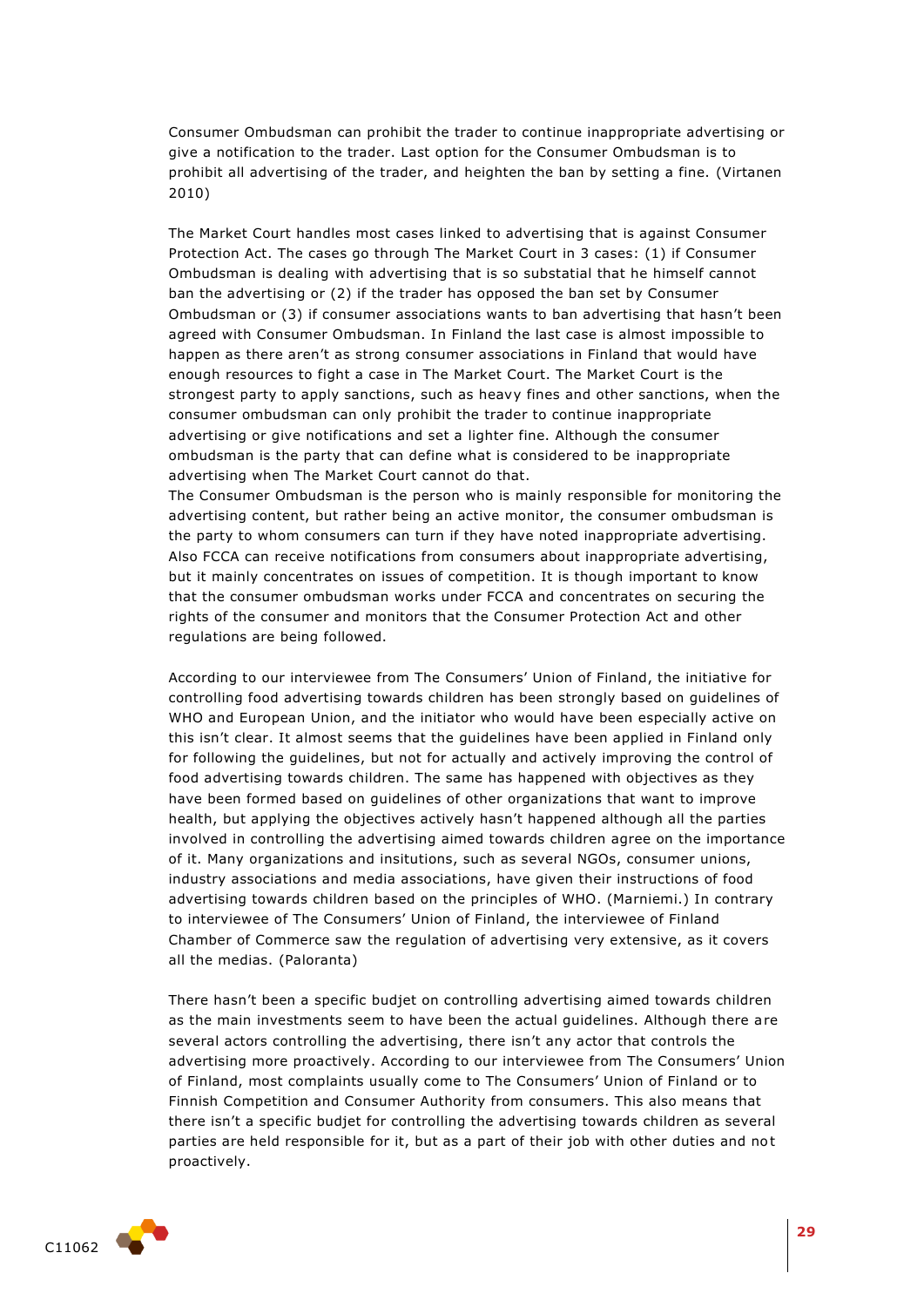Current organizations that represent and control food advertising aimed towards children haven't changed since 2008 when minors were considered in the regulation of advertising. There hasn't been any changes to the regulation and guidelines. According to our interviewee from The Consumers' Union of Finland, there is a clear need to adapt these guidelines to the present for reaching better also the modern media such as social media and games and Internet. (Marniemi.)

## <span id="page-29-0"></span>**3.3 Evaluating the outcomes and effectiveness of policies**

3.3.1 Has there been any review/evaluation of the approach so far?

This far in Finland there are several actors following the regulation of advertising, but there isn't any actor that would monitor proactively advertising in general. There is also a lack of critical evaluation of the approach and it is not clear if regulating the food advertising aimed towards children has helped to reduce obesity rates or improved health of children. The compliance of the guidelines and laws are monitored by several organizations mentioned before such as The Market Court, Consumer Ombudsman, Finnish Competition and Consumer Authority and The Consumers' Union of Finland. Although in Finland not many organizations have received the prohibition to advertise at all, but many advertisements have received a notification from the Finnish Competition and Consumer Authority to stop using certain advertisement as it has been breaking the principles of good practices. Usually the matter has been settled at this point and recently there hasn't been many advertisements breaking the rules. (Paloranta.)

- 3.3.2 Is there any system for monitoring the effect of this approach to regulation? *If so, which organisations or actor carries this out?* (Please see Section 3.2.5 on Implementation of the approach)
- *3 .3 .3 How is compliance with these regula tions monito red and en for ced? Wha t*  sorts of consequences occur if an organisation/enterprise does not follow *the regulatory rules in place?* (Please see Section 3.2.5 on Implementation of the approach)

## 3.3.4 How effective do you feel this practice is in contributing to a good regulation of food advertising aimed at children? Please explain.

When considering the efficiency of this measure, it is effective in regard to applying guidelines and laws for advertising in general. Actors that make sure that guidelines and laws are being followed, have also other tasks, so that they don't concentrate only on following the content of advertising. In this way, it is very efficient from financial and human resources point of view as the regulation doesn't require many resources. On the other hand the measure lacks efficiency because no actor is following proactively that the guidelines and laws are really followed. As mentioned before, in Finland mostly the consumers pay attention to advertising and they are the ones to complain about marketing that is against good practices. According to interviewee from The Consumers' Union of Finland, there should be more proactive institutions in following advertising not only on traditional media but on new types of media as well.

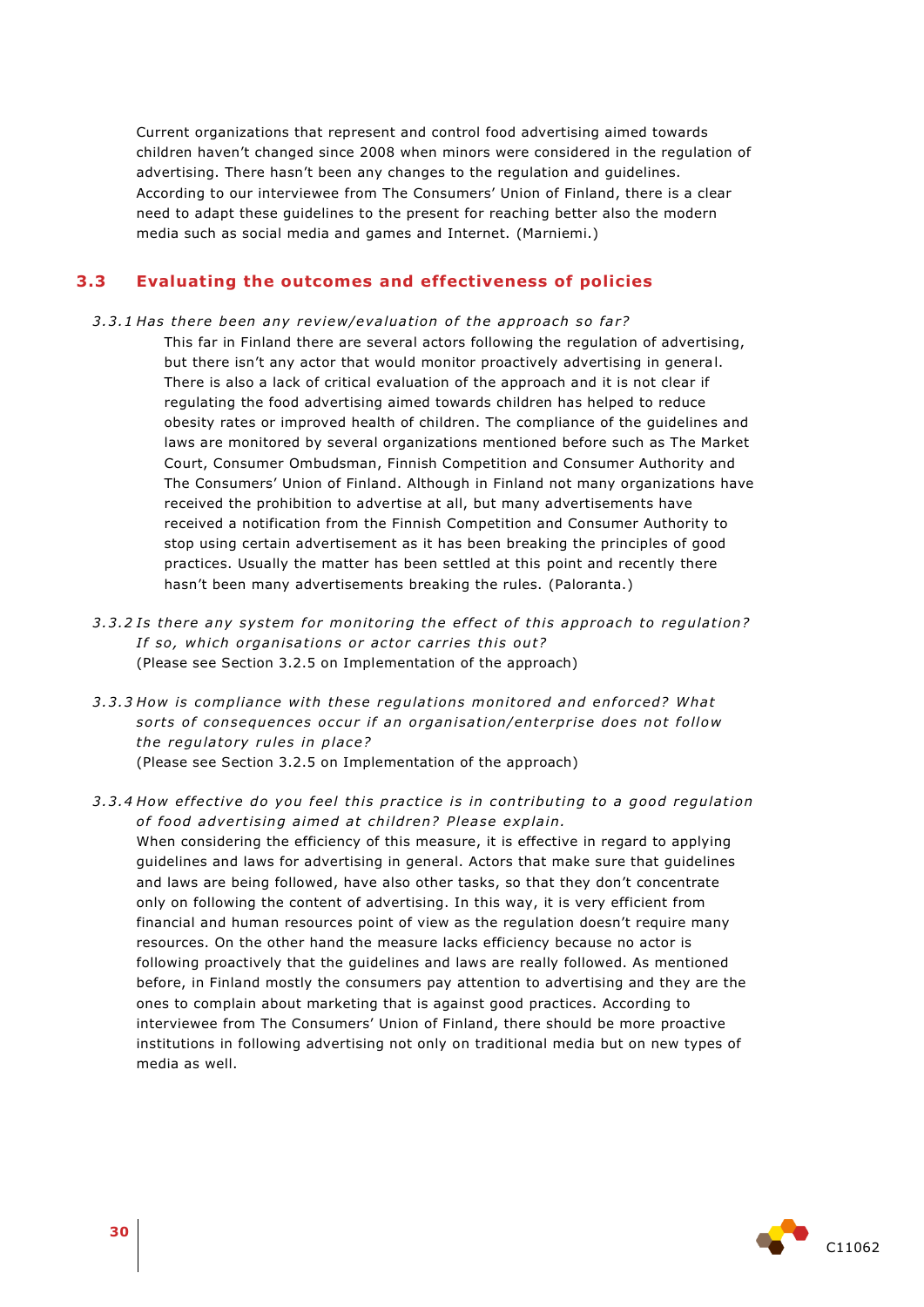One obvious success factor is that based on the guidelines of WHO and European Union, the acts of the Consumer Protection Act have been updated and many other important institutions have adopted these guidelines as their own. This means that adopting the guidelines and laws has been easy and efficient and many actors have agreed to follow them. One important aspect to be improved is that there isn't any actor to follow these guidelines more proactively and measuring the efficiency of following the guidelines hasn't been done as extensively as it could be. It has become difficult to follow children on Internet and even if the regulations still apply, it's increasingly hard to find all the channels through which children are exposed to advertising. Controlling advertising of food aimed towards children on Internet, social media and other new marketing channels requires very vast resources even though the regulation of advertising in Finland has been considered media-neutral. These new media forms also pose additional challenge for controlling the advertising aimed towards children. It is also interesting, that according to our interviewee from The Consumer's Union of Finland questioned if anything should be marketed towards children in general. (Marniemi.)

3.3.5 Have there been any obstacles or challenges encountered in developing and *implementing this approach to regulating food advertising aimed at child ren?*

It is important to notice that the guidelines and laws have worked well without proactive monitoring of the practices because in Finland people are in general very law-abiding. They follow the rules and laws applied and it is not very common to break the rules, even if there wouldn't be very severe repercussions for certain actions. For this reason, the way of controlling the advertising in Finland has been arranged can be considered efficient as it is followed relatively well.

## <span id="page-30-0"></span>**3.4 Transferability**

#### *3 .4 .1 Di scus sion on t rans fe rabili ty o f app roach*

The measures of controlling (food) advertising are media-neutral in Finland, which means that they can be applied to any media. This is also seems extremely efficient, as there aren't different rules and regulations to each type of media, and this type of approach also increases the flexibility to apply the law to any new situation, media or environment. According to the interviewee of Finland Chamber of Commerce, Finland also follows the regulation applied by ICC very carefully. ICC regulation hasn't been separately customized to Finnish Legislation, but they are rather used intertwined and the problems are solved case by case.

The regulation of advertising in Finland is also considered to be very general as there isn't regulation for each type of product such as food, but the regulation applies to all the advertising, no matter if one is advertising products or services. All the interviewees considered the Finnish approach to control advertising as culture-neutral; it could be applied to any other country also, but in case the regulation of advertising is very detailed, it could be more difficult to apply more general approach. Financial requirements for this type of regulations are not substantial and this was agreed with the interviewee of the Ethical Council of Marketing. The only costs are based most likely to the change of legislation, but as the general guidelines apply to all the situations and all the media, the details won't be a burden to the budget. Interestingly, Finland has also adopted the marketing guidelines of ICC, but it hasn't changed the guidelines to Finnish culture, they have been kept untouched.

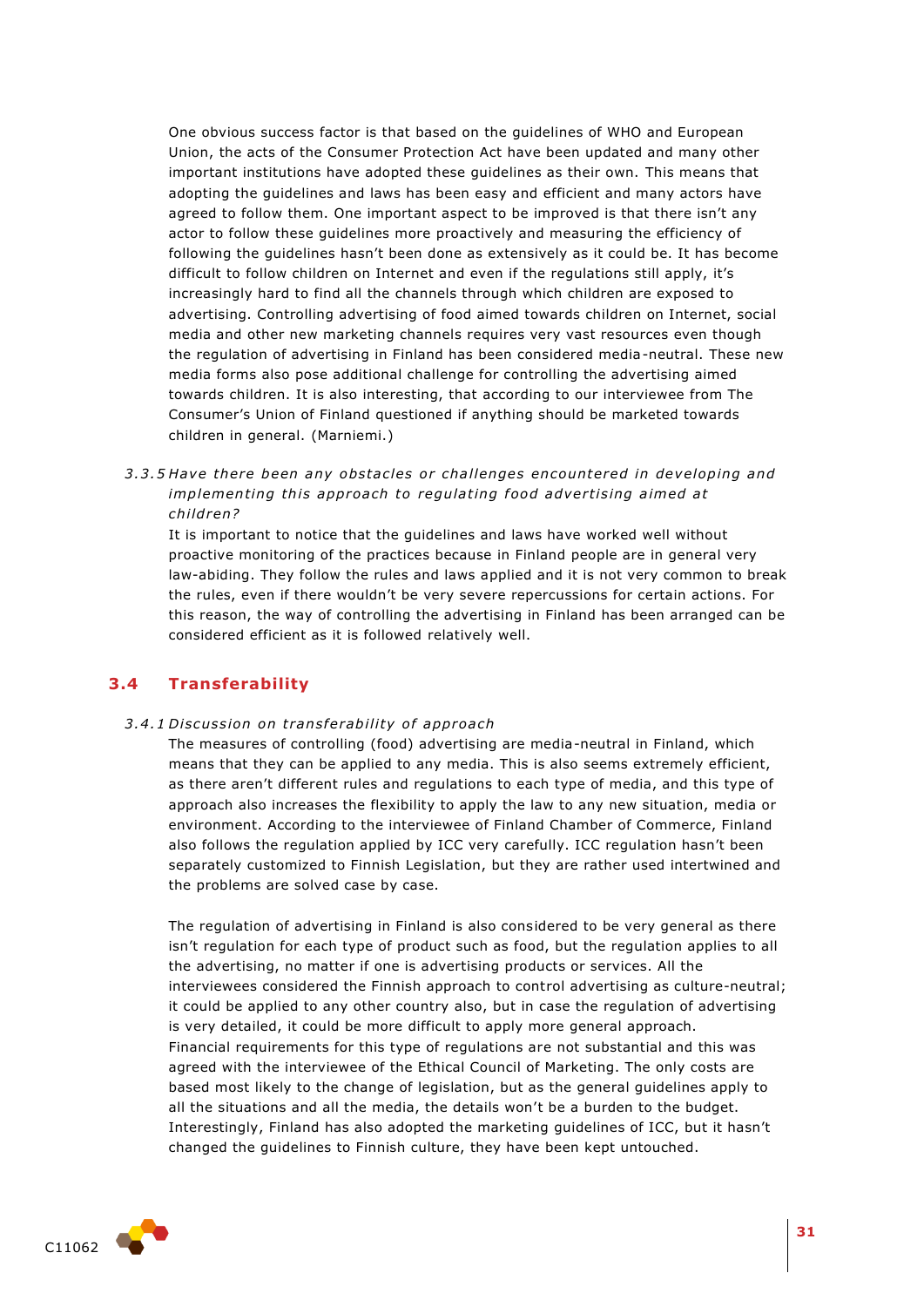According to the interviewee of the Ethical Council of Marketing, other countries following the guidelines of ICC have applied them by modifying them closer to the culture and legislation of each country, which has needed additional financial requirements.

*3 .4 .2 Poten tial obs tacles to tran s fer ring this app roach to othe r national con text s* The fact that Finland follows ICC guidelines and has put together a media-neutral legislation, applying to all the media and advertising, makes the other capacity requirements minimal. Only setting up the guidelines can be considered laborious, but otherwise the process itself is relatively straightforward. In this light, also the legal and institutional requirements are relatively small. Once the laws have been set as media-neutral and applicable to all products and services, there is no need to specify legislation to apply to different cases or situations as the same principles are always valid.

The key feature of this approach that make it easily transferable is the fact that it isn't tied strictly to the culture or cultural norms, or to a certain media or certain products or services, but the regulation of advertising applies to all advertising, to all consumer groups and advertisers and it is media-neutral. The only obstacle would be the fact, that the Finnish approach to the regulation of advertising is so flexible, that it might not work in a country, where the regulation in general is very detailed at the moment.

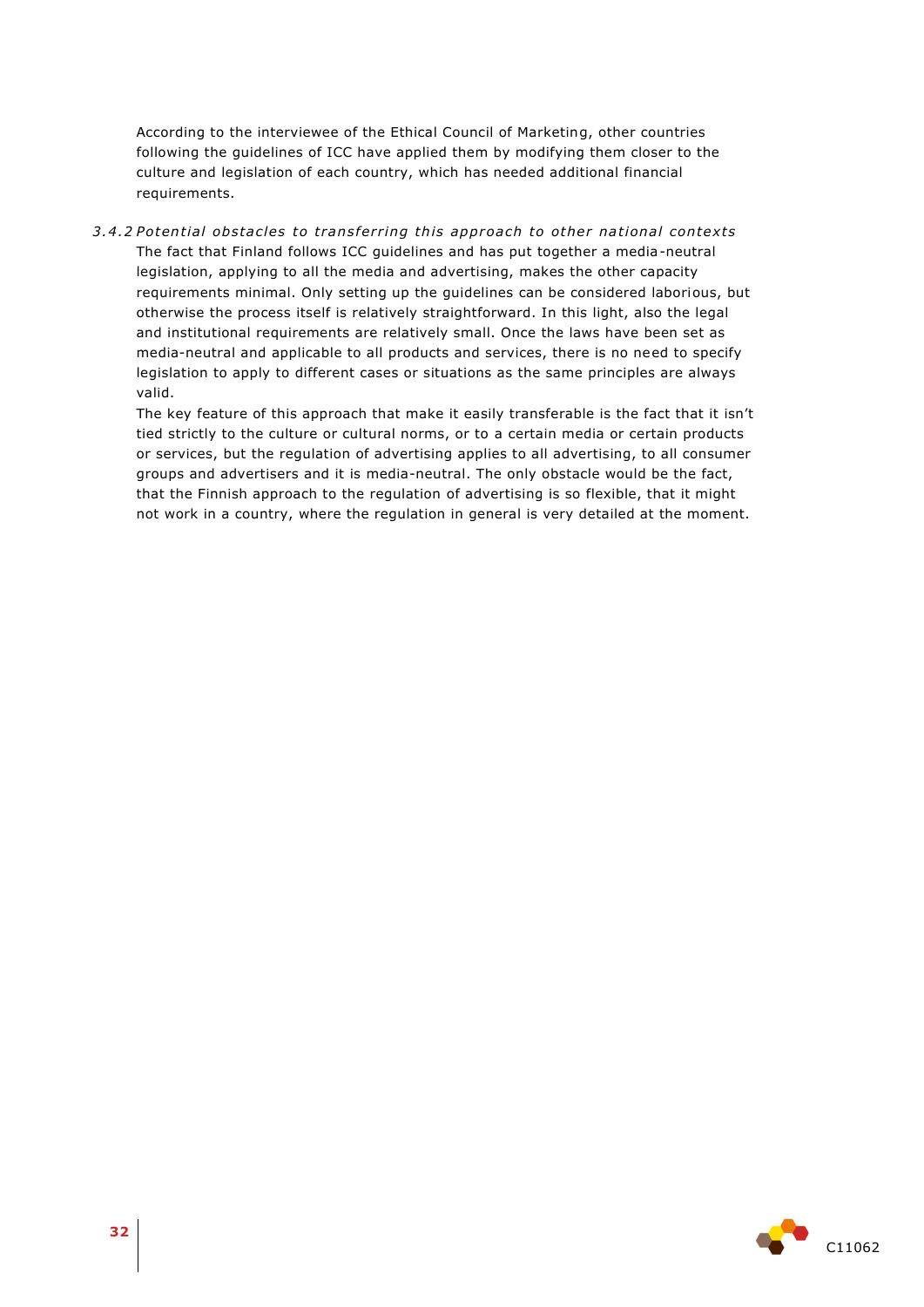## <span id="page-32-0"></span>**4 France**

## <span id="page-32-1"></span>**4.1 Description of Current national approach to regulating food advertising aimed at children**

4.1.1 How is food advertising towards children defined in the country? Do different *ac to rs u se di f fe rent de fini tion s?* 

In the two charters aiming to promote healthy food behaviors and physical activities conducive to health, we find that the approach to regulating food advertising aimed at children is based on these definitions.

- Food advertising: all types of advertisements representing eating behaviours. Every food sector is concerned by. Source: AARP (professional regulator authority of advertising grouping advertiser, advertising agencies and medias);
- Children: 3-11 years old. Source: PNNS (Health and Nutrition National Program).

When signing charter, signatories accept definitions specified in the charter. There is no disagreement or discussion on this.

However, some actors, among which industry actors, use a less precise definition for ads diffusion rules. They use two criteria:

- 1- ads with children acting;
- 2 -ads dedicated to children. This second criteria is not defined more precisely. There is no definition of how a commercial qualifies as ads dedicated to children.

## 4.1.2 System of regulation followed by country for regulating food advertising *towa rds child ren*

The current national approach to regulating food advertising aimed at children is defined in a charter signed in 2013 for a period of 5 years (2014-2018). Its aim is to promote healthy eating and activity, physical health promotion in programmes and advertisements broadcast on television.

It continues, specifies and completes the objectives of a first charter, signed in 2009 for the period of time 2009-2013 called the "Charter to promote supply and a favorable physical activity to health in programs and advertisements broadcast television".

The second charter has expanded the scope of work of the first one by including new programme distribution methods (Internet, TV called "catch up", delayed viewing) in addition to traditional TV broadcast. It also now concerns 36 channels (TNT, ultramarine television and local television...) compared to 19 previously. It concerns advertising broadcasted on television, video-on-demand ("VOD"), (whether in dedicated services or Websites headings), Catch-up TV services ("Catch-Up TV"), online services offering audiovisual content, professionals and "editorialized" services.

The second charter was signed by 33 structures, among them 6 ministries of government, 16 media groups or media associations, 1 association of communication agencies, 6 advertisers or associations of advertising producers and 2 food industry association.

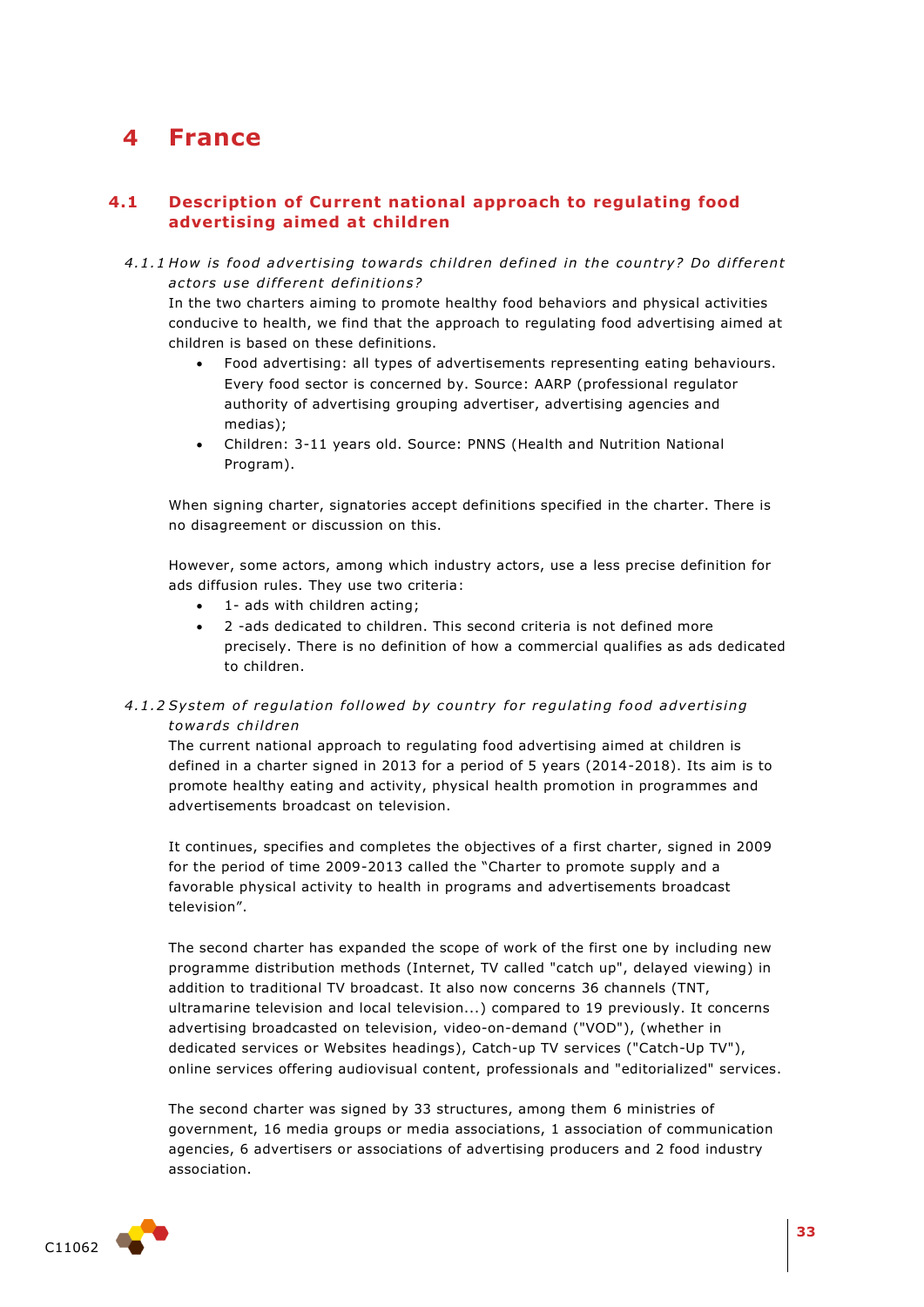France has adopted a system of self regulation.

Since 2001, public authorities established thePNNS (Health and Nutrition National Program). It aims to:

- Reduce obesity and overweight in the population;
- Increase physical activity and reduce sedentary lifestyles for all ages;
- Improve dietary practices and nutritional intake, especially among at-risk populations;
- Reduce the prevalence of nutritional diseases.

One of the ways to achieve these aims is to reduce the effects of advertising pressure by continuing reflections in order to succeed in limiting the advertising pressure on children for the consumption of foods which are fatty,sweet, orsalty. Two complementary ways exist to achieve it: regulating ads contents and regulating ads diffusion.

### **1. First attempt regulating ads diffusion:**

Self regulation had begun before the signature of the first charter in 2009 by trying to regulate ads diffusion. Since 2004, the ANIA (National Association of food industry) has recommended its adherents to begin with eradicating food ads directly associated with children programmes on TV except if those ads are for goods with nutritional interest.

Some unions (such as those for chocolate or sweets) ask their members to stop promotion during children's programmes. Ferrero for instance, defines a rule to: not promote foods products when a TV program is watched by an audience constituted by at leat 25% of children of less than 10 years old.

In 2006, the Higher Audiovisual Council (CSA) adopted a recommendation for television service editors, forbidding a programme dedicated to children from being interrupted, proceeded, or followed by advertisements for products or services using the image of the programme protagonists. Thus, the message can't be broadcast in the last position in the break before the start of the work and first in the screen of the end of the work.

The main problem of this attempt to self regulate ads diffusion is that it is based on recommendation. Nothing was made compulsary and there were no regulation procedures. Each food industry actor does what he expects it to be advantageous to do.

#### **2.** Second step: regulating Ads contents:

In 2009, the Health Ministry found the results of such engagements insufficiant to reduce obesity and overweight in children. Therefore the French Ministry of Health envisaged the elimination of advertising for food products around children's programming at the time children are in front of tv.

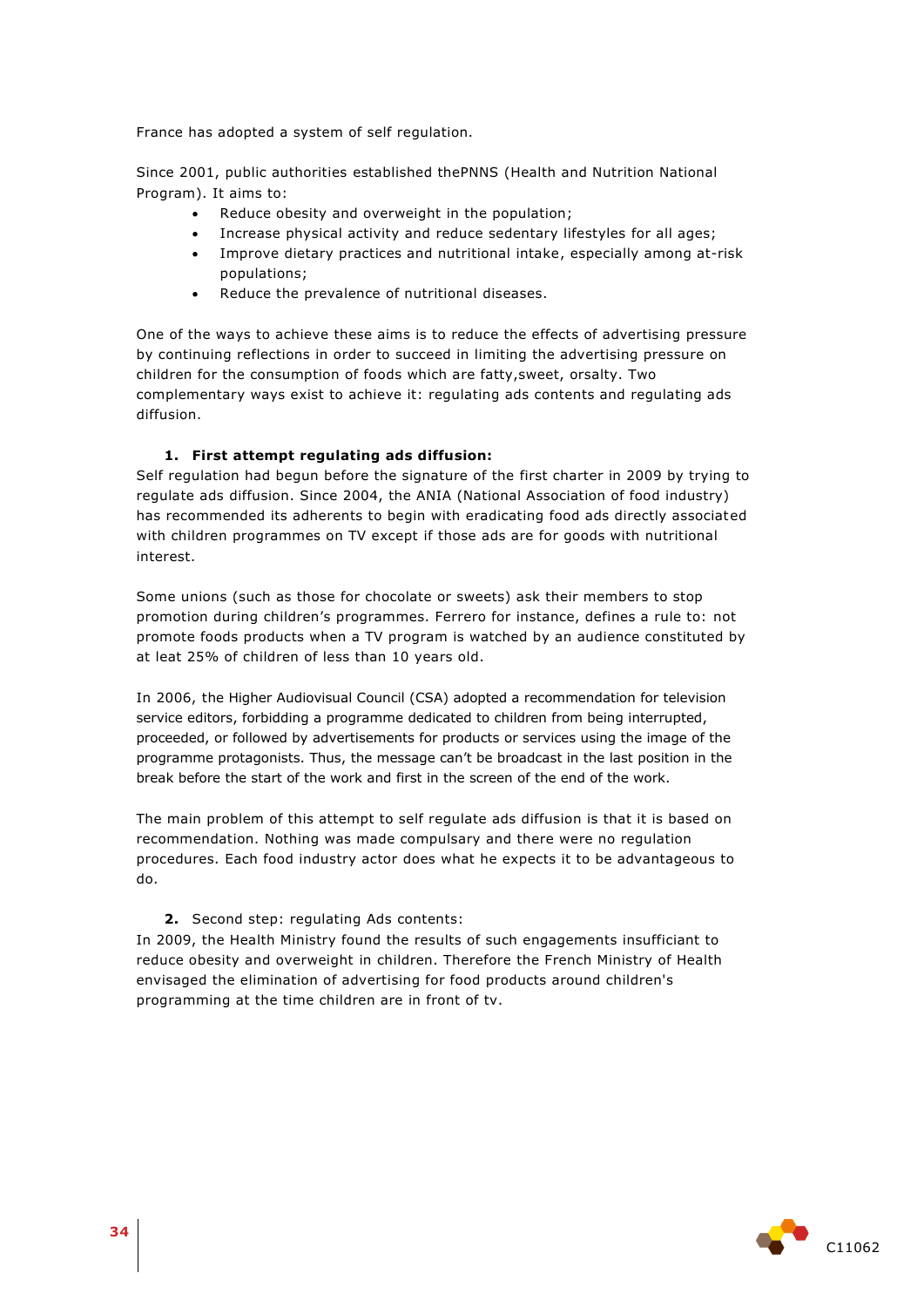The audiovisual sector and the Higher Audiovisual Council (CSA $^3$ ) responded by explaining that the removal of food advertising would undermine the economic model (which irrigates cinema, fiction, animation, sports etc.), or even the sustainability of many television channels.

Negotiations following this resulted in a compromise with the first charter to promote nutrition and physical activity in health-promoting programmes and advertisements broadcast on television. Therefore, the focus of self-regulation changed from ads diffusion to ads contents.

The ads diffusion topic is not written in the two charters of 2009 or 2014 but remains an objective for self-regulation coming from the food industry alone.

The first charter was signed in February 2009 for a period of five years and the second one was signed in December 2013 to continue, specify and complete the objectives of the first charter. The second charter covers the period 2014-2019 and the first commitment is related to food advertising towards children even if it is wider than the specific age group. In this commitment, it is written that:

*Advertisers are committed to enhancing the "quality" approach to advertising on the content of food advertising.*

*Advertisers (by ARPP<sup>4</sup> ) agree to a reassessment of ethical rules on the content of advertisements aimed at children in the light of their new advertising undertaking. This reassessment should in particular consider the following topics:*

- *- Updating the development of good eating habits and lifestyle;*
- *- Attitude and vocabulary limits of humor with respect to a child audience;*
- *- Reference to equivalence and nutritional comparisons with fruits and vegetables etc…;*

*- Directed messages (not maximalists' presentations and performances related to the product, rigorous staging of components of the product ...)*

*- Relations with educators and parents (respect for authority etc.);*

*- Guidelines to the attention of traders on communication on nutritional guidelines of the National Health Nutrition Program.*

*After the consultation work and writing required to finalise these rules, advertisers will present the new text to the Ministry of Health and Sports, and the Ministry of Culture and Communication. This proposed reassessment must be made within a maximum of 6 months to the Ministry of Health and Sports, in consultation with the Ministry of Culture and Communication.*

Professional regulator authority of advertising grouping advertiser, advertising agencies and medias, which has signed charters.



1

Created by the law of 17 January 1989, the Higher Audiovisual Council (CSA) is to ensure the freedom of audio-visual communication France. It has broad responsibilities, including: **protection of minors**, respect for the pluralist expression of opinion trends, organization of election campaigns on radio and television, rigor in information processing, allocation of frequencies to operators, respect for the dignity of the human person, **consumer protection**. In addition, the Council is responsible for "ensuring defence and illustration of the French language and culture" on antennas. More recently, it has received new assignments: making television programs accessible to people with hearing or visual disability; ensure representation of the diversity of our society in the media; **contribute to actions for the protection of health**. CSA consists of a college of nine members appointed by decree of the President of the Republic. Three of them, including the President, were appointed by the President of the Republic, three by the President of the Senate and three by the President of the National Assembly. The Council consists of senior clerks of the State, journalists and audiovisual professionals.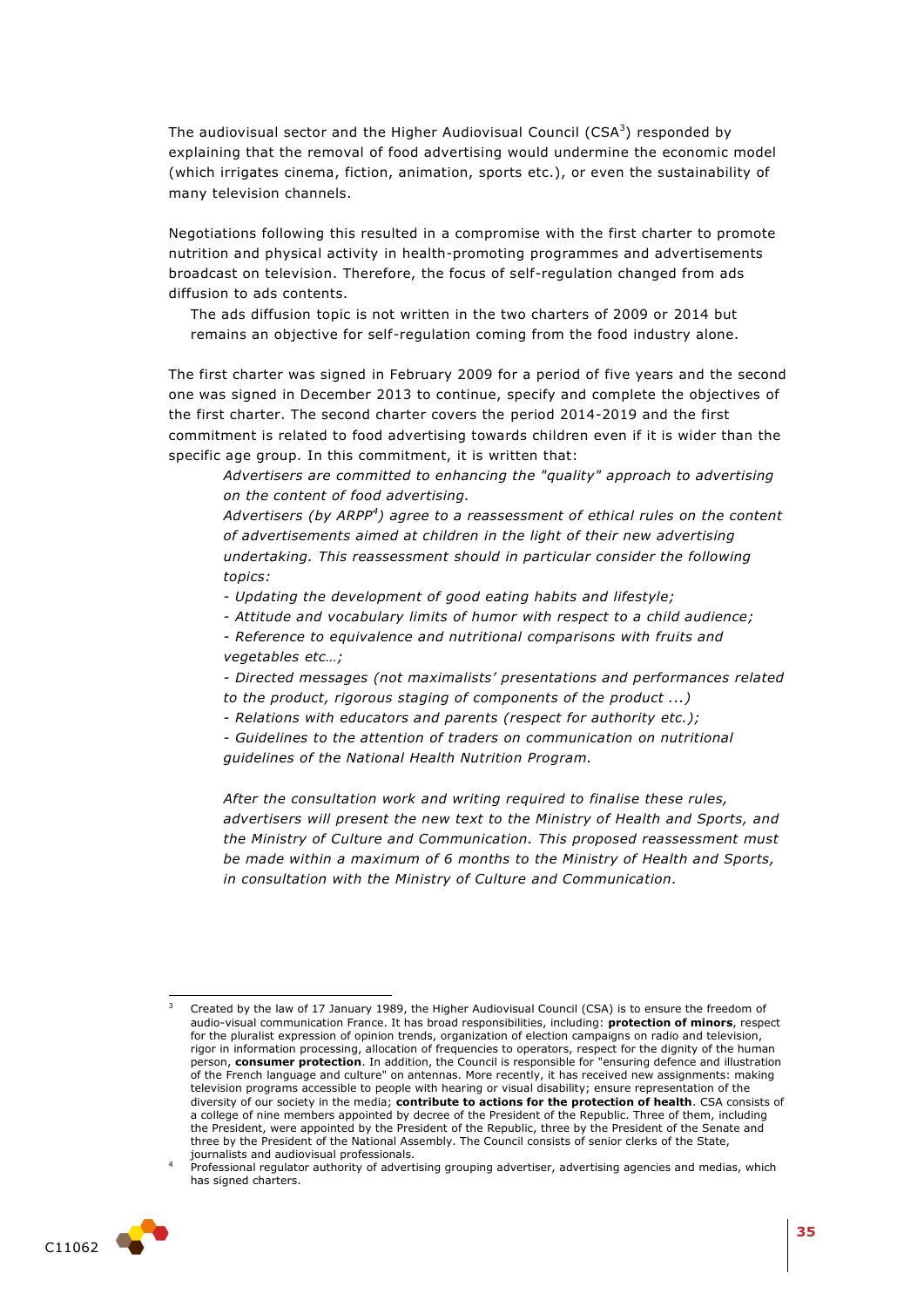In December 2013, a new charter was signed because the first charter was coming to an end. The scope of work was expanded by including new programme distribution methods (Internet, TV called "catch up", delayed viewing). The charter now concerns 36 channels (TNT, ultramarine television and local television ...) compared to 19 previously.

The main interest of such charters is not to emphasize food ads exclusively, but try to work on the ways TV programs and ads can promote food behaviours conducive to health. In the first charter, in addition the the first commitment, there were seven others. In the second charters, there were fourteen.

In the charters, the AARP<sup>5</sup> elaborated a collection of ethical rules submitted to the Ministers in charge of health and culture. Advertising must:

- Still represent a balanced meal;
- Not encourage excessive consumption;
- Oppose snacking;

- Not to represent a scene in front of screen consumption within a household (this rule can rule any image that would combine the consumption of food and beverages to a sedentary leisure-related vision Screen.

The code of practice also reinforces the prohibition of advertising featuring children, or for children, which would leave them believe that taking a food can produce an effect of nature making them access exceptional performance.

Finally, the advertising should not devalue or minimize authority or undermine adults surrounding consumer products, in terms of children, or suggest their resignation.

This charter concerned television (national or local, generalist or thematic). Since 2014, 36 notional chanels plus local chanels. It concerns linear TV + internet websites of those channels and television on demand.

For both charters, the regulation is shared by public and private actors. The AARP (professional regulator authority of advertising) defines the rules. The rules are then discussed by public authorities (Ministries); rules are taken in place by the Union of advertisers. The respect of rules is assessed by the CSA (Higher Audiovisual Council) each year in a report.

#### *4 .1 .3 When was the app roa ch implemented*

<span id="page-35-0"></span>In December 2013, a new charter was signed because the first charter was coming to an end. The approach with charters was implemented since 2009 even though these were in preperation since the beginning of 2000's.



ł

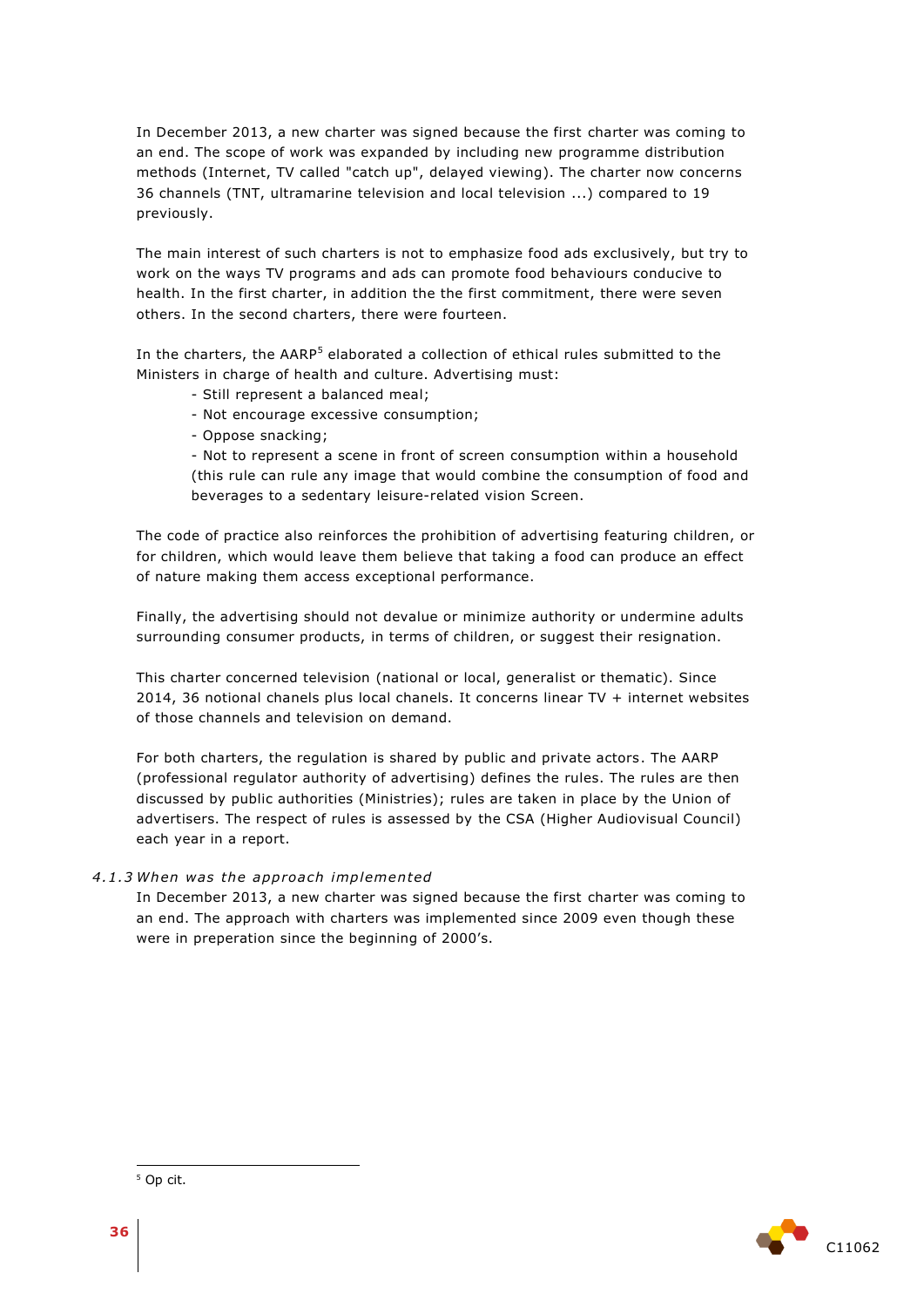# **4.2 Context in which the current national approach was developed and implemented**

#### *4 .2 .1 P roblem recognition*

The main objectives of this approach is to promote good pratices in food ads so that ads don't contribute to or encourage food behaviors unfavorable to health, especially given the growth of obesity on children. This is also especially relevant for children belonging to lower social classes who look at TV more than others.

There is a lack of data on children and teenagers' obesity. In 2009, the prevalence of obesity in children of 5-15 years was higher for 14-15 year old than for 5-6 years old. Male children seems to be more concerned by obesity than female children.

| Âge       | Male | <b>Female</b> |  |  |
|-----------|------|---------------|--|--|
| 5-6       | 2.9  | 3.3           |  |  |
| $9 - 10$  |      |               |  |  |
| $14 - 15$ |      | 3,8           |  |  |

#### **Prevalence of obesity among age**

Sources : school health surveys, French Health Ministry, 2009. for 5-6 : school year 2005-2006. For 9-10 : 2007-2008. For 14-15 : 2008-2009.

Some articles write that obesity regressed among children of the upper classes and progressed among the children of the lower classes. However, the evidence on this is insufficient to draw definitive conclusions. For teenagers, school health surveys show that obesity has grown on teenagers coming from household of managerial staff and emplyees but not for teenagers belonging to workers households. Nevertheless, obesity was higher for those teenagers.

| Social group of<br>parents  | Overweight |      |      | <b>Obesity</b> |      |      |
|-----------------------------|------------|------|------|----------------|------|------|
|                             | 2001       | 2004 | 2009 | 2001           | 2004 | 2009 |
| Managerial staff            | 11,3       | 11,0 | 12,5 | 0,7            | 1,9  | 2,3  |
| intermediate<br>professions | 15,2       | 15,1 | 14,7 | 2,8            | 3,5  | 2,1  |
| Farmers and<br>retailers    | 17,9       | 21,1 | 19,2 | 2,3            | 5,1  | 3,9  |
| Employees                   | 17,0       | 18,9 | 19,9 | 3,9            | 5,2  | 5,0  |
| Workers                     | 19,8       | 21,4 | 22,2 | 6,8            | 7,2  | 6,5  |
| Others                      | 23,4       | 21,0 | 17,2 | 6,1            | 3,8  | 3,4  |

#### **Prevalence of obesity and weight among teenagers**

Sources : school health surveys, French Health Ministry, 2009.

In France, in 2006, 10% of programs watched by children (4-10 years old) were ads. This is more than for adults (7%) (source: Bureau de Vérification de la Publicité). A number of studies on advertising and children focus on misleading advertising, children not knowing the difference between advertising and other television programs. Children are often not able to understand the commercial purposes of advertisements when they are under 7, 8 or even 11 years of age.

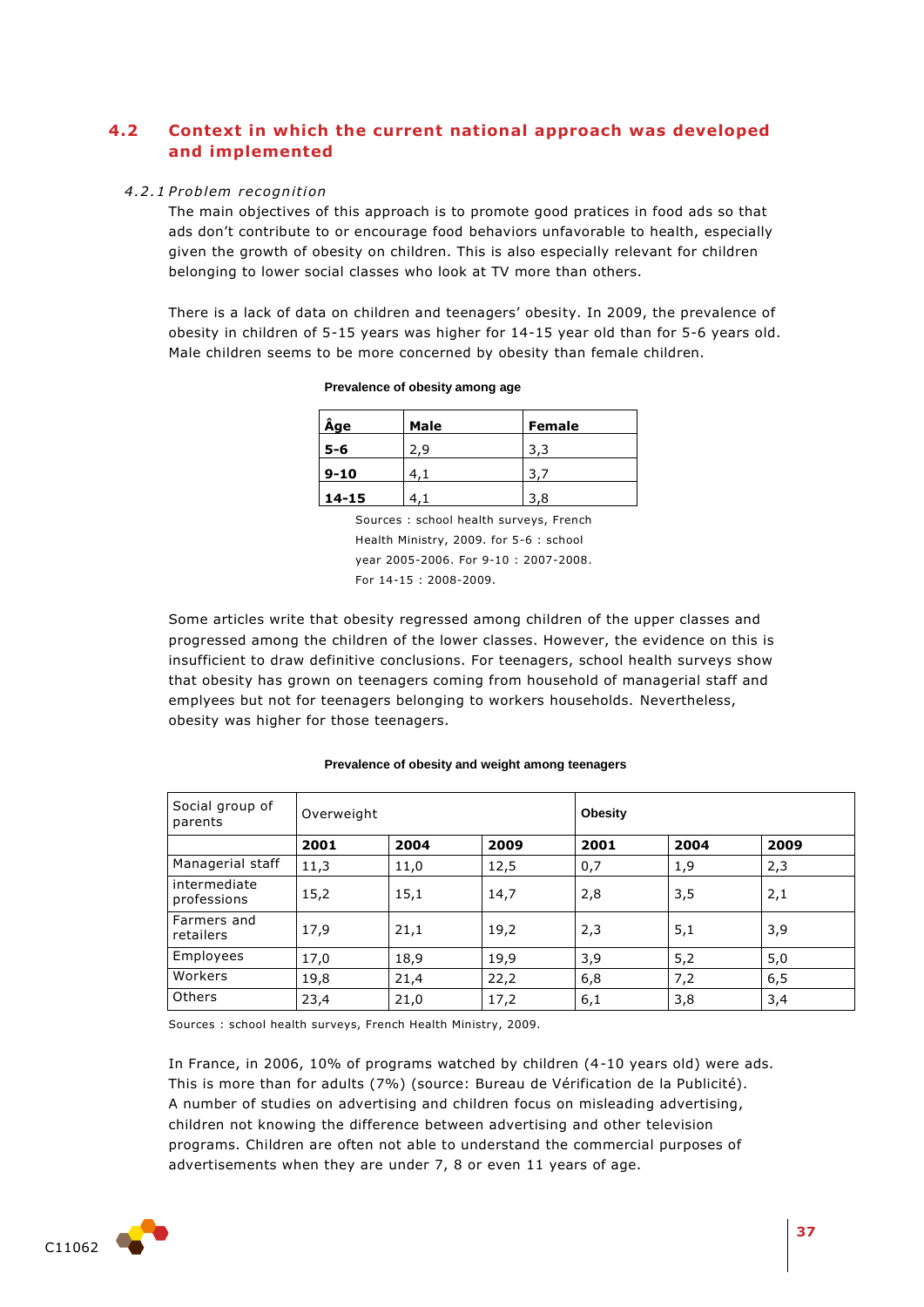The impact of advertising on children's health is the subject of a large number of international studies involving scientists concerned with the issue of childhood obesity, including the WHO (World Health Organization). According to the French Agency for Food Safety of food, "exposure to television advertising has a major direct impact on a balanced diet of children. First, the time spent watching TV contributes to settle the child. On the other hand, the proportion of food commercials aimed at children is 62% on an averaged Wednesday. For adults, only 42% of advertisements are for food. Half of these ads are for high-calorific products. »

By regulating the contents of ads children can watch, private and public actors expect to contribute to better children food beheviors.

- 4.2.2 Does this approach to regulating food advertisements aimed at children *connect with priorities from other policy areas?* The link between food ads and health policy is explicitely written in charters and is present since the first PNNS (2001).
- 4.2.3 Which actors or organisations are responsible for initiating the current *organisation of food advertising aimed at children?*

In the two charters, the initiating organisation is the same. The AARP (professional regulator authority of advertising) defines rules. Rules are discussed by public authorities (Ministries); rules are implemented by advertisers (Union of advertisers). The respect of rules is assessed by the CSA (Higher Audiovisual Council) each year in a report. In this way, every actor is involved and the assessment of charter impact can be widely shared.

Debates involved Food industry, public actors and consumers associations. ANIA (Food Industry association) and UFC-Qu Choicer (Consumer association) are particularly actives on these debates.

*4 .2 .4 Development o f the app roach: whi ch contex tual fac to rs in fluenced the development of the current approach to regulating food advertising aimed at child ren?* 

Before the charters, rules and laws, based on European directives and agreements were signed between operators and the Higher Audiovisual Council (CSA).

The first texts are written in the Law of 30 September 1986. It frames the appearance of the first private television channels (Canal Plus and TV5). Advertisements shall in no case exploit the inexperience or credulity of children and adolescents.

- Children and adolescents may not be prescribing the product or service being advertised;
- They may not be key players if there is a direct relationship between them and the product or service involved.

As noted by the CSA, "the decree prohibited the use of children and adolescents as prescribers of a product or service and as the main actors of an advertisement for a product not on directly, that is to say, not for family consumption or not mostly consumed by them.

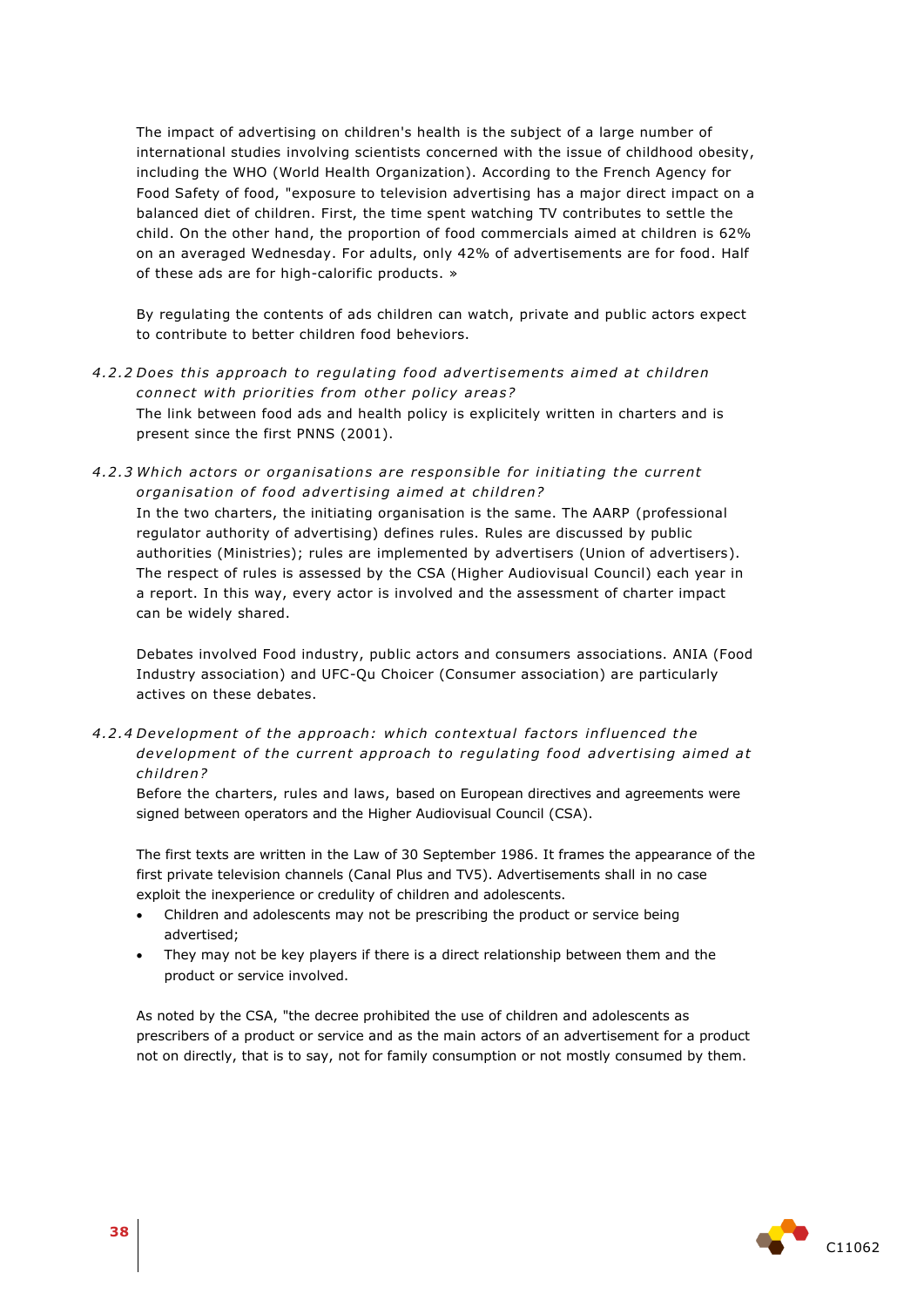These provisions are being eased with a 1992 decree that incorporates the terms of Article 16 on the protection of children, from the EU Directive "Television without Frontiers" of 3 October 1989. Television advertising shall not cause moral or physical detriment to minors and must therefore respect the following criteria for their protection:

- it must not directly encourage minors to buy a product or service by exploiting their inexperience or credulity;
- it must not directly encourage them to persuade their parents or others to purchase the goods or services;
- it must not exploit the special trust minors place in parents, teachers or other persons;
- It shall not unreasonably show minors in dangerous situations.

In addition, "advertising must not cause moral or physical harm to minors. To this end, it must not:

- Directly encourage minors to buy a product or service by exploiting their inexperience or credulity (...) ";
- directly encourage them to persuade their parents or others to purchase the goods or services;
- operate or alter the special trust minors place in parents, teachers or other persons;
- Submit without reason, minors in dangerous situations. "

The 1992 decree prohibits commercial breaks of programmes for children less than 30 minutes. As for Article 14, it imposes a clear separation between advertising pages and the rest of the programs broadcast: "Advertising messages or sequences of advertisements must be easily recognizable and clearly separated from the rest of the program before and after release by screens recognizable by their optical and acoustical characteristics".

In 2001, on the occasion of the renewal of the agreements of the private channels TF1 and M6, CSA, "anxious to avoid excessively commercialized in children's programming and to alleviate the advertising pressure in the programs designed for them" has incorporated specific provisions in agreements of private channels "the company ensures a clear identification of advertising screens in programs for youth. To this end, it uses for all of these programs, generic advertising screens with a minimum duration of 4 seconds composed of audio and visual elements to the young audience to easily identify them. "(Article 50 of the Convention M6, TF1 Article 45 of the Agreement).

The Higher Audiovisual Council (CSA) adopted the following recommendation in 2006 to television service editors, to frame these practices: "In order to protect the fragile public that are minors, the Council draws the attention of all television services on the need to ensure a framework for programming animation and fiction for minors who, featuring characters who are the subject of a separate business operation can help to promote products or services using the image of these characters, maintaining a real confusion in the minds of the young viewer between the field of advertising and that of fiction. In the case of animated films and fiction which have experienced a significant success and whose characters are exploited to create oriented products to the young audience: school supplies, video, toys and games, etc., to avoid any confusion in the minds of the young viewer between editorial content of a work and the advertisement promoting the products derived from it, these advertisements must be clearly separated as chronologically as possible from the work.

As a result, the work can't be interrupted, preceded, or followed by advertisements for products or services using the image of its protagonists.

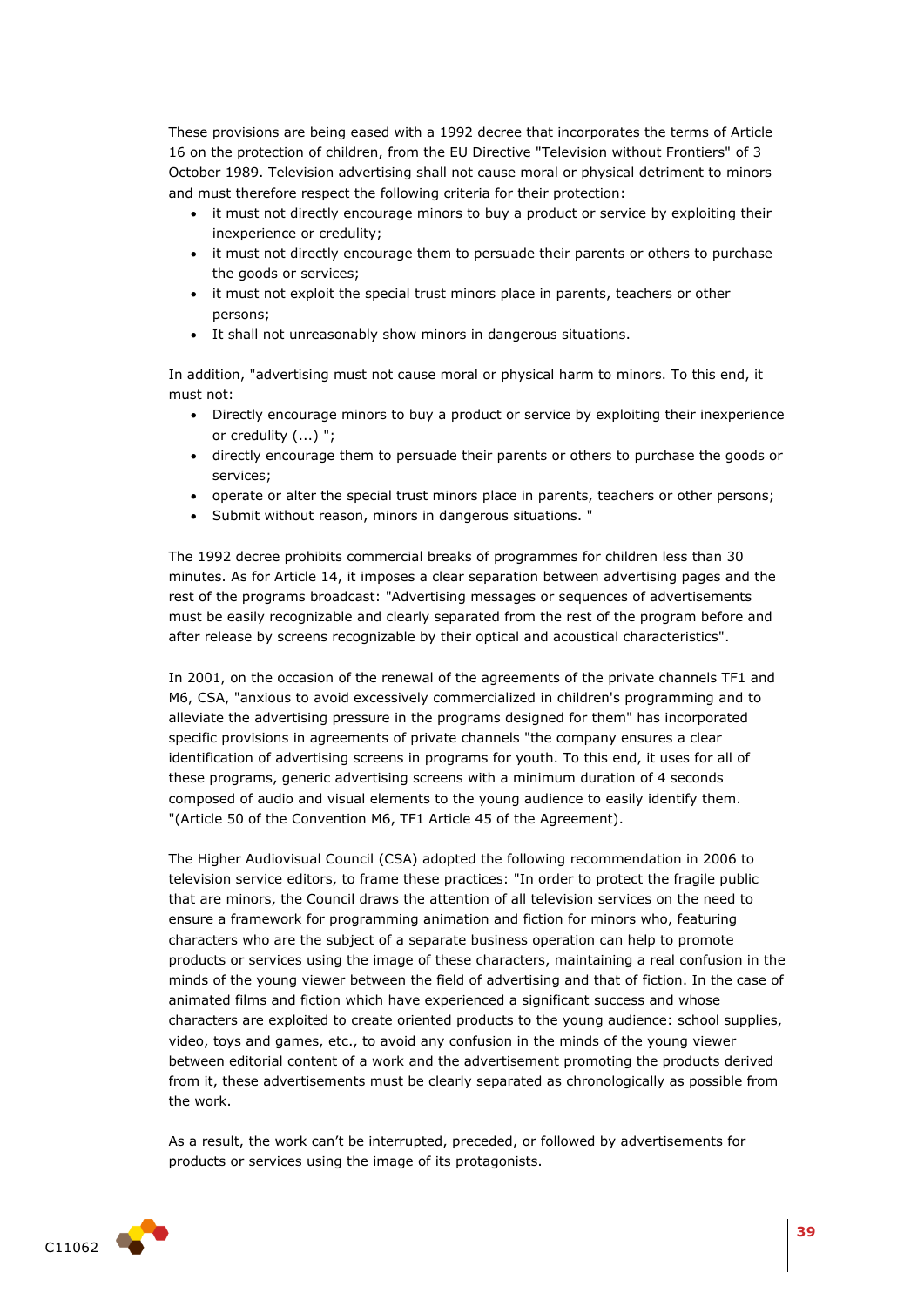Thus, the message can't be broadcast in the last position in the break before the start of the work and first in the screen of the end of the work.

The current approach is thus more a continuation than a change. As private sectors had begun to define rules on ads dedicated to children before 2009. BVP (now AARP) specifies in 2002, deontological rules on ads dedicated to children. 2005, National Association of food industries creates a guide of good practices on nutritional communication.

*Contextual factors:*

- *Politica***l & social:** The link between ads, food behaviors and health is determinant in the approach chosen in France. In France, there was a growth inobesity amongst children from lower socio-econonomic classes.
- *Economic***:** In 2010, around 50% of commercial revenues of youth chains are linked to advertising revenues related to food (source UFC Que Choisir et IREP). In 2008, 26.8% of commercial revenues of youth chains are linked to advertising revenues related to food. A ban on advertising on food for children could threaten the financial stability of TV channels.

#### 4.2.5 Implementation of the approach: how was this done?

**The Authority professional regulation of advertising** (ARPP) is the professional regulatory body for advertising in France. In everyday life, its actions can be reactive (reacting to complaints for instance) or a proactive process. The ARPP missions result in different types of actions:

- *Development of Recommendations:* Advertising professionals voluntarily give rules - say Recommendations form the ARPP - for advertising in France is exemplary, beyond the mere application of laws that may already regulate it. The rules of ethics and mission ARPP cover only the content of the advertising message (that is, is it likely to mislead? Likely to shock? Irresponsible? Etc.)
- *Compliance before broadcast:* Operational teams within the ARPP ensure that daily advice requested by its members who wish to verify the compliance of their advertising projects with applicable regulations and ethics before the broadcast commercials. It concerns every type of Medias (television, radio, Internet…):
	- o The Media Council before finalizing advertisements: members of the ARPP can seek advice on their projects in order to verify compliance with professional rules.
	- o Opinions ("favorable", "modify", "not to broadcast") are issued before publication systematically on all completed films for television advertising boards and audiovisual media services on demand (SMAD). During 2012, a total of 22,529 pre advice on messages for television, 22 reviews modifying concerned the application of ethical recommendation entitled Effective Eating behavior on 1 January 2010. Notification before distribution procedure is compulsory for commercials for Audiovisual Media Services on demand (SMAD).

Specifically, these are commercials broadcasted on video-ondemand ("VOD"), whether dedicated services (e.g. TF1 Vision, Canalplay video Club SFR ...) or Websites headings (e.g. headings VOD TF1.fr , M6.fr), Catch-up TV services ("Catch-Up TV"), e.g.

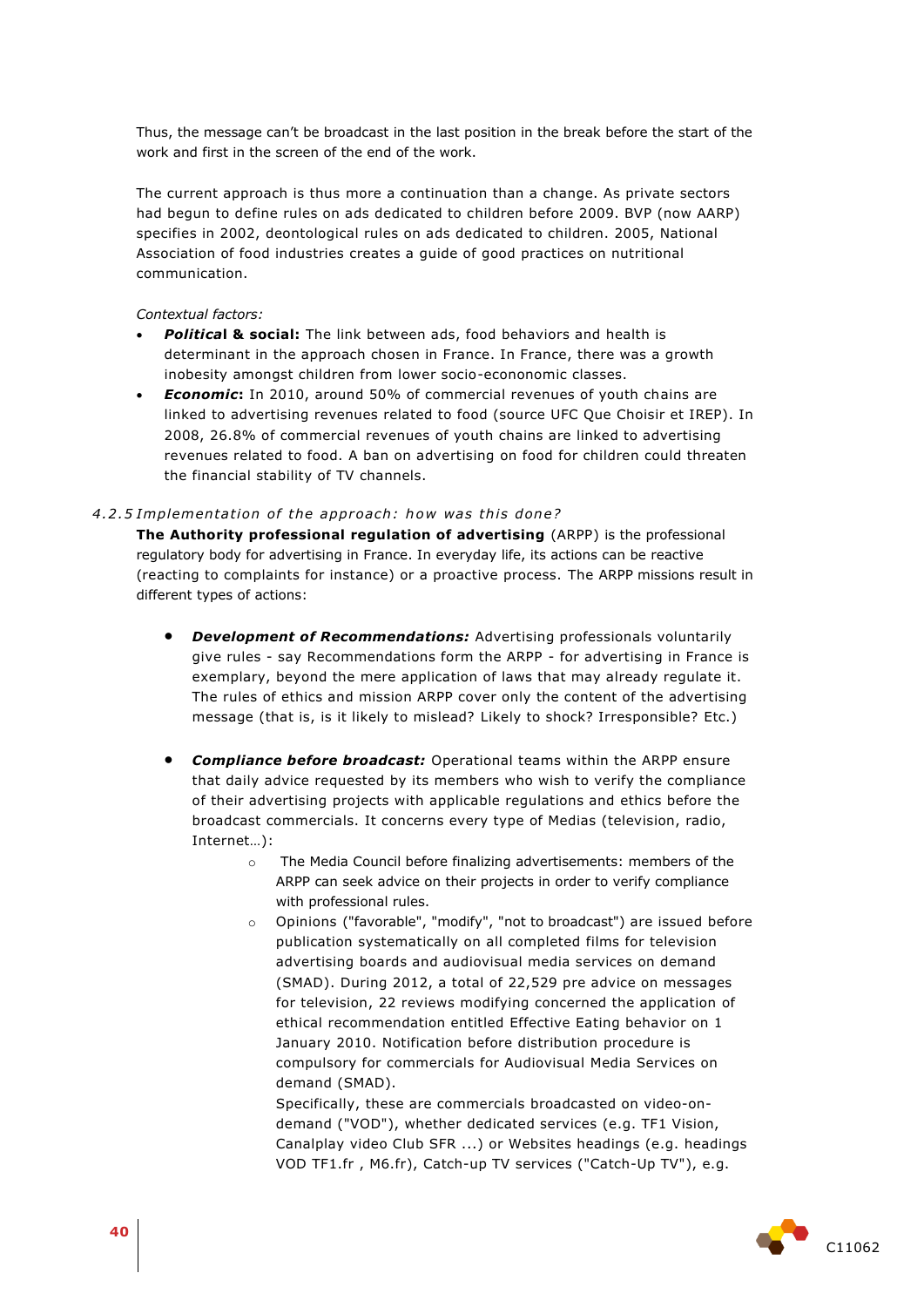M6 Replay, Pluzz (ditto: Dedicated services or sites headings), online services offering audiovisual content, professionals and "editorialized" (e.g. BFM TV channel on YouTube, M6 channel on Daily motion).

- *Interventions for failure after diffusion:* Once the advertisement is broadcast , ARPP may also intervene in various ways:
	- o Teams ARPP may on their own initiative note a failure found after diffusion of advertising and intervene with the professional at the origin of the message.
	- o The public, if shocked by a broadcast advertising, can enter the Advertising Ethics Jury who will then decide on the merits of the complaint and issue a decision.
- *Interface with public advertising:* In order to properly carry out its mission of regulating advertising, ARPP must be responsive to requests, concerns and sensitivities of society. This part of its business has expanded considerably in recent years.
- *Development of professional regulation:* The ARPP ensures a good spread of professional ethics (conferences, publications ...), works in the permanent widening of the circle of its members and supports the national and international levels, the promotion of advertising self.

Before or after dissemination of advertising, ARPP can intervene with the advertising manager asking them to justify certain allegations, to make changes or not to broadcast advertising or stop its spread. In case of refusal, the ARPP members can approach the media. For members, consequences of refusing to follow our decisions can go all the blame or to radiation.

Penalties may also be taken by JDP (Advertising Ethics Jury) against advertisements that have been subject to a complaint. JDP's mission is to rule on public complaints against advertisements which have been broadcast. Advertising Jury opinion follows a gradation indexed on the gravity of the offense and the response by the professional (depending on whether or not to accept to withdraw or amend its advertising).

Penalties may be up for the immediate cessation of diffusion in the relevant media form. The first level of publication is the on-line reviews, as and when they are taken to the website dedicated Jury. The second level of publication is the press release, quoting the brand of the advertiser and the agency name (when there is one) to the breach. In cases where the violation of ethical rules is particularly serious, publication of an advertisement in the press is made. If campaigns constitute breaches of professional rules, sanctions can impose an immediate cessation of broadcast request to the media.

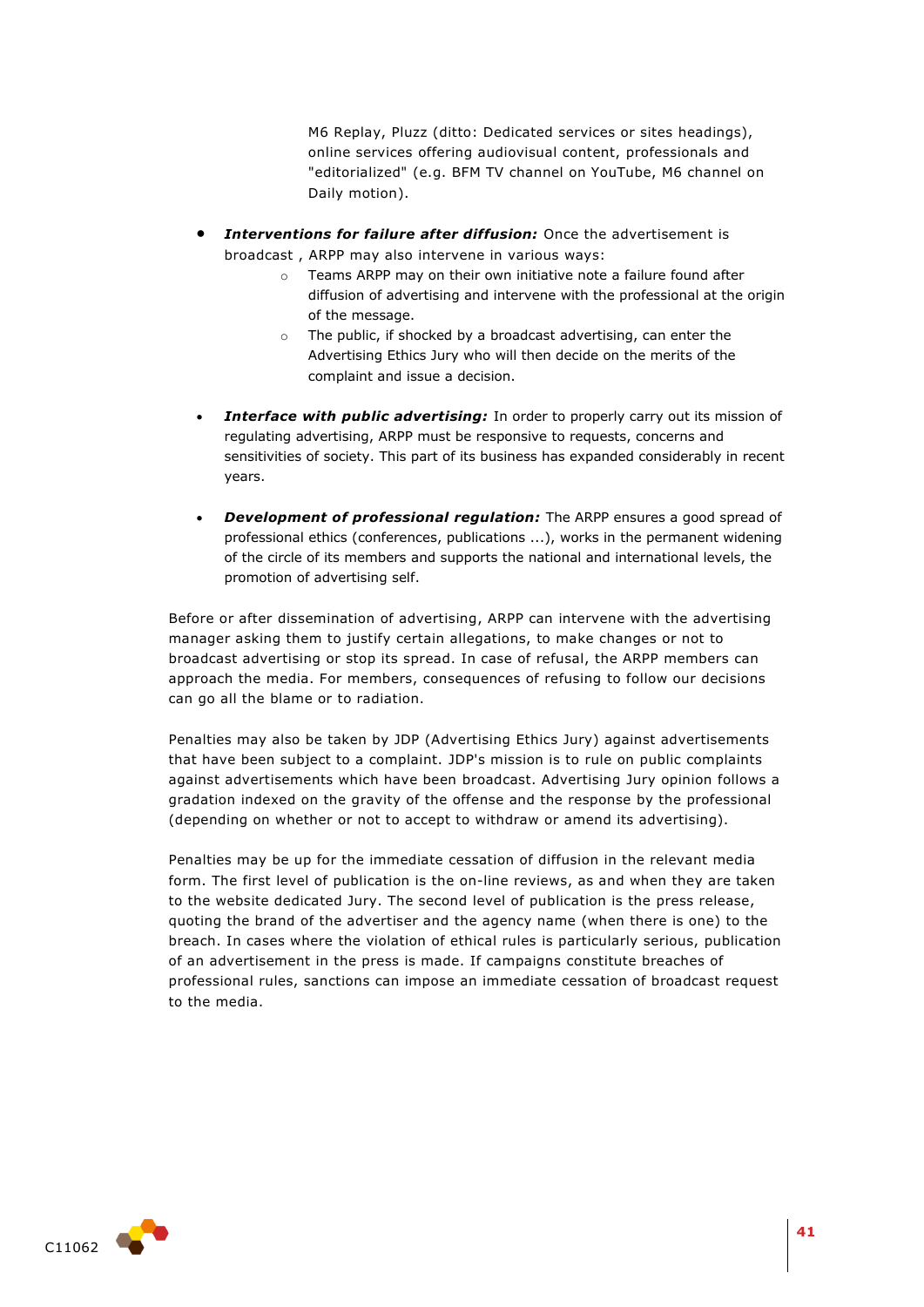**The Union of Advertisers** (UDA) implements and complies with procedures in place since the adoption of the Charter to ensure optimum consideration of the rules of the recommendation of the ARPP on eating behaviors:

- Implementation of best practice sheets summarizing all the rules related with the recommendation. These good practice sheets were distributed to all teams and have been posted on the portal for newcomers to the marketing team (intranet);
- Training for with the different teams in charge of communication, including, for some cases, through exchange meetings with ARPP teams at the advertiser;
- Internal validation involving multifunctional teams (e.g. regulatory, communication, legal ...) and, for some, development of specific tools and / or responsible communication committee to monitor these validations;
- Others continued to include the need to respect these rules in contractual clauses between their agencies;
- Some advertisers, signed the UDA charter for responsible communication, reported on their actions to comply with the rules of the recommendation, on the website of the UDA in the area dedicated to the Charter (www.uda.fr / communication section

manager / UDA charter).

**The Higher Audiovisual Council** (CSA) is responsible for monitoring the implementation of this charter for editorial aspects of the programs as well as the legal content of advertisements. The Board monitors and evaluates the implementation of commitments relating to the content of the advertisement. CSA established three evaluation reports (2010, 2011, and 2012).

# **4.3 Evaluating the outcomes and effectiveness of policies**

4.3.1 Has there been any review/evaluation of the approach so far?

#### **1. Ads contents:**

Since 2009, **CSA** assesses the compliance with commitments by the signatories of the Charter.

In 2013, the CSA noted:

Four years after the implementation of the Charter to promote nutrition and physical activity favourable to health in programs and advertisements broadcast on television, the Higher Audiovisual Council finds from year to year, efforts and will of all signatories to participate in the fight against obesity by encouraging good behaviour in specific programs.

In terms of advertising, ARPP, UDA continued to evolve the content of the messages in the right direction, asking the advertising agencies and advertisers to respect the commitments of the charter.

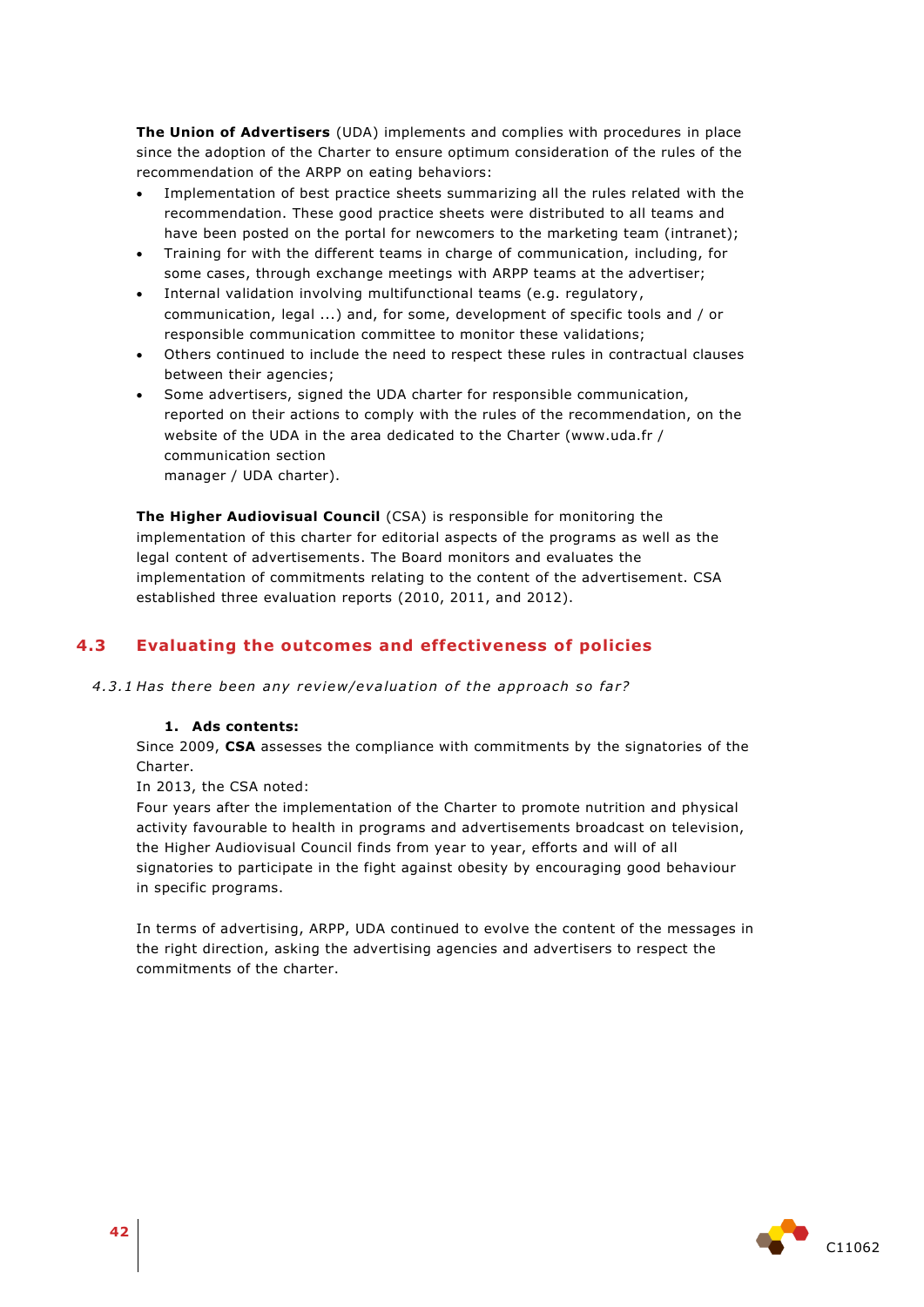In 2014, the **Environmental, Economical & Social Council (CESE-EESC) 6** welcomes the most ambitious scope of the new charter (2014) and approves in particular of the efforts brought to account for specific problems such as obesity in overseas territories.

It also seems useful, in this regard, to educate parents and children concerning the influence of advertisements on their eating behavior and encourage them to discuss these issues as well as on the different food production systems in close collaboration with the women, men and territories.

Beyond advertising, strictly speaking, television series, very popular with children and adolescents, may induce effects on dietary patterns of them through the process of imitation or identification. For our meeting, it is necessary to make rules on the matter so that these programs are privileged eating behaviors to promote such as preparing meals together and use of fresh and healthy products instead of snacking and consumption systematic little health food (chips, pizza ...). The EESC questions the possibility of prohibiting reprehensible practices nutritionally in programming for young people, like what has been done to fight against smoking or alcoholism. Indeed, product placement practice (except tobacco, alcohol or drugs), usually called "hidden advertising" is permitted in France since 201,017 in television series and other film productions other than those for children. It would seem sensible to draw all the consequences of this legislation in the light of the objectives of NFHP and public health concerns on this issue.

**Consumer organizations:** In 2006 and 2010, UFC Que Choisir realizes a study on TV Marketing for food products dedicated to children. This consumer organization wrote that commitments taken by public and private actors are these recommendations are the minimum that one is entitled to expect from the makers of advertisers.

#### **2. Ads diffusion:**

In 2014, the **Environmental, Economical & Social Council (CESE-EESC)** considers that certain rules of conduct should be applied to all the commercials on food, regardless of the time of publication. Indeed, if the limitations and prohibitions are respected in niche programs for youth, there is a larger number of children are present in front of screens in prime time, for example at night when family dinner, during which they are a prime target. It also seems useful, in this regard, to educate parents and children to the influence of advertisements on their eating behavior and encourage them to discuss these issues as well as on the different food production systems in close collaboration with the women, men and territories.

CESE is mainly invested five tasks:

Contributing to information for citizens.



1

The Economic Social and Environmental Council (CESE) is a consultative constitutional assembly. CESE is a consultative constitutional assembly. Made up of representatives of the main economic, social and environmental activities, CESE encourages cooperation of different socio-professional categories between them and ensures their participation in the definition and evaluation of public policies.

Advising Government and Parliament and participating in the development of the economic, social and environmental;

Promoting, through its composition, dialogue between occupational groups whose concerns, different in origin, are similar in the development of proposals of general interest;

Contributing to evaluation of public policies on economic, social and environmental;

Promoting constructive dialogue and cooperation with Advisory assemblies created with local authorities and with its European and foreign counterparts;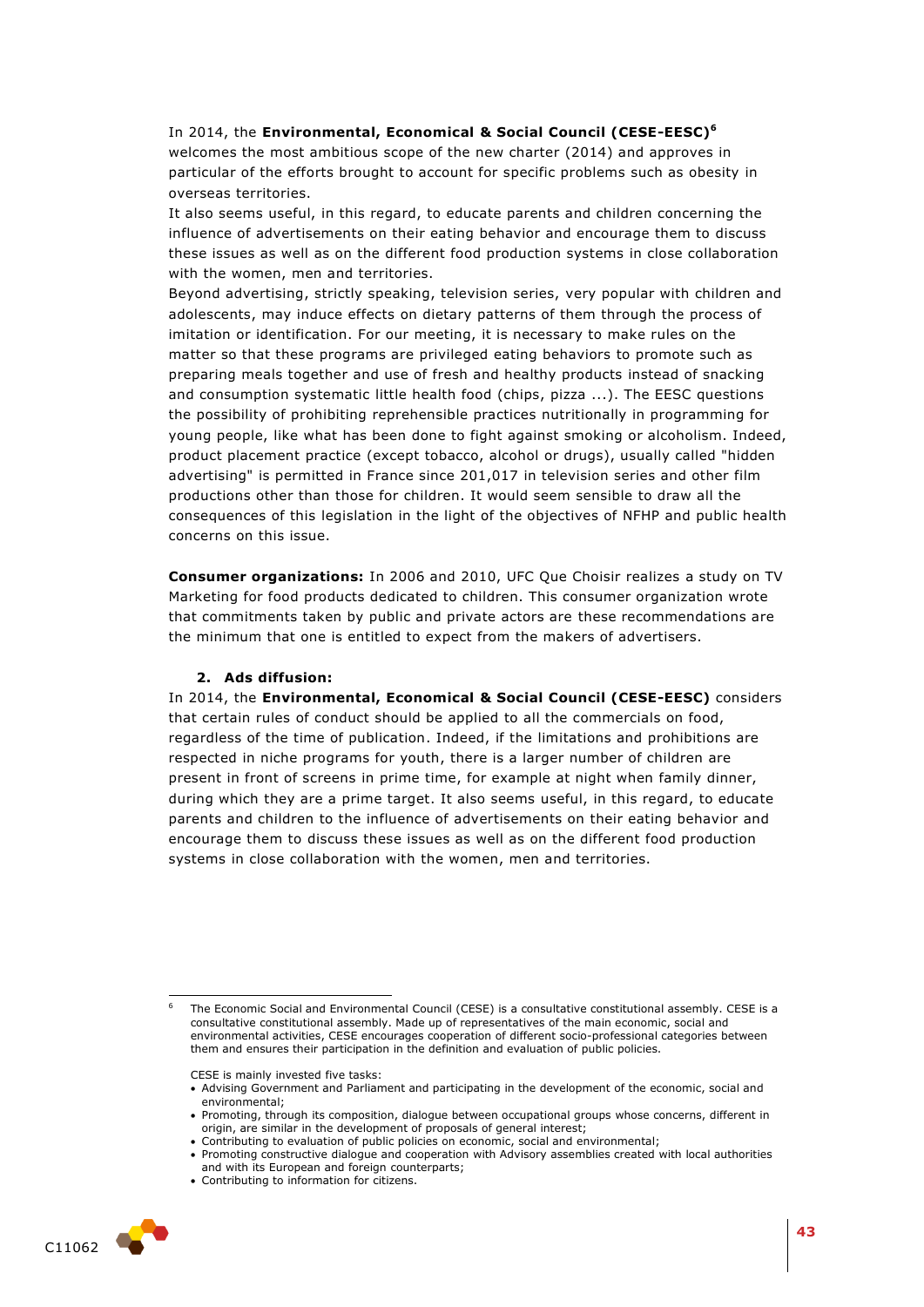Consumer organization: UFC Que choisir shows that food ads budget remains one of the most important budget for TV channels, commitments on ads diffusion are very different from one firm to another, a large majority of ads (80%) during children products promoting goods with fat, sugar, salt, a carry of advertisements touting food for children in "all age slots" watched by a number of children even more important than during "children slots".

- 4.3.2 Is there any system for monitoring the effect of this approach to regulation? *If so, which organisations or actor carries this out?* (Please see Section 4.2.5 on Implementation)
- *4 .3 .3 How is compliance with these regula tions monito red and en for ced? Wha t*  sorts of consequences occur if an organisation/enterprise does not follow *the regulatory rules in place?*

There are no consequences, except for ads contents. If they don't follow rules of charter, ads are not authorized to be published.

*4 .3 .4 How e f fe ctive do you feel this p rac tice i s in con tribu ting to a good regula tion*  of food advertising aimed at children? Please explain. In adults, the scientific journal articles on the impact of an advertising ban shows that it is of no effect on behaviour change (e.g. alcohol or cigarettes). Social Marketing shows that behavioural changes in the field of food are not that combining nutrition

education, action on the ground (especially among small populations) and change access to products. If children are undoubtedly more likely to be influenced by the contents of the advertisements as adults, the fact remains that shares knowledge and changes in the supply of food products or its access are decisive. Researches in this area are all based on experimental methodologies. Carried out in very different cultural and temporal contingencies, they gave mixed results.

The NFHP plays on more research on this subject, the other commitments of the charter to promote nutrition and physical activity favourable to health in programs and ads on television as well.

Study results therefore do not allow to rule on the existence of a significant impact of advertising on food consumption of the child. This raises the question of the relevance of the regulations of the food commercials broadcast during programs for children or for children. In addition to advertising, solicitation many sources exist outside of the television medium: retail outlets and planning, sales promotion, Internet, peer pressure ... Particularly, according to Bolton (1983), the impact of behavior and eating habits of the family would be much more consistent than that of television advertising. These solicitations and importance elements of education tend to limit impact of food television advertising on nutritional balance of the child. If everything is not resolved in terms of running advertisements on food for children, it seems more important to focus on education, access to the supply and field work.

There do not appear to have been any assessments or public studies measuring the audience of children on TV or in front of computers.

4.3.5 Have there been any obstacles or challenges encountered in developing and *implementing this approach to regulating food advertising aimed at child ren?*

(Please see Section 4.4.2 on Potential Obstacles)

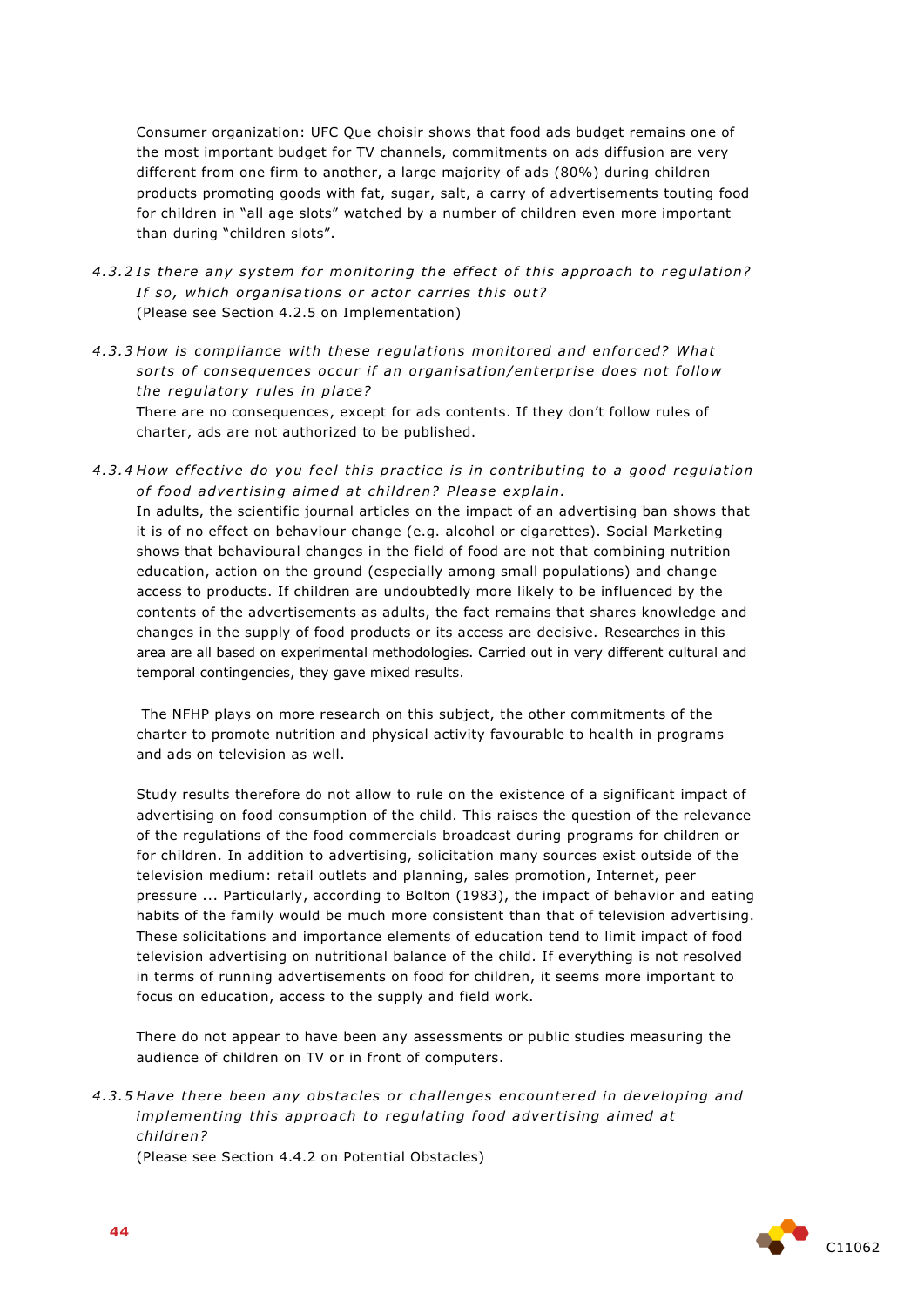# **4.4 Transferability**

## *4 .4 .1 Di scus sion on t rans fe rabili ty o f app roach*

This approach is readily transferable if:

- you can find in this country : food industry organisation, TV channel organisation, public actors, regulating TV channels, managing health policy;
- those actors are able to/use to discuss together and find an interest to do it (for industry being able to continue to promote food goods, for public actors, finding the way to finance TV industry).

This approach has many advantages:

- Asking every actor to be responsible for its actions;
- Asking Food industry to regulate its ads practices. It can continue to promote its goods;
- Allowing Public actors to prevent food behaviours bad for health with the financial support of food industry;
- Asking people to act for their health by good food practices.

*4 .4 .2 Poten tial obs tacles to tran s fer ring this app roach to othe r na tional con text s* This approach has limits as well:

- Food industry seeks to adopt the least possible binding rules and the best suitable for promotion of their products, which is not always synonymous with the rules more effective in terms of health prevention;
- The key to change consumer behavior factors are multiple, difficult to identify long to evolve. The impact of such policies is therefore bound to be evaluated in a long time and be regularly attacked.

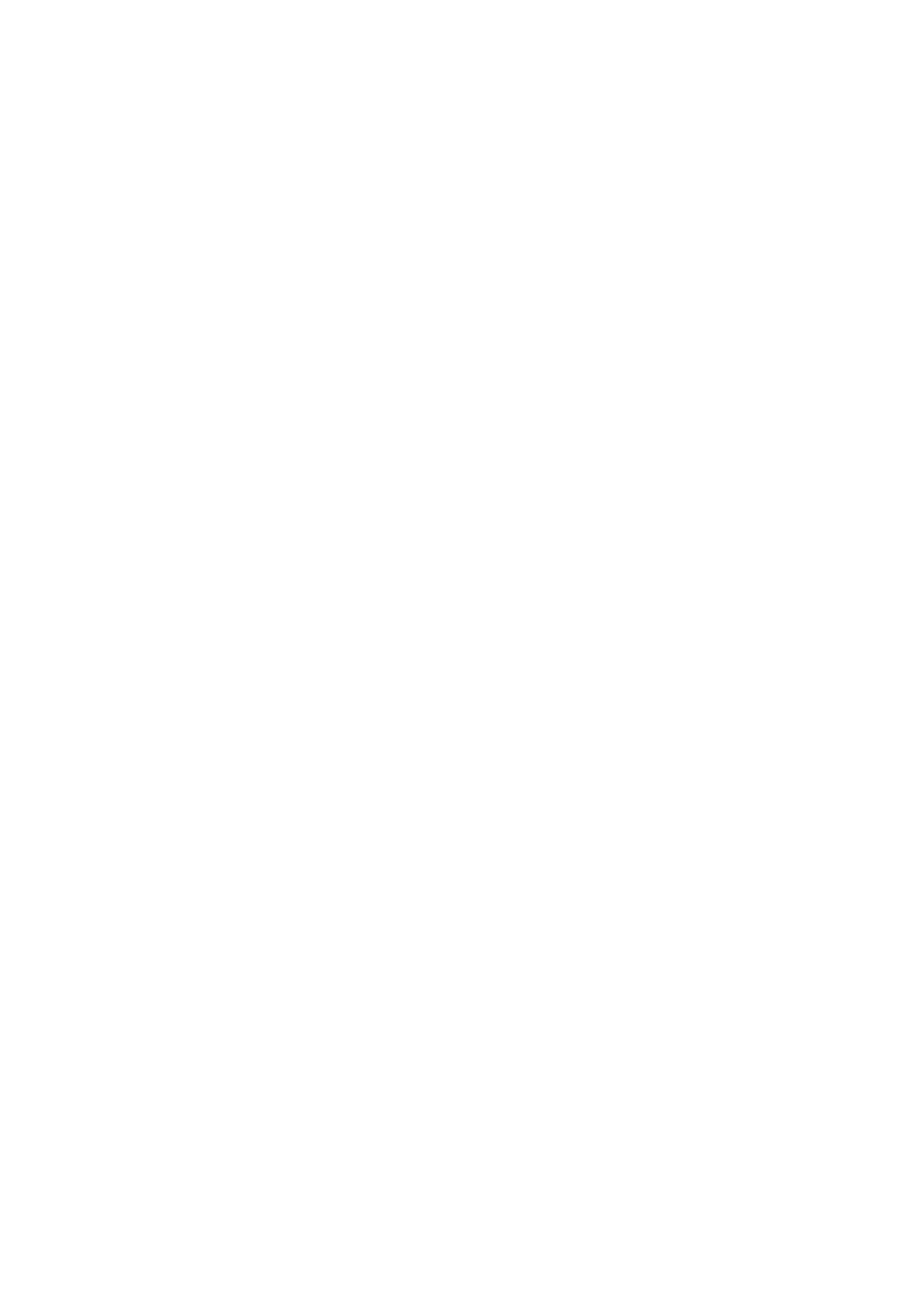# **5 Germany**

# **5.1 Description of Current national approach to regulating food advertising aimed at children**

5.1.1 How is food advertising towards children defined in the country? Do different *ac to rs u se di f fe rent de fini tion s?* 

*Code of conduct commercial communication for foods and beverages ZAW:* In 2009 the Zentralverband der deutschen Werbewirtschaft / Organisationen der Lebensmittelindustrie, des Handels und der Medienwirtschaft (ZAW) developed 'the German standards advertising council code of conduct on commercial communication for foods and beverages'.

For the purposes of this code of conduct the following definitions are used:

- Commercial communication is the use of any communication instrument by an enterprise with the primary objective of promoting the sale of goods or services, excluding editorial content;
- Children are persons under 12 years old.
- 5.1.2 System of regulation followed by country for regulating food advertising *towa rds child ren*

#### *Legislation*

Advertising in Germany is regulated by national and European legislation and according to Zentralverband der deutschen Werbewirtschaft (ZAW) the relative high protect level benefits children in a special way. The University of Hamburg considers regulation of advertisements directed at children in Germany however liberal. Advertising containing emotionalising elements like celebrities or cartoon characters is generally allowed and commercials are sometimes described as 'educational' by helping children learn about media.

Several German laws are relevant with respect to advertising aimed at children<sup>7</sup>

- Gesetz gegen den unlauteren Wettbewerb (UWG);
- Lebensmittel- und Futtermittelgesetzbuch (LFGB);
- EU-Verordnung über nährwert- und gesundheitsbezogene Angaben über Lebensmittel (VNGA);
- Nährwertkennzeichnungsverordnung (NKV);
- Jugendmedienschutz-Staatsvertrag der Bundesländer (JMStV);
- Jugendschutzrichtlinien der Landesmedienanstalten;
- Rundfunkstaatsvertrag der Bundesländer (RStV);
- Werberichtlinien der öffentlich-rechtlichen und privaten Rundfunkveranstalter; EU-Fernsehrichtlinie bzw. Richtlinie über audiovisuelle Mediendienste;
- Telemediengesetz (TMG);
- Jugendschutzgesetz (JuSchG).

ł <sup>7</sup> ZAW Zentralverband der deutschen Werbewirtschaft / Organisationen der Lebensmittelindustrie, des Handels und der Medienwirtschaft, Kinder / Werbung / Ernährung, Fakten zum gesellschaftlichen Diskurs, oktober 2012.

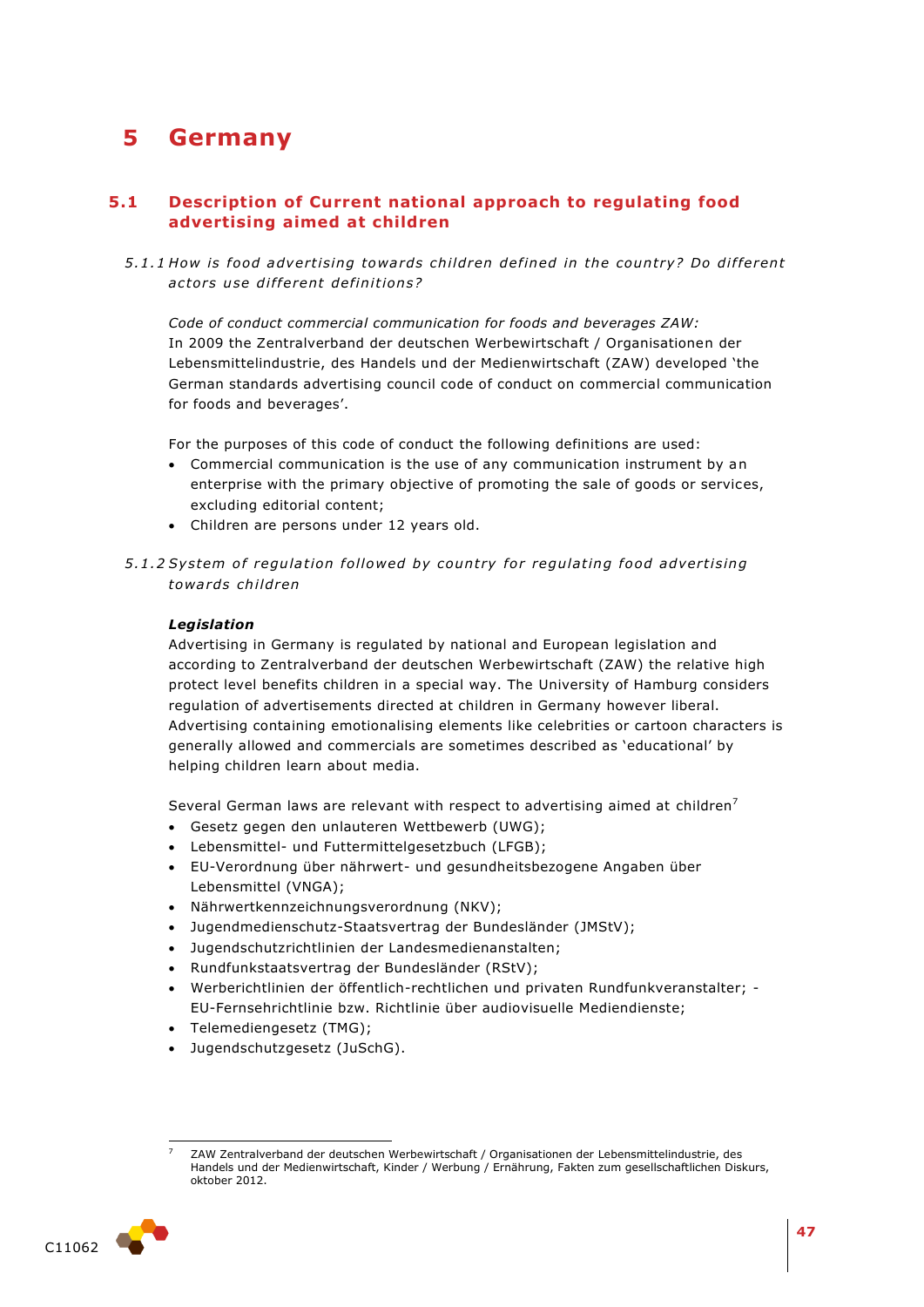With respect to young people and children some restrictions are relevant. According to federal law, marketing must comply for example with the legal framework established to control unfair competition (*Gesetz gegen den unlauteren Wettbewerb*, UWG, 3 July  $214)$ <sup>8</sup>. The law prohibits any type of advertising that directly invites children to buy a marketed product themselves or to take up a marketed service themselves, or cause their parents or other adults to do so.

For all other restrictions we refer to code of conduct presented below which comprises almost all legislation.

#### *Code of conduct commercial communication for foods and beverages ZAW*

In 2009 the Zentralverband der deutschen Werbewirtschaft / Organisationen der Lebensmittelindustrie, des Handels und der Medienwirtschaft (ZAW) developed 'the German standards advertising council code of conduct on commercial communication for foods and beverages'<sup>9</sup>.

In the code is indicated that producers of food and beverages are responsible for the quality of their products and their advertising. In addition is indicated explicitly that advertising of food and beverages is not the determining explanation for the societal problem of overweight as shown by numerous scientific findings. The causes of overweight are considered to be complex. In particular, socio-economic factors (level of education, social status, descent) play a role in its development, together with lack of physical activity, unhealthy dietary behaviour, genetic predisposition and psychosocial aspects. In comparison to adults, children and adolescents in principle require special care and protection. Dietary education, encouragement of physical activity, comprehensible information on nutritional values and freedom of choice among a wide range of food products on offer are points of departure in seeking to avoid overweight in children and adolescents. Children's dietary habits are formed under the influence of their social environment, above all of the family. The parents have a key function in conveying correct dietary habits, physical activity and interactive skills.

The organisations of the food and beverage industry, retailers, the media, communication agencies and advertising professions which are members of the German Advertising Federation (Zentralverband der deutschen Werbewirtschaft - ZAW e.V.), are of the opinion that commercial communication has a crucial role in free, fair and open competition. Commercial communication makes the connection between enterprises advertising their products and their customers and helps to create and maintain well-ordered markets to the advantage of all concerned.

<sup>8</sup> The Act Against Unfair Competition. Federal Law Gazette (BGBI), 2010, Part 1:254 (http://www.gesetze-iminternet.de/englisch\_uwg/englisch\_uwg.html, accessed 24 July 2013). This Act serves to implement Directive 2005/29/EC of the European Parliament and of the Council of 11 May 2005 concerning unfair business-to consumer commercial practices in the internal market This Act further serves to implement Article 13 of Directive 2002/58/EC of the European Parliament and of the Council of 12 July 2002 concerning the processing of personal data and the protection of privacy in the electronic communications sector (OJ L 201 of 31.7.2002, p. 37), as last amended by Article 2 Number 7 of Directive 2009/136/EC (OJ L 337 of 18.12.2009, p. 11). There has been compliance with the obligations under Directive 98/34/EC of the European Parliament and of the Council of 22 June 1998 laying down a procedure for the provision of information in the field of technical standards and regulations (OJ L 204 of 21.7.1998, p. 37), as last amended by Directive 2006/96/EC (OJ L 363 of 20.12.2006, p. 81).

<sup>9</sup> German Standards Advertising Council Code of Conduct on Commercial Communication for Foods and Beverages. Berlin, German Advertising Federation, 2009 (http://www.werberat.de/sites/default/files/uploads/media/dw\_commercial\_communication\_on\_foods\_2009 .pdf, accessed 22 July 2013).



-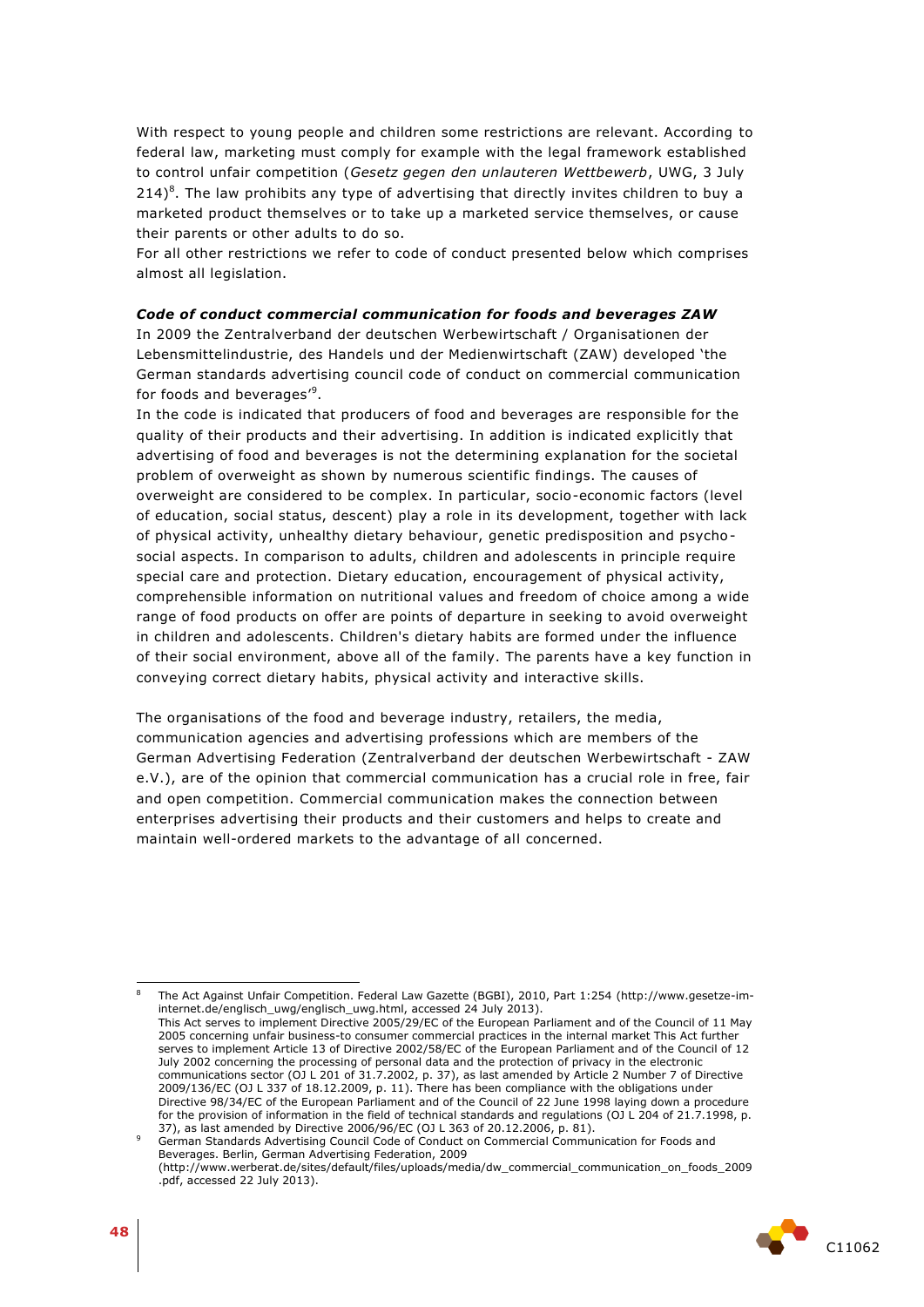## *Organisations involved:*

The organisations of the food and beverage industry, retailers, the media, communication agencies and advertising professions which are members of the German Advertising Federation (Zentralverband der deutschen Werbewirtschaft - ZAW e.V.) have agreed to follow the code of conduct. In total 42 organisations are participating (November 2014).

#### *Organisations responsible*

The Deutschen Werberat<sup>10</sup> (German Advertising Standards Council) is responsible for surveillance on compliance with this code of conduct, the organisation of the complaints procedure and the assessment of complaints. Deutscher Werberat is an institution of the 42 organisations of advertisers, the media, advertising agencies, the advertising professions and research establishments represented by the German Advertising Federation (Zentralverband der deutschen Werbewirtschaft - ZAW). It is funded by all relevant participants in the advertising market. The ZAW Presiding Committee elects the ten members of Deutscher Werberat from among its members every three years.

Since May 2009, enterprises can ask ZAW to assess the planned advertising on the three basic criteria a) to legal correctness; b) in accordance with rules and decisions of the Werberat; c) on political and social acceptance.

#### *Legislation covered:*

In the code of conduct the members have stipulated that: *to ensure, to the full extent of their abilities, compliance with the legal requirements in the area of food and beverage advertising, in particular the provisions of the Act against Unfair Competition (Gesetz gegen den unlauteren Wettbewerb - UWG), the Food and Feed Act (Lebensmittel- und Futtermittelgesetzbuch - LFGB), the Regulation on nutrition and health claims made on foods (Verordnung über nährwert- und gesundheitsbezogene Angaben über Lebensmittel) and the law for the protection of minors (Jugendschutzgesetz/JuSchG and Jugendmedienschutz-Stastavertrag/JMStV)*.

#### *Contents of the code*

For the purposes of this code of conduct the following definitions are used:

- Commercial communication is the use of any communication instrument by an enterprise with the primary objective of promoting the sale of goods or services, excluding editorial content;
- Children are persons under 12 years old.

In the design and execution of commercial communication for foods and beverages general principles are formulated and principles specifically aimed at children:

#### *General Principles:*

The following general principles stipulated: Commercial communication for foods and beverages:

- Should be designed in a way that does not abuse the consumers' confidence in the quality of the advertised product;
- Should not undermine a healthy, active lifestyle;
- Should not undermine a balanced, healthy diet;
- Should not encourage excessive or one-sided consumption of the advertised products;

<sup>1</sup> http://www.werberat.de/

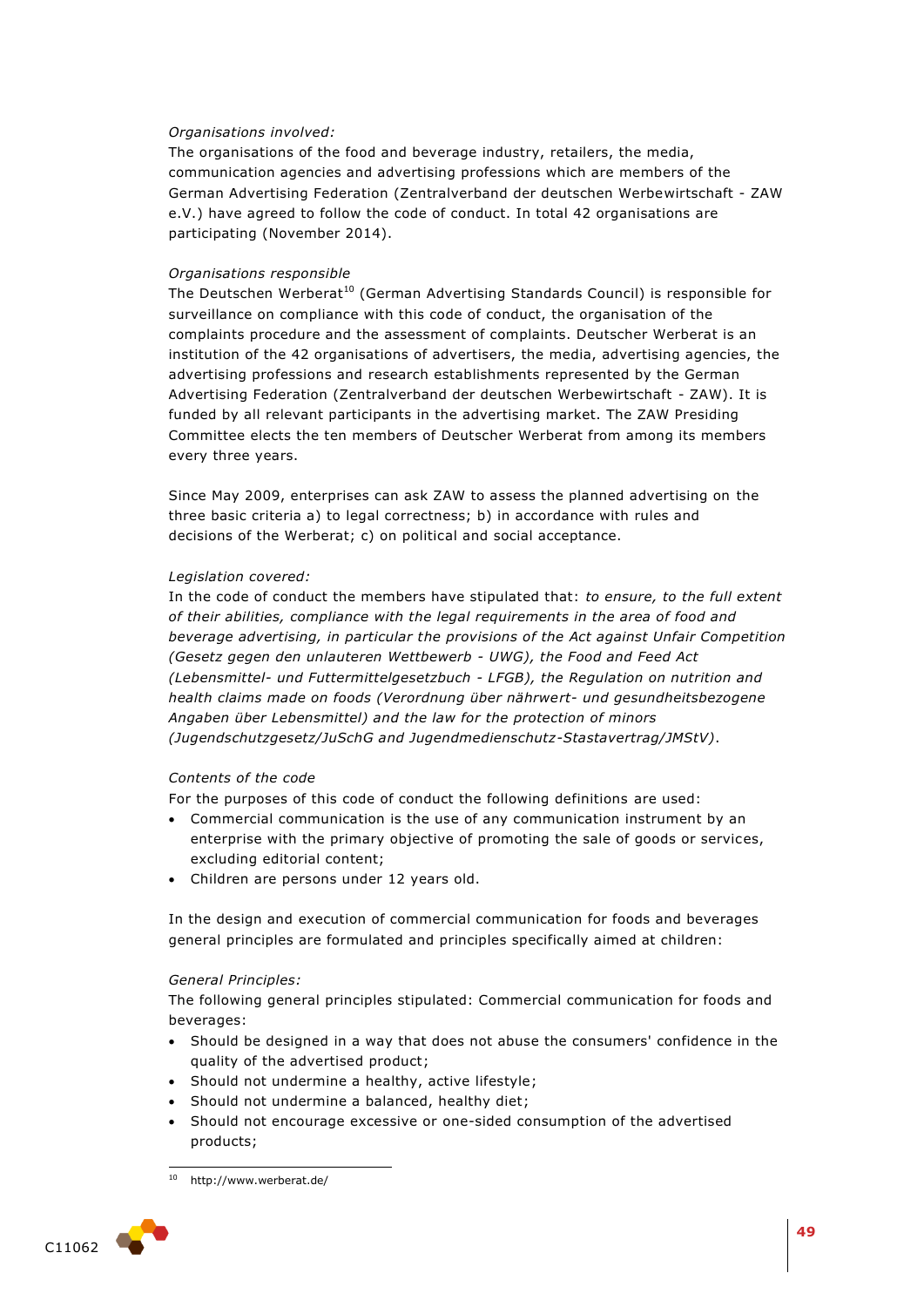Containing nutrients and substances with a nutritional or physiological effect, of which excessive intakes in the overall diet are not recommended, should not represent avoidance of consumption of this item in a negative manner.

#### *Children*

In commercial communication directed at children, in addition to the general principles, the following rules are to be observed. Account must be taken of the commercial inexperience and the need for protection of persons of this age group. Commercial communication for foods and beverages:

- Should contain no direct demand for purchase or consumption addressed to children;
- Should contain no direct demand to children to induce their parents, other adults or other children to purchase the advertised product;
- Should not exploit the special confidence which children place in persons of trust such as parents and teachers;
- Should not employ inducements to purchase (e.g. add-ons) and aleatory advertising (e.g. lotteries and prize competitions) in a way which exploits children's commercial inexperience. In particular, commercial communication for foods and beverages should not attract children with excessive advantages in a non-objective inappropriate manner;
- Should not suggest to children that the consumption of a particular product is irreplaceable in a complete and balanced meal;
- Beverages should not deter children from acquiring a healthy, active lifestyle.
- Should not deter children from acquiring balanced, healthy dietary habits.

To summarise: The general rules of the code emphasise that advertising should not: (a) abuse consumers' confidence; (b) undermine a healthy ad active lifestyle; (c) undermine a balanced and healthy diet; or (d) encourage excessive consumption. The code stipulates that there should be: (a) no direct demand for children to purchase; (b) no direct demand for children to convince their parents to purchase; (c) no exploitation of children's confidence and; (d) no inducements to purchase.

#### *Complaints*

Anyone can submit a complaint on commercial advertising to Deutscher Werberat. Complaints can be submitted by telephone, fax, email (werberat@werberat.de) or postal mail. Anonymous complaints are not processed. The Deutscher Werberat can also instigate proceedings itself. Complainants' names are treated confidentially and the proceedings are free of charge to the complainant. The advertiser subject to complaint is given an opportunity to respond. If a complaint is upheld, the advertiser is notified and asked to modify or discontinue the advertisement. If a breach of the law is suspected, the executive office passes on the case without delay to the responsible authorities – for example the public prosecution service, the Wettbewerbszentrale (Centre of Protection against Unfair Competition) in Bad Homburg, or Integritas (the self-regulatory body for pharmaceutical advertising) in Bonn.

#### *Sanctions*

If an advertiser fails to modify or discontinue an advertisement, the Deutscher Werberat issues a reprimand and makes the case public. Mass media editorial departments are sent a release on the reprimand which is then reported and commented upon in the press. In parallel with a reprimand, the media are requested no longer to carry the advertisement in question.

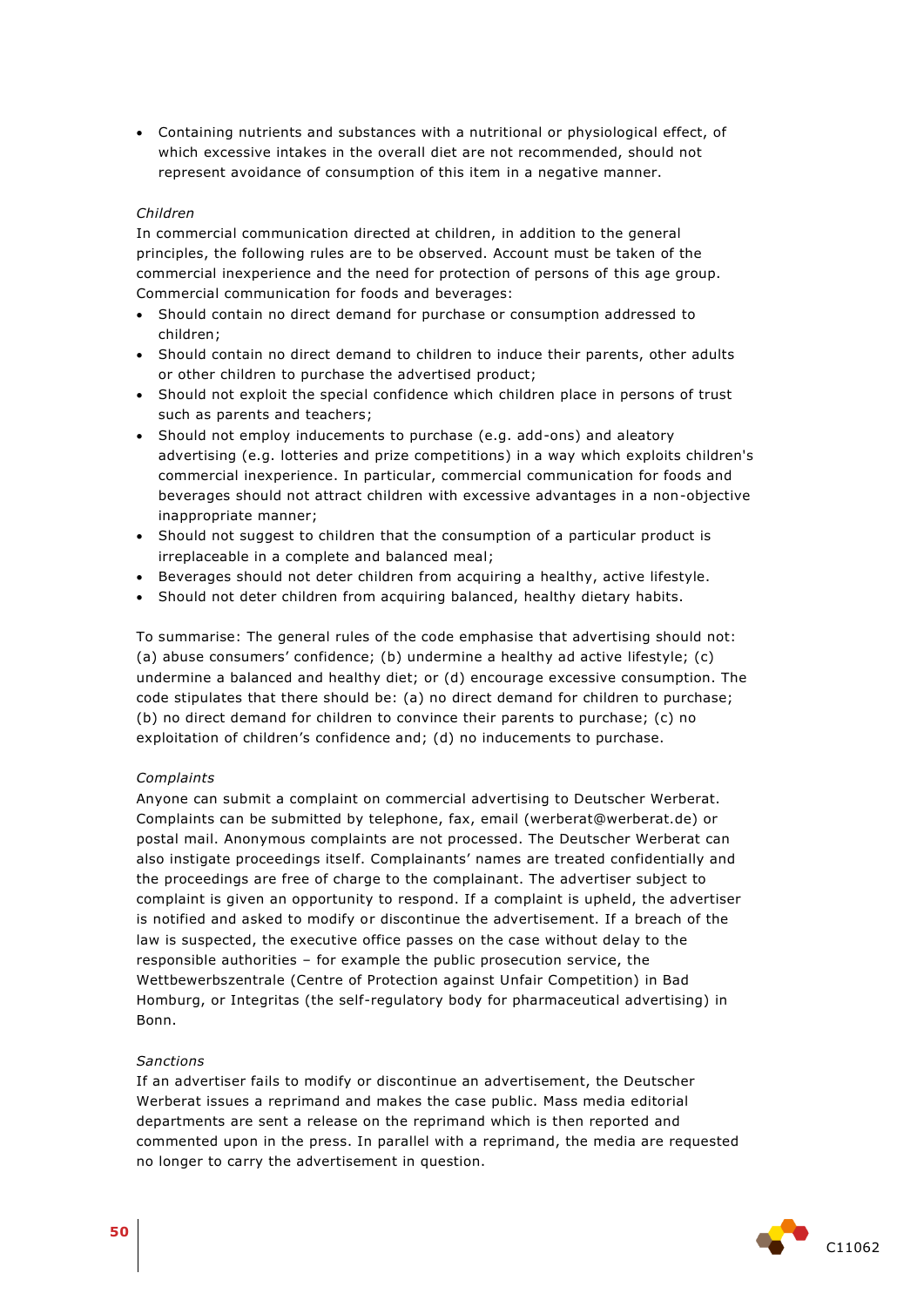A public reprimand is rarely necessary. If a complaint is upheld, the advertiser generally complies with the Deutscher Werberat's request to modify or discontinue the advertisement.

## *Cross border advertising*

Problems involving cross-border advertising are addressed by the European Advertising Standards Alliance (EASA) based in Brussels (www.easa-alliance.com). This institution, largely founded at the initiative of ZAW, forwards complaints relating to foreign advertisements to the national advertising standards authority in the country concerned. Through the EASA, the Deutscher Werberat is also in constant exchange with other self-regulatory bodies of the European advertising industry.

## *Radio and television including teleshopping*

The code of conduct does not include the:

- Rundfunkstaatsvertrag der Bundesländer (RStV);
- Werberichtlinien der öffentlich-rechtlichen und privaten Rundfunkveranstalter; EU-Fernsehrichtlinie bzw. Richtlinie über audiovisuelle Mediendienste;
- Telemediengesetz (TMG).

In 1998, the Deutsche Werberat has set up the follows rules of conduct regarding radio and television with and for children<sup>11</sup>.

The TV and radio commercials should not:

- Lecture children about particular advantages and characteristics of the product, which is not in accordance with the natural expressions of children;
- Contain any direct requests for purchase or consumption of the product by children;
- Contain any direct calls to children and/or from children, to stimulate others to buy a product;
- Abuse the special trust children have in certain individuals who exploit abusive.

In addition:

- Aleatory advertising materials (e.g. lotteries, prize draws, prize competitions and riddles) should not mislead potential buyers, not attract them to buy based on undue advantages and not exploit the urge to gamble;
- Criminal activities or other serious misconduct that may be jeopardise people, may not be presented less worse;
- For TV Commercials with young people and/or advertising specifically aimed at young people including teleshopping, also the provisions of the EU Television Directive has to be taken into account;
- No direct stimulation should be made to youngsters, making used of their inexperience or credulity;
- Youngsters should not be asked directly to persuade their parents or others to purchase the goods or services;
- No use should be made of the special trust young people have in parents, teachers or other persons;
- Youngsters should not be put in dangerous situations without a reason.

<sup>1</sup> See http://www.werberat.de/kinder-und-jugendliche

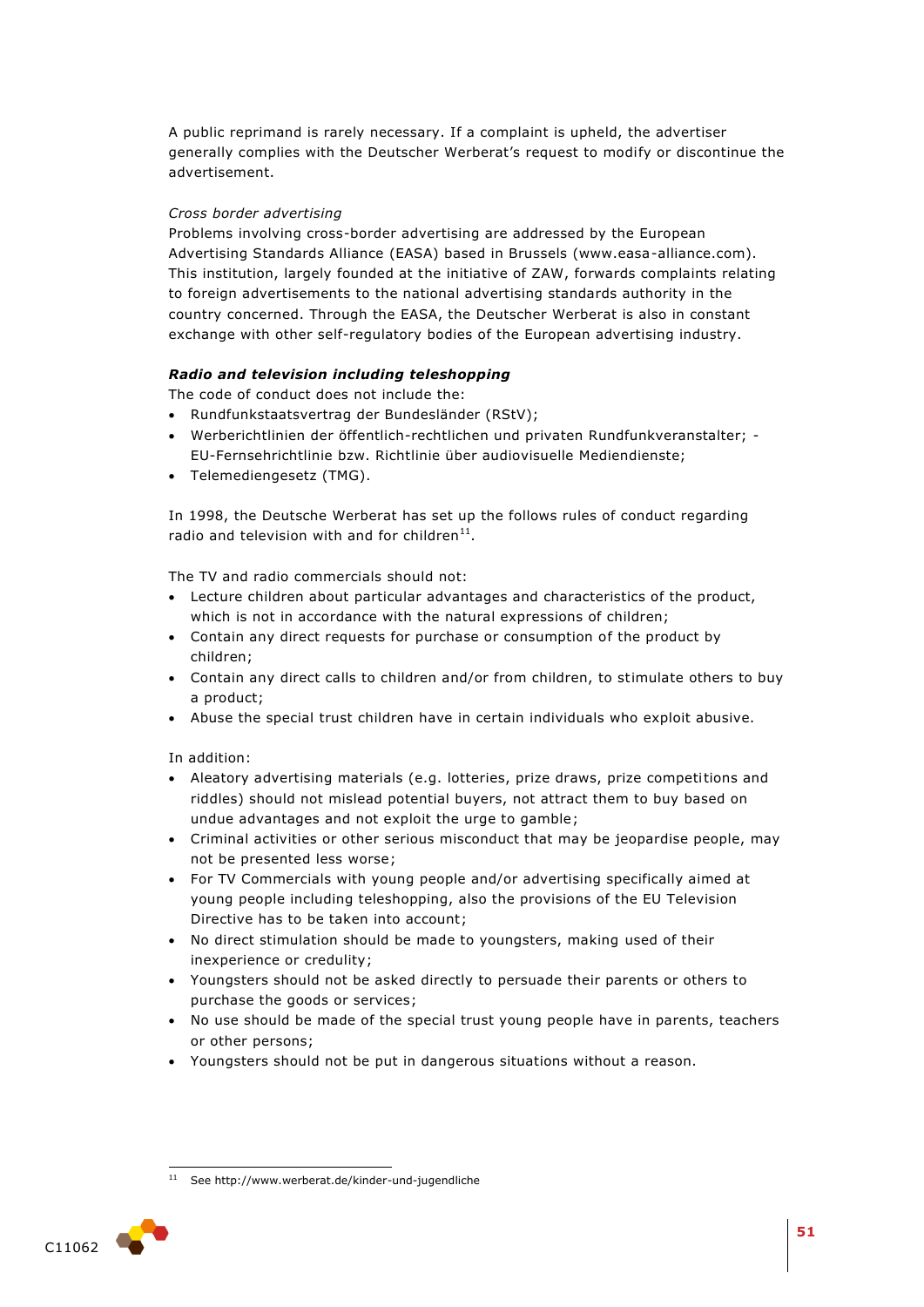## *Telemedia*

Also in Telemedia - especially websites and Internet services such as e-mail – advertisement should be identifiable by the user without much effort. This holds also for vulnerable groups, which include children. In case it is not clear that it is an advertisement on the basis of the design of the advertising message, the service provider must add an appropriate indication (See Telemediengesetz/Tele Media Act). The need of the recognisability of advertising applies also to radio and TV. Programs for children are particularly affected by advertising rules. (Rundfunk-Staatsvertrag/Broadcasting State Treaty).

#### *Agreement commercial TV stations*

The Verband Privater Rundfunk und Telemedien – VPRT (Association of Commercial Broadcasters)<sup>12</sup> is a federation of commercial TV stations in Germany. They have agreed on a voluntary basis that:

- Advertising blocks during or around children's programs, start and end with an insert making clear that this is an advertisement. In this way, the commercial providers work in line with the rules of the Landesmedienanstalten (regional government), which includes an obligation to have a clear marking between a programme for children and an advertisement.
- In addition the commercial TV stations also include an auditory identification at the start of the advertising block around children's programs especially for younger children who cannot read yet.

VPRT is also a member of ZAW.

#### *Other codes*

In addition there are other codes to particular industries or enterprises that are relevant. Also relevant for Germany is the EU pledge under which a number of large industries have agreed to constrain its commercials for food to children under 12 years of age to those that 'fulfil[s] specific nutrition criteria'.

The ICC Framework of responsible Food and Beverage Marketing Communication is also relevant in this respect. ICC – stands - for International Chamber of Commerce and they have also developed guidelines for marketing to children. See<http://www.icc.se/reklam/english/food2006.pdf> and<http://www.iccwbo.org/>

and

[http://www.iccwbo.org/advocacy-codes-and-rules/areas-of-work/marketing-and](http://www.iccwbo.org/advocacy-codes-and-rules/areas-of-work/marketing-and-advertising/marketing-and-advertising-to-children/)[advertising/marketing-and-advertising-to-children/](http://www.iccwbo.org/advocacy-codes-and-rules/areas-of-work/marketing-and-advertising/marketing-and-advertising-to-children/)

#### *Recent developments*

The "business community" has a special responsibility when it comes to advertising particularly when it is targeted at children and adolescents. As a consequence of the current amendment to the Act against Unfair Competition (UWG), new binding standards will be established in conjunction with the implementation of the Unfair Commercial Practices Directive. Together with the business community, the Federal Government will discuss what additional rules are needed that could be set out in a code of conduct. One of the goals will be:





1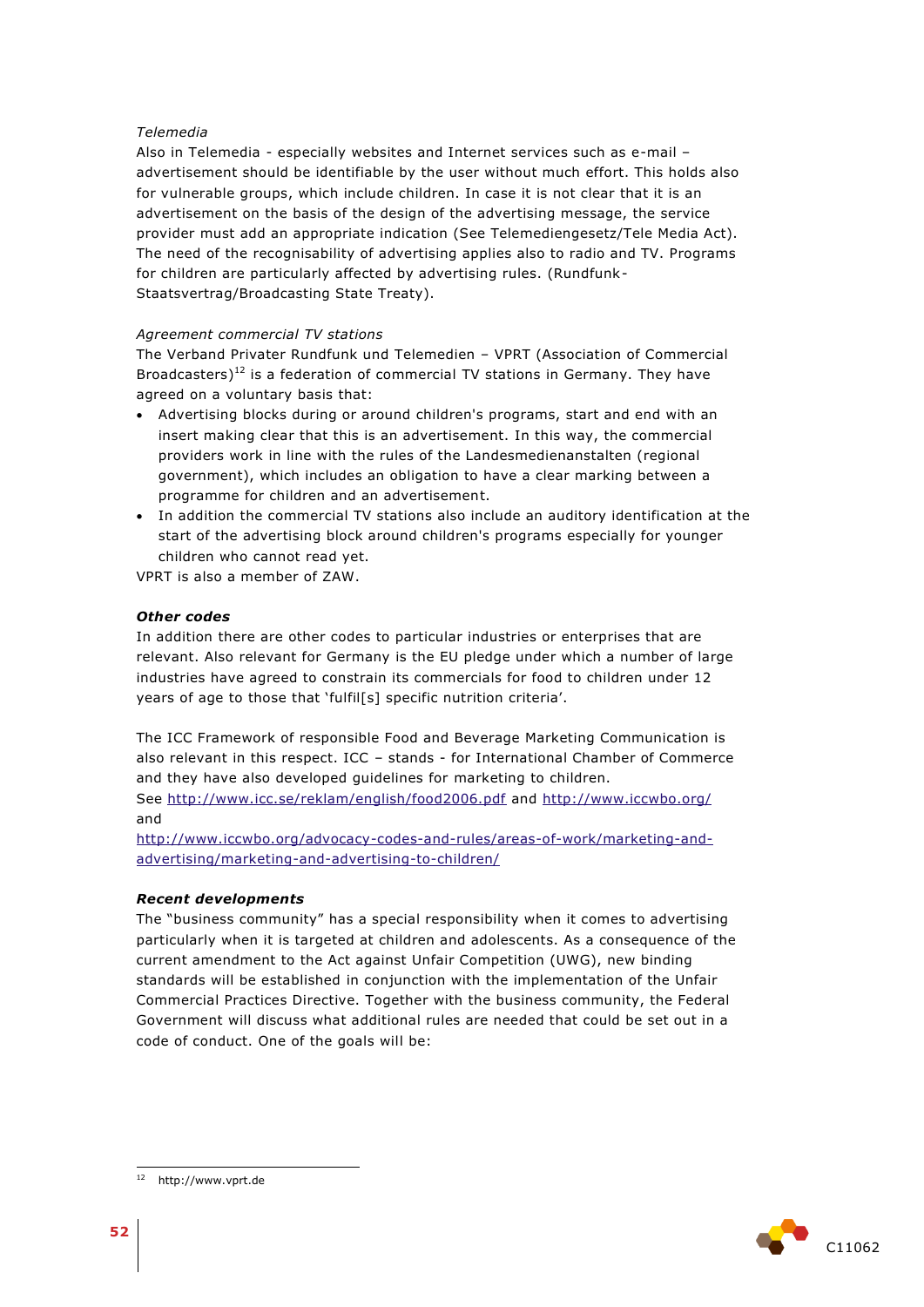- To forego advertising targeting children under the age of 12;
- For older children and adolescents the Federal Government, together with the business community and the German Advertising Council, will set down in a key issues paper the main rules for advertising activities. In this context, the German Advertising Council (DW) and the Zentralverband der deutschen Werbewirtschaft (ZAW) have already done important groundwork;
- All the media are to be covered by the additional rules;
- Besides the classical advertising channels, rules must also be drawn up for advertising on mobile phones and the Internet.

#### *5 .1 .3 When was the app roa ch implemented*

Since May 2009, enterprises can ask ZAW to assess the planned advertising on the three basic criteria a) to legal correctness; b) in accordance with rules and decisions of the Werberat; c) on political and social acceptance.

# **5.2 Context in which the current national approach was developed and implemented**

## *5 .2 .1 P roblem recognition*

In the code of conduct of ZAW is described *that producers of foods and beverages are responsible for the quality of their products and their advertising.* In addition, it is indicated that *advertising of foods and beverages is not the determining explanation for the societal problem of overweight, as numerous scientific findings have shown. The causes of overweight are complex. In particular, socio-economic factors (level of education, social status, descent) play a role in its development, together with lack of physical activity, unhealthy dietary behaviour, genetic predisposition and psychosocial aspects. In comparison to adults, children and adolescents in principle require special care and protection. Dietary education, encouragement of physical activity, comprehensible information on nutritional values and freedom of choice among a wide range of food products on offer are points of departure in seeking to avoid overweight in children and adolescents. Children's dietary habits are formed under the influence of their social environment, above all of the family. The parents have a key function in conveying correct dietary habits, physical activity and interactive skills.*

*5 .2 .2 Does thi s approach to regula ting food adve rti semen ts aimed a t children connect with priorities from other policy areas?* 

#### *Government policy regarding obesitas and overweight*

The main objective of the Federal government of Germany health and nutrition policy is the promotion of healthy lifestyles, placing strong emphasis on reducing overweight and obesity. An important basis for this policy is the Federal Government's National Action Plan "IN FORM – German national initiative to promote healthy diets and physical activity"<sup>13</sup>. The plan is aimed at bringing about lasting improvements in dietary and exercise habits in Germany by 2020. Regarding children, the plan states: *children should be brought up more healthily and benefit from a higher quality of life and better physical and mental ability in their education, jobs and private lives*. IN FORM is therefore aimed at much more than just preventing overweight. It is about promoting a healthy lifestyle with a well-balanced diet and sufficient physical activity.

<sup>1</sup> <sup>13</sup> http://www.bmel.de/EN/Food/Healthy-Diet/\_Texte/IN%20FORM.html

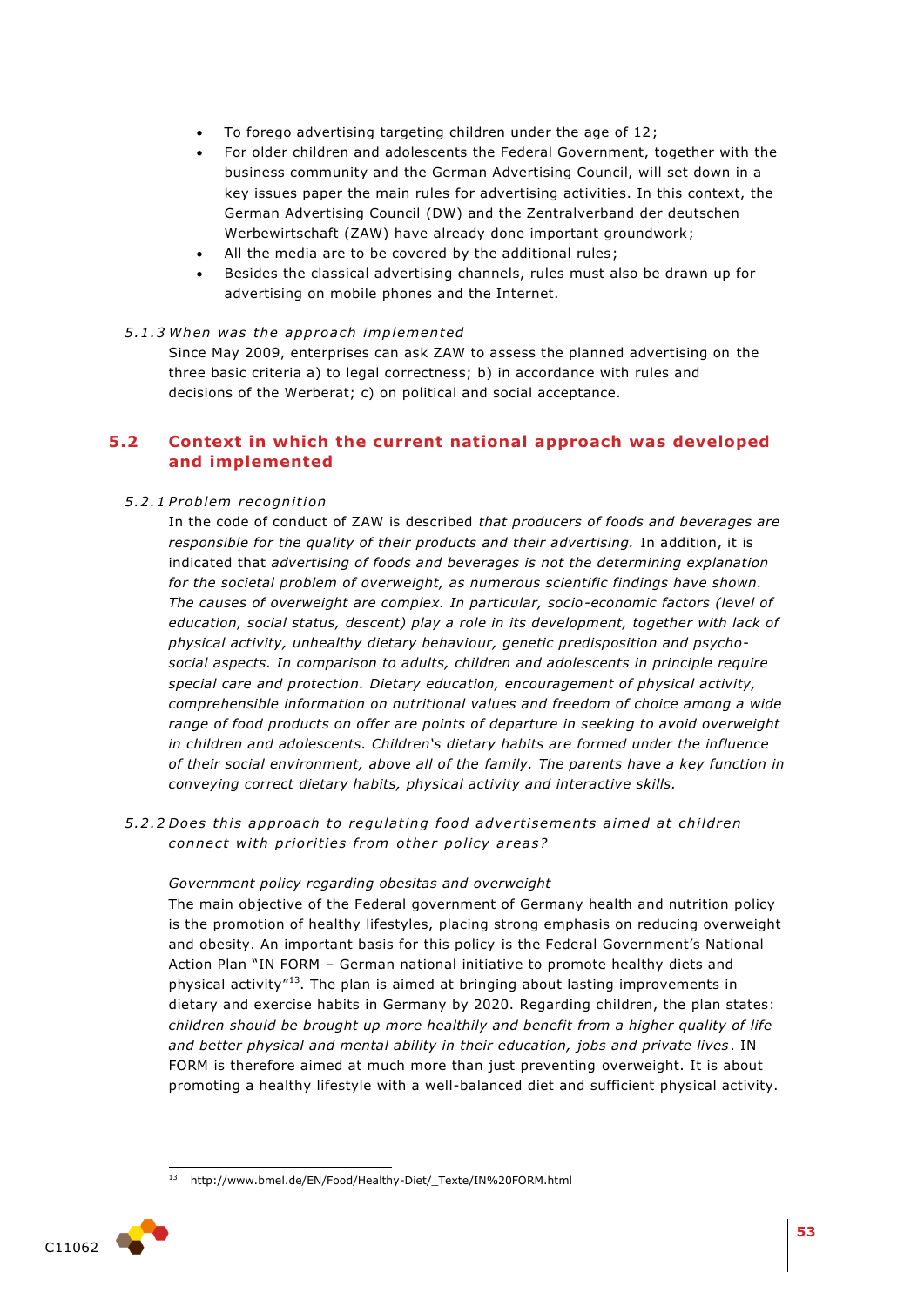## 5.2.3 Which actors or organisations are responsible for initiating the current *organisation of food advertising aimed at children?*

In November 2014, around 100 projects have been supported by the Federal Ministry of Food and Agriculture (BMEL) and the Federal Ministry of Health (BMG) under the IN FORM initiative. The coming years (consolidation and dissemination phase) the activities will focus on:

- Establishing (and stabilising) measures and projects supported under the IN FORM initiative in the longer term;
- Disseminating findings and results, and
- Promoting both the exchange of experiences and networking between the actors in the projects.

IN FORM thus acts as a "dialogue" for policy-makers, industry, the science community and civil society with regard to all questions concerning a healthy lifestyle. This is, for example, reflected in the initiative's Internet platform. [www.in-form.de](http://www.in-form.de/) The objectives of the Platform is to avoid the further spread of overweight and obesity amongst children and adolescents up to 2020 through prevention and health promotion. The proportion of overweight children should be reduced to the level of 1990 by 2020. The Action Areas of the Platform are part of the national strategy. The Action Areas of the Platform are:

- Using appropriate media children of pre-school and primary school age know to inform them on a healthy diet and the importance of physical activity.
- Parents and their influence on children are important aspects as well. Socially disadvantaged parents with a low level of education and families with a migration background require special attention and support.
- Day-care centres for children play a key role. The platform (PEB) aims to bring about improvements to the framework conditions for more nutrition education and for more physical activity for children in their daily lives. The platform examines whether and how primary schools can offer stimulus for more physical activity periods, more school sport and more physical activity in daily life (which is seen as having major potential to help solve the problem), and for extending nutrition knowledge and experiential learning whilst eating.

The best chances of success in promoting a healthy lifestyle are when local initiatives implement local measures and develop them further. That is why the Platform is also involved in creating networks of local institutions, identifying their mechanisms of action, strengths and weaknesses, and disseminating the findings. The platform is active in both areas – diet and physical activity. An expert advisory board, consisting of recognised scientists and experts, advises platform.

This plan also involves –inter alia – meetings with industry aimed at preventing any advertising targeting children aged under 12 years of age and formulating a voluntary code of conduct for advertising activities targeting older children and adolescents.

"IN FORM draws on existing national action plans and federal programmes. It supplements and builds on them and promotes cross-topic and cross-stakeholder synergy effects. Mention should be made here of the National Cycling Plan (2002 – 2012), the National Action Plan "A Germany Fit for Children 2005 - 2010", the strategy of the Federal Government to promote children's health (2008), the Federal Government-Länder Programme "Socially minded City" (since 1999) and the investment programme "Future Education and Care" (2003 - 2009).

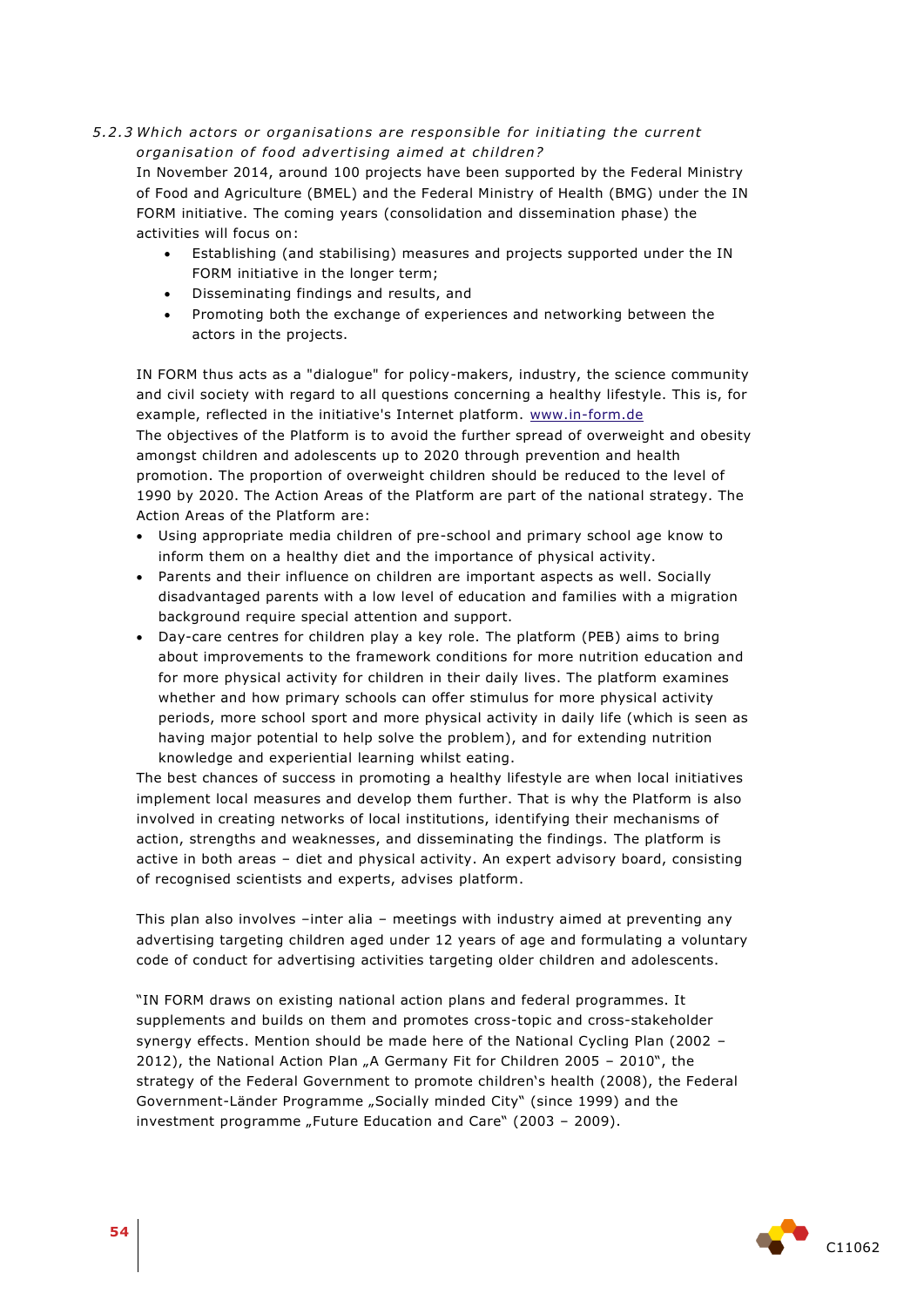5.2.4 Development of the approach: which contextual factors influenced the development of the current approach to regulating food advertising aimed at *child ren?* 

(Please see Section 5.2.1 on Problem Recognition)

5.2.5 Implementation of the approach: how was this done? (Please see Sections 5.2.1, 5.2.2 and 5.2.3)

# **5.3 Evaluating the outcomes and effectiveness of policies**

5.3.1 Has there been any review/evaluation of the approach so far?

### *Code of conduct ZAW*

Only a very small part of the complaints that the Werberat receives refers to 'children and advertising' (only one percent of the complaints in 2010). The reason is that due to the voluntary character the code of conduct, the enterprises also consider, next to the legislation, issue that are politically or socially not acceptable. This system of control over the legal framework has earned respect in Germany. For example, the Federal Minister of Justice Leutheusser-Schnarrenberger said in 2010: "Especially the advertising industry has demonstrated how self-responsibility and self-regulation can work. The Werberat has been for over 30 years an important and well-known instrument to ensure even beyond legal limits for integrity and fairness in advertising.

At the EU level, Member States have adopted the Code of Conduct of the German Advertising Council for advertising with and against children in radio and television in the EU Television Directive (transposed in the Jugendmedienschutz-Staatsvertrag/ Youth Media Protection State Treaty).

5.3.2 Is there any system for monitoring the effect of this approach to regulation? If so, which organisations or actor carries this out?

#### *Organisations involved:*

The organisations of the food and beverage industry, retailers, the media, communication agencies and advertising professions which are members of the German Advertising Federation (Zentralverband der deutschen Werbewirtschaft - ZAW e.V.) have agreed to follow the code of conduct. In total 42 organisations are participating (November 2014).

#### *Organisations responsible*

The Deutschen Werberat<sup>14</sup> (German Advertising Standards Council) is responsible for surveillance on compliance with this code of conduct, the organisation of the complaints procedure and the assessment of complaints. Deutscher Werberat is an institution of the 42 organisations of advertisers, the media, advertising agencies, the advertising professions and research establishments represented by the German Advertising Federation (Zentralverband der deutschen Werbewirtschaft - ZAW). It is funded by all relevant participants in the advertising market. The ZAW Presiding Committee elects the ten members of Deutscher Werberat from among its members every three years.

<sup>1</sup> http://www.werberat.de/

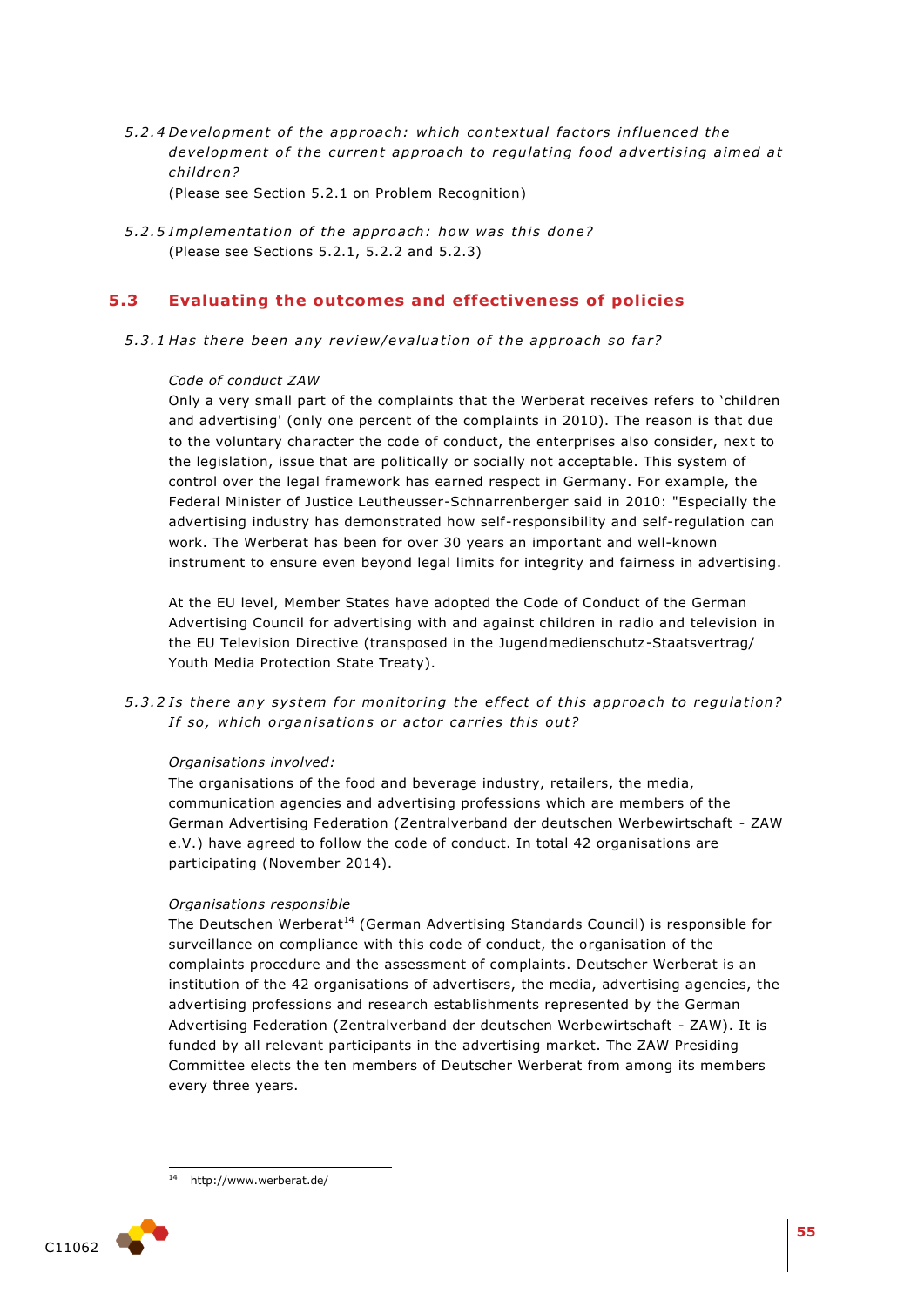Since May 2009, enterprises can ask ZAW to assess the planned advertising on the three basic criteria a) to legal correctness; b) in accordance with rules and Decisions of the Werberat; c) on political and social acceptance.

- *5 .3 .3 How is compliance with these regula tions monito red and en for ced? Wha t*  sorts of consequences occur if an organisation/enterprise does not follow *the regulatory rules in place?* (Please see Section 5.3.4 on Effectiveness below)
- *5 .3 .4 How e f fe ctive do you feel this p rac tic e i s in con tribu ting to a good regula tion*  of food advertising aimed at children? Please explain.

#### *Television advertisement - EU-pledge*

In January 2012, the German consumer organisation Verbraucherzentrale Bundesverband (VZBV) has called for stricter rules on food advertising to children, based on a study carried out by the University of Hamburg<sup>15</sup>. The objective of the study was to examine whether the German food industry directs commercials for unhealthy products to children and whether self-administered voluntary restrictions on the promotion of less healthy foods (the EU Pledge) are effective to mitigate this exposure. By analysing German data from 3 commercial TV channels (MTV, Pro7 and Nickelodeon), advertised products were categorised and food products classified as core foods (healthy) and non-core foods (less healthy). Marketing techniques used were documented. Food commercials were furthermore compared with commercials for toy products, and comparisons were made between advertising patterns before and after the EU Pledge.

In 2007–2008, 14.5 % of commercials of the three private channels were for food products, of which 88.2 % were for non-core foods. Commercials for unhealthy foods were broadcast significantly more often during children's peak viewing and in children's programmes, with a higher use of promotional characters and premiums than found in commercials for non-food products. In 2010, analysis of the three specified channels showed that 18.5% of commercials were for food products, of which 98.2 % were for non-core foods. While the use of premiums (competitions, games, gifts) decreased compared with other commercials, the use of promotional characters (celebrities, sports persons and cartoon characteristics) in non-core food commercials increased, especially during children's programmes. The conclusions of the study were that children in Germany are exposed to large numbers of food commercials. The exposure to commercials for non-core foods and the use of techniques attractive to children are widespread and appear to have remained unaffected by the announcement of the EU Pledge. The researchers conclude that the industry's voluntary agreement has failed to fulfil its declared purpose.

<sup>15</sup> <sup>15</sup> Institute for Commercial Law, University of Hamburg, Tobias Effertza and Ann-Christin Wilckea, Do television food commercials target children in Germany?

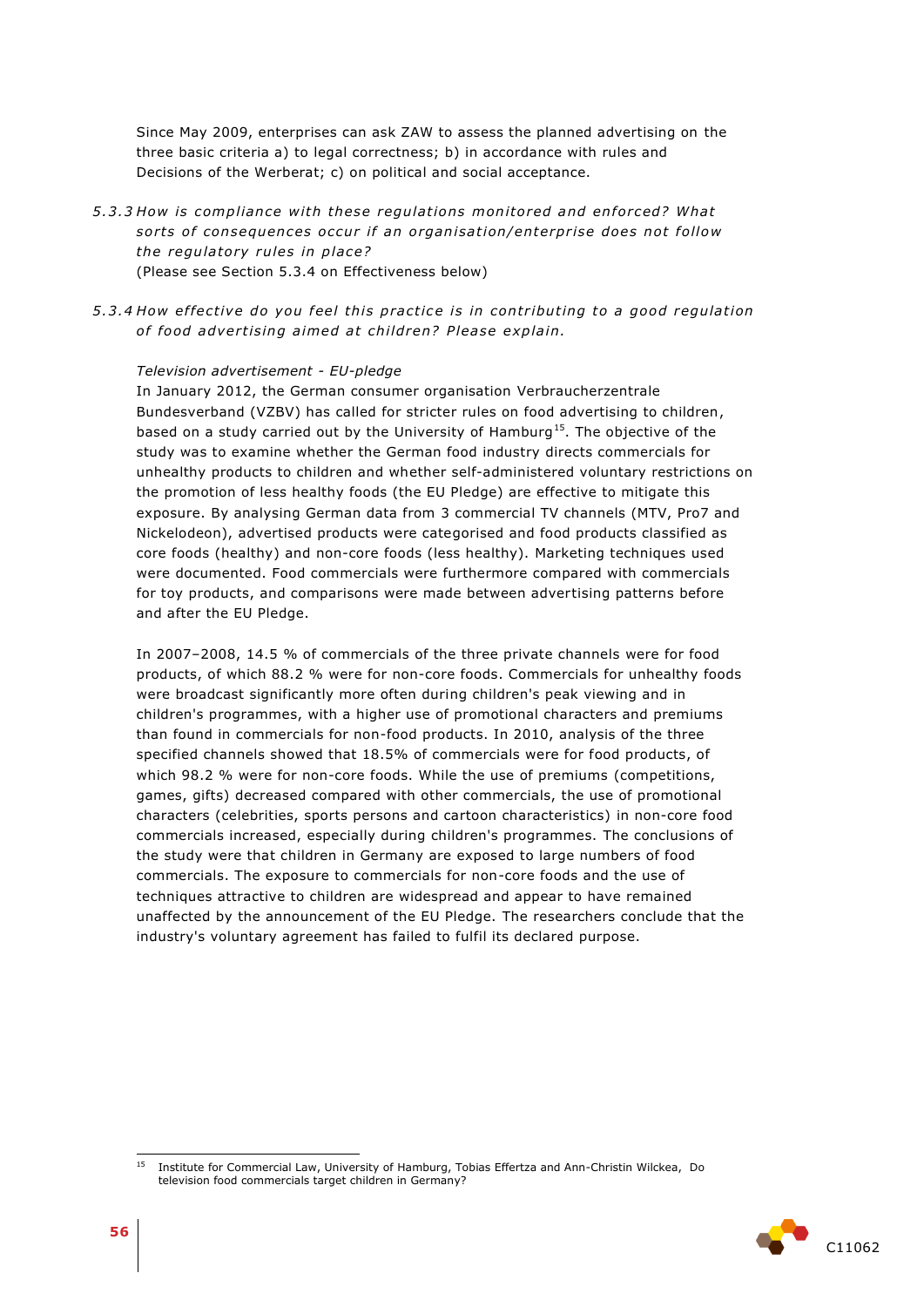# **5.4 Transferability**

## *5 .4 .1 Di scus sion on t rans fe rabili ty o f app roach*

In Germany the advertisement regarding children is arranged through self-regulation. The code of conduct that includes all relevant legislation is developed by the German Advertising Federation (Zentralverband der deutschen Werbewirtschaft – ZAW).

This organisation represents 42 organisations of advertisers, the media, advertising agencies, the advertising professions and research establishments. ZEW has also set up the Deutschen Werberat (German Advertising Standards Council) that is responsible for surveillance on compliance with this code of conduct, the organisation of the complaints procedure and the assessment of complaints.

This system is transferability to other countries in which self-regulation is a wellaccepted tool to arrange surveillance of compliance with regulation. In addition the sector involved should be open to organise themselves and set up an institution responsible for surveillance of compliance, able to decide independently and advice the sector if needed.

ZAW is one of the founders of the Advertising Standards Alliance (EASA).

The Verband Privater Rundfunk und Telemedien – VPRT (Association of Commercial Broadcasters) is a federation of commercial TV and radio stations broadcasting in Germany. They have also agreed on a voluntary basis rules regarding advertisement to children on television and radio. This agreement could easily be transferred to other countries. A large number of the organisations that are member of the VPRT are also broadcasting in other countries worldwide.

The Federal government of Germany has developed a policy to promote healthy lifestyles, placing strong emphasis on reducing overweight and obesity. An important basis for this policy is the Federal Government's National Action Plan "IN FORM – German national initiative to promote healthy diets and physical activity". The plan is aimed at bringing about lasting improvements in dietary and exercise habits in Germany by 2020. This plan is also easily transferable to other countries. .

*5 .4 .2 Poten tial obs tacles to tran s fer ring this app roach to othe r na tional con text s* There do not appear to be any major obstacles to transferring this approach to other national contexts. However given the mixed conclusions regarding the performance of this approach to regulating food advertisements aimed at children, lessons should be drawn from this approach with caution.

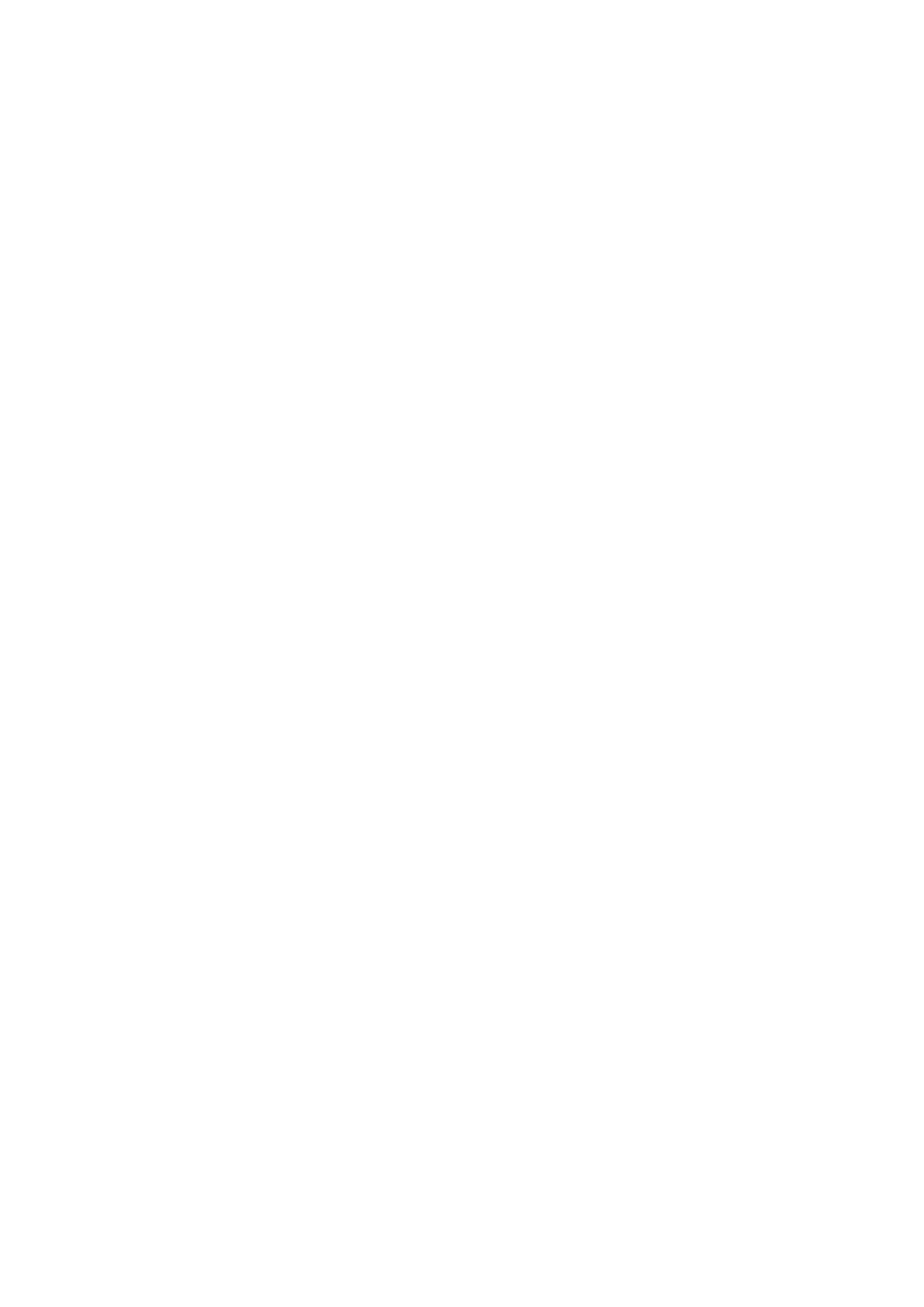# **6 Luxemburg**

# **6.1 Description of Current national approach to regulating food advertising aimed at children**

6.1.1 How is food advertising towards children defined in the country? Do different *ac to rs u se di f fe rent de fini tion s?* 

In Luxembourg there is no special definition or approach for food advertising towards children. One of the main reasons is simply the fact that there is no company in Luxembourg producing a food product, targeting specifically children and having the need to air commercials for their product. If there is a company active in the food industry, it is aiming at a larger group of potential customers in their advertisement. The rules/codes/guidelines which do exist are focused on advertising in general or advertising towards children in general, with no real difference made between a burger and a toy car. Due to the size of Luxembourg, it is rather rare that an internationally established company produces a commercial just for the Luxemburgish market. For example: you will not find a commercial from Coca Cola in Luxemburgish on a Luxemburgish TV-Channel. What you will find is a commercial from Germany or France or made for BENELUX in cinemas (question/problem with the language) but again not in Luxemburgish. So most commercials (especially for the cinemas) come from abroad and since they passed the rules/criteria from Germany or France, they will not be rejected by Luxembourgish rules or similar because Luxembourg does not have stricter rules than its neighbours.

6.1.2 System of regulation followed by country for regulating food advertising *towa rds child ren*

Luxembourg adopts a system of self-regulation, in alignment with the rules applied by EASA, European Advertising Standards Alliance which are again based on the Consolidated Code of Advertising and Marketing Communication Practice of the International Chamber of Commerce (ICC)

The EASA says for instance: "Freedom of commercial speech in the sale of legal products is a fundamental principle of free markets. However the exercise of this freedom comes with obligations, and an essential element in the freedom of speech is responsibility, so the ICC encourages all food and beverage communicators to adhere to the principles of responsible consumer communication, above and beyond compliance with laws and regulations, especially when communicating to children."

There are two associations in Luxembourg, supervising commercials in general, for all types of media (television/cinema, print, radio, online media, etc.): the "Conseil de la Publicité du Grand-Duché de Luxembourg a.s.b.l." (CPL) and the "Commission luxembourgeoise pour l'éthique en publicité" (CLEP).

The CPL (Council for advertisement Luxembourg) is composed by actors of the sector, (for example advertiser, advertising agencies, seller of commercials) and counts around 150 members today. The mission of the CPL is to promote the liberty and the creation of advertising but also the auto discipline based on a code of conduct/code of ethics (code de déontologie). The CPL was founded in November 2008 and has the legal form of a non-profit organization (NPO).

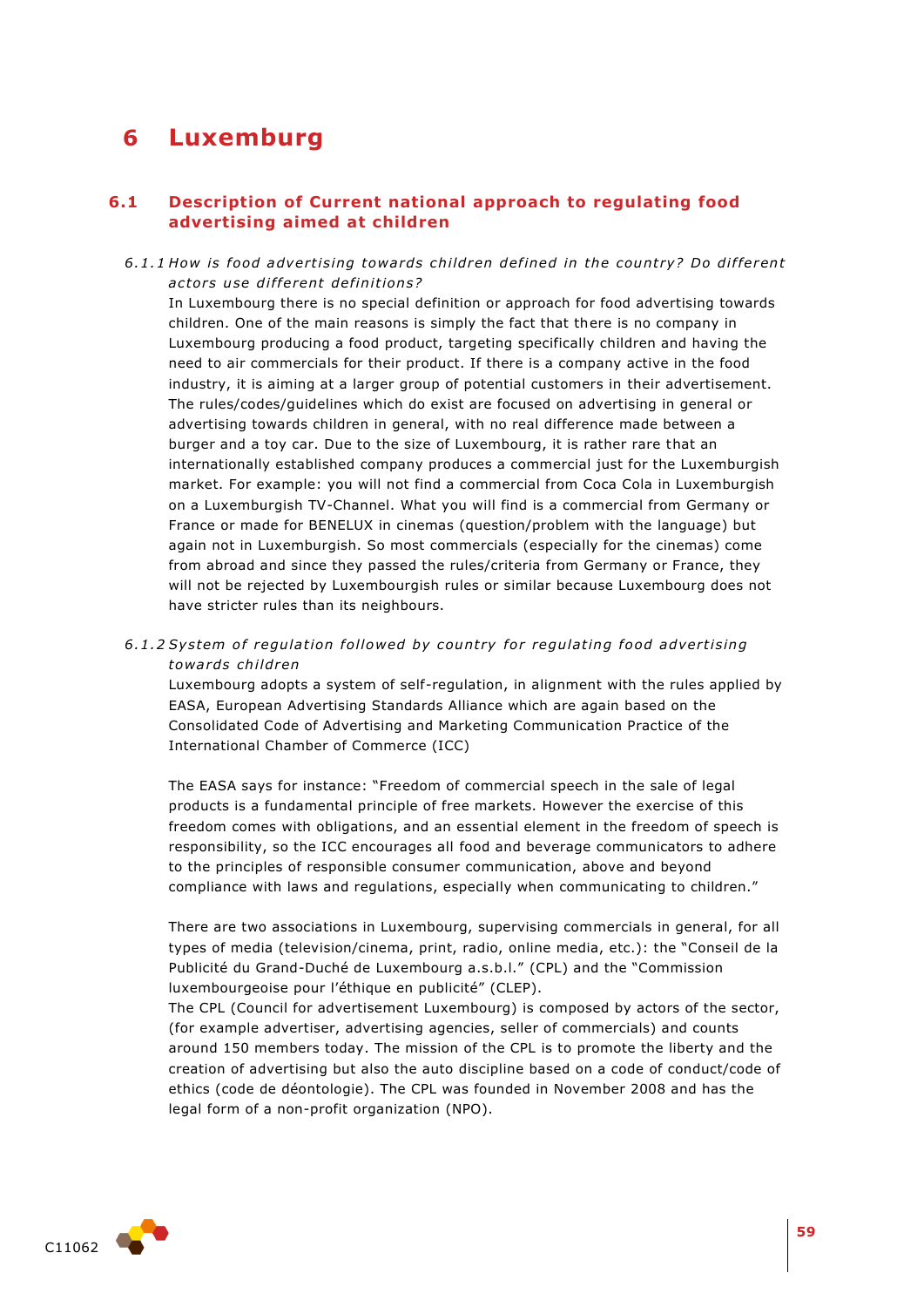In 2009 the CPL has created the CLEP (Commission for ethnic in advertising Luxembourg). The mission of the CLEP is to observe the right usage of the code of conduct and to act as an adviser. Even though the CLEP has been created by the CPL, the CLEP is working independently to the CPL.

The principles of the code of conduct are: truthfulness, decorum, honesty, fairness, being social responsible, environmental responsibility and the respect of privacy. Along with these principles the code of conduct adopts the Code of Advertising and Marketing Communication Practice of the International Chamber of Commerce (ICC).

Since the rules in Luxembourg make no specific difference between an adult and children in food advertising (or elsewhere), there are no age groups to whom a certain rule would apply or not. There is also no real limitation in terms of content that a commercial can show, as long as it respects the code of conduct and obviously does not contain any acts of violence or racism for instance.

*6 .1 .3 When was the app roa ch implemented*

# **6.2 Context in which the current national approach was developed and implemented**

*6 .2 .1 P roblem recognition*

The CPL has not been founded because there was a problem in the sector but because the different actors had the will to regroup and make sure certain principles in advertising (in general) were respected in Luxembourg. Out of this will emerged the CPL in form of a non-profit organisation. The CPL is completely financed by the contributions of its members.

6.2.2 Does this approach to regulating food advertisements aimed at children *connect with priorities from other policy areas?* Not in particular no. The current approach in Luxembourg ties to general rules in consumer protection and upholding good commercial practices.

- *6 .2 .3 Which a cto r s o r o rganisa tion s a re re spon sible fo r initia ting the cu r rent*  organisation of food advertising aimed at children? (Please see Section 6.1.2 on the System of Regulation)
- *6 .2 .4 Development o f the app roach: whi ch contex tual fac to rs in fluenced the development of the current approach to regulating food advertising aimed at child ren?*

As is indicated above, there were not many contextual factors triggering an approach. Luxembourg appears to have followed the recommendations of organisations such as the EASA to attempt to regulate the area of advertising as a whole in a better manner.

6.2.5 Implementation of the approach: how was this done?

By creating the CLEP, the CPL also gave consumers (private and non-profite organizations NOT companies) the ability to go against the producer of a certain commercial, if they think this commercial was abusive. In that case the CLEP will reunite (usually 7 members) and discuss the content of the advert. If the content is considered abusive, the CLEP writes a letter to the advertising company with a recommendation what needs to be changed. So far all the advertising companies reacted accordingly to the letter and the CLEP never had to take other measures.

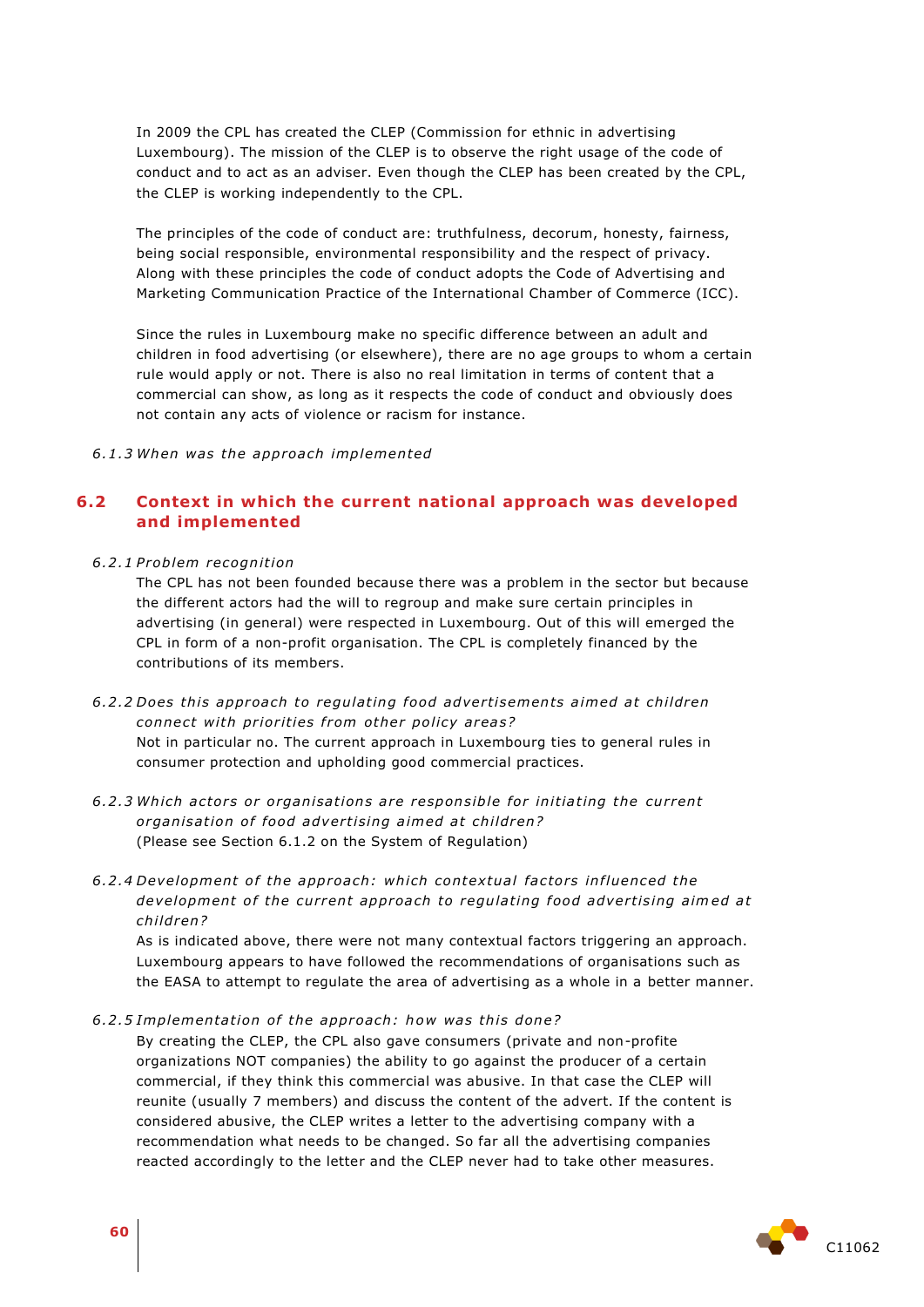The CLEP however is not in charge when two companies have an argument about a commercial spot that would have a negative effect for one of the two. These two companies will have to go to court and let a judge decide. Also the CLEP cannot impose a fine or even a prison sentence in any case.

Advertising companies in Luxembourg and/or members of the CPL can ask the CLEP's advice whenever they have a doubt about the content of a commercial they would like to produce/sell/air.

## **6.3 Evaluating the outcomes and effectiveness of policies**

- 6.3.1 Has there been any review/evaluation of the approach so far? So far there has not been e real evaluation of the system. But if you look at the number of complaints the CLEP has to treat every year on a national level, you can understand why no such evaluation has been made. In average the CLEP has 4 to 5 complaints a year regarding commercials, produced an aired in Luxembourg.
- 6.3.2 Is there any system for monitoring the effect of this approach to regulation? If so, which organisations or actor carries this out? (Please see Section 6.1.2. on the System of Regulation)
- *6 .3 .3 How is compliance with these regula tions monito red and en for ced? Wha t so rts o f con sequen ces o ccur i f an o rgani sa tion/ente rp ris e doe s not follow the regulatory rules in place?* (Please see Section 6.1.2. on the System of Regulation)
- 6.3.4 How effective do you feel this practice is in contributing to a good regulation of food advertising aimed at children? Please explain. The approach appears relatively effective in that it is proportionate in severity with the size of the problem in Luxembourg, that is to say, not a very large problem.
- 6.3.5 Have there been any obstacles or challenges encountered in developing and *implementing this approach to regulating food advertising aimed at child ren?*

A slight problem in the system is in the case of an international company. If the headquarter of a company is based in Luxembourg, all complaints go through Luxembourg, even if the Luxembourgish consumer never was confronted with the commercial spot. If for example, iTunes in England airs a commercial that British consumers would find offensive, the complaint would end up with the CLEP in Luxembourg, who would then have to return the complaint to the competent organism in England.

## **6.4 Transferability**

*6 .4 .1 Di scus sion on t rans fe rabili ty o f app roach*

The self-regulating system in Luxembourg works, but the way it works is also due (once again) to the size of the country. It is uncertain that the same system could work in a bigger country with different or more levels of authority.

*6 .4 .2 Poten tial obs tacles to tran s fer ring this app roach to othe r na tional con text s* (Please see Section 6.4.1. above)



**61**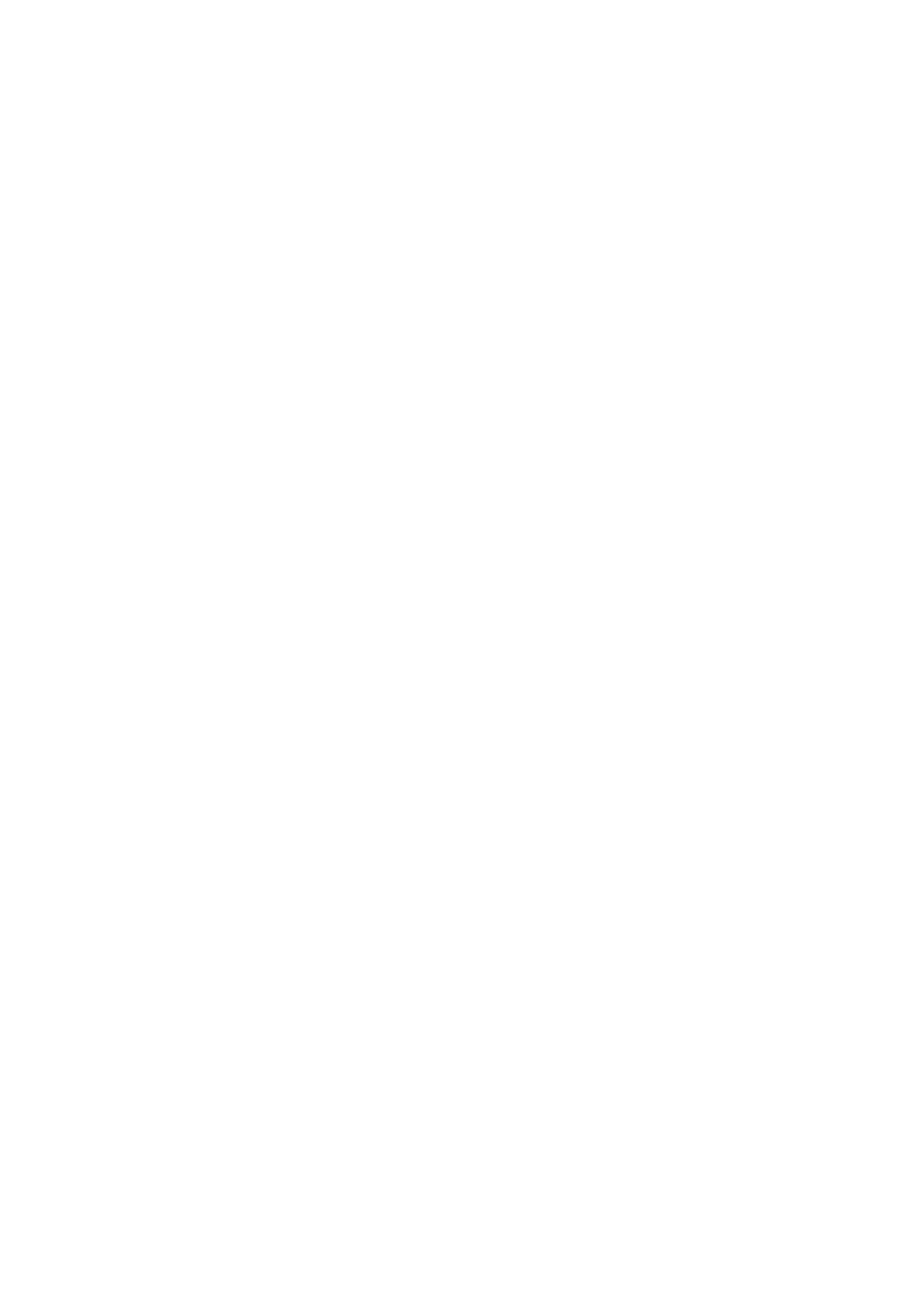# **7 Norway**

# **7.1 Description of Current national approach to regulating food advertising aimed at children**

*7.1.1* How is food advertising towards children defined in the country? Do different *ac to rs u se di f fe rent de fini tion s?* 

In Norway there is a statutory regulation on advertising, the Norwegian Marketing Control Act and a system of self-regulation of concerning the marketing of food towards children specifically.

Within the statutory regulation for this area, the Marketing Control Act, implements the EU directive 2005/29/EC on unfair commercial practices. The law has a broader focus on good, fair marketing practices rather than a specific emphasis on children or specific products. The Marketing Act does however, refer to children in a special section (Section 19) but this focuses on how children should be viewed in the context of upholding fair advertising practices. Children are defined as individuals under the age of 18 and in practice; the provisions are interpreted more strictly when children are involved.

The Marketing Control Act covers all forms of media and all products across all consumers and is thus relatively broad in its focus. If it can be argued that a marketing form is somehow misleading or unfair then it falls under the mandate of the Marketing Control Act

Other laws which have bearing on how food and drinks are advertised towards children include the Norwegian Broadcasting Act and the Norwegian Education Act. The Broadcasting Act applies to "the transmission of speech, music, images and the like by wire or over the air, intended or suitable for direct and simultaneous reception by the public" and involves a general ban on all advertisements aimed at children via broadcast media. Within the Act section 3.1 specifically refers to children, stating that "advertisements may not be broadcast in connection with children's programmes, nor may advertisements be specifically directed at children" and that "advertisements may not be broadcast 10 minutes directly before or after children's programmes". The Norwegian Education Act, introduced in 2007, states that a responsible school owner must assure that pupils are not exposed to marketing of any kind; this constitutes a general ban on advertisements aimed at children in schools.

The system of self-regulation supplements the statutory regulations and focuses very specifically on the advertising of food towards children. There is a Code in effect and in this code children are defined as individuals less than 13 years of age. This Code is implemented using a set of Guidelines, both of which were developed by the Food Industry Council (MFU) and other stakeholders (for more detail see Part 2 of this country report).

7.1.2 System of regulation followed by country for regulating food advertising *towa rds child ren*

Norway follows a combined approach to regulating food advertisements aimed at children by supplementing a broad overall all Marketing Act with self-regulation from the food and advertising industry.

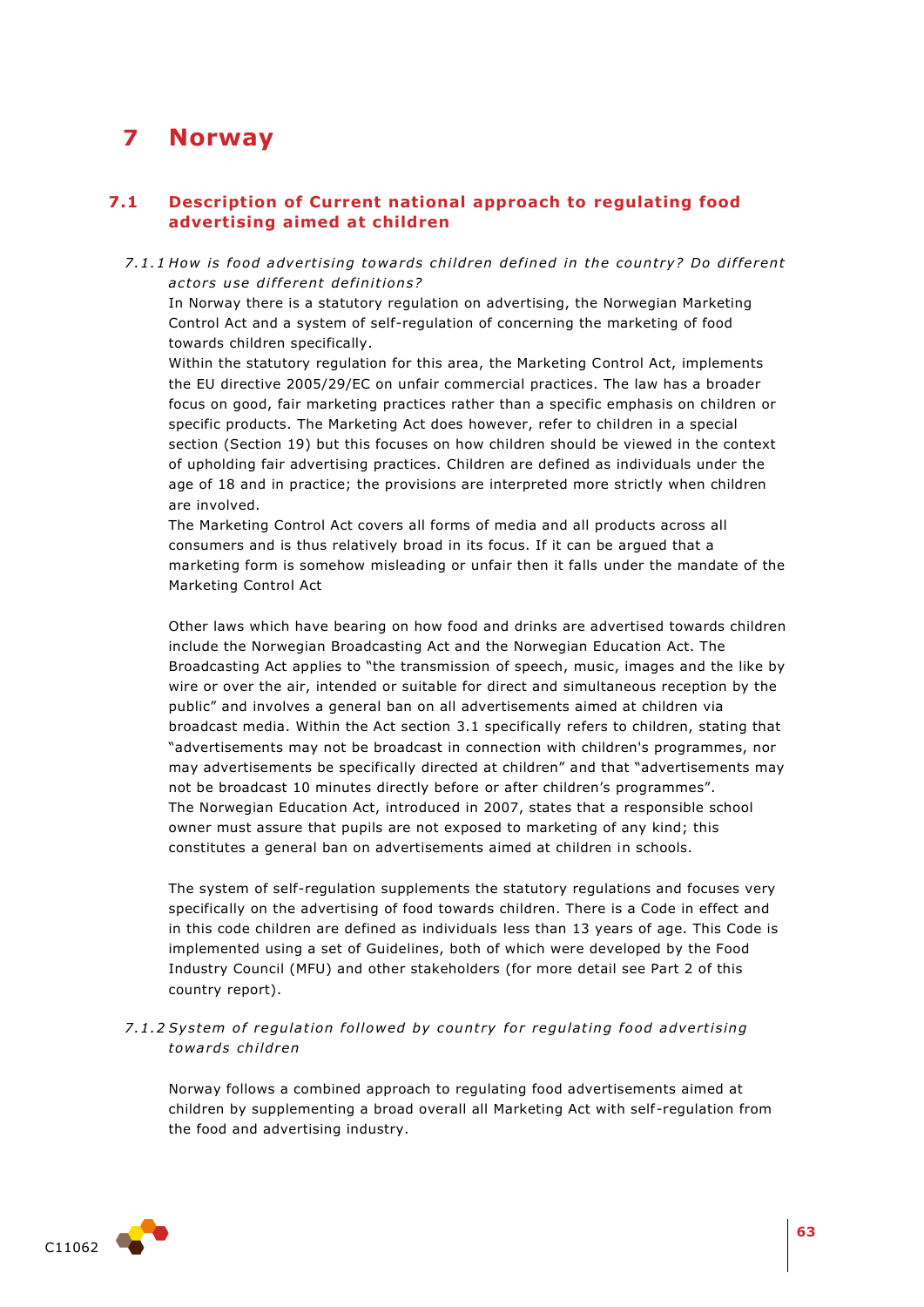There is a self-regulatory approach which is based on a code for marketing of food and drink aimed at children. This code was first introduced in 2007 and has been renewed and update as of June 2009.

The code contains six points which detail:

- 1. The background of the code;
- 2. What sort of marketing towards children is prohibited;
- 3. The products which may not be marketed to young people (by referring to a product list which has been established for this purpose),
- 4. How infringements will be assessed;
- 5. Which organisation supervises the code;
- 6. And when the code will be put into force.

The code has been translated into a set of guidelines which provide more detail and insight as to how to implement the code. Examples of cases are provided in the actual guidelines which provide help on how to interpret marketing as a principle in practice when it is aimed at children and on assessing when marketing is specifically aimed at children.

Sections 2 and 4 are particularly interesting as this form more concrete, practical stipulations regarding what is and is not considered appropriate advertising of foods and drink for children:

## *2. Prohibition on marketing to children*

Marketing of the products on the Product List must not be specifically aimed at children less than 13 years. The word marketing means initiatives for promoting sales.

The following are not to be regarded as marketing:

a) The actual product, including packaging.

b) Ordinary display of products at the point of sale

c) Sponsorship which only includes the use of the sponsor's name, the sponsor's trademark or the product trademark, including the distribution of samples with the consent of parents and other responsible persons.

TV advertising broadcast after 21:00 hours will not be regarded as marketing specifically aimed at children.

*Source: MFU Code, 2009*

## *4. Assessment of infringements*

When assessing whether marketing is specifically aimed at children, an overall assessment must be made, with emphasis on the following:

a) To what extent do the media used have particular appeal for children?

- b) To what extent do the advertising elements used have particular appeal for children?
- c) To what extent do the marketed products have particular appeal for children?

It should be clarified that a product and its packaging etc. will not in themselves be regarded as marketing, see para. 2a.

*Source: MFU Code, 2009 (sub-section labelling taken from online version of Code)*

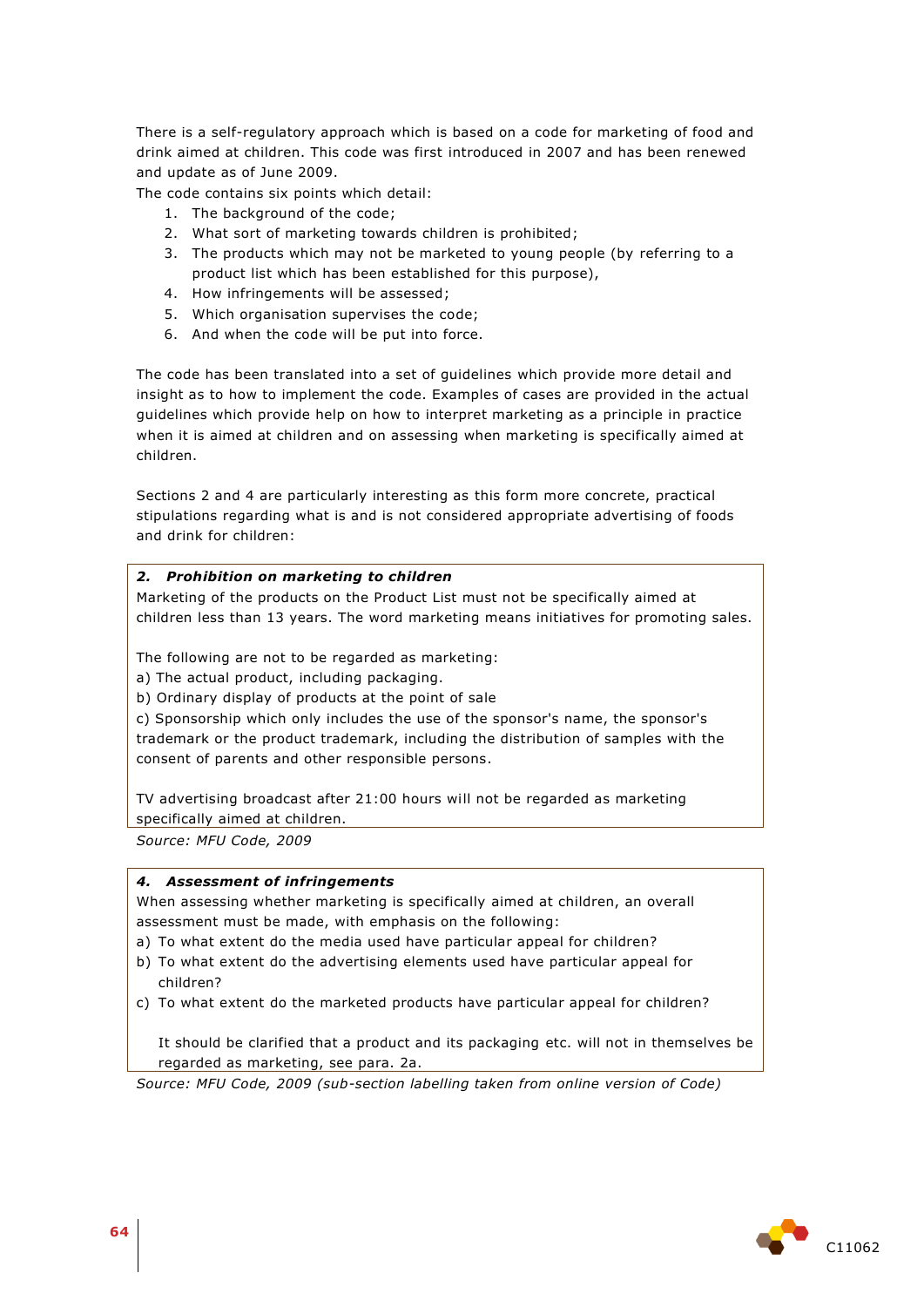The criteria from these two sections, along with a product list of which foods and drinks may not be marketing towards children form the main bases for evaluating whether an advertisement or commercial communication of food or drink is aimed at children.

The form the regulations take are mainly that of codes which have been translated into guidelines: industry and other stakeholders (from food, health and advertising areas) came together during the development phase and still do to discuss the implementation of the code and which areas require closer attention or more work.

There is a general consensus amongst stakeholders from all corners that no one really wants to advertise certain products to children. From a self-regulatory perspective there is also an agreement amongst industry stakeholders that therefore unhealthy food form one of these product areas that should not be advertised specifically for children. The enforcing body, the Food Industry Council, has a product list of foods and drinks which should not be advertised towards children.

The code contains stipulations on the basic principles for marketing towards children. There is a product list which may not feature in any advertisements aimed at children less than 13 years of age.

In the statutory regulations there is a general aim of upholding good marketing practices; any marketing practice which is considered to be misleading or unfair is therefore not allowed. Children are considered a special group of consumers in that they are more credulous and impressionable than regular consumers and thus warrant special consideration in advertising. For the most part however, the statutory approach only concerns marketing aimed at children when it can be demonstrated that the commercial communication somehow violates good advertising practices.

The self-regulatory Code on the other hand refers specifically to a number of elements of a commercial message which mean its focus is on children. The emphasis of the Code and the Guidelines are on:

- Children ( who are defined as individuals under the age of 13);
- Specific foods and drinks which should not be marketed towards children;
- The media used to advertise to children, where a number are deemed particularly appealing to children such as: social media, games, internet sites with products aimed at children, children's programmes on TV and radio, e-mail, certain mobile phone apps, and printed media aimed at children;
- Advertising elements aimed at children, which can include for instance whether childlike language is used, whether cartoons or animation with particular appeal to children is used, whether children appear in the marketing and whether people who have particular appeal to children are used;
- The extent to which the marketed products have specific appeal to children, which can include whether the product has a shape or packaging which appeals to children, or whether the product is primarily consumed by children.

The direct target groups of the self-regulatory approach are producers of food and drinks and advertising and marketing enterprises. The indirect target groups are children below the age of 13 through the self-regulatory Code, and all consumers, including children of various ages therefore, who are affected by the Marketing Act.

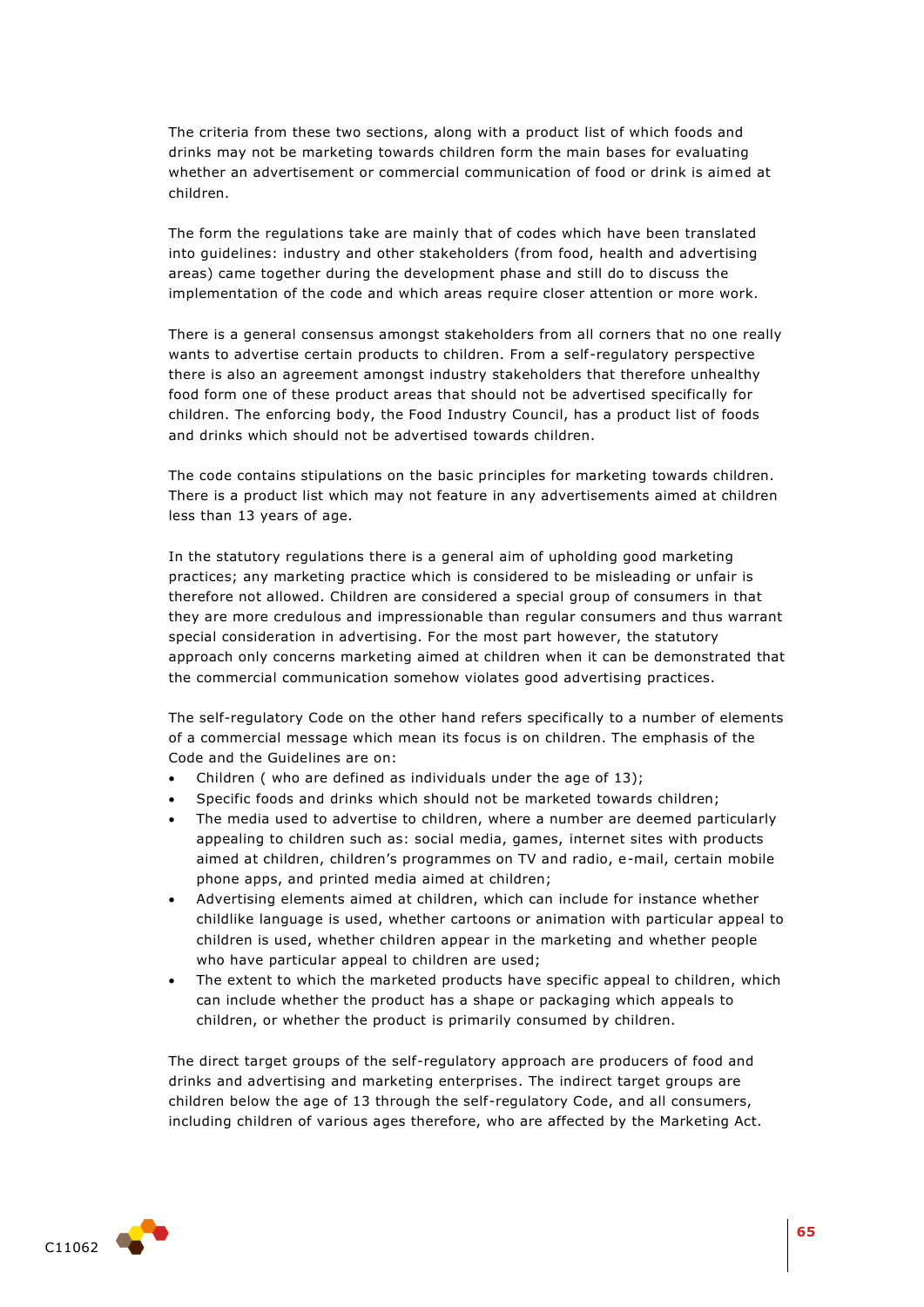*7 .1 .3 When was the app roa ch implemented*

The self-regulatory Code was revised and updated in 2009. It was implemented in 2013 and became binding in January 2014. $^{16}$ 

# **7.2 Context in which the current national approach was developed and implemented**

#### *7 .2 .1 P roblem recognition*

The Ministry of Healthy and Care initiated a new set of Draft Regulations for stricter regulation of marketing of food and drinks towards children, citing the reduction of overweight and obesity as the trigger.

The self-regulatory code for food advertisements aimed at children, updates in response to the Ministerial invitation to change the self-regulatory approach, cites as its rationale the protection of children from advertisements aimed specifically at them as children as seen as a "particularly vulnerable group".

Several large Norwegian industry players, the ANFO (Association of Norwegian Advertisers), Virke (the Enterprise Federation of Norway), and the NHO (Norwegian Federation for Employers) came together and reached agreement on three main areas regarding food and drink production and marketing. These organisations Food and Drink Industry Professional Practices Committee (MFU)

It was agreed that:

- A debate on diet is of major importance;
- Obesity and overweight are serious social problems;
- The marketing of specified food and drink products aimed at children is no acceptable.

A united industry of food and drink producers and suppliers opted to back and support the MFU as a designated body to regulate and enforce a Code of practices regarding the marketing of food and drinks to children.

The discussion regarding the latest version of the Code and its accompanying Guidelines also involved the Ministry of Health and Care Services, the Ministry of Children, Equality and Social Inclusion, the Norwegian Directorate of Health, and LO. This was in response to the fact that the previous form of the Code did not include any references to sanctions and was not very precise.

The Consumer Ombudsman in Norway suggested an all-round ban on all product marketing aimed at children which was unacceptable to many Norwegian manufacturers and suppliers. In response, the Norwegian food and drinks industries and advertising stakeholders came together to improve the current system of selfregulation instead. A product list was also agreed on which should not be marketed to children at all, in line with the three principles listed above, which the larger industry organisations established.

There is evidence that children are more vulnerable consumers and more susceptible to advertisements in general. Certain food and drink products have also been banned from being advertised to children from within the industry. In this way especially unhealthy products do not reach children and there is less stimulation aimed at children to eventually consumer such products, thus contributing to countering obesity and overweight as well as helping to promote a healthier diet.

<sup>1</sup> <sup>16</sup> MFU, the Code, available at: [http://mfu.as/37542-Guidance-on-the-Code-for-marketing-of-food-and-drink](http://mfu.as/37542-Guidance-on-the-Code-for-marketing-of-food-and-drink-aimed-at-children)[aimed-at-children](http://mfu.as/37542-Guidance-on-the-Code-for-marketing-of-food-and-drink-aimed-at-children)

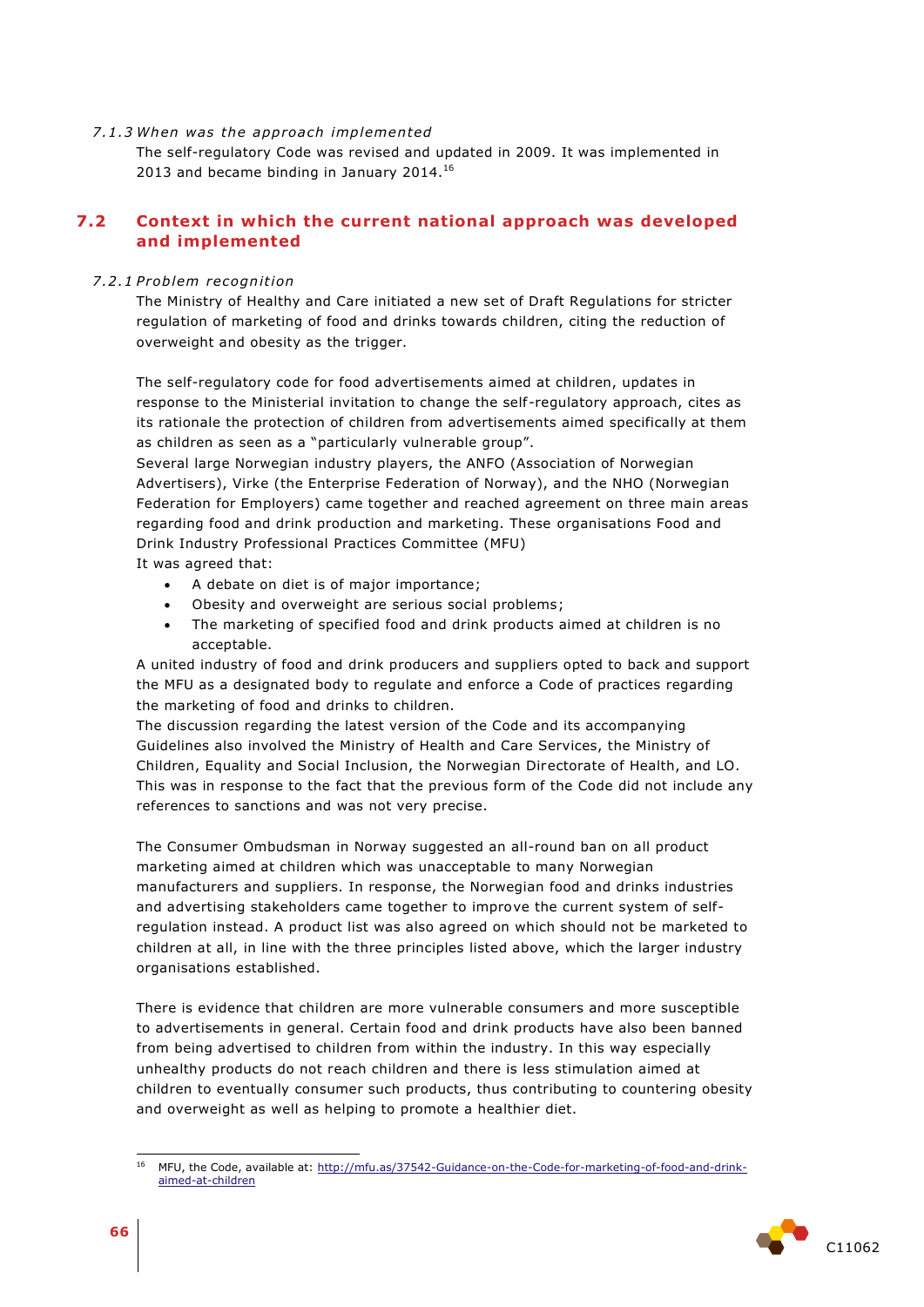No formal objectives have been established for the statutory or self-regulation approaches beyond the general aims of both regulatory forms. The general aims are to reduce the advertising of unhealthy food and drinks to children so as to reduce overweight and obesity. The recent revisions of both the statutory regulations and the self-regulatory Code reflect the view however that current approaches have not done enough to reduce advertising exposure and this is thought to be connected to the lower reduction in obesity and overweight than hoped for by Norwegian policy makers.

7.2.2 Does this approach to regulating food advertisements aimed at children *conne ct with prio rities f rom othe r policy area s?*

This approach builds on a general mentality that certain forms of advertising aimed at children should not be allowed; this is prevalent amongst the public, the governmental level and the industry organisations.

*7 .2 .3 Which a cto r s o r o rganisa tion s a re re spon sibl e fo r initia ting the cu r rent*  organisation of food advertising aimed at children?

The Ministry of Health and Care was the main organisation re-initiating the discussion on marketing of food and drinks towards children in 2012. Following this, the Ministry of Health and Care, the Ministry of Children, Equality and Social Inclusion, the Directorate of Health and industry organisations from the food and beverage, and advertising industries came together to discuss a new approach.

The Ministry of Health and Care proposed tightening the regulations on marketing unhealthy food and drink to children and young people in 2012. The revisions which the Ministry proposed where to tighten the marketing of these products to anyone less than 18 years of age. The food and beverage industry however feared that this would pave the way to an all-out ban on marketing towards children under that age and proposed revising the system of self-regulation. Additionally a number of clauses in the draft regulations were not clear, the classification of unhealthy foods for instance was not clear and seemed to cover many product areas (catfish for instance would have been banned for being too fatty, yoghurts for containing too much sugar) $^{17}$ . The Ministry argued in turn that the ban concerned marketing and not the production, the placement or store placement of goods. In any case, in July of 2013, the Ministry issued a letter inviting the Norwegian food industry to develop proposals for a self regulation scheme, after having already having carried out a public consultation in 2012 on the draft regulations which tightened food marketing. These consultation results were taken up in a new set of Draft Regulations on the Marketing of Food and Drink to Children.

These Draft Regulations defined unhealthy foods as anything high-energy, salty, sweet, or nutrient-poor. Furthermore, section 4 of these draft regulations ban the marketing of such unhealthy foods to children and establish criteria for what constitutes marketing in this area; namely, using language, colours, children in the advertisement, gifts or using another form of promotion which appeals particularly to children.

Though these draft regulations have been circulated in 2013, the industry has been allowed to continue a trial of its new, revised self-regulatory code until 2015. In 2015 the approach of self-regulation will be evaluated with a consultation between the relevant ministries and industry organisations to see whether the approaches have led to less marketing of unhealthy foods and drinks to children.

 $17$ <sup>17</sup> Interview Kreativit Forum.

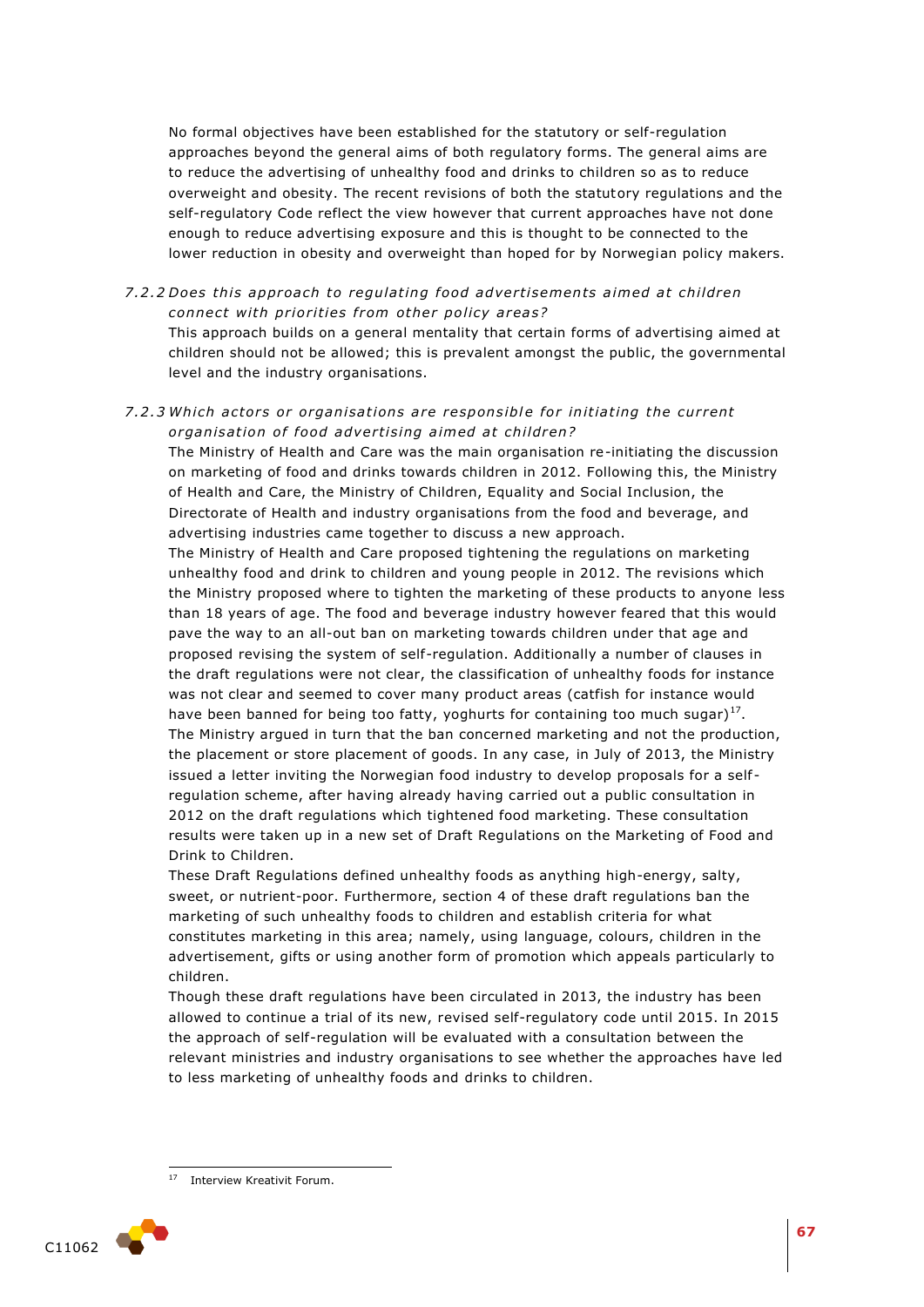Another area of debate which arose with the Draft Regulations was the link between marketing of food and drinks towards children and overweight and obesity amongst this group. The evidence on this front is somewhat mixed and the role of the food marketing area to reduce overweight and obesity appears limited; regulating this area and banning unhealthy food marketing will not solve the problem. However, from a political perspective, a ban has the appearance of political action being taken on a social problem.

It should be noted here however that the Norwegian National Institute for Consumer Research reported "surprisingly little advertising" of unhealthy food and drinks aimed at children. Qualitative evidence from the industry also indicates that there is not much advertising of unhealthy food and drinks towards children at the moment as it is in industry organisations' own interests as well to not go against prevailing public opinion on the desirability of advertising certain products to children $^{1819}$ .

## 7.2.4 Development of the approach: which contextual factors influenced the development of the current approach to regulating food advertising aimed at *child ren?*

The current statutory approach, where the Marketing Control Act takes precedence. This law implements the EU directive on unfair commercial marketing practices and was transposed into Norwegian law. The Draft Regulations of 2012 were developed through a public consultation and circulated amongst industry organisations in 2013 to allow for feedback. These Draft Regulations also sparked the invitation from the Ministry of Health and Care to food and drinks industries to develop a new selfregulatory approach. This new code has been implemented as a two year trial and will be evaluated in 2015. A central body, the MFU was appointed by industry stakeholders to enforce this Code and the MFU was crucial in leading the discussions relating to the revision of the Code.

The self-regulatory Code was established in discussion with several relevant governmental bodies as well as industry bodies representing the food and beverages sectors, the advertising enterprises and employer organisations. In consultation sessions these groups came to a self-regulatory Code which improved upon the 2007 version.

The political forces at work from the Ministry of Health and Care and of the Ministry of Children, Equality and Social Inclusion drove the desire for stricter regulation on the marketing of unhealthy food and drinks towards young people. The aim of industry marketing restrictions, from the perspective of the Ministry of Health and Care was also to prevent children from becoming overweight. The Ministry cites the link between childhood obesity and the likelihood of overweight children "contracting serious illnesses later in life". At the time of this discussion, in June 2013, everyone on in six eight year olds in Norway was obese, helping to spark the policy debate on further marketing restrictions.<sup>20</sup>

In 2012 a study was also conducted on the consumption of junk food by children in Europe which expressed serious doubts about the effectiveness of self -regulation; this may also have compounded existing doubts regarding the self-regulatory approach.



<sup>18</sup> Interview Kreativit Forum

 $^{19}$  Interview MFU

<sup>20</sup> Norway: Tightening of Restrictions on Unhealthy Food Ads Aimed at Youth, August 2013 [http://www.loc.gov/lawweb/servlet/lloc\\_news?disp3\\_l205403682\\_text](http://www.loc.gov/lawweb/servlet/lloc_news?disp3_l205403682_text)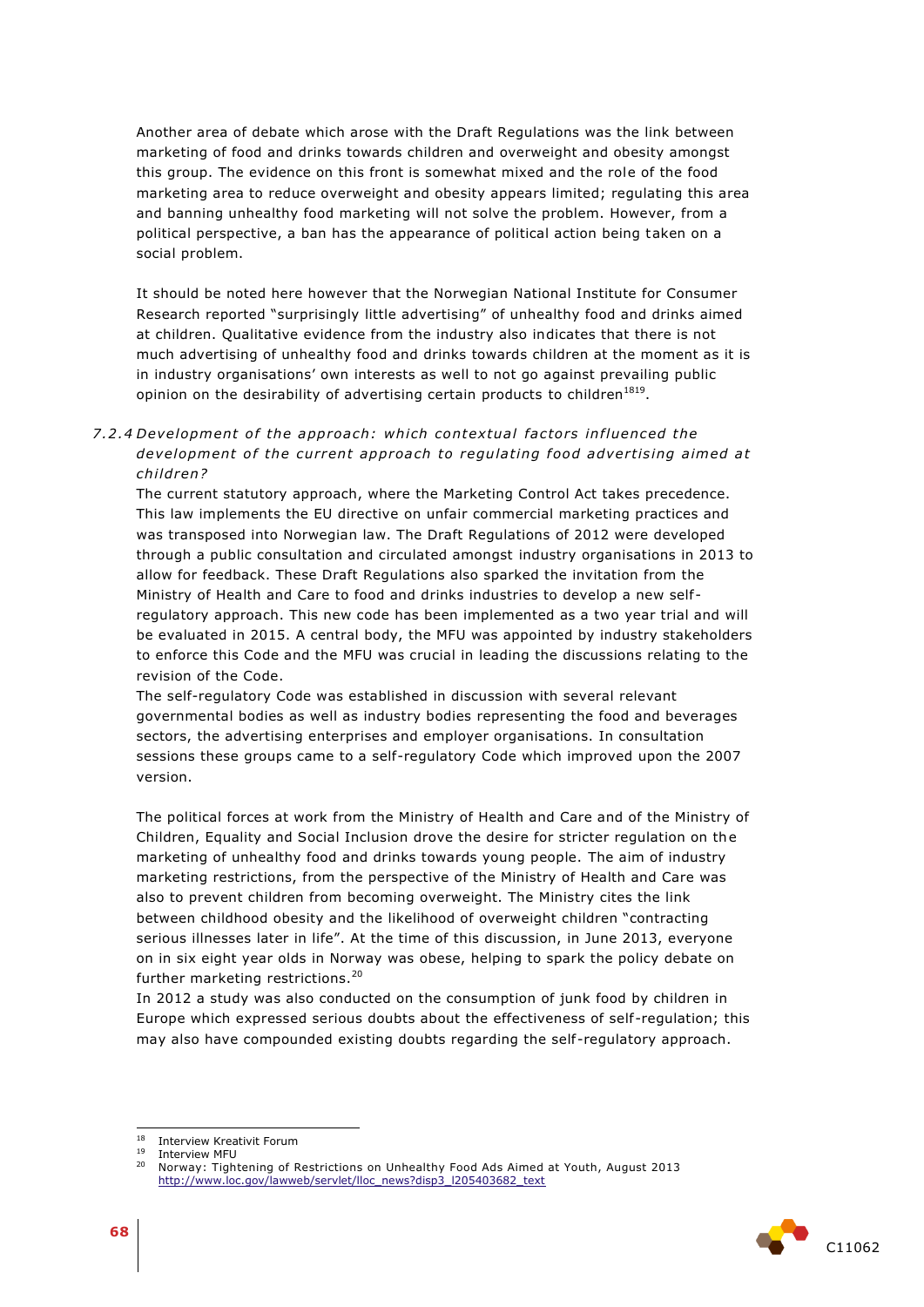The economic considerations of industry organisations mean that they were opposed to more restrictions in marketing of unhealthy food and drinks, namely covering marketing aimed at children up to 18 years old. The industry organisations feared an all-out ban on such advertising would soon follow. There is also a common fear that with too many restrictions on marketing of food and drinks that introducing new products in these areas becomes very difficult, thus undermining competitiveness.

In Norway the issue of child overweight and obesity has been on the policy agenda for some time, as is clear from several of the developments regarding food and drink advertising in recent year. As early as 1992, the Norwegian Broadcasting Act banned the advertisement of food and drink to children under the age of  $13^{21}$ . In 2007, Norway headed up an action network of other European states to reduce the exposure of children to advertising featuring unhealthy foods $^{22}$ . This action network enjoyed the support of the Norwegian government at the time. The action network was involved in adopting the World Health Organisation (WHO) recommendations and actions on protecting children from the effects of undesirable marketing practices. Besides this, there is also a general perception it seems in Norwegian culture that children as a social group should be protected from advertising practices more so than adults as they are more susceptible to (undesirable) commercial communications. This general, social perception is reflected in the views of the food and drinks industry enterprises as well; these recognised that no one really wants unhealthy products to be marketed towards children and in keeping with public opinion, the industry organisations do not feel it is appropriate to market certain products to children. This is in their own business interests it seems as industry organisations are also keen to avoid negative publicity or associations from advertising in a manner which is not entirely socially acceptable. The fact that there are not many advertisements in circulation on unhealthy food and drinks aimed at children, nor many complaints on such advertisements, seems to suggest that there is an overall mentality across various actor groups in Norway that it is taboo to market unhealthy food and drinks to children.<sup>23</sup>

The rise of social media, the internet, increasingly digitalised mobile phones mean that there are increasing media which can reach children more easily. This leaves more room for children to be exposed to unhealthy food and drinks advertising and requires consideration in the regulatory approach. In the Marketing Control Act, the stipulations are relatively broad and framed in such a way that if sufficient components of an advertisement (including its medium) constitute unfair advertising, or violate good marketing practices, it should not be allowed. From a self -regulatory perspective, these new forms of media are also covered in the Guidelines which describe how to interpret and implement to the Code.

The rise of new media, satellite TV and the internet in general mean that certain previous regulations lose some of their strength, such as the Broadcasting Act for instance, which does not apply to satellite TV. Additionally, cross-border advertising using such new forms of media can also pose a challenge when it comes to enforcement; which rules do foreign advertisements shown in Norway need to adhere to for instance?

ł

<sup>&</sup>lt;sup>23</sup> Interview Kreativit Forum; interview MFU



 $21$  WHO, 2011

<sup>&</sup>lt;sup>22</sup> WHO, Norway leads Europe in protecting children from "unhealthy" food marketing, 2012, [http://www.euro.who.int/en/health-topics/disease](http://www.euro.who.int/en/health-topics/disease-prevention/nutrition/news/news/2012/06/norway-leads-europe-in-protecting-children-from-unhealthy-food-marketing)[prevention/nutrition/news/news/2012/06/norway-leads-europe-in-protecting-children-from](http://www.euro.who.int/en/health-topics/disease-prevention/nutrition/news/news/2012/06/norway-leads-europe-in-protecting-children-from-unhealthy-food-marketing)[unhealthy-food-marketing](http://www.euro.who.int/en/health-topics/disease-prevention/nutrition/news/news/2012/06/norway-leads-europe-in-protecting-children-from-unhealthy-food-marketing)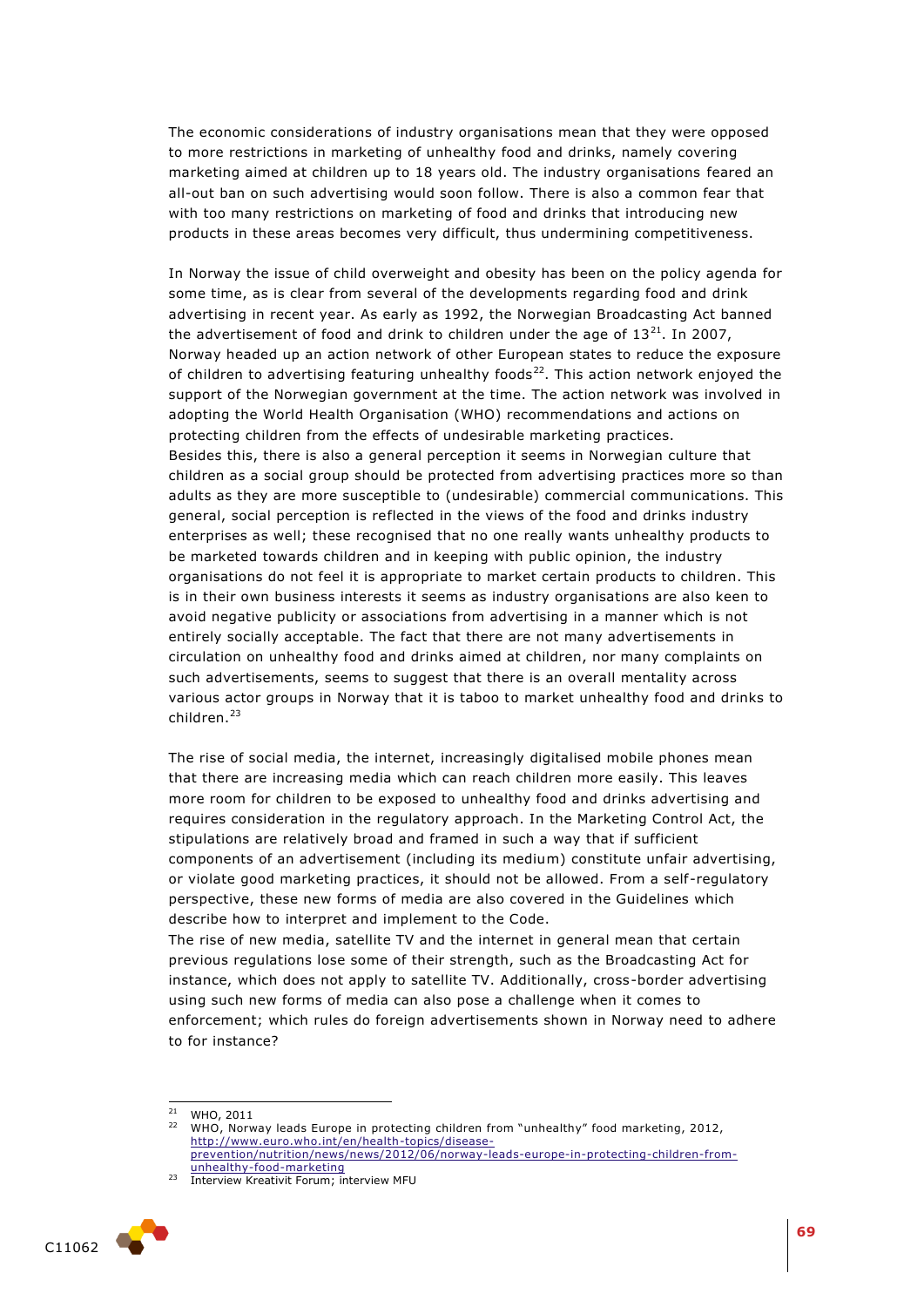An impetus for the renewed self-regulatory Code in Norway was the looming Draft Regulations on the Marketing of Food and Drink to Children, as well as discussions at the political level to increase the restrictions on marketing unhealthy food and drinks to children up to 18. In an effort to avoid such an escalation in regulation, it was in the food and beverages industries' own interests to develop a Code of self -regulation which better addressed the concerns regarding unhealthy food and drinks being marketed to children.

An added factor is that the Marketing Control Act and the Broadcasting Act, with the focus on good marketing practice and bans on advertising towards children respectively, have led to a much more cautious environment relating to marketing unhealthy food and drinks to children. As such there is a relatively high degree of regulation, including self-regulation, in Norway due to such laws being in place. $^{24}$ 

#### 7.2.5 Implementation of the approach: how was this done?

The statutory regulatory approach, headed by the Marketing Control Act, has been implemented by the Market Council, which is a body within the Ministry of Children, Equality and Social Inclusion. This court was set up in 1974 and is financed by the Ministry.

The Market Council also enforces the advertising regulations in the Broadcasting Act and in the Norwegian Tobacco and Alcohol Act as well. The organisation forms an administrative court of law and is involved in judging those cases where a breach in the advertising regulations were not resolved voluntarily between the advertising enterprise and the Consumer Ombudsman, which deals with complaints from consumers and traders.

The self-regulatory approach has been implemented by industry organisations for a two year trial, under the supervision of the MFU. This organisation has been selected by the industry organisations to monitor and enforce the compliance with the Code. There is a judging committee within the MFU which consists of several individuals who combined provide marketing, legal, food related, governmental, and public expertise and perspectives. These individuals within the committee (around 7 in total) judge cases of non-compliance with the Code.

The Code has also been translated into practical Guidelines and these are readily and publicly available on the website of the MFU. These Guidelines provide insights into how certain cases can be interpreted using the Code. The MFU held 15 consultations with Norwegian enterprises on understanding and applying the details of the Code and the Guidelines in 2013, and 10 consultations with foreign enterprises that operate in the Norwegian market (including Cocoa-Cola for instance).

The industry organisations, the ANFO (Association of Norwegian Advertisers), Virke (the Enterprise Federation of Norway), and the NHO (Norwegian Federation for Employers) were all involved in the implementation process as they are represented by the MFU, the Food and Drink Industry Professional Practices Committee in Norway. The MFU is the main body involved in implementing the self-regulatory Code. The selfregulatory approach was triggered by a hearing at the Ministry of Health and Care on the new draft regulations, after which representatives from advertising agencies and the big food industry producers came together to plan a self-regulatory approach through a series of consultation meetings.



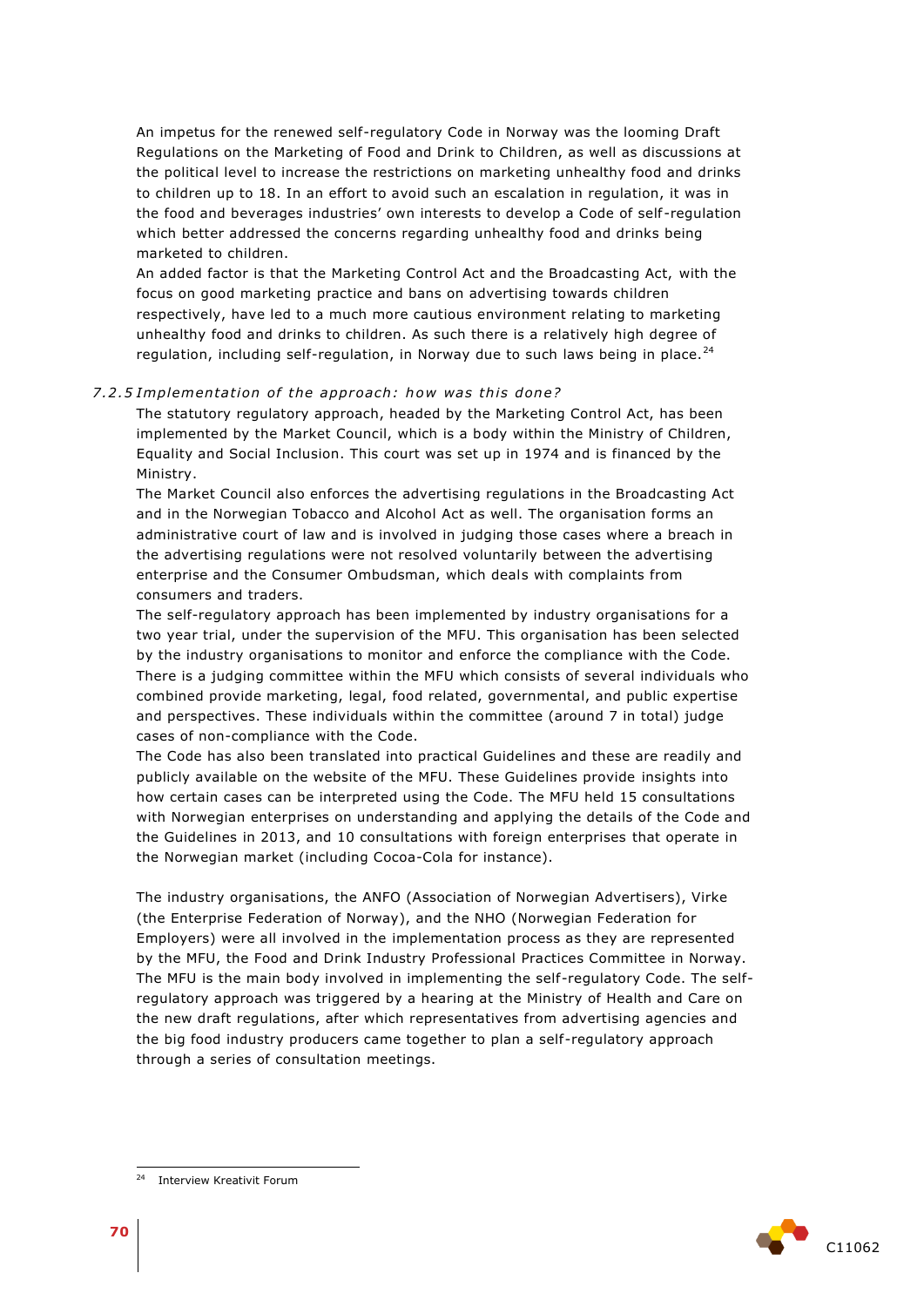The statutory regulations regarding marketing of food and drink towards children, namely the Marketing Control Act and the Broadcasting Act, are implemented at the national level and fall under the remit of the Ministry of Children, Equality and Social Inclusion. The Consumer Ombudsman is involved in the enforcement process as it fields the complaints from consumers and traders; where no voluntary solution can be found to complaints the Market Council makes a ruling.

For the self-regulation approach, the MFU activities are funded by industry contributions from the ANFO, Virke, and the NHO. The budget for the MFU is around 1.4 million Norwegian kröner.

The current approach of regulating food and drinks advertising aimed at children is a continuation of a generally more strict approach in Norway. This area has received policy attention and has seen relatively strict regulation compared to other European countries since the early 1990s. The current Marketing Control Act and self -regulation approaches reflect the Norwegian mentality that children are vulnerable consumers how must be more protected from advertising influences, and that advertising unhealthy food and drinks to children is not deemed to be socially or politically acceptable.

# **7.3 Evaluating the outcomes and effectiveness of policies**

- *7.3.1 Has there been any review/evaluation of the approach so far?* There do not appear to have been any formal evaluations for the statutory approach adopted in Norway to regulating advertising of unhealthy food and drink aimed at children. There has not been a formal evaluation of the self-regulatory Code on practices relating to the marketing of food and drink towards children. However, based on other indicators, the current approach in Norway is not considered adequate by the Norwegian Consumer organisations and political sphere. The fact that obesity and overweight levels amongst children is still considered too high, combined with the (though debated) link between advertising of unhealthy products, stricter regulations are thought to be necessary.
- *7.3.2 Is there any system for monitoring the effect of this approach to regulation? If so, which organisations or actor carries this out?* There does not appear to be a systematic form of monitoring of either the stator or self-regulatory approaches. In both forms of regulation an organisation receives complaints regarding advertisers or producers who do not comply with either the laws or the self-regulatory Code. However this form of monitoring is more to help enforcement in both cases, rather than systematic form of monitoring to track the progress towards any particular stated objectives for either the legal regulations or the Code. In the case of the Marketing Control Act, the Consumer Ombudsman and Market Council monitor and enforce the regulation, while the MFU does so for the selfregulatory Code.

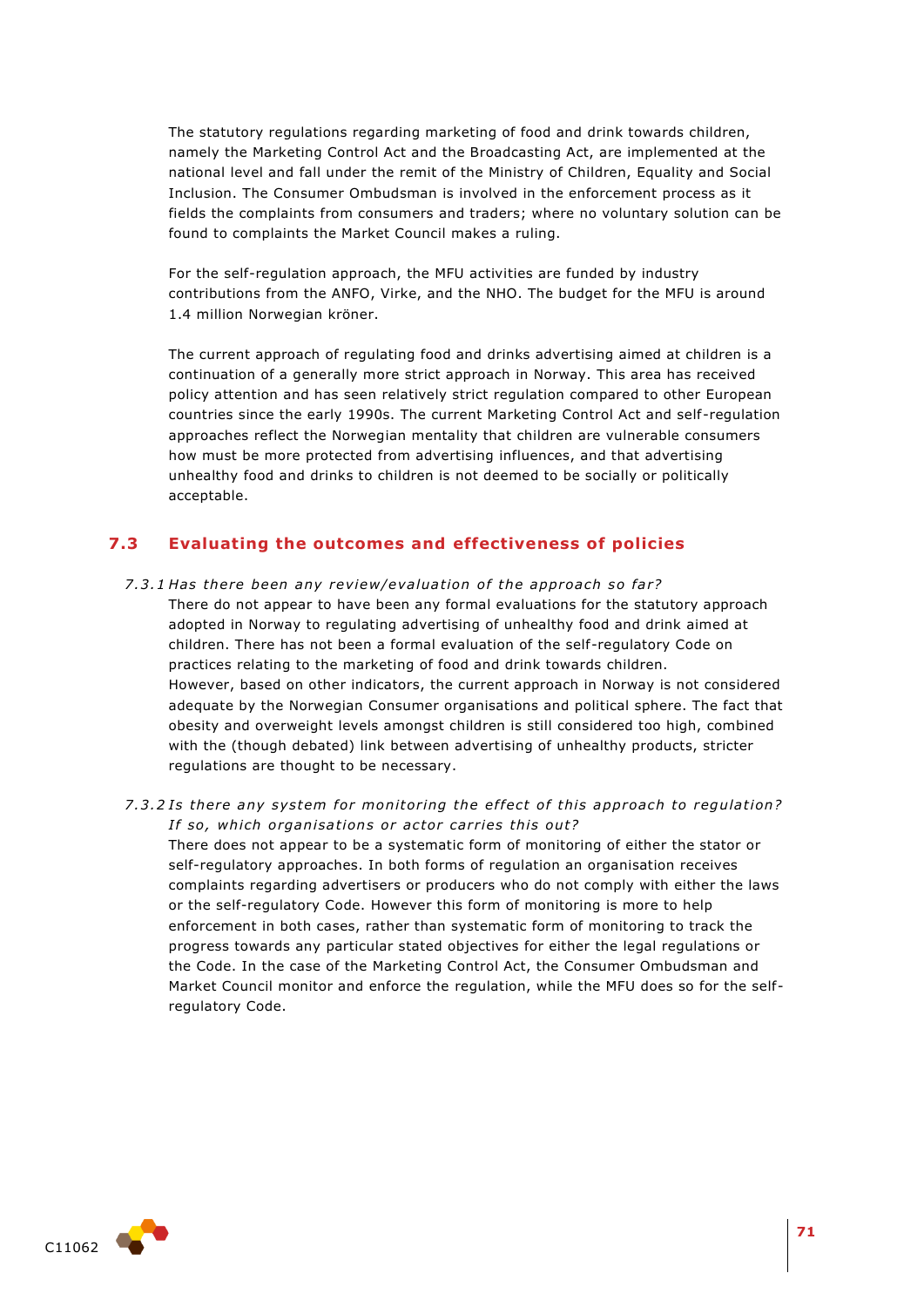## *7 .3 .3 How is compliance with these regula tions monito red and en for ced? Wha t*  sorts of consequences occur if an organisation/enterprise does not follow *the regulatory rules in place?*

Compliance with the self-regulatory Code is considered to be very good from qualitative evidence. There are not many complaints submitted and this is considered as an indication of the high levels of compliance. In 2014 for instance there were 11 complaints concerning breaches with the self-regulatory code, of which the MFU judging committee felt 3 cases were indeed non-compliant and in need of adjustment. The consequences of non-compliance however, seem to centre on bad-publicity and shaming within the industry areas and publicly. While this may not seem particularly strict, few food or beverage producers appear to wish to run the risk of receiving such bad publicity and compliance is high overall with the Code.

*7 .3 .4 How e f fe ctive do you feel this p rac tice i s in con tribu ting to a good regula tion*  of food advertising aimed at children? Please explain.

The practice of self-regulation is deemed quite efficient; there are few cases of noncompliance in Norway. Additionally, self-regulation is generally deemed a relatively flexible and cheap way of regulating any given policy area as it is easier to adapt to new developments or legislative changes in a sector or policy area.

The statutory regulations are relatively broad and concern marketing practices as a whole. If it can be argued that a marketing practice is somehow in violation of good marketing practices, by being unfair or misleading, there is a basis for intervening with the advertising organisation. An advertisement can be in violation of good marketing practices in a number of ways and as such there are a number of ways in which the Marketing Control Act can be used, making it a flexible law.

The self-regulatory Code is considered quite effective though it has not changed much in form compared to the version form  $2007<sup>25</sup>$ . There were not many advertisements regarding unhealthy food to begin with according to the Norwegian National Institute for Consumer research<sup>26</sup> and based on feedback from the food and marketing industry associations<sup>27</sup>. The approach in place prior to the new statutory Draft Regulations on Marketing of Food and Drinks towards Children developed in 2012 and the revised self-regulatory Code could therefore be interpreted as being effective.

The current Marketing Control Act and the self-regulatory Code have not been evaluated, but are considered effective as they raise the level of caution and awareness amongst advertising and food industry associations concerning marketing towards children<sup>28</sup>. There are few cases of non-compliance and few complaints are reported to the MFU for the self-regulatory code.

The approach is also considered effective because industry enterprises are more inclined to comply with regulations they themselves have helped to agree upon on the one hand, and which promote what are considered to be desirable, socially accepted marketing practices when it comes to food and beverages being advertised towards children.



 $25$ <sup>25</sup> Interview Kreativit Forum

<sup>26</sup> Norway: Tightening of Restrictions on Unhealthy Food Ads Aimed at Youth, August 2013 [http://www.loc.gov/lawweb/servlet/lloc\\_news?disp3\\_l205403682\\_text](http://www.loc.gov/lawweb/servlet/lloc_news?disp3_l205403682_text)

<sup>&</sup>lt;sup>27</sup> Interview Kreativit Forum; Interview MFU

<sup>&</sup>lt;sup>28</sup> Interview Kreativit Forum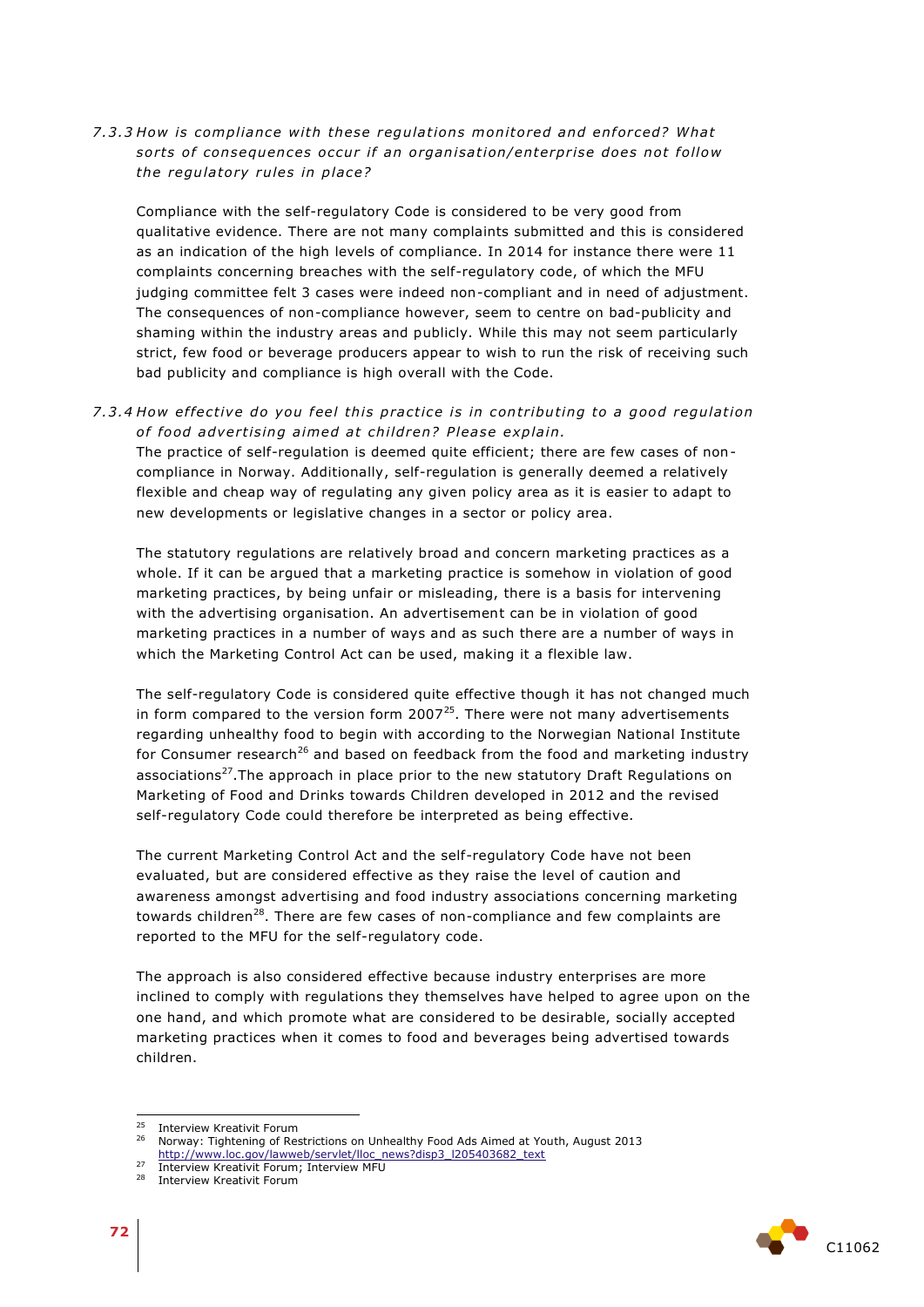For the self-regulatory code the consultation procedure to develop the self-regulatory guidelines are considered successful aspects; the industry, public, health and governmental interests were represented. Having all these interests represented helped to reach a solution which made as many factions as possible happy. This consensus element is deemed particularly important in coming to an effective regulatory approach<sup>29</sup>. Other successful elements of self-regulation are that it involves less financial and administrative burden to develop, monitor and enforce than statutory regulations, not to mention their being more dynamic and adaptable. Indeed with statutory regulations organisations and enterprises more often seek out the grey areas within the legal clauses for loop holes. This is less the case with self-regulation where the spirit behind the codes is important.

A further successful aspect is the pervasive seeming notion in Norway across a variety of stakeholders that advertising certain products to children is not desirable. This is reflected in the Product List created by the industry organisations of product which are not allowed to be advertised to children. This satisfies certain concerns form the governmental, health and consumer voices regarding health and safety of children, but this list does not include any new products and thus from an industry perspective this practice does not overly restrict competition.

7.3.5 Have there been any obstacles or challenges encountered in developing and *implementing this approach to regulating food advertising aimed at child ren?*

Self-regulation to supplement the laws in place is a good approach. The area of marketing unhealthy food and drinks towards children was deemed too specific an area to formally regulate in statutes and as such using a Code of self-regulation as well is deemed a successful approach. Self-regulation is thought to be cheaper and more efficient than implementing statutes.

Another lesson is that as industry groups do not wish for more statutory regulations and given that they themselves are involved in the development process of these practices, they are more likely to comply with the self-regulatory Code; it is in their own interest to do so to avoid further, more stringent regulation.

An added strength in the Norwegian approach is the involvement of the public sector stakeholders in the consultations and discussions on why and how the self -regulation Code was to be adapted.

Some lessons however include the difficulty in establishing what marketing elements have "particular appeal to children". This is often cited in the Code and can be interpreted differently; as such the Guidelines offer examples of what the MFU would interpret as having a particular appeal to children. Though this is a useful step, issues surrounding the definitions of "particular appeal to children" or "aimed at children" remain contentious issues in both the statutory and self-regulatory approaches.

The Consumer Ombudsman, formed something of an obstacle to the current combined approach of using laws on good practice marketing, supplemented by elf-regulations on the specific area of marketing unhealthy food and drinks to children. The Consumer Ombudsman felt and still feel that the approaches do not go far enough in protecting children from the marketing of these products and that they are still vulnerable.

1



Interview Kreativit Forum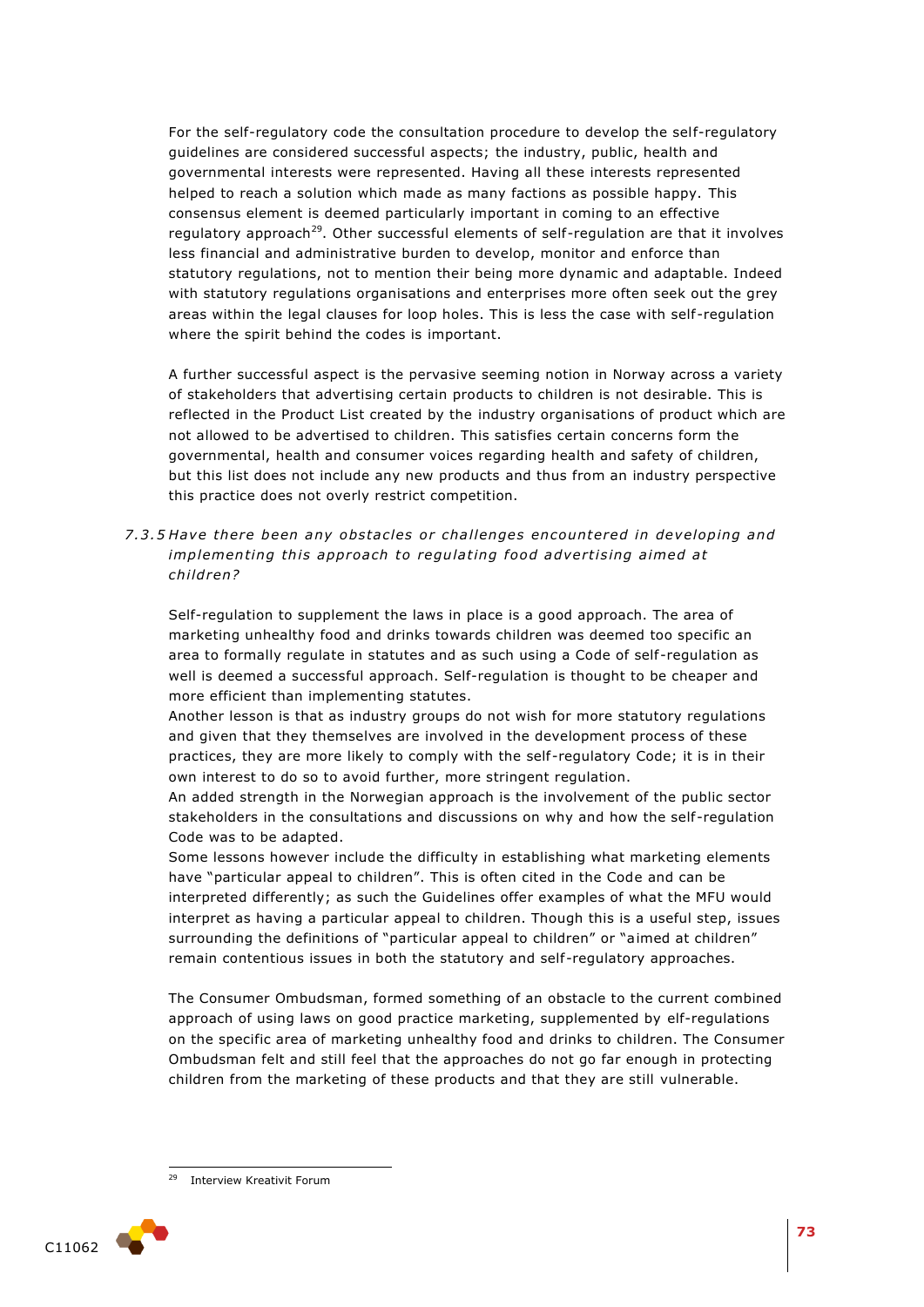# **7.4 Transferability**

## *7 .4 .1 Di scus sion on t rans fe rabili ty o f app roach:*

The system of statutory regulations in place is considered to be quite transferable in that it involves transposing an EU directive into national law.

From the self-regulatory perspective, this approach is also thought to be transferable. There is an intuitive appeal to consulting with the public, governmental, health and food and drink industries for a solution which on the one hand protects children from overweight and obesity and helps to maintain competitiveness on the other. The financial and organisational requirements are not extremely high; the MFU was established by industry stakeholders in discussion with public and government bodies (CHECK). The organisation of the MFU is headed up by one secretary and the judging committee consists of experts from different backgrounds which are elected into the committee. Organisationally therefore the MFU is not particularly large or complex and does not seem to require any systems which would prevent a similar organisation being set up in another country.

Setting up the revised self-regulatory code itself took around one year and involved regular meetings every two weeks or so with industry and other stakeholders. (Question: double check the stakeholders involved).

Regarding the self-regulatory approach, a key element is the consensus based, cooperative element to developing the self-regulatory Code and Guidelines.

*7 .4 .2 Poten tial obs tacles to tran s fer ring this app roach to othe r na tional con text s* In Norway the current approach is considered quite efficient and effective; the statutory approach is complemented by the rather specific self-regulations on marketing of food and drinks towards children. However the self-regulatory approach may be considered effective due to the few complaints and few advertisements aimed at children regarding unhealthy food and drinks. This in turn may also be attributable to some degree to the relatively pervasive attitude in Norway that marketing towards children should be done carefully as this is a vulnerable group. This cultural attitude may form a successful component to this approach and this should be borne in mind when transferring it to other countries.

From the self-regulatory perspective, there were not really any large obstacles to implementation; it was seen as a good solution by all the stakeholders involved. This may also be related to the Norwegian mentality of not regulating where it is not necessary and to allow for competitiveness to remain in the food and drink sector.<sup>30</sup>



 $30<sup>2</sup>$ Interview Kreativit Forum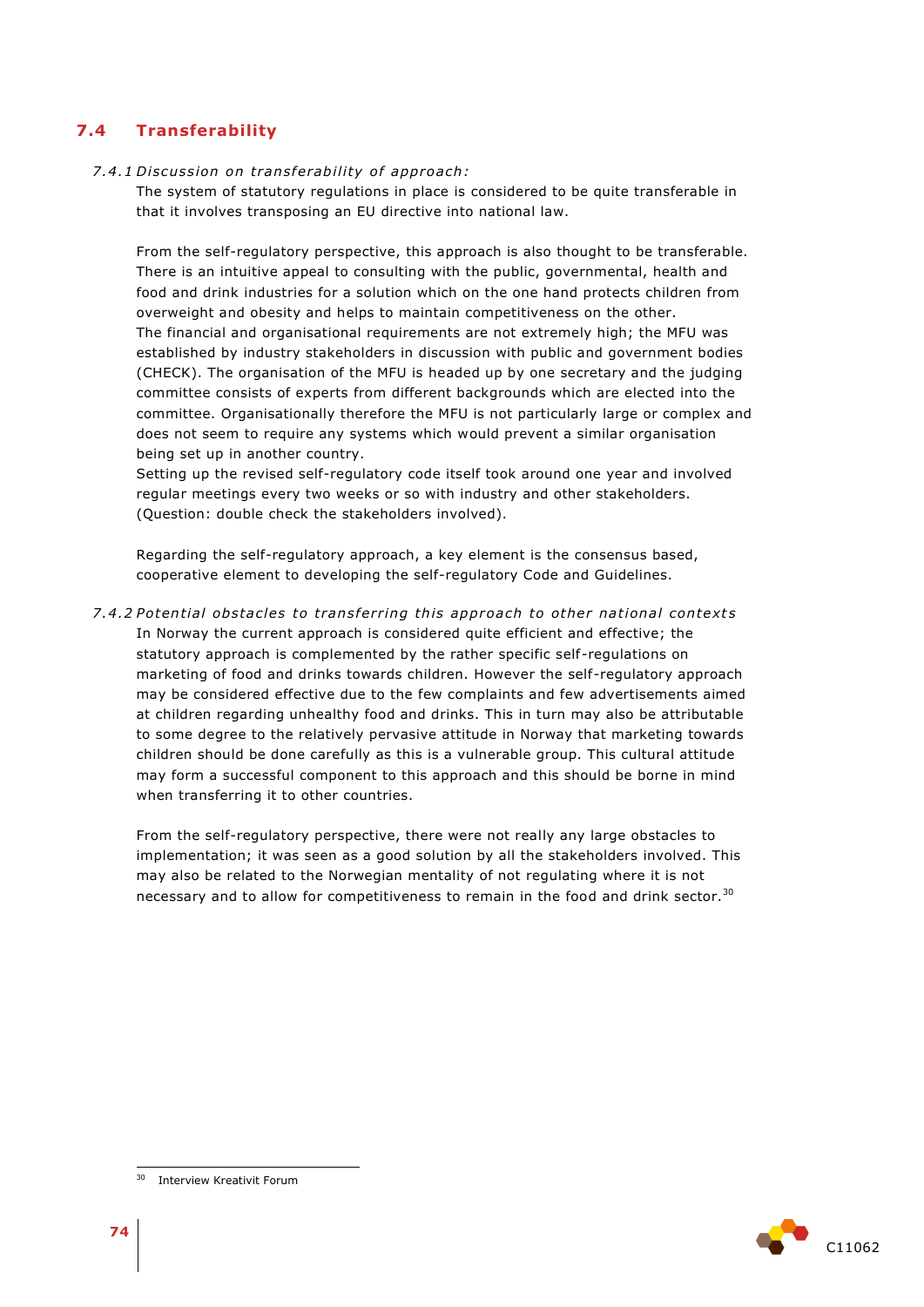# **8 Slovenia**

# **8.1 Description of Current national approach to regulating food advertising aimed at children**

8.1.1 How is food advertising towards children defined in the country? Do different *ac to rs u se di f fe rent de fini tion s?* 

There is no unique, general and (sufficiently) clear **definition of food/beverage advertising** towards children in Slovenia that would apply to all possible forms and means of advertising.

The most elaborated definition of food advertising is included in the **Audiovisual Media Services Act** (adopted in 2011) concerning audio-visual commercial advertisements for foods in broadcasts intended to children. The definition reads as follows: " foods containing nutrients and substances with nutritional or physiological effects, in particular fat, trans fatty acids, salt or sodium and sugars, excessive intakes of which are not recommended in overall diet…" (Article 23). This piece of legislation, however, applies only to audio-visual media services.

In other acts, advertising to children is limited to prohibition of harmful or inappropriate items to children in general, such as: "Advertising ... shall not include elements that cause or might cause physical, psychological or other harm to children, or elements that abuse or might abuse their trusting nature and lack of experience…" (Consumer Protection Act, Art. 15), which might imply also unhealthy foods and beverages.

The same applies to definition on **advertising is intended to children**. There is no clear definition of that issue. It is generally considered that advertising is focused on children if it concern products/services (typically) used by children. Limitations apply for advertising of harmful and inappropriate contents in general, to different consumers, including children.

**Use of different definitions**: Since the regulation (both legal acts and guidance documents) of advertising of food/beverages to children in legal acts and policy documents is not sufficiently clear, and e.g. precise definitions (standards) on what is food is considered unhealthy, a vast space is left for various interpretations, for instance:

- Age of target population children and youth: age is defined in national RTV code, i.e. children and under aged (up to 18 years of age);
- The contents of fat, trans fatty acids, salt or sodium and sugars (what contents is allowed, recommended?);
- Advertising place/media: Advertising in schools is recommended to be banned (Guidance for Nutrition in Educational Institutions), which means that schools independently bring decisions related to food/beverage promotion actions by industry/trade companies in schools and school events (e.g. through sponsorships);
- Due to loose criteria, advertisements can be found even in schoolbooks and journals intended for children (frequently in disguised forms such as crosswords, puzzles, games), not to mention internet and other media of information society.

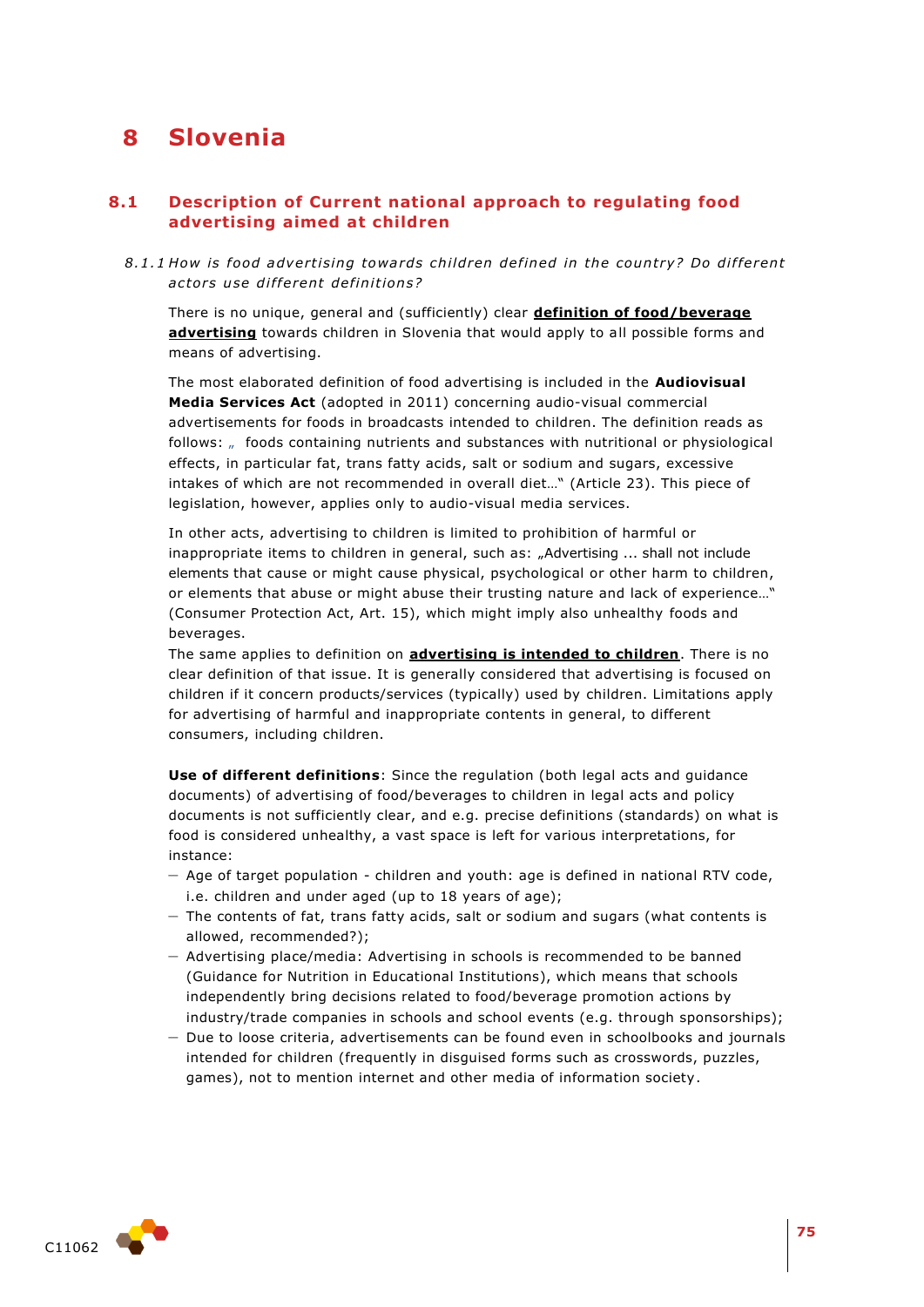**Criteria to judge whether advertisements are focused to children**: Slovenian legal acts and self-regulating documents do not include any specific criteria to judge whether advertisements are children focused. According to interviewed organisations, advertisements are considered focused to children where advertisements include products or services (typically) used by children.

## 8.1.2 System of regulation followed by country for regulating food advertising *towa rds child ren*

Slovenia applies a combined system of statutory and self-regulation which means:

- **General issues**, i.e. prohibition of advertising harmful and inappropriate goods (which implies also unhealthy foods and beverages) to children, are regulated by several laws applicable for all media (e.g. Consumer Protection Act);
- **Advertising unhealthy food/beverages to children** in **audio-visual media** is regulated in an indirect manner, namely, the Audiovisual Media Services Act imposes on audio-visual media to adopt their own codes concerning advertising food and beverages to children;
- **Audiovisual media** have to have their own codes (e.g. National RTV Code), which is mandatory but applicable of course only for such media; and
- **Slovenian Advertising Chamber** (SOZ) that brings together three parties: industry, advertising agencies and media (so-called "Slovenian Advertising Triangle"), has in place the Slovenian Advertising Code (SOK), which regulates, among other, advertising foods/beverages to children. This code is mandatory for members of SOZ (industry, media and advertising agencies) and recommended to non-members.

It should be also pointed out that public bodies/institutions (e.g. the National Institution of Public Health) and NGOs (e.g. the Consumer Organisation) pay increasing attention to advertising to children in general and advertising of unhealthy food /beverages specifically, through development of guidelines and recommendations for regulation and self-regulation, and by carrying out awareness raising and information campaigns and healthy food promotion campaigns for children, parents, educators and other professional staff involved in work with children and youth.

#### *Forms which regulations take:*

#### **Legal acts**:

As mentioned above, Slovenian has no special laws covering advertising of food/beverages to children in general in all media, but has adopted laws and regulations in related fields. General issues of inappropriate and potentially harmful or misleading advertising to consumers in general are regulated by several legal acts, e.g. Consumer Protection Act, Consumer Protection against Unfair Commercial Practices Act, Media Act, which was partially replaced by the Audiovisual Media Services Act (see below), and, indirectly, the Protection of Competition Act, which prohibits unfair practice.

Only the **Audiovisual Media Services Act** (adopted in 2011) is clearly focused on advertising of foods to children and under aged (i.e. up to 18 years of age). However, it should be pointed out that this Act only applies to audio-visual media (having the most important role in terms of accessing and persuading consumers), but does not cover all forms and means of advertising.

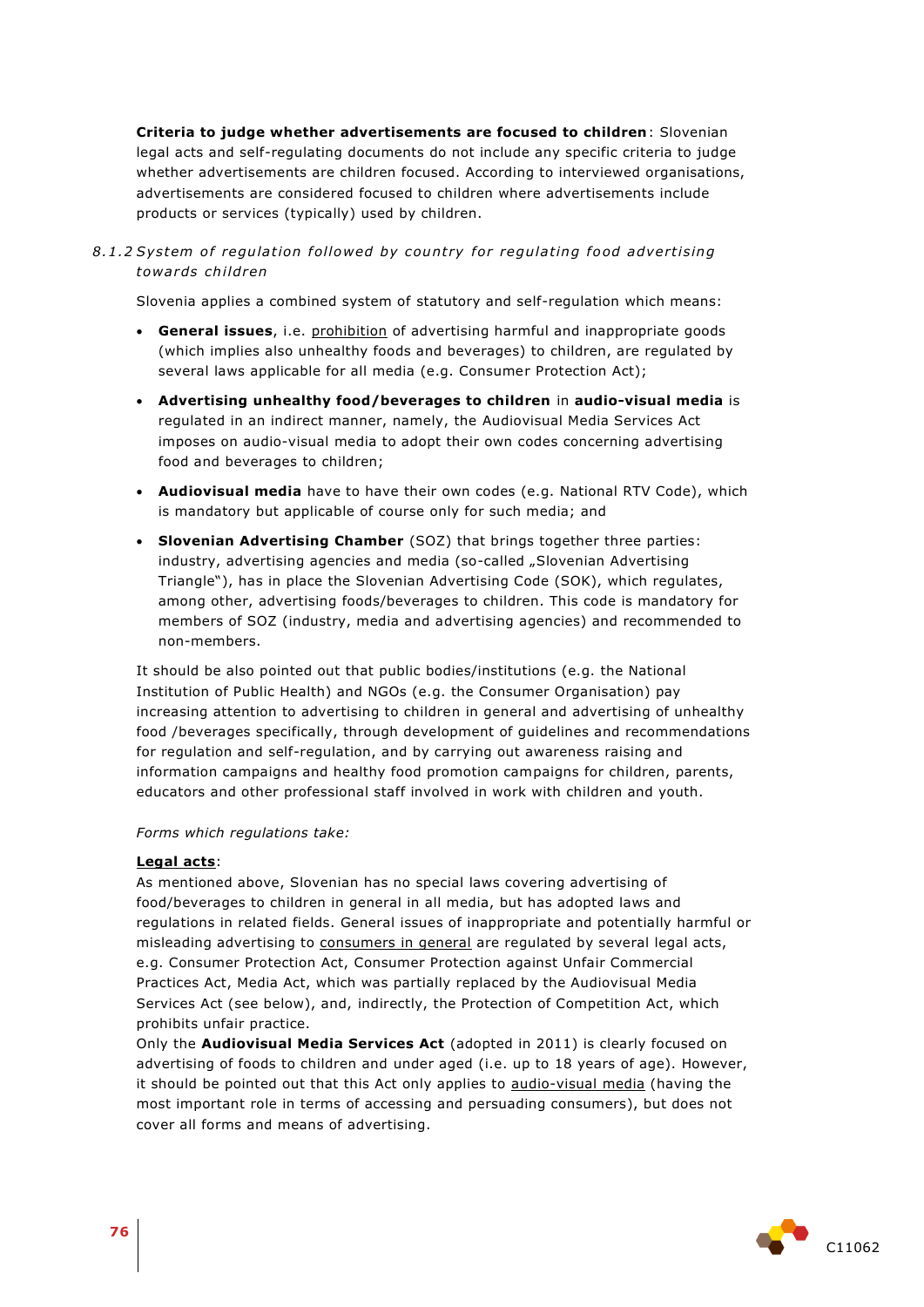It has to be pointed out that recently amended **School Meals Act** (adopted in 2010, amended in 2013) that regulates meals in educational and related institutions (from kindergarten to secondary school level) introduces a healthy alternative (i.e. healthy foods/beverages) as an important element of positive fight against obesity and related physical / psychological conditions in children and youth. The Act is a result of common efforts of ministries, public institutions and NGOs to deal with this problem in a comprehensive manner, based on the view that prohibition of unhealthy foods/beverages would not produce suitable results, if children and their parents are not properly informed and aware of suitable alternatives to unhealthy foods, and provided with easy access to such alternatives. The Act banned food/beverage vending machines (providing mostly unhealthy food and beverages) from schools. It introduces subsidised healthy meals to educational institutions, together with organisational, educational and awareness raising measures for children, parents, educators, school staff and other stakeholders.

It is a common opinion of all the organisations interviewed for this study, that Slovenian legal framework covering advertising (of unhealthy foods/beverages) to children is too dispersed (in different laws) and thus insufficiently transparent on the one hand, while it lacks some fundamental regulations (national standards concerning the contents of unhealthy ingredients in specific foods and beverages) on the other hand. As such, it allows different interpretations, which, inter alia, result in increased exposure of children to advertisements of unhealthy food/beverages in Slovenia (by 26 % during recent few years according to the research carried out by the Consumer Association of Slovenia).

**Codes of conduct, ethical codes**: Since compliance with the legislation does not necessarily imply ethical behaviour, advertising agencies (i.e. their association). media and industry started developing mechanisms of self-regulation in the form of ethical codes and codes of conduct in order to induct and support ethical advertising in advertising agencies, media and industry.

- The first Slovenian Advertising Code was adopted in 1994 by the Slovenian Advertising Chamber – SOZ (previously Slovenian Advertising Association), a voluntary association of industry, media and advertising agencies. The most recently updated version of SOK was developed in 2009, by the National Code Task Force, which also included the Ministry of Health, National Institute for Public Health, Consumers Association and the Slovenian Advertising Chamber. SOK covers all means of advertising and regulates methods of advertising (how to advertise), but has no competence in regulating the time and products (what to advertise). SOK is mandatory for SOZ members and recommended for other providers. Incompliance with the Code is dealt with by the SOZ's Court of Honour;
- The National RTV Code was developed in 2000 by the national Radio and TV Company. It is a code of conduct for the national broadcast company as a whole, covering thus several fields of operations, including advertising, promotion and sponsorship in RTV broadcasts. The Code introduces ethical criteria for advertisements at national RTV. Special attention is paid to advertisements intended to children, including various forms of engagement of children in advertisements. Advertisements have to comply with the International Convention on Protection of Children. The Audiovisual Media Services Act (Article 21) imposes (Article 23) on advertisement industry to adopt their own codes of conduct relating to inappropriate commercial advertisements included in or accompanying broadcasts intended for children about unhealthy food/beverages.

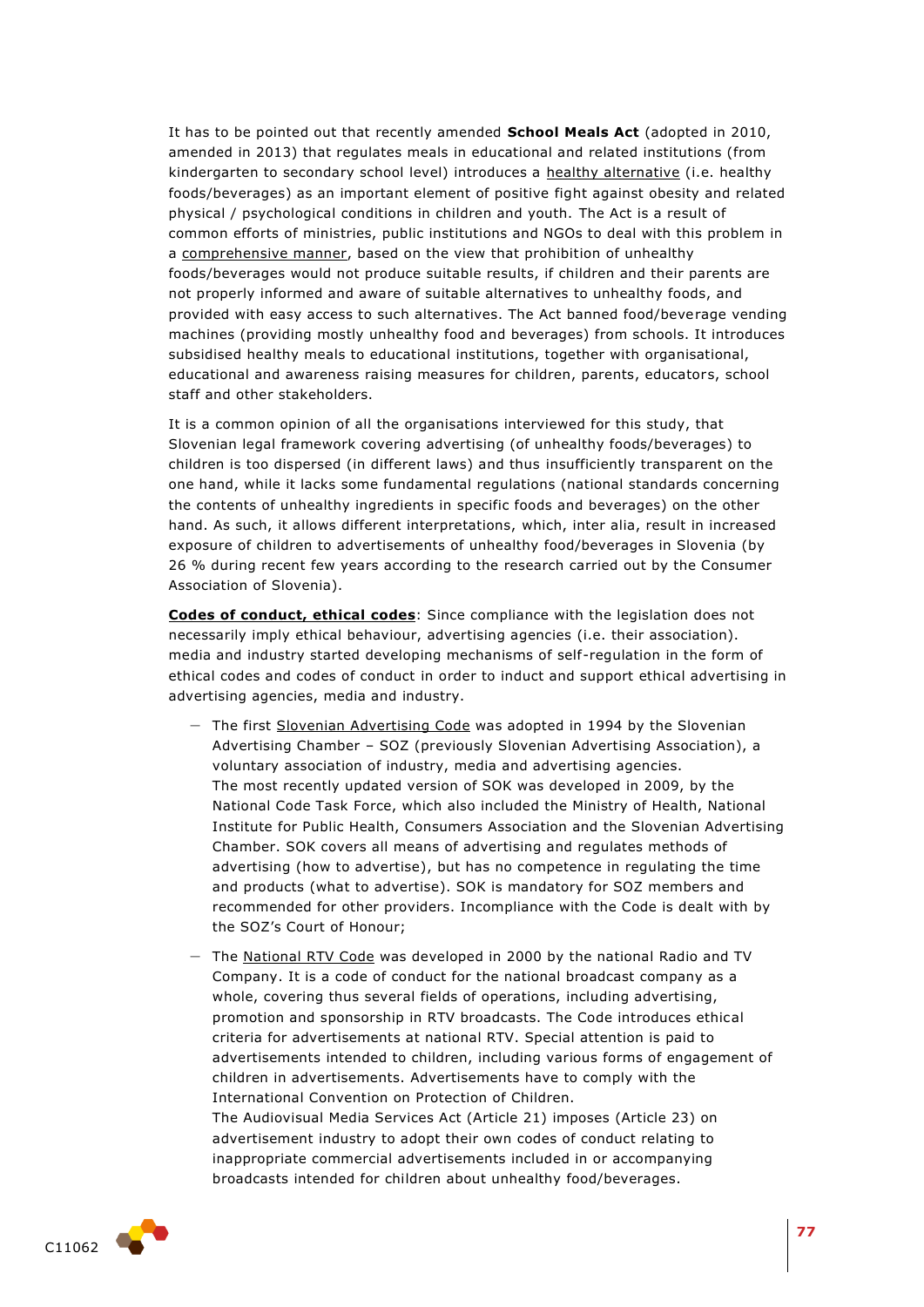**Policy resolution and guidance**: Slovenia has no specific strategy or political guideline on advertising of food to children. However, based on the Resolution on the National Programme of Dietary Policy 2005-2010 (Ministry of Health) where special attention is paid to promotion of healthy foods and life style, several guidance documents were developed related to the promotion of health among different groups of population, including children and youth - from kindergarten to primary and secondary schools. This document primarily promote healthy diets in educational institutions, including recommendations and instructions, calls for harmonised action of all the stakeholders involved, recommends to prohibit advertising of unhealthy food in schools and calls for awareness raising and information campaigns. It should be emphasised, however, that recommendations are not mandatory and schools are independent in bringing their decisions as to allowing advertising actions in schools or not.

## *How do the agreements, policies or legislation in place regulate advertising of food towards children?*

**Legal documents:** As indicated above, legal documents (except Audiovisual Media Services Act) prohibit in general advertising of harmful and inappropriate goods and services to children, e.g.: "Advertising ... shall not include elements that cause or might cause physical, psychological or other harm to children, or elements that abuse or might abuse their trusting nature and lack of experience…" (Consumer Protection Act, Art. 15), under which also unhealthy foods and beverages could be considered. The Audiovisual Media Services Act is more precise; it defines (to some degree of accuracy):

- Age, i.e. children and under aged population (up to 18 years of age); namely it protects children and under aged population against advertising that might affect their physical, psychological or moral development or arbitrarily and illegally intervene with their private lives, family and home (Article 10);
- Advertising time: Advertising of inappropriate or harmful elements at TV is limited to  $_{n}$ ... properly chosen time and technical protection aimed at preventing access to children and youth in normal circumstances…" (article 14);
- General limitation of TV advertising and sales in broadcasts likely to be watched by children: Advertising is not allowed during broadcasts for children up to 30 minutes in length, and in case of broadcasts exceeding 30 minutes; terminations of the programme for advertisements have to comply with the requirement on the "properly chosen time"(Article 28). And further: TV shops must not offer under aged people a possibility to enter into purchase or lease agreements for goods and services;
- Types of products: This is the only act at all that specifically regulates advertising of foods in broadcasts intended to children, though indirectly, by imposing on advertisement suppliers (industry, agencies, media) to adopt their codes of conduct regulating "... inappropriate commercial advertisements that accompany or are included in broadcasts intended for children about … foods containing nutrients and substances with nutritional or physiological effects, in particular fat, trans fatty acids, salt or sodium and sugars, excessive intakes of which are not recommended in overall diet…" (Article 23). Such codes of conduct have to be published and sent to the ministry responsible for media and the national Agency for Communication Networks and Services;

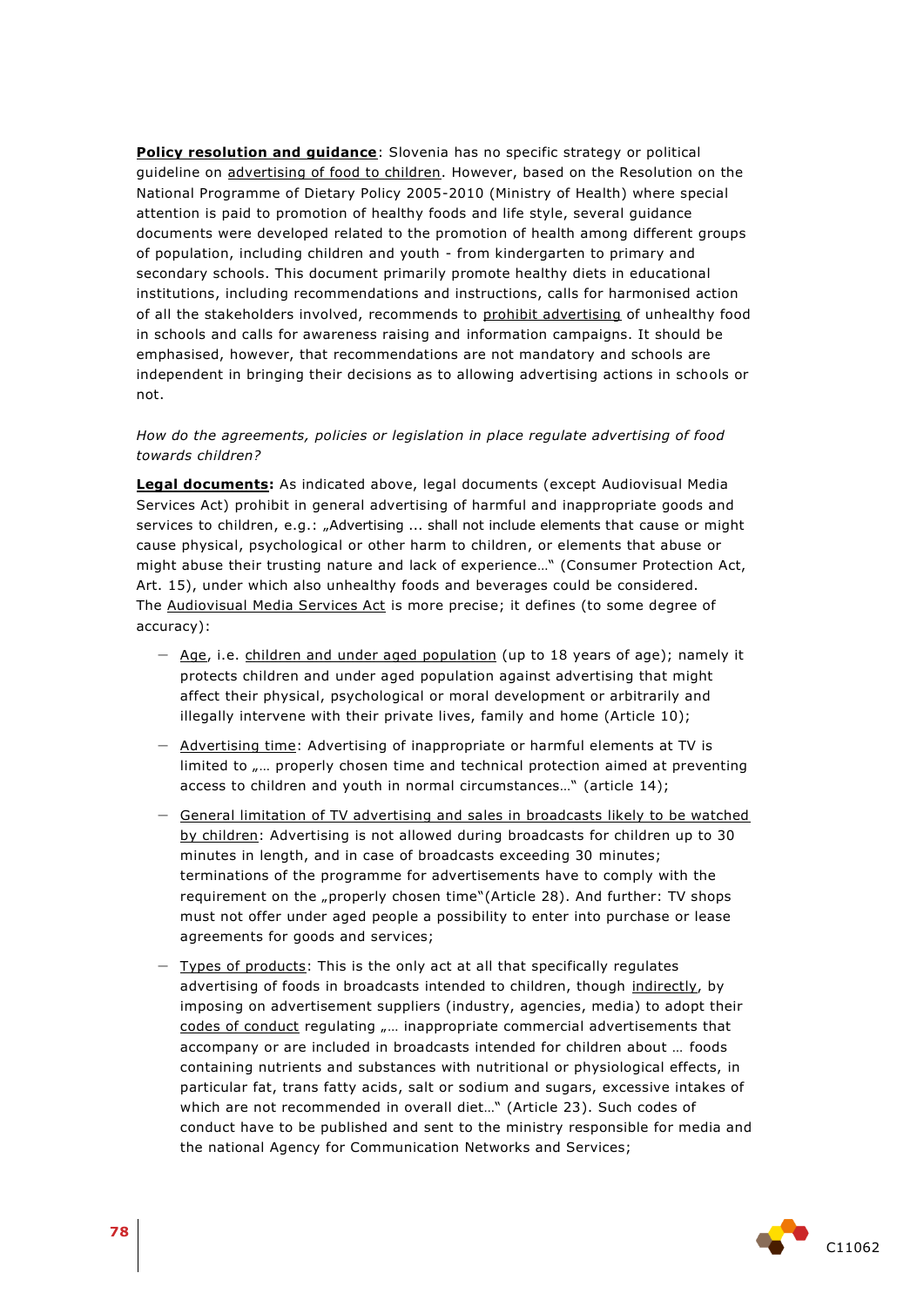- Contents of advertisements: The Act explicitly prohibits any contents that stimulate under aged people to purchase or lease goods and services due to their lack of experience or credulity; or convince their parents to do so, or to abuse trustfulness of under aged in their parents, teachers or other persons (Article 21);
- However, this Act only applies to audio-visual media and does not regulate other forms of advertising or media (e.g. direct sponsorships, sales promotion in schools and events, printed media, etc.).

As shown, in the legal framework, age groups of children are not considered, appropriate time is not further explained, and products are not defined (e.g. criteria for foods "excessive intakes of which are not recommended in overall diet"are missing).

**Codes** are in some items more detailed:

– The Slovenian Advertising Code (SOK) includes special rules in advertisements intended for children and youth (age is not defined), as well as advertisements involving children as actors or mannequins. SOK prohibits advertising practice where children are directly invited to buy goods or services or to push their parents to do so. It is also prohibited to encourage children and young people to collect special stickers, envelopes, coupons, etc.

Special Article (18.15) is devoted to advertising of foods and beverages to children. Key elements of SOK include prohibition of advertising high-energy and low-nutrition value foods and beverages that contain excessive salt, sugar and fats, limitation of advertising of foods with inappropriate nutrition profile in schools, on radio and television between 6 and 9 p.m., and prohibition of involvement of celebrities and cartoon characters, promotion through free gifts, and competitions that include prizes in the form of inappropriate foods. It also requires that advertising should not allow or encourage bad diets, such as to eat sweets and snacks, to eat excessively, and should not mislead children as to any potential physical, social or psychological benefits resulting from intake of specific products.

Advertising of alcohol drinks should not be intended to people under 25 years of age and should not present such people drinking alcoholic beverages. In addition, advertising of low-calorie foods and diet supplements (they are classified as food) must not be intended to children and youth.

As for advertising of food in general and soft drinks, SOK includes general requirements (i.e. not specifically focused to children), such as: healthy life style shall not be underestimated; ingredients in foods and beverages have to be indicated accurately and not misleading, and any potential benefits for health have to be scientifically grounded and provable;

– The National RTV Code pays special attention to advertisements intended to children, including various engagements of children in advertisements. The Code does not specifically consider advertising of food and beverages to children.

It generally requires that advertisements shall be rejected if their content or illustration does not comply with International Convention on Protection of Children, if they directly encourage children to purchase the product, and if they encourage or lead up to actions that could endanger health, safety and life of an individual or specific social groups.

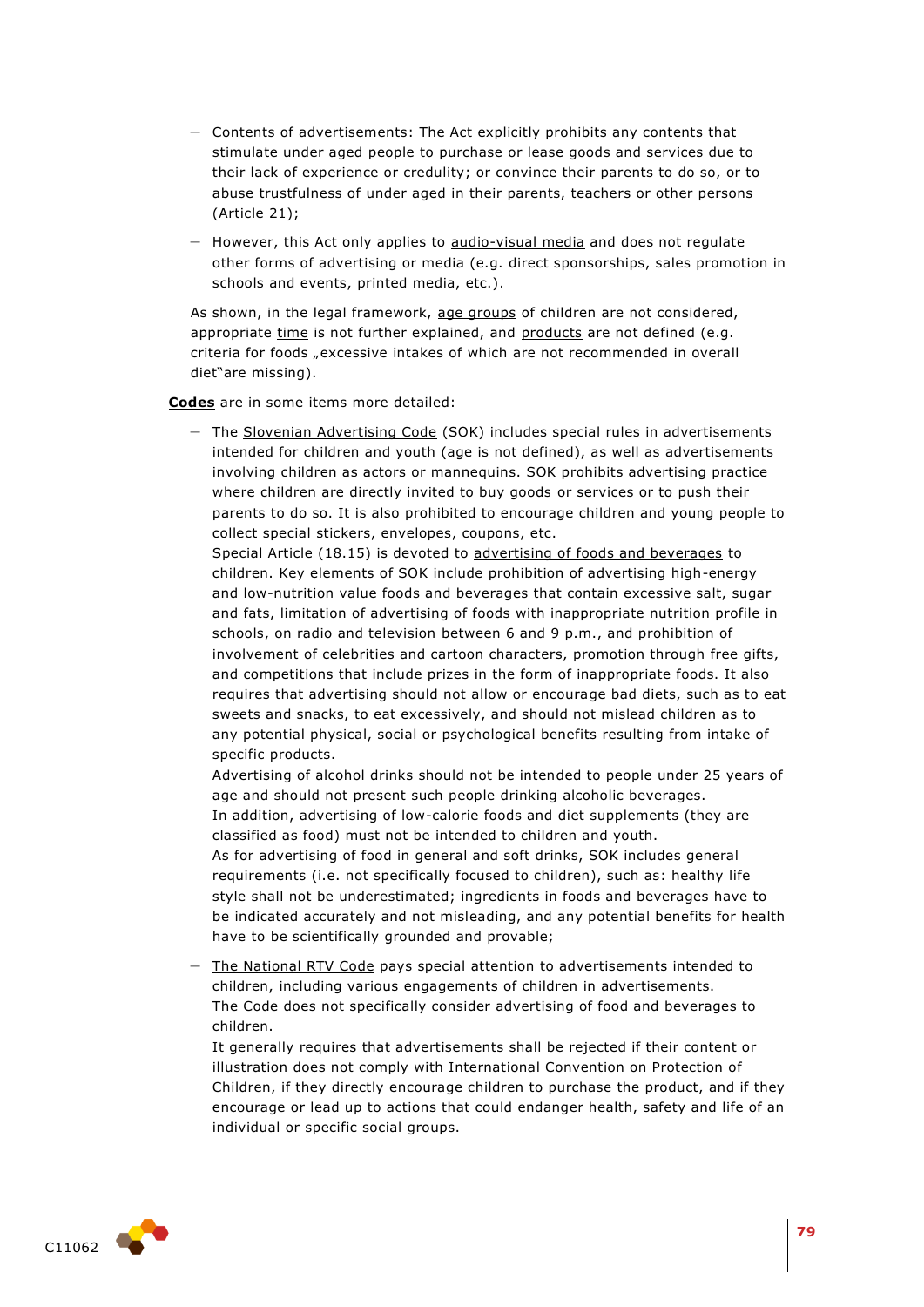As shown, age groups within the general group of under aged (up to 18 years of age) are not defined in detail. Products are not defined (though, some unhealthy foods are mentioned in SOK, such as sweets, snacks, high-energy and low-nutrition foods, and soft drinks), while appropriate time is more precisely defined. However, as pointed out by SOZ, the code can only regulate and recommend methods of advertising; it cannot define products or media and time where no applicable national standards are adopted.

**Guidance**: The Guidance for Nutrition in Educational Institutions (2010) recommends prohibition of all kinds of advertising in school premises and events. However, following of guidance recommendations is not mandatory, and some schools (particularly due to lack of funds) might agree on one or another open or disguised advertising.

According to the interviewed organisations, there is a vast "grey area", which is not adequately defined and allows different interpretations of existing legal and self regulation documents, together with practices of industry and trade in different forms of (open or disguised) advertising, e.g. in schools (such as sports events sponsored in the form of free T-shirts making children advertise a specific unhealthy food article; advertisements are found in school workbooks, energy drinks were distributed free in front of school premises, free gifts for first -year schoolchildren included diet supplements, etc.).

**Policies considering contents of advertisements**: As mentioned above, legislation and self-regulating documents require that the contents of advertisements targeted to children, in general, should not be in conflict with the International Convention on Protection of Children and should not:

- Include the contents that might affect children's physical, psychological or moral development or arbitrarily and illegally intervene with their private lives, family and home;
- Abuse natural credulity and lack of experience in children;
- Create a feeling that children would feel inferior or less popular among their peers, or considered to have no courage, sense of duty or loyalty, if they do not buy/have a specific product;
- Directly urge children to collect certain stickers, envelopes, coupons, etc.;
- Involve celebrities or cartoon characters;
- Directly encourage children and their parents to purchase the goods and services concerned;
- Encourage or lead up to behaviour that could jeopardise their or other persons' health, safety or life;

And specifically, advertisements on foods and beverages for children must not:

- Excuse or encourage bad eating habits or unhealthy life style;
- Encourage children to eat or drink more frequently or to consume larger quantities of food or beverages;
- Mislead children as to any potential physical, social or psychological benefits resulting from taking certain foods.

–

**Media considered**: As indicated above, advertising in different forms and in different media is regulated by laws only generally (the Consumer Protecting Act), while advertising of food and beverages to children and youth is regulated only for audiovisual media.

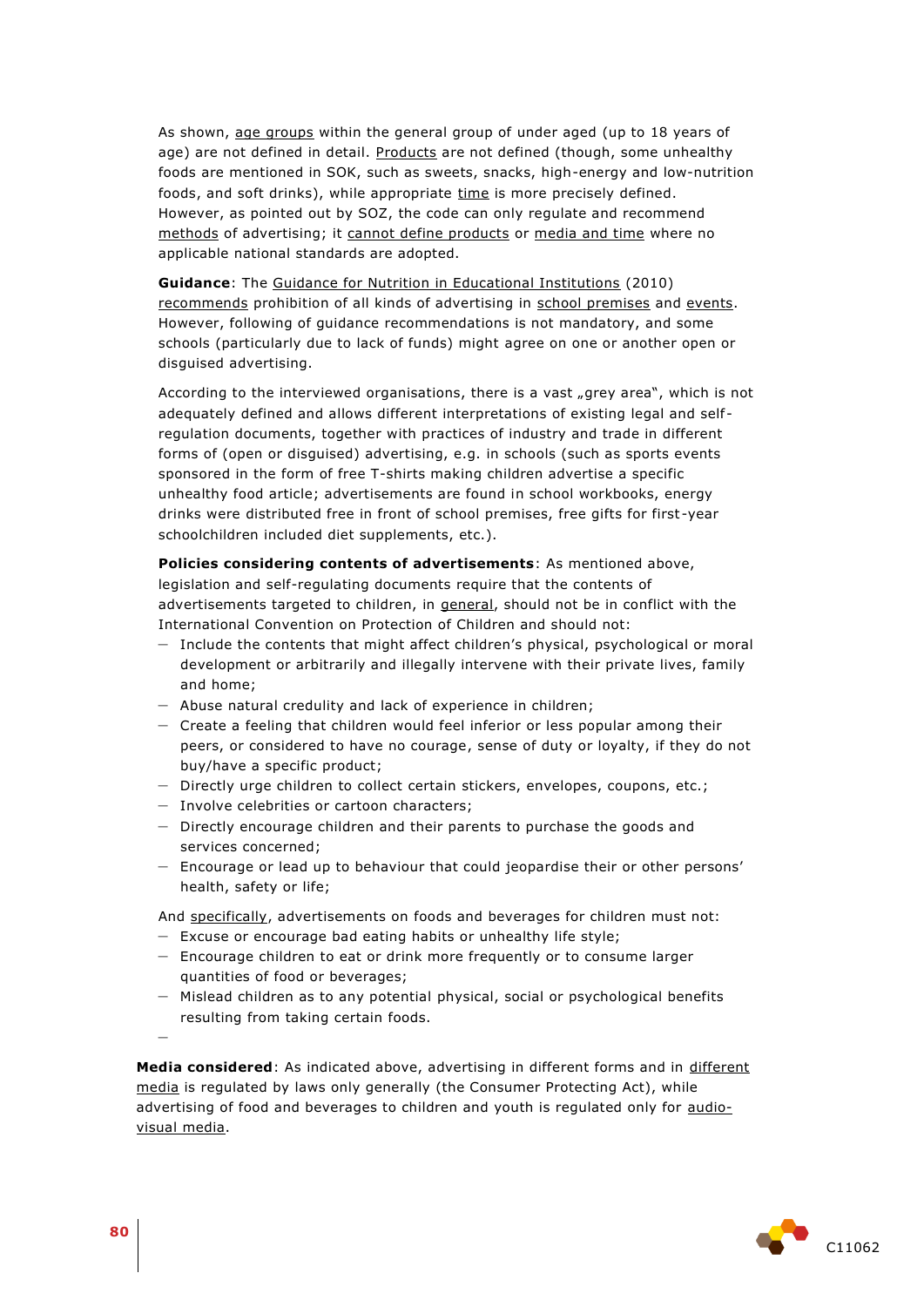#### **Target groups**:

- Advertisement providers: Legislation does not specify different groups of advertisement providers; the term "advertisement providers" includes industry (e.g. food, beverages), advertising agencies and media;
- Target users (audience): Direct target groups concerned in legal and selfregulating documents are children and their parents or guardians. In some cases (but more frequently in promotion campaigns on healthy food/beverages and life style – see School Meals Act and campaigns below) also educators (kindergarten staff, school teachers at primary and secondary level) and other stakeholders are targeted.

#### *8 .1 .3 When was the app roa ch implemented*

Self-regulation of advertising was introduced in 1994 by the Slovenian Advertising Code (SOK) adopted by the Slovenian Advertising Chamber – SOZ (Slovenian Advertising Association at that time), which placed Slovenia among the first "new" European countries introducing the system of self-regulation comparable to developed countries. Advertising to children was regulated generally (i.e. it was not foodoriented).

The most recent update of SOK, which regulates advertising of food to children, was adopted in 2009.

National RTV Code was adopted in 2000 (it is still in use) and included general regulation of goods and services for children and under aged (i.e. not food oriented); The first legal regulation of advertising, the Consumer Protection Act, was adopted in 1998 and regulated advertising to children in general manner, which is still in force although the Act has been amended several times. The Consumer Protection Act is currently under revision.

The Audiovisual Media Services Act was adopted in 2011 and includes advertising of food to children.

The amended School Meals Act prohibiting food/beverage vending machines and promoting health food in educational organisations attended by children and youth was adopted in 2013.

# **8.2 Context in which the current national approach was developed and implemented**

#### *8 .2 .1 P roblem recognition*

The main objectives of this approach were to suppress the factors that affect unhealthy eating habits, i.e. taking high-energy foods with low-nutrition value and high contents of fats, sugar and salt (HFSS), and life style in children and young population that result in fast increasing obesity and related health conditions in Slovenian young population. Namely, according to WHO, the trend of increasing weight in children is more intensive than in other countries. Every fourth Slovenian child has obesity problems and Slovenian children are ranked first in consuming sugar added soft drinks among 39 countries (OECD, 2014).

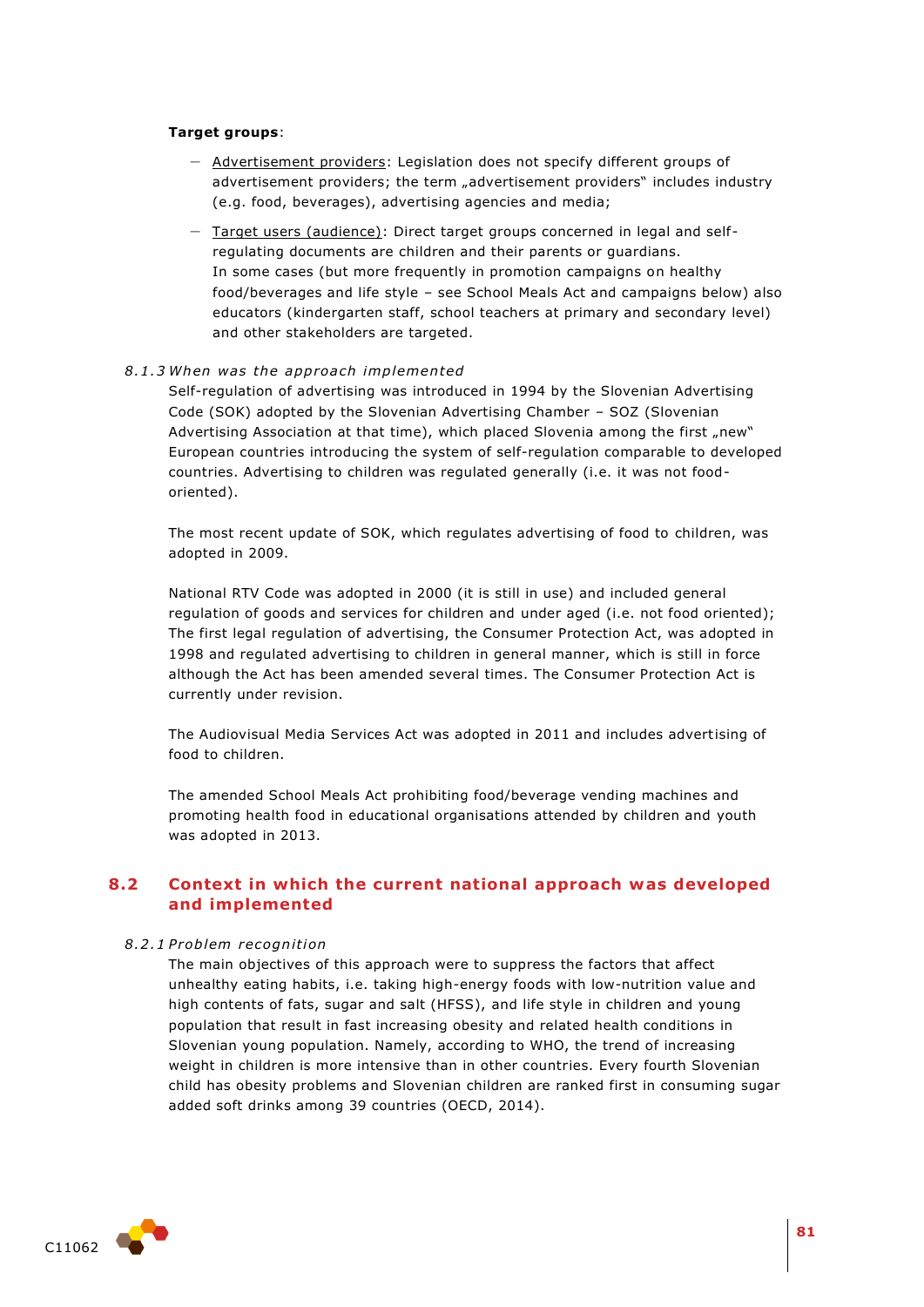According to the experts interviewed for this study from institutions that monitor this issue, advertising of HFSS directly affects behaviour of children. They are a particularly interesting target group for media, since they are more susceptible to advertisements than adults. The main problem in advertising lays in the fact that mostly unhealthy, HFSS food is advertised. Several Slovenian institutions involved in monitoring of food advertising (NIJZS, SOZ, ZPS) believe that marketing of HFSS foods and obesity in children are correlated.

# 8.2.2 Does this approach to regulating food advertisements aimed at children *connect with priorities from other policy areas?*

- The approach was clearly connected with a policy of increasing healthy life style and individual care of health in individuals of all ages and all social groups, including children and under aged people, as set up by the Resolution on the National Programme of Dietary Policy 2005-2010 (Ministry of Health).
- The approach is also connected with a broader objective of protecting consumers in general against advertising unhealthy food/beverages and life style.
- Another objective, already present in the current SOK, is protection of children and their parents' personal data through advertising intended to children, which applies particularly to advertising through the information society media.

Further actions in this field will additionally include efforts for prohibition of (all kinds) of advertising in schools and immediate vicinity of schools and in schoolbooks, and might focus also on reducing advertising intended to children in general, or at least on increasing ethical components in advertising to children.

## 8.2.3 Which actors or organisations are responsible for initiating the current organisation of food advertising aimed at children?

- The main initiators of the current concept were the line ministries (Ministry of Health, Ministry of Economic Development and Technology, Ministry of Education; Science and Sports, Ministry of Agriculture, Forestry and Food), the National Institute for Public Health (NIJZ - a public body), Consumers Association of Slovenia (ZPS - NGO), Slovenian Advertising Chamber (SOZ - linking industry, advertising agencies and media), media and some other stakeholders.
- Responsibilities and roles:
	- In general, ministries are responsible for preparation of proposals of acts (bills) and for monitoring and enforcement of compliance with laws and regulations;
	- NIJZ is responsible for a broad area of monitoring public health and public health care system. It is involved in national and international research in health and health-related factors, provides information necessary for development of public health measures and proposes such measures. As such, NIJZ has been involved in the development of the SOK Code, and in several actions and campaigns aimed at promotion of positive alternatives to unhealthy foods;

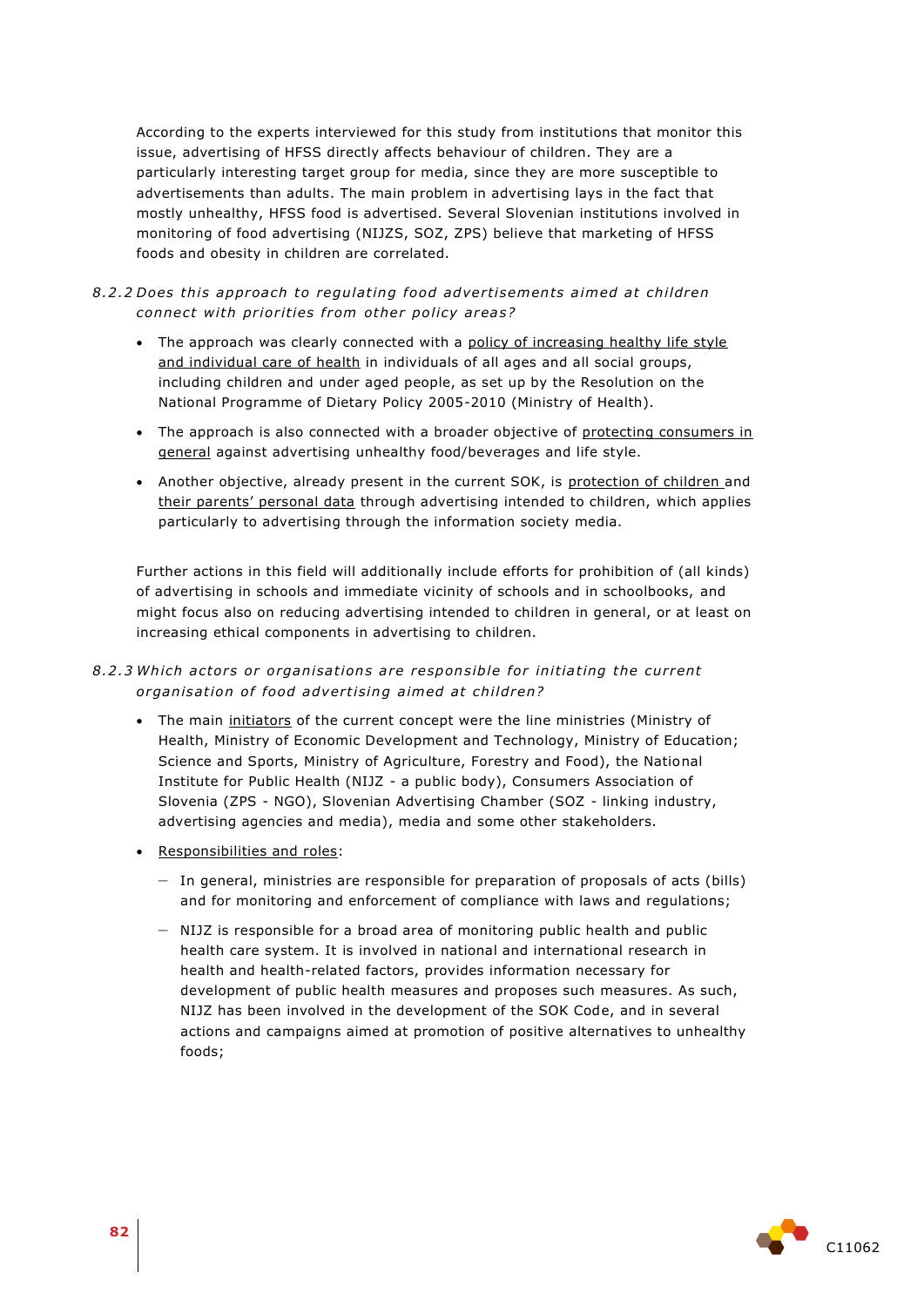– SOZ coordinates and bridges together interests of industry, media and advertising agencies, e.g. in the development of the current Slovenian Advertising Code (adopted 2009). SOZ works closely with its members and monitors the conditions in the advertising market. It prepares suggestions for measures, laws and regulations, which are harmonised among the three main actors (industry, media and advertising agencies);

ZPS is a NGO, working on behalf of consumers. It advocates for consumer protection, monitors and tests goods and services in order to discover non-ethical and misleading practice. It has been involved in monitoring advertising to children for several years. It suggests measures, and initiates and implements awareness campaigns. It was involved in the development of the SOK Code and the Consumer Protection Act.

#### *Formulation of objectives*

- Objectives are usually formulated based on some results from monitoring and/or national and international research. Objectives, proposals for laws and recommendations for actions are usually discussed in a group of involved actors (e.g. the Task Force set up for development of SOK) and then forwarded to the line ministry.
- The line ministry is responsible for the development of bills, which are then if necessary – harmonised among other associated ministries and published for comments (public consultation), before being forwarded to the National Assembly for adoption.
- Recommendations for actions are agreed among actors and go into implementation.

However, it is quite common recently in Slovenia that laws are adopted without independent research background, sufficient discussion with stakeholders, with no test (e.g. on a smaller sample of potentially affected target groups) and by fast adoption procedure in the National Assembly. All interviewed experts point out that regulation of advertising to children should not skip any of these stages.

#### *Policy debates between relevant actors and stakeholders*

- There is no information available about policy debates for the current concept, which has been in force since 2009 (except the Audiovisual Media Services Act, which was adopted in 2011, aimed at transposing the Directive 2010/13/EU to the national laws).
- Currently, there are policy debates undergoing about a new Consumer Protection Act. The current Act was adopted in 1998 and amended several times. It is foreseen that the Act will also regulate advertising of HFSS foods to children. As shown by the international research funded by the European Commission (PolMark, 2009, Slovenia was one of 11 participating countries), stakeholders agree that advertising of foods to children has to be regulated, but they do not agree on how to regulate it. If we try to summarise interviews with organisations, the key topics of current debate include the following:
	- Age: The experts agree that the target group should be divided to children and youth and further to sub-groups, because they have different needs and perceptions. Apparently, they disagree on the upper age limit. Some of them would set up the limit at 18 years of age, other would decrease it to 16 years or less;

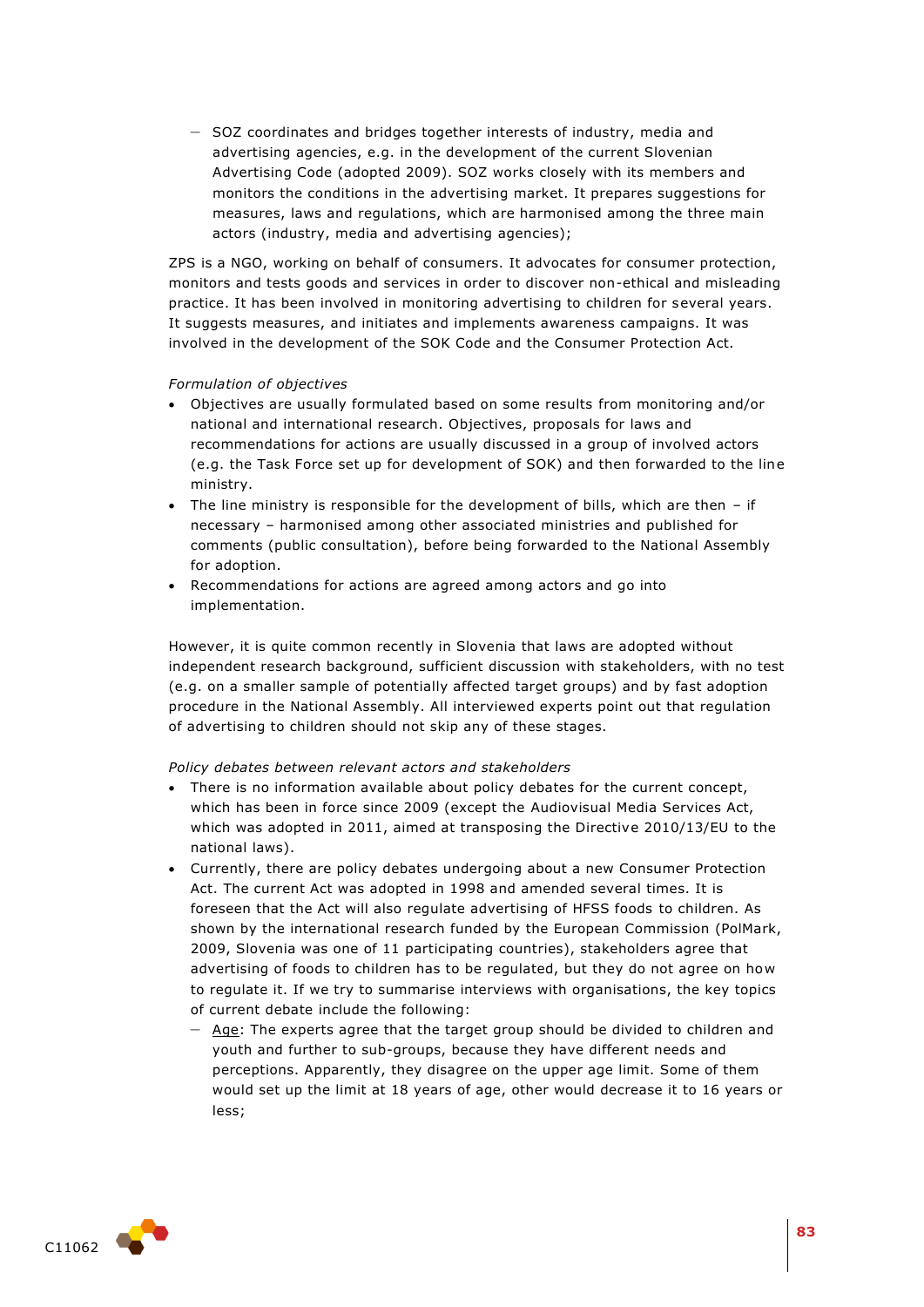- Standards: All experts agree that adequate standards should be in place, defining what is and what is not an HFSS food, in order to ease decisions of advertisement providers and consumers. It was also pointed out that standards should be agreed at **EU** level (at least), because having such regulation exclusively at national level might affect local industry (decreased competitiveness compared to producers from other countries) at the one hand, while it will not provide satisfactory results in consumers (foreign products available through e.g. services of the information society);
- Broadcasts and time: Experts agree that advertising should be banned in broadcasts specifically intended for children, but do not agree about other broadcast programmes and on appropriate time;
- Advertising in schools: Experts agree that advertising in any form, including disguised advertising e.g. in form of free gifts or sponsorships, should be banned from school premises, their immediate surroundings and school events, from schoolbooks and children's magazines;

Statutory regulation or self-regulation: There are different viewpoints observed between SOZ and other interviewed organisations. SOZ primarily claims that Slovenian industry should not suffer due to regulation that would be more stringent than in other countries, and therefore, they should not experience a worse position compared to other countries with less regulated environment. On the other hand, experts from ZPS and NIJZ advocate for more stringent, more transparent regulation of food advertising to children by law, which would enable enforcement and penalising of incompliance.

8.2.4 Development of the approach: which contextual factors influenced the development of the current approach to regulating food advertising aimed at *child ren?* 

Please, note: the procedure described below was summarised from interviews and is not based on proven facts. During the time concerned, there were several organisational and staff changes in line ministries and competences were transferred from one authority to another. As assumed, the process was carried out approximately as follows:

- The "basic" act (Consumer Protection Act) was adopted in 1998. It generally regulated advertising to children (not specifically oriented to food) by prohibiting elements that could be harmful to children. This issue was also generally regulated in the National RTV Code (2000).
- The Resolution on the National Programme of Dietary Policy 2005-2010 (adopted by the Ministry of Health in 2005) defined in its principles on dietary policy, among others, the need of healthy food for groups with special needs (including children) and the need to respect ethical principles by all stakeholders involved in dietary chains, including marketing. The Resolution also pointed out the need for active participation of professional and general public and NGOs in the implementation of the Resolution.

Based on the Resolution, several guidance documents were prepared for different risky groups, including children, i.e. Guidance for Nutrition in Educational Institutions (2010), which promotes healthy food and drinks for children in kindergartens, primary and secondary schools, and recommends prevention of advertising HFSS foods in schools.

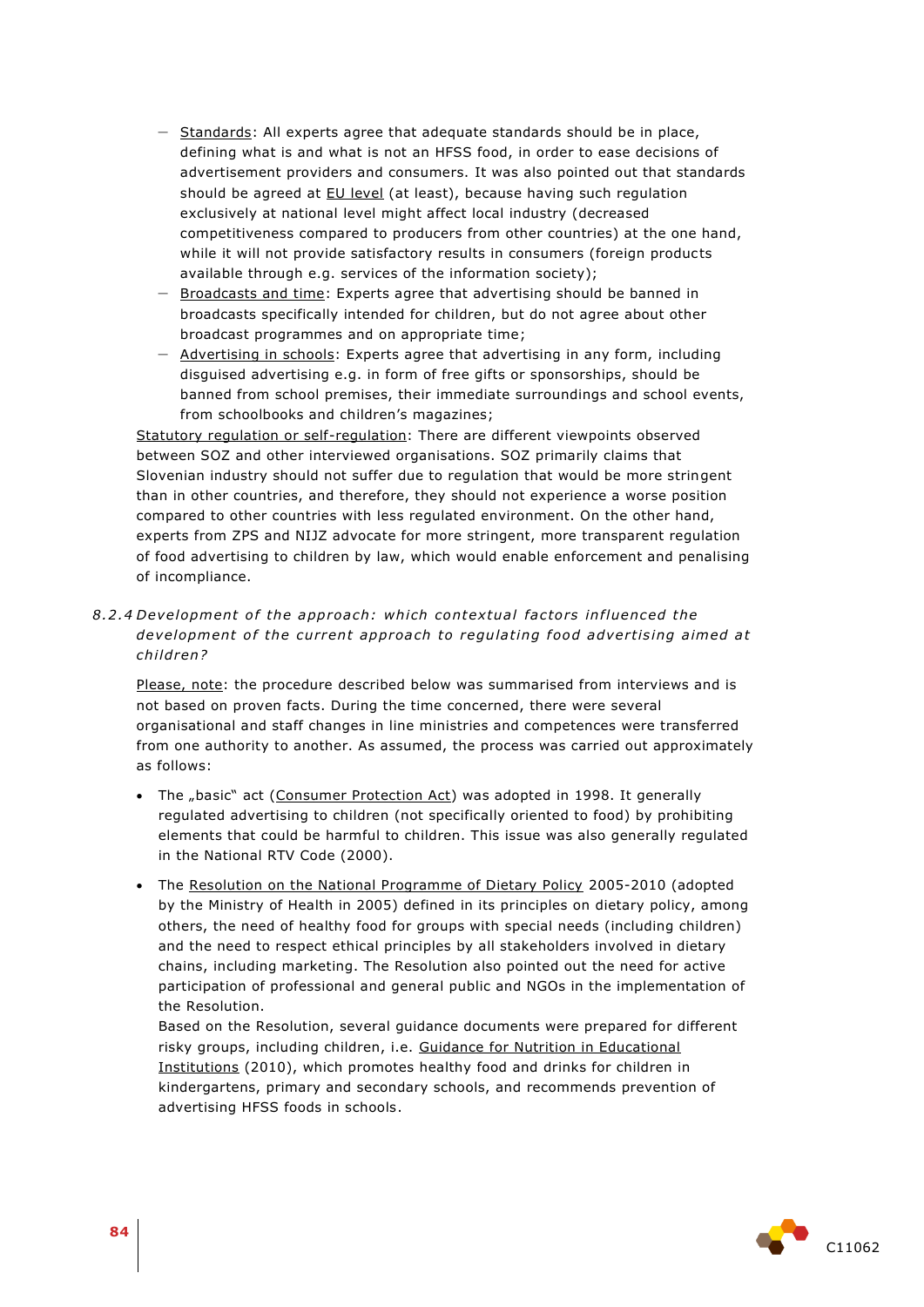- Based on increasingly frequent warnings of medical experts, competent public institutions and NGOs concerning obesity and related health problems in Slovenian children, the National Code Task Force was established (2008), which involved representatives of the Ministry of Health, National Institute for Public Health, Consumers Association, the Slovenian Advertising Chamber and other stakeholders and other experts. The Task Force developed the Slovenian Advertising Code (SOK), which was adopted in 2009. In SOK, advertising of HFSS food to children was regulated in a comprehensive way for the first time, and harmonised between three main parties (industry, media and advertising agencies) and other main stakeholders.
- A significant step forward was made by the adoption of the Audiovisual Media Services Act (2011) that prohibits in general advertising of harmful and inappropriate goods and services to children.
- In 2013, the amended School Meals Act introduced the principles of healthy diet in educational institutions and banned out food/beverage vending machines. The Act has not managed to prohibit advertising in schools in spite of pressure made by NGOs.

#### Accompanying activities:

It should be pointed out that along with the efforts aimed at regulation of advertising HFSS foods to children, public bodies (particularly NIJZ) and NGOs (Consumer Association) in cooperation with line ministries, schools and other stakeholders, initiated raising awareness campaigns about advertising to children and unhealthy food among children and their parents, educational staff and other stakeholders, such as:

- Marketing Foods to Children Whose Responsibility it is? (ZPS, 2009). The aim was to initiate adoption of a national code. SOK was actually presented and promoted at one of thematic tables organised during the campaign;
- For School without Advertisements is another ZPS action (2012- still undergoing), which is not exclusively focused on food. It was publicly supported by numerous parents, several ministries and the National Institute for Public Health.

In line with a common standing that the problem of unhealthy food and life style in children has to be dealt in a comprehensive manner, i.e. that prohibition of unhealthy foods/beverages would not produce suitable results, if children, their parents and other stakeholders are not properly informed and aware of suitable alternatives to such foods, and such alternatives are readily accessible. Several actions and campaigns of this kind were organised recently, for instance:

- School Fruit Scheme a measure of common EU agricultural policy aimed at reversing negative trends in consumption of fruits and vegetables. The measure is aimed at raising awareness on the importance of fruits and vegetables in diet. The scheme is implemented by the Ministry of Agriculture, Forestry and Food (2012- 2014);
- Traditional Slovenian Breakfast is a joint effort of several ministries, NIJZ, Slovenian Chamber of Commerce and Industry and several food-processing companies. The aim is to encourage consumption of locally produced foods and healthy food;

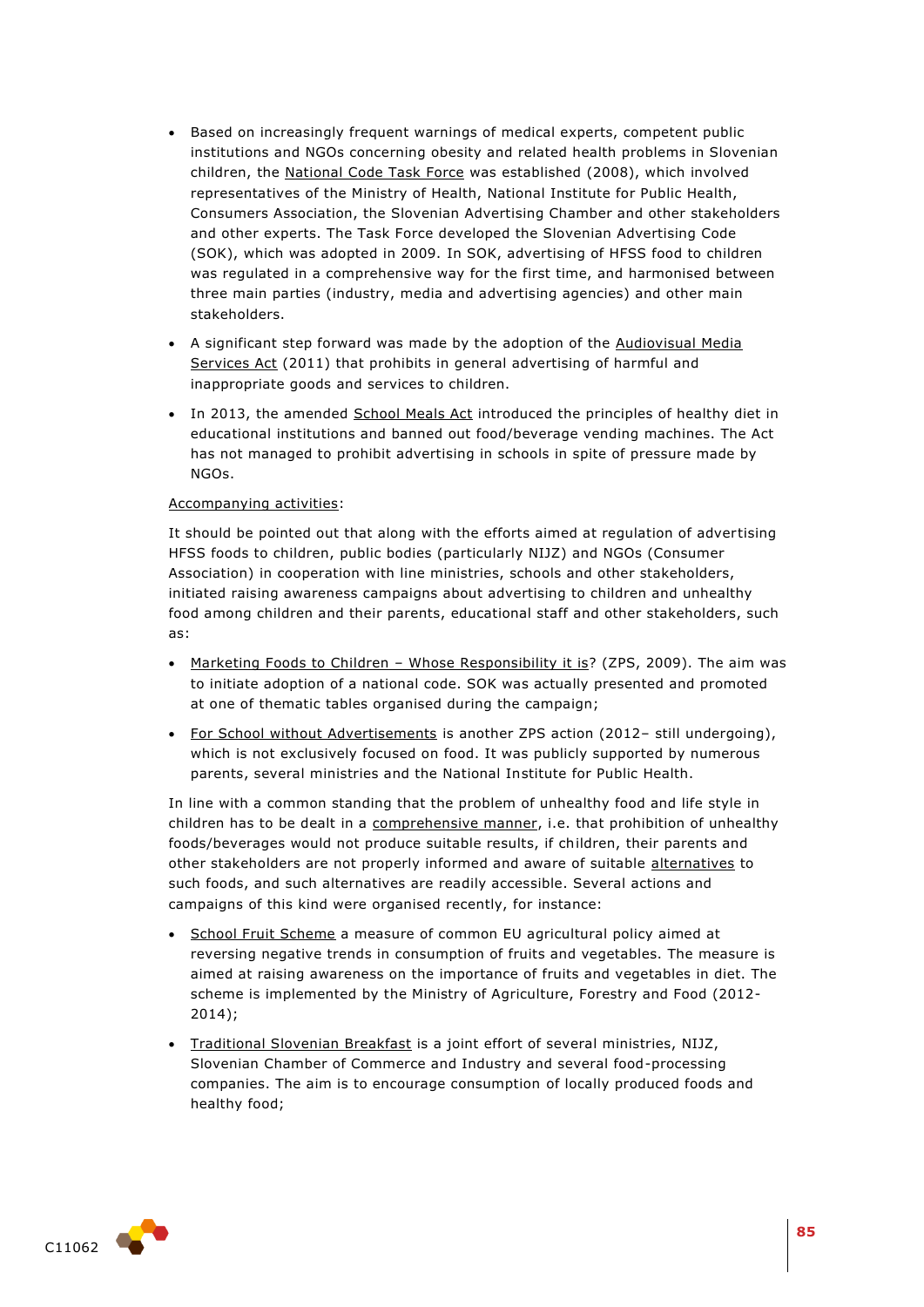A web portal School Pot aims at removing fast food and sweet beverages from schools. The portal provides e-contents and e-tools associated with healthy diet and physical activity in schools (including regulations, guidance, recommendations, research, etc.). The portal was developed by NIJZ and the Josef Stefan Institute and financed by the Ministry of Health.

It should be pointed out, however, that current concept of HFSS advertising regulation is considered far from being satisfactory. The volume of food advertising to children is growing fast; industry and advertisement providers have found their way to advertise through children magazines, school workbooks, advertising panels in the vicinity of schools, free gifts, sponsorships, etc.

Consequently, the interviewed organisations call for further harmonised and focused actions in order to improve the quality and transparency of statutory regulation of advertising HFSS food to children and youth, introduce more strict control and penalties for incompliance, improve self-regulation in media codes, introduce active cooperation with industry, and not least, implement systematic raising awareness and education of children, parents, teachers and other stakeholders about healthy diet.

#### *Contextual factors affecting current approach:*

Overview of structural factors that influenced the development of the current approach to regulating food advertising to children:

- Political factors: Slovenia has no specific strategy or policy on food advertising to children.
- Economic: Actors involved in efforts for regulation of food advertising to children are well aware of consequences resulting from reduction of such advertising to national food industry. The food sector (both agriculture and food/beverage production) accounts approximately for 2.5 % of national GDP and 10 % of total employment (National Statistical Office, 2013). Trade sector is quite strong (about 4 % of GDP) and international retail food chains are significantly represented in the country. Limitation of advertising and reduction of HFSS contents only for national products could affect competitiveness of local products, while consumers would still have direct access to products imported from other countries, possibly with less restricted concepts. Consequences could also include major loss of jobs in food/beverage industry.

Therefore, institutions and NGOs involved in initiatives for more stringent regulation of food advertising to children insist that restrictive measures have to be developed hand-in-hand with local industry, and that simultaneously with any restrictions/prohibitions, it is necessary to develop opportunities for local producers of healthy food. The actions described above (School Pot, Traditional Slovenian Breakfast, School Fruit Scheme) have been developed and implemented with this aim.

Social: Obesity in children has been growing very fast recently. Since 2008, Slovenia has been affected by a severe economic crisis that resulted in loss of over 100,000. Available research works have not investigated correlation between economic recession and obesity in Slovenia, but according to WHO, recession has contributed to worsening quality of food consumed by children, since they cannot afford healthy food. It is assumed that these findings can also apply to Slovenia. On the other hand, mostly as a result of public campaigns, it seems that awareness about healthy food and life styles gradually increases.

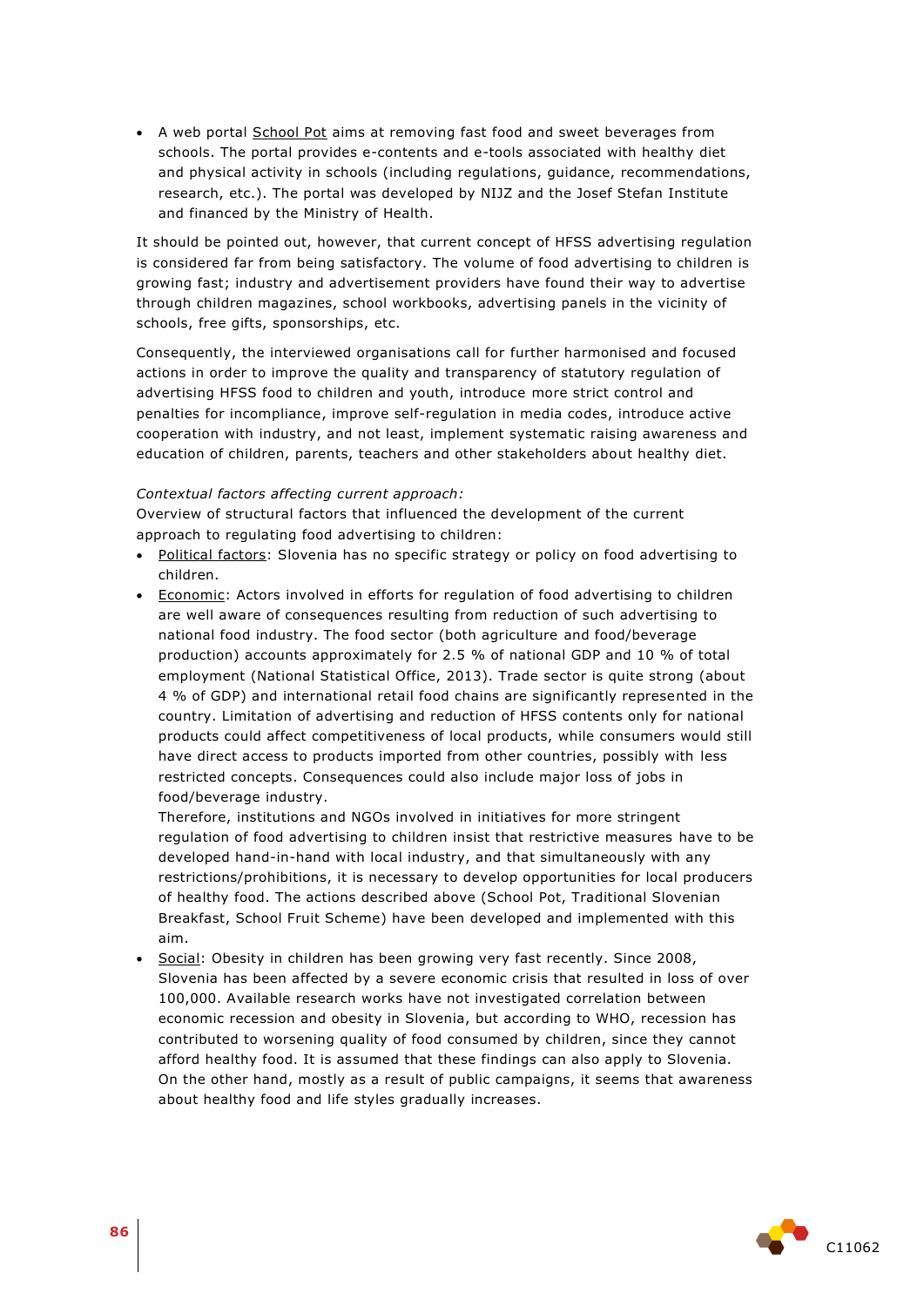- Technological: According to the interviewed experts, food advertising towards children through internet and other non-traditional media (e.g. mobile phones) has been growing fast, and it is difficult to control it. The issue can be handled only through systematic education of children, and the role of parents and guardians in this field is crucial.
- Legal: Definitions used in Slovenia are indicated at the beginning of the study (see: Chapter 1, Definition of food advertising towards children in Slovenia). Enforcement is described in Chapter 3 below.
- Ecological: In the campaigns mentioned above, environmental factors are clearly considered, for instance by emphasising short supply chains in local products (less transport).

## 8.2.5 Implementation of the approach: how was this done?

- The implementation of the approach is described in detail, together with the development of the approach, under the item "How was the current approach to regulating food advertising aimed at children developed" (see above).
- Actors involved in the implementation process: As mentioned earlier, legal acts were prepared by the line ministries and adopted by the National Assembly. Inspection services are responsible for enforcement of compliance with legal provisions. In recently adopted acts, liable entities are provided with a period of adjustment in order to ensure compliance of their practice with new requirements. The National Advertising Code (SOK) was adopted by SOZ members and put into force immediately.
- Data on budgetary funds spent on development and implementation of the concept is not available and costs cannot be assessed.
- Continued or new approach: The current concept was actually started in 2009. It is built on previous acts and self-regulations concerning advertising of potentially harmful products and services to children (HFSS food was not considered earlier). Therefore, regulation of HFSS food advertising is a new element in the former concept of co-regulation.

# **8.3 Evaluating the outcomes and effectiveness of policies**

## 8.3.1 Has there been any review/evaluation of the approach so far?

- There has been no formal evaluation carried out of the approach. Since there is no special policy on food advertising to children set up in Slovenia and the concept was not started and implemented as a project, there is neither systematic monitoring and evaluation nor funds for such monitoring put in place.
- NIJZ and ZPS, however, monitor the issue of food advertising to children based on their routine and contacts with stakeholders. According to them, number of food advertisements to children is growing, and industry finds new ways to approach children.
- SOZ has no budget available to monitor its implementation among its members. If any violation is notified, it is dealt with the Honorary Court.
- A research carried out by ZPS recently has shown that in recent years exposure of Slovenian children to HFSS advertisements has increased by 26 percent. In addition to audio-visual media, for instance, advertisements are found in children's magazines (e.g. full page advertisements, mainly for less recommended HFSS foods, often including prize competitions, a strip or a game, and appealing characters, thus quickly attracting children's attention; advertisements are often in disguised form, hidden in journalist articles, etc.), in school workbooks, in the form of sponsorships at school sports events, free gifts at the first school day, etc. etc.

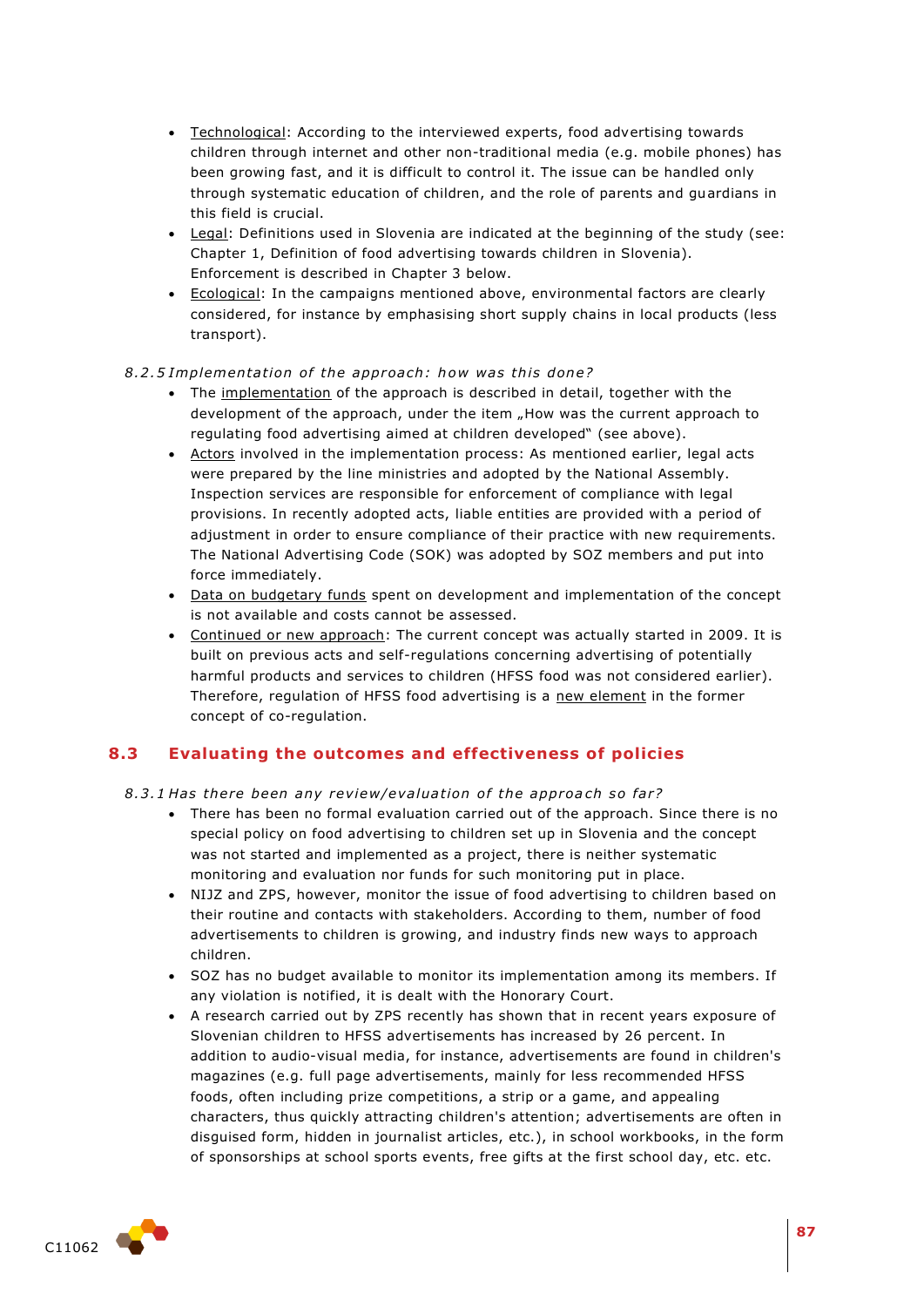8.3.2 Is there any system for monitoring the effect of this approach to regulation? *If so, which organisations or actor carries this out?* 

**Enforcement** of compliance with statutory provisions is carried out by inspection services, where competences are divided between the Market Inspectorate (advertising in general, concerning misleading, potentially harmful contents, unfair business practices, etc.), the Health Inspectorate (dealing with health adequacy of foods, i.e. dietary supplements, ingredients in foods for babies and small children, etc., and not advertising), and for audio-visual media services, enforcement is carried out by the national Agency for Communication Networks and Services.

8.3.3 How is compliance with these regulations monitored and enforced? What sorts of consequences occur if an organisation/enterprise does not follow the regulatory rules in place?

**Violation of the Code** (SOK) is dealt with by the Honorary Court at SOZ based on received notifications of violation. In case of grounded complaints, the Court has the right to request correction or withdrawal of respective advertisement, to inform competent authorities (market inspectorate and others) and to suggest criminal prosecution. Since 2009, the Court ruled in 10 cases.

**As for sanctions**: Penalties are foreseen for incompliance with statutory provisions (e.g. in audio-visual services, penalty of EUR 6,000 to 60,000 is foreseen for incompliance with all provisions aimed at protecting children; in the law on misleading business practice, EUR 3,000 do 40,000 is foreseen for all types of misleading business practice, including misleading of children, etc.). However, according to some of the interviewed experts, penalties are too small and should be more stringent and increased, while SOZ claims that penalties are very high and advocates for lower penalties.

Self-regulations by codes, however, have no penalties. Violations of ethical code are dealt by the Honorary Court (SOZ) as indicated above.

8.3.4 How effective do you feel this practice is in contributing to a good regulation of food advertising aimed at children? Please explain.

**Efficiency in terms of costs and benefits in practice**: As mentioned earlier, efficiency of the concept cannot be judged, as there is no data available on the cost of development, implementation, monitoring & evaluation and enforcement of the coregulation concept.

According to the interviewed experts, a thorough evaluation, if it were carried out, should have taken into account cost and benefits in a broader context, i.e. not only cost of public authorities and bodies involved in development, implementation and enforcement of the concept, but also costs induced by the concept in industry, media, advertisement providers, etc. on the one hand, and benefits to health in children on the other hand, which can be measured only in a longer-term, provided that parameters of correlation between food advertisements and e.g. obesity in children were scientifically proven and systematically measured.

**Effectiveness of the current co-regulating concept**: According to interviewed experts, the whole concept of food advertising to children in Slovenia apparently does not work properly, as the number of advertisements has been growing, and the same applies for the "grey area" of disguised advertisements (journalist articles, prizes and games, adds in schoolbooks, etc.).

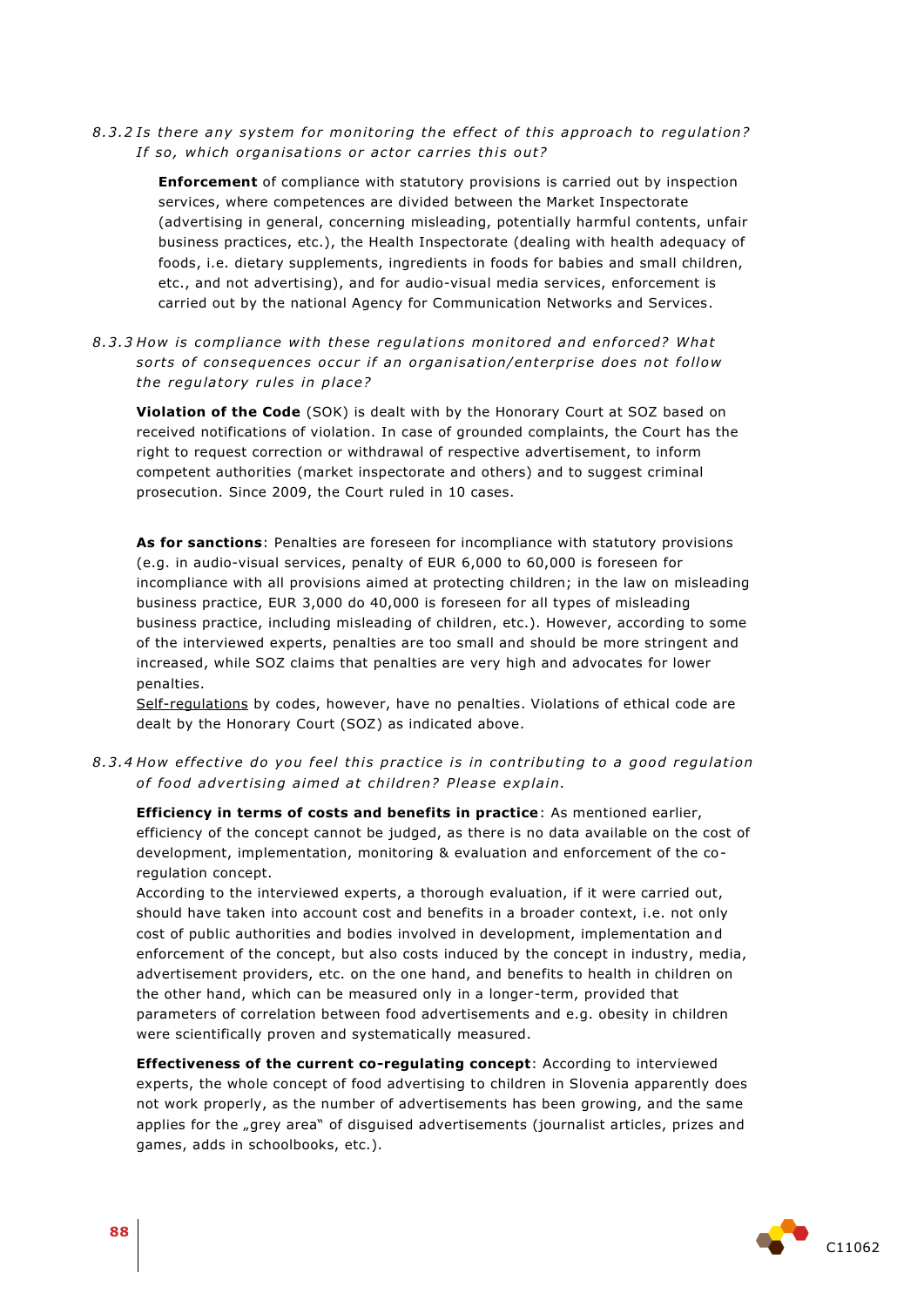As mentioned earlier, recent research carried out by ZPS reported the growth of 26 %; and growing of food advertisement to children was also mentioned by other interviewed experts.

All interviewed experts agree that crucial elements should be regulated by law (e.g. standards defining the HFSS foods; definition of children, definition of products/services intended to children, time windows, etc.), which would also ease self-regulation by the Slovenian Advertising Code – as pointed out, the Code can regulate only methods of advertising and not the product, the time or other things that are not clearly defined.

**Effectiveness of sanctions and penalties**: Any sanctions and penalties should be considered in a broader context, i.e. sanctions and penalties might not be efficient in all cases, for instance, according to some interviewed experts, larger good-standing companies might pay them with no trouble and continue violations. However, as pointed out by SOZ, advertising is not the only problem for bad eating

habits in children and youth, and cannot be solved only by prohibition and sanctions. It needs a systematic and broader concept, and involvement of all stakeholders

8.3.5 Have there been any obstacles or challenges encountered in developing and *implementing this approach to regulating food advertising aimed at child ren?*

**Lessons learned**: Main lessons learned can be summarised as follows:

- $-$  The current concept of co-regulation apparently does not work properly, as the number of food advertisements to children and youth is growing in all media;
- Key elements of the concept (such as: products standards, age groups in view of their different needs and perception of advertising, advertising time in audiovisual media; advertising place – e.g. school premises, immediate vicinity of schools, etc.) should be clearly, uniquely and in a transparent manner regulated by law, preferably by a single act in order to prevent possible different interpretation and practice induced by other laws. Clear and transparent statutory regulation would also ease self-regulation of methods and ethics in advertising to children;
- Effective combination of restrictions, awareness raising / education and promotion of alternatives: As pointed out by all the interviewed experts, only restriction of HFSS food advertising to children does not provide suitable results. Children, their parents and other target groups of consumers have to learn about harmful characteristics of such food and have to get easy access to suitable healthy alternatives. It means that awareness raising and information campaigns, that also appear in the most influential media (TV) have to be implemented at least simultaneously with the efforts to regulate (restrict) advertising of HFSS foods to children. Public campaigns carried out in Slovenia have shown good results in rising awareness among parents, teachers and other targeted consumers;
- A comprehensive and harmonised approach has to include industry, advertising agencies and media, and other stakeholders. An independent and forced approach might have serious adverse effects on the "advertising triangle" (industry, media and advertising agencies) and result in loss of jobs, which in turn might affect behaviour of population (according to WHO, for instance, there is a correlation between lower purchase power and the HFSS food);

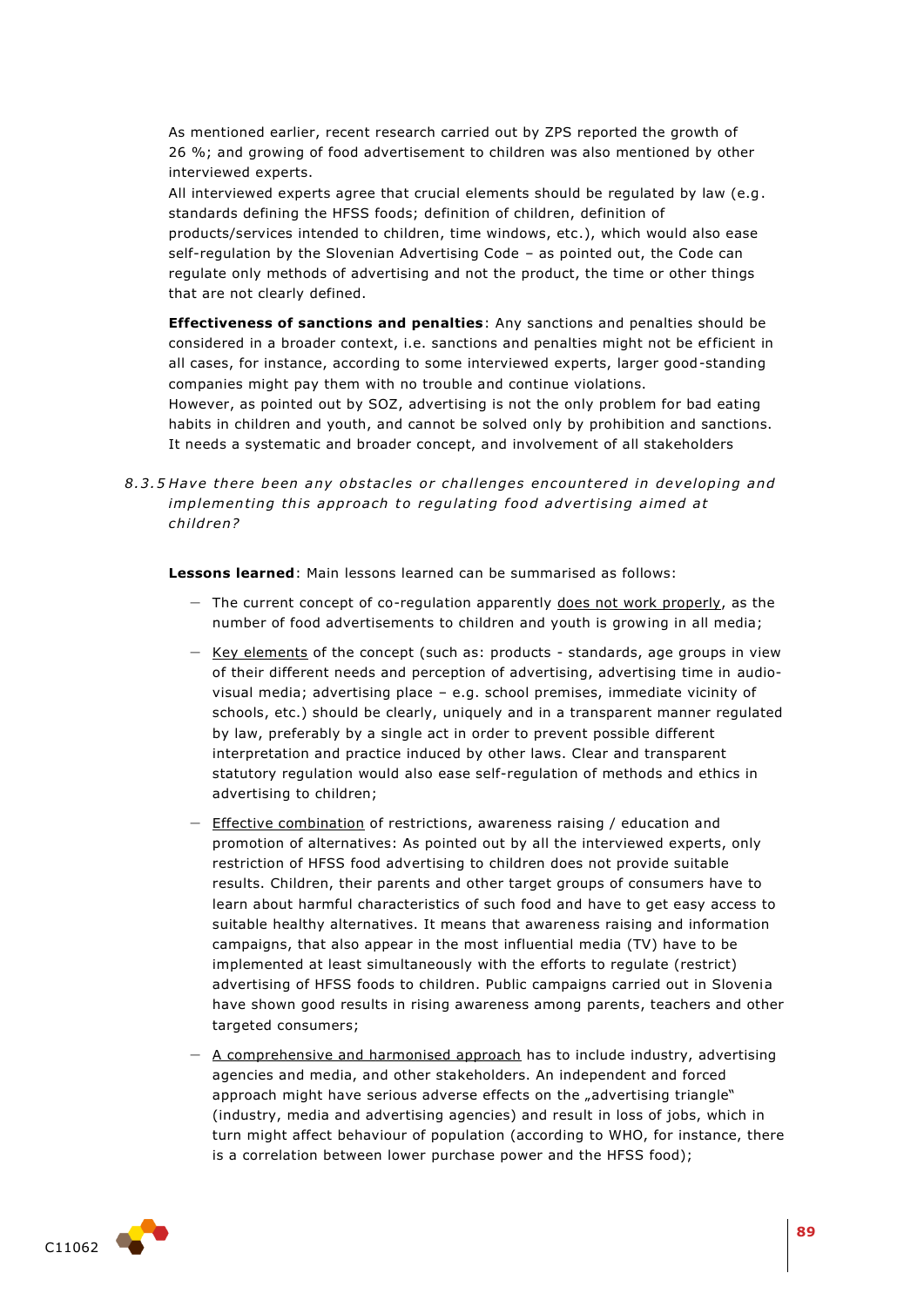– Scientific background: Interviewed experts also pointed out that any measure should be based on thorough investigation of the context, including specific national features, and potential key enabling-driving factors and obstacles to introduction of measures, which was not exactly the case in Slovenia.

**Obstacles** encountered in developing and implementing the approach: As mentioned above, the current concept of co-regulation is not satisfactory. Main obstacles could be summarised as follows:

- Existing legal environment includes several acts the adoption of which range within the period of over 15 years. Several elements are regulated by several acts, which allows different legal interpretations and different business practice, and contributes to difficulties in enforcement, particularly so, as there are different inspectorates and other public bodies responsible for enforcement of different laws;
- $-$  National regulation vs. global context: Due to the global nature of production, advertising and trade, certain key elements cannot be effectively regulated at national level, for instance HFSS standards. An example: a national producer of cereals, following recommendations by health institutions, reduced the sugar contents in their products. However, they soon faced decreased sales results, because consumers preferred sweater products of foreign producers available in shops in Slovenia.

#### **Factors of success and risk factors**:

– Factors of success: It is difficult to discuss factors of success for the current concept of co-regulation, since it, as mentioned above, does not produce satisfactory results in terms of volume and means of food advertising to children.

However, a combination between discouraging (restrictive) measures (e.g. prohibition of HFSS food in schools) and positive, enabling promotion focused on raising awareness, information and provision of easy access to suitable healthy alternatives has proven to be a successful approach;

Risk factors: Slovenia has been introducing its co-regulation concept in the conditions of a severe economic crisis (steadily present since 2008), which resulted in significantly lower purchase power of consumers, affecting both, industry (lower sales) and consumers (they cannot afford healthy, often more expensive foods). According to WHO, economic crisis and consumption of healthy foods are related. It is uncertain how these circumstances, if they persist, would affect advertising to children (taking into account desperate efforts of industry to increase their sales) on the one hand, and to what degree the results of positive campaigns would be affected, on the other hand.

## **8.4 Transferability**

#### *8 .4 .1 Di scus sion on t rans fe rabili ty o f app roach*

 **Transferability of the concept**: We are not sure whether the current Slovenian co-regulation concept as a whole is readily transferable to any other region/country. Namely, even the best practices do not necessarily work in other countries with different legal and business environments, different business practice, different consumer behaviour, etc.

In terms of required elements, we could summarise as follows:

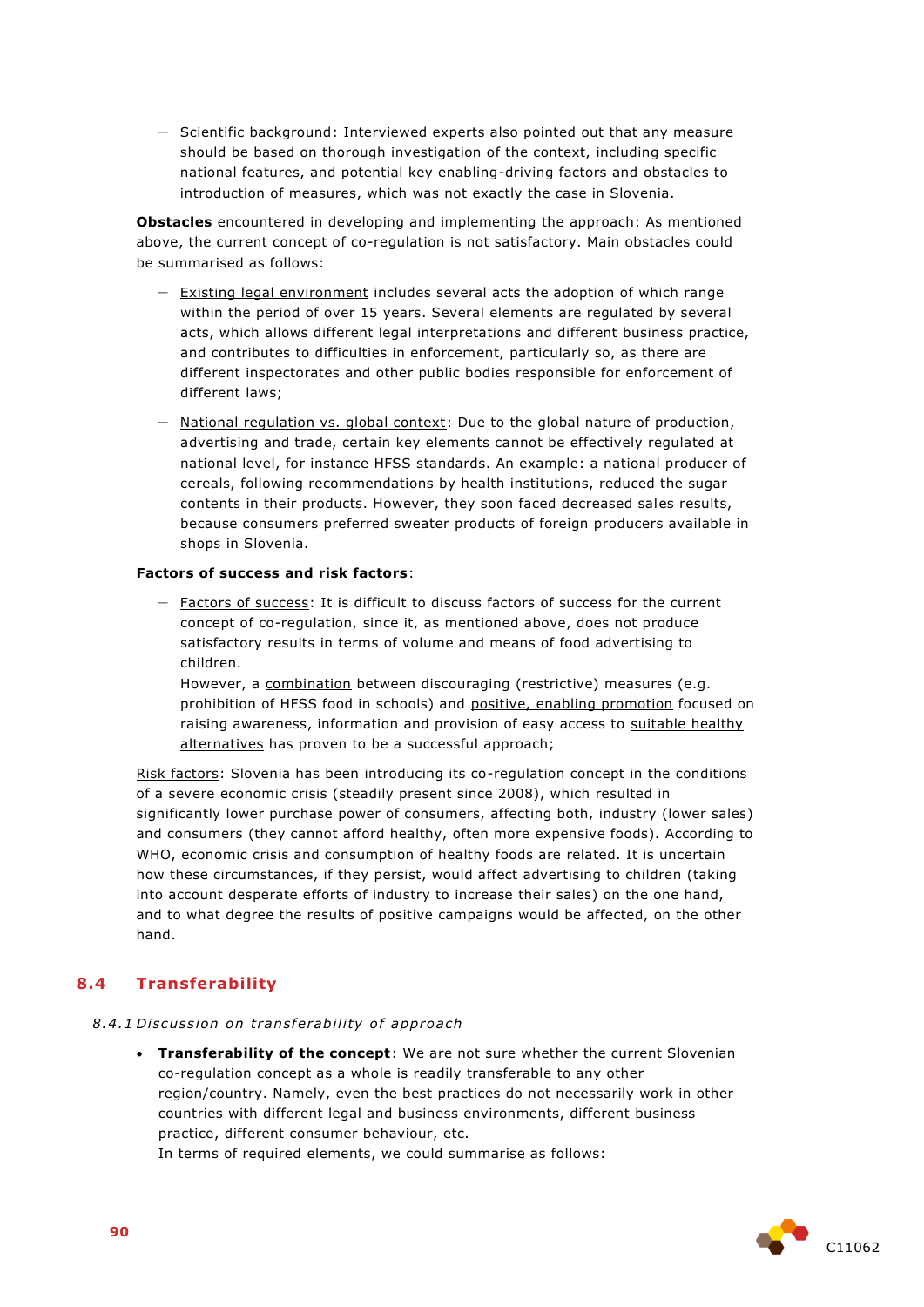- Intuitive appeal: Although the Slovenian concept as a whole apparently does not work properly, it is obvious that the combination of discouraging (restrictive) measures (restriction, prohibition) and positive promotion (awareness raising, information and provision of easy access to suitable healthy alternatives) implies a highly logical structure and so far proves to be a successful approach;
- Financial requirements: As indicated above, introduction of the concept has not been set up and implemented as a project with all necessary elements (e.g. finance) planned. Therefore, no data is available in this area;
- Other capacity requirements: The explanation concerning finance applies also to other requirements (e.g. specific skills, human resources, administrative capacity).

It should be pointed out, however, that development, introduction and implementation of a new concept would necessarily need multi-disciplinary approach, bringing together advertisement experts, industry, food experts, health experts, experts in children's behaviour, officials from competent public authorities, educational experts, etc. etc.

#### **Legal requirements**:

- First, this element vitally depends on respective national legal framework already in place (what is already regulated, where and how; which are connections between individual legal acts); and
- Second, it is necessary to decide, upon agreement of all main stakeholders, what needs to be regulated by law. In Slovenia, interviewed experts suggest that the law should regulate at least the product (standards for HFSS foods), the consumer (several age groups of children and youth based on their needs, perception and behaviour), the time and/or the type of broadcast (in audiovisual media) where advertising is not allowed, and the place (e.g. prohibition of advertising in schools and similar institutions).

## **Institutional requirements**:

- Monitoring and enforcement: In case of statutory regulation, it is, however, necessary to organise proper monitoring and enforcement by public authorities, prosecution bodies and courts;
- Independent research & scientific capacities: They should be involved in all stages, i.e. in development, introduction implementation, evaluation and eventual revision of the approach. They should provide scientifically proven information in all related fields, e.g. health conditions, advertising (means, products, methods, target groups, etc.), behaviour of consumer target groups, etc.
- **Self-regulation**: Although self-regulating bodies usually follow and use examples of good international practice, it is inevitable that they also consider national specifics; among others, legal and business environment, characteristics of industry, media and advertisement providers, and business practice used in the country.

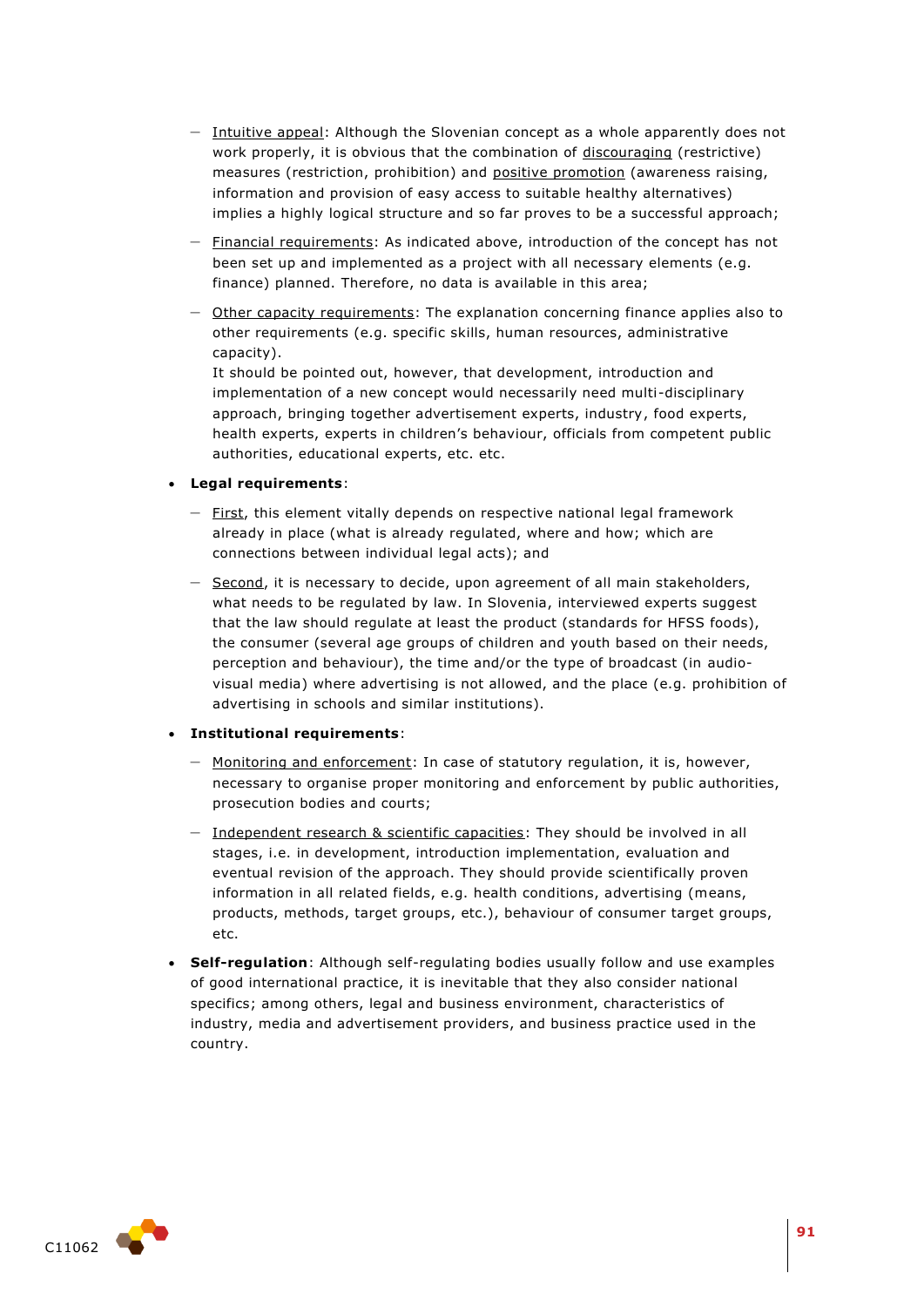## 8.4.2 Potential obstacles to transferring this approach to other national contexts

- **Key features in terms of transferability**: As indicated above, we do not believe that the concept as a whole is readily transferable to other regions/countries. There are, however, certain features of the concept that could have significant role in terms of transferability, namely The *"holistic approach*" as a combination of regulation/self-regulation and encouragement of awareness, information and education of target groups (children and youth, parents, teachers and other staff in educational institutions) and positive promotion of suitable alternatives on the one hand, and involvement of all stakeholders including consumers, industry; advertising agencies, media, scientific institutions, on the other hand.
- **Key obstacles**: As mentioned above, key obstacles in transferring the approach to other regions/countries would be the national context (legal and business environment and practice, economic and social characteristics, specific characteristics, habits and behaviour of target population, etc.) that have to be considered in both, "transferring" and "recipient" countries.

#### **EU dimension**:

 According to the interviewed experts, certain elements cannot be effectively regulated at national level, due to global nature of local industry and access of consumers to global products in local shops and to global markets through internet and other non-traditional media. Consequently, it is suggested that standards defining HFSS foods should be regulated (at least) at the European level, which would ensure a level field of play of all industries involved in or associated with food advertising to children.

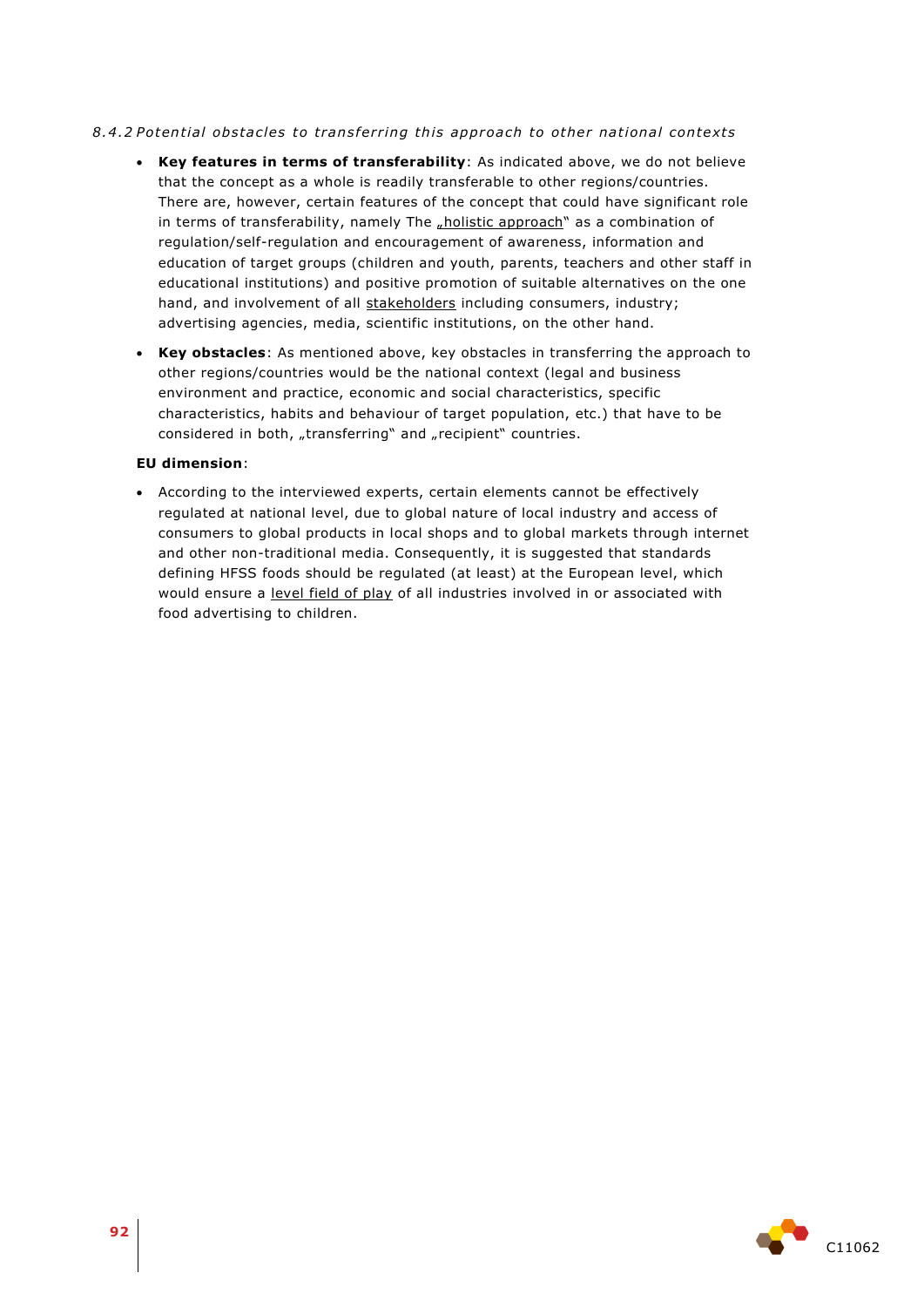# **9 Spain**

# **9.1 Description of Current national approach to regulating food advertising aimed at children**

9.1.1 How is food advertising towards children defined in the country? Do different *ac to rs u se di f fe rent de fini tion s?* 

In Spain, the main guidelines regulating food advertising aimed at children are included in the **Code of co-regulation of food and beverage advertising directed at children, prevention of obesity and health (PAOS Code)**. This code contains the definition and criteria of food and beverage advertising for children, which are as follows:

An advertisement is considered to be directed at children under 12 years of age (in audio-visual and printed media) or to children under 15 years of age (on the Internet) according to the following criteria:

(a) **The type of food product being promoted**: it shall be deemed to be directed at children under 12 years of age (or, if applicable, to children under 15 years age), if it objectively promotes a food product primarily (*measured by IRIHomescan or KantarWorldpanel*) addressed to the audience of said age;

(b) **The design of the advertisement**: any commercial shall be deemed to be directed at children under 12 years of age (or, if applicable, to children under 15 years of age) when designed in such a way that the content, language and/or images are particularly suited to raise the attention or interest of the audience of the mentioned age.

(c) **The circumstances in which the dissemination of the advertisement is carried out**: any commercial shall be deemed to be directed at children under 12 years of age whenever it is transmitted through audio-visual or printed media, either in a media or medium objectively and mainly addressed (*measured by Sofres*) to the audience of the mentioned age, or by means of general communication media when inserted in timetables, programming blocks, sessions or spaces which are either directed at children under 12 years of age or with an audience composed mostly of children under 12 years of age.

Moreover, advertising is considered to be directed at children under 15 years of age, when it is broadcasted on the Internet, either uploaded onto a website or to a section of a website where more than 50% of its audience are children under 15 years of age (*measured by Comscore or another similar independent organisation, appointed by the Monitoring Commission of the present Code*).

These criteria establish the age for child protection at the age of 12 in audio-visual and printed media, whereas the age limit for Internet contents is 15 years. These age limits have been criticised 'considering that the limit of 15 years of age should be extended to all areas' (Megías y Cabrera, 'Ética y Derecho en Publicidad', 2013).

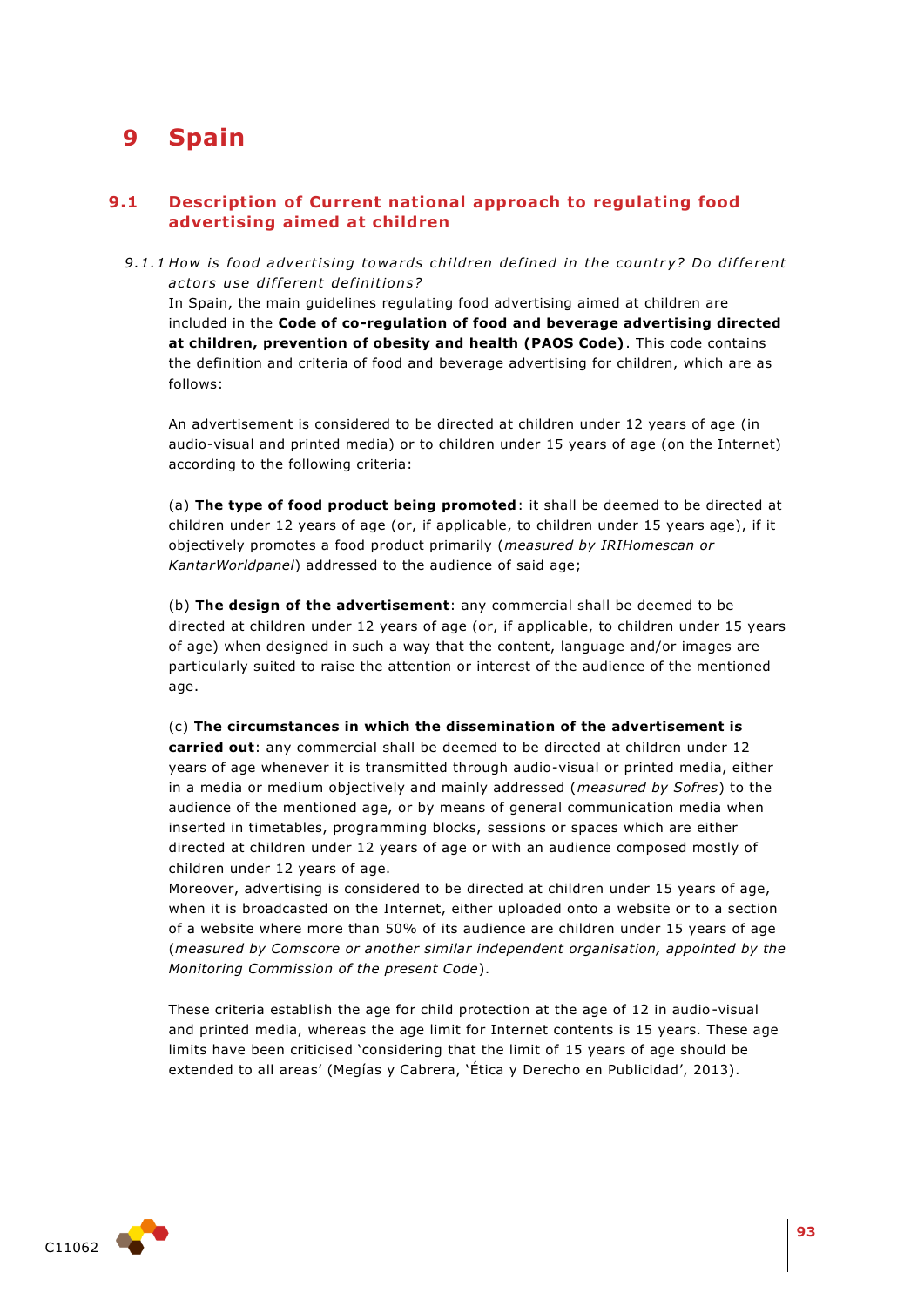In this regard, Mr Alejandro Perales, President of the Association of Communication Users ('Asociación de Usuarios de la Comunicación, AUC' in Spanish), states the following: 'We argue that the Code should apply to children up to 15 years, independently of the form (audio-visual or printed media, Internet), used in the dissemination of the advertising. We also believe that the criteria to decide which advertising is aimed at children should be reviewed. Furthermore, it would be necessary to review some aspects related to the use of celebrities or popular characters with children'.

## 9.1.2 System of regulation followed by country for regulating food advertising *towa rds child ren*

With regard to the regulatory system adopted in Spain, Spanish Public Administrations chose to endorse a **system of self-regulation** of food and beverages advertising directed at children, based on the favorable approach of the European Commission towards voluntary regulation.

Specifically, this advertising is regulated by the PAOS Code, Code of co-regulation of food and beverage advertising directed at children, prevention of obesity and health. This Code was adopted in 2005, and subsequently amended in 2012. In particular, it was developed in line with the 'Principles of Advertising of Food and Beverages' of the EU Confederation of Agro-Food Industries (FoodDrinkEurope), approved in February 2004.

The PAOS Code is the result of an agreement signed by AECOSAN (Spanish Agency for Consumption, Food Safety, and Nutrition, assigned to the Ministry of Health, or 'Agencia Española de Consumo, Seguridad Alimentaria y Nutrición' in Spanish), FIAB ('Spanish Federation of Food and Drinks Industries', or 'Federación de Industrias de Alimentación y Bebidas' in Spanish), AUTOCONTROL (Spanish advertising selfregulation organisation, or 'Asociación para la Autorregulación de la Comunicación Comercial' in Spanish), the distribution/supply sector (ANGED – National Association of Large Supply Companies-, ASEDAS – Spanish Association of Distributors, selfservices and supermarkets - and ACES- Association of Spanish Supermarkte chains-), hospitality (FEHR- Spanish Federation of Hospitality-) and restaurant industry/ catering (FEHRCAREM, Business Association of Modern Restaurant Chains).

The Companies and Associations that sign the Code, also accept the criteria included in it.

The code was **promoted in 2005 by FIAB** and sponsored by the **Spanish Agency for food safety and nutrition (AESAN**). The main objective of the PAOS Code was to establish a set of rules to guide the companies adhering to it in the development, implementation and broadcasting of their advertising messages directed at children up to 12 years old.

In any case, food and beverage advertising aimed to children is also subject to the following general framework (in addition to the self-regulation guidelines of the PAOS Code):

- General Law 34/1988 of 11 November, on Advertising;
- Law 3/1991 of January 10, on Unfair Competition and its modification in Law 29/2009, which recognizes and expressly encourages self-regulation systems;

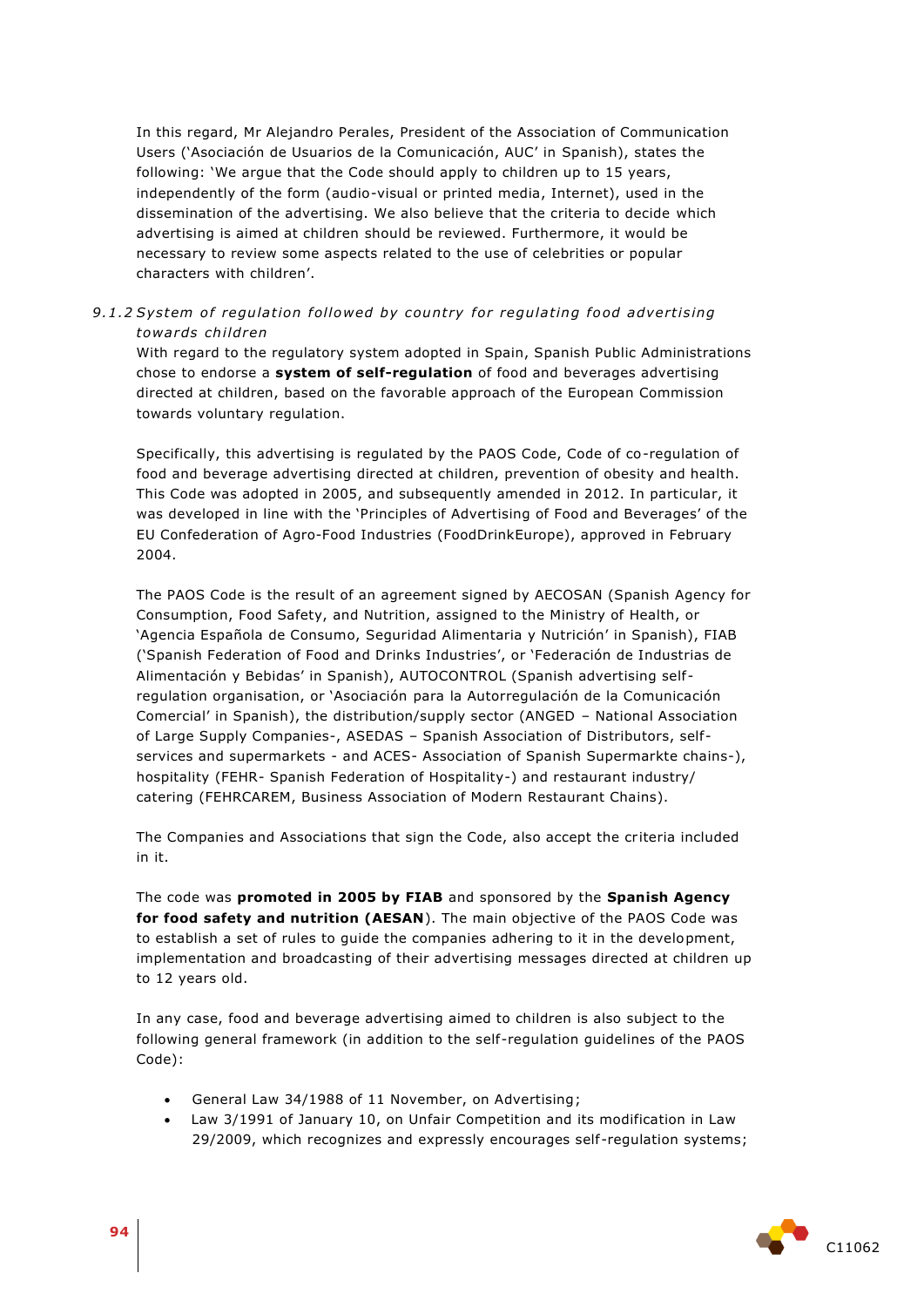- Royal Decree 1334 / 1999, 31 July, approving the General Standards of Labelling, Presentation and Advertising of Food Products;
- Law 44/2006, of 29 December, improving the protection of consumers and users, which extended the competencies of the Agency in the field of nutrition (AESAN);
- Law 7/2010 of 31 March, on Audio-visual Communication;
- Law 11/2011, of 5 July, which creates the Spanish Food Safety Agency;
- Law 17/2011, July 5, on Food Safety and Nutrition;
- European Parliament Resolution of 15 December 2010 on the impact of advertising on consumer behaviour.

In particular, article 46 of Law 17/2011 on Food Safety and Nutrition, under the heading 'Advertising on food products addressed to consumers under 15 years of age', requests the establishment of codes of conduct that regulate the commercial communications on food and beverages directed at children under 15 years of age.

As a result, in 2012, **the PAOS code was reviewed.** In particular, the commitment to self-regulation concerning the advertising of food and beverages was expanded to include children under 15 years of age on the Internet, taking into account the increasing use of this means of communication in this segment of population, and thus responding to the new Law 17/2011.

**The application of the rules of the PAOS Code is affected by the age of the audience of the specific advertisement**. This is not groundless, given that the younger the audience to whom the advertisement is addressed, the greater is their credulity and vulnerability, and therefore, the greater the need to offer them special protection. For this purpose, extra caution will be required in advertisements directed at children younger than 12 years of age.

In this sense, it is worth clarifying that there is a specific Code of self-regulation on Television content and children, which sets protected viewing times for children. This code establishes a protection timetable as established in article 7.2 of the General Law on Audio-visual Communication. The protected viewing times established by both the Code and the Law on weekdays are as follows: between 8:00 am - 9:00 am and 17:00-20:00 pm for children under 12 years of age; whereas during the rest of the time between 6:00h and 22:00h, relative protection for minors of between 13 and 18 years of age is applied.

On the other hand, the scope of the PAOS Code involves the type of food product being promoted, the design, and the conditions (circumstances) of dissemination (these are the 3 main criteria applied, as previously mentioned). Meanwhile, no restrictions on the emission frequency of commercials are made.

The **target groups** of this regulation are those who have voluntarily adhered to the PAOS Code (previously listed). Meanwhile, other stakeholders are also directly involved in this regulation, as part of the Monitoring Commission: the Spanish Agency of Consumption, Food Safety and Nutrition; the Ministry of Agriculture, Environment and Food; the Secretary of State of Telecommunications and Information Society; the Consumer and Users Council; the Spanish Advertisers Association, and the Spanish advertising self-regulation organisation (AUTOCONTROL).

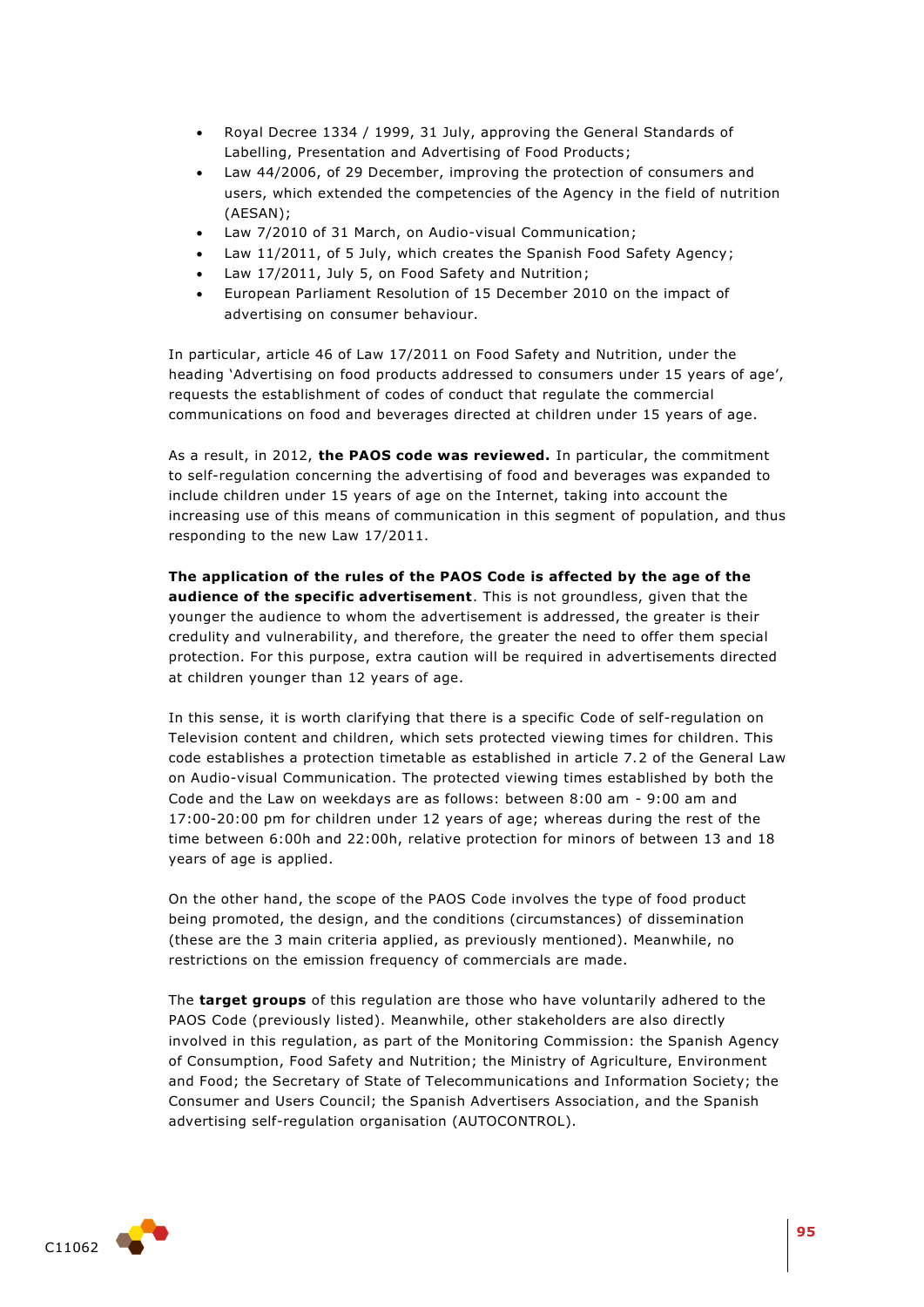Interestingly also, in order to reinforce the application of the PAOS Code, in September 2009, two institutions adhered to it: FORTA (Federation of Radio and Television Organisations of the Spanish Autonomous Regions) and UTECA (Associated Trade TV Union).

As well as this, in practice, the application of the code affects children and their families, and ultimately, the society as a whole, given that the objective is the prevention of obesity and health. Moreover, it should be noted that the Code falls within the framework of the **NAOS Strategy** launched in 2005 by the Spanish Ministry of Health and Consumption, which aimed at reducing the prevalence of obesity and overweight and their health and social consequences.

On the other hand, although the PAOS Code was approved in 2005, it was subsequently amended in 2012. In particular, the following milestones should be mentioned:

- **- 2005: The PAOS Code** was signed by AESAN, FIAB and AUTOCONTROL. 32 companies adhered to it;
- **- 2012 (December): New Agreement** for adjusting the PAOS Code to recent regulations. Signed by: AESAN, FIAB, AUTOCONTROL, ACES, ANGED, ASEDAS, FEHR and FEHRCAREM;
- **- 2013** (before the Monitoring Commission 22 May-): ratification of the current member companies and joining of new companies from food and beverage, catering and distribution sectors.

Concerning the procedure for companies to adhere to the PAOS Code, companies have to sign a document of accession that commits them to:

- (a) Comply with the rules of the PAOS Code;
- (b) Comply with the resolutions of the Advertising Jury and Copy Advice reports;
- (c) Participate in monitoring activities;
- (d) Financially contribute to the management of the program by paying the established annual fees.

Finally, it can be said that companies which should adhere to the PAOS Code are those companies that, in one or another form, carry out food advertising (TV, radio, brochures, internet…) aimed at children.

According to latest data available, a total of 44 companies have joined the PAOS Code. They agglutinate 95% of all the investment made in food and beverage television advertising in children's protected viewing times. These 44 companies take part in the following economic sectors:

- 32 in the food and beverage industry;
- 4 companies in the catering and restaurant industry;
- 8 distribution and supply industry.

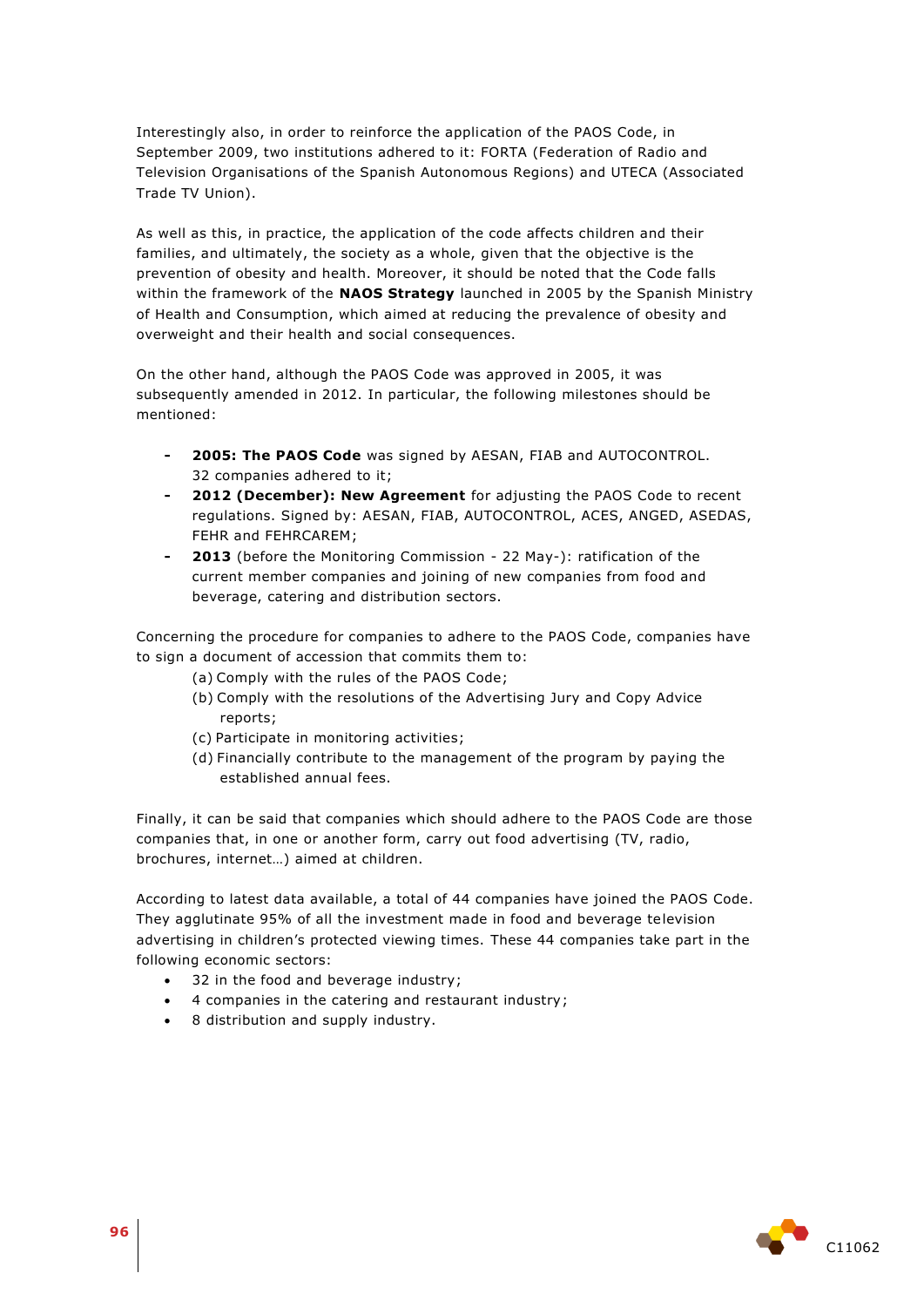#### *9 .1 .3 When was the app roa ch implemented*

The PAOS Code falls within the framework of the **NAOS Strategy** launched in 2005 by the Spanish Ministry of Health and Consumption, which aims at **'reducing the prevalence of obesity and overweight and their consequences**, both concerning the area of public health and social repercussions'. This goal is shared by the World Health Organisation and EU institutions.

# **9.2 Context in which the current national approach was developed and implemented**

#### *9 .2 .1 P roblem recognition*

The PAOS Code falls within the framework of the **NAOS Strategy** launched in 2005 by the Spanish Ministry of Health and Consumption, which aims at **'reducing the prevalence of obesity and overweight and their consequences**, both concerning the area of public health and social repercussions'. This goal is shared by the World Health Organisation and EU institutions.

One of the main **objectives of the NAOS strategy** is to provide a framework of collaboration with food industry companies to promote the production and distribution of products that contribute to a healthy and balanced diet. Although there is not enough scientific evidence to prove that the advertising of food and drink for children is mostly responsible for its selection, the prescriptive effect that advertising can have on the elements chosen to make up the diet should not be forgotten.

#### 9.2.2 Does this approach to regulating food advertisements aimed at children connect with priorities from other policy areas?

Childhood obesity is a multifactorial problem requiring a coordinated response from all agents involved, including not only the industry, distributors, hotel traders, restaurant businesses and the advertising sector, but also health authorities, parents and educators, amongst others. Measures must go beyond the mere control of the promotion of food products, which is a necessary measure, but not enough when taken in isolation on its own.

In addition, it is a fundamental need to protect minors as a segment of consumers who are still forming their personality, and therefore are especially vulnerable to commercial messages. In fact, commercial messages can lead them to assume certain behaviours as normal, even if they are harmful for their health.

9.2.3 Which actors or organisations are responsible for initiating the current organisation of food advertising aimed at children?

The **Spanish Food and Drink Industry Federation (FIAB)** agreed to take a constructive and proactive role in the complex and collective battle against obesity, setting high levels of social responsibility in advertising activities, **in particular those directed at children**, so that they contribute to promoting the adoption of healthy diets and physical activity with a positive effect on their health and well-being.

When the first PAOS Code was launched in 2005, it was estimated that children used to watch TV for an average of 2 hours and 30 minutes every day; as a result, it was estimated that, **a child under twelve years watched about 54 advertisements per day.**

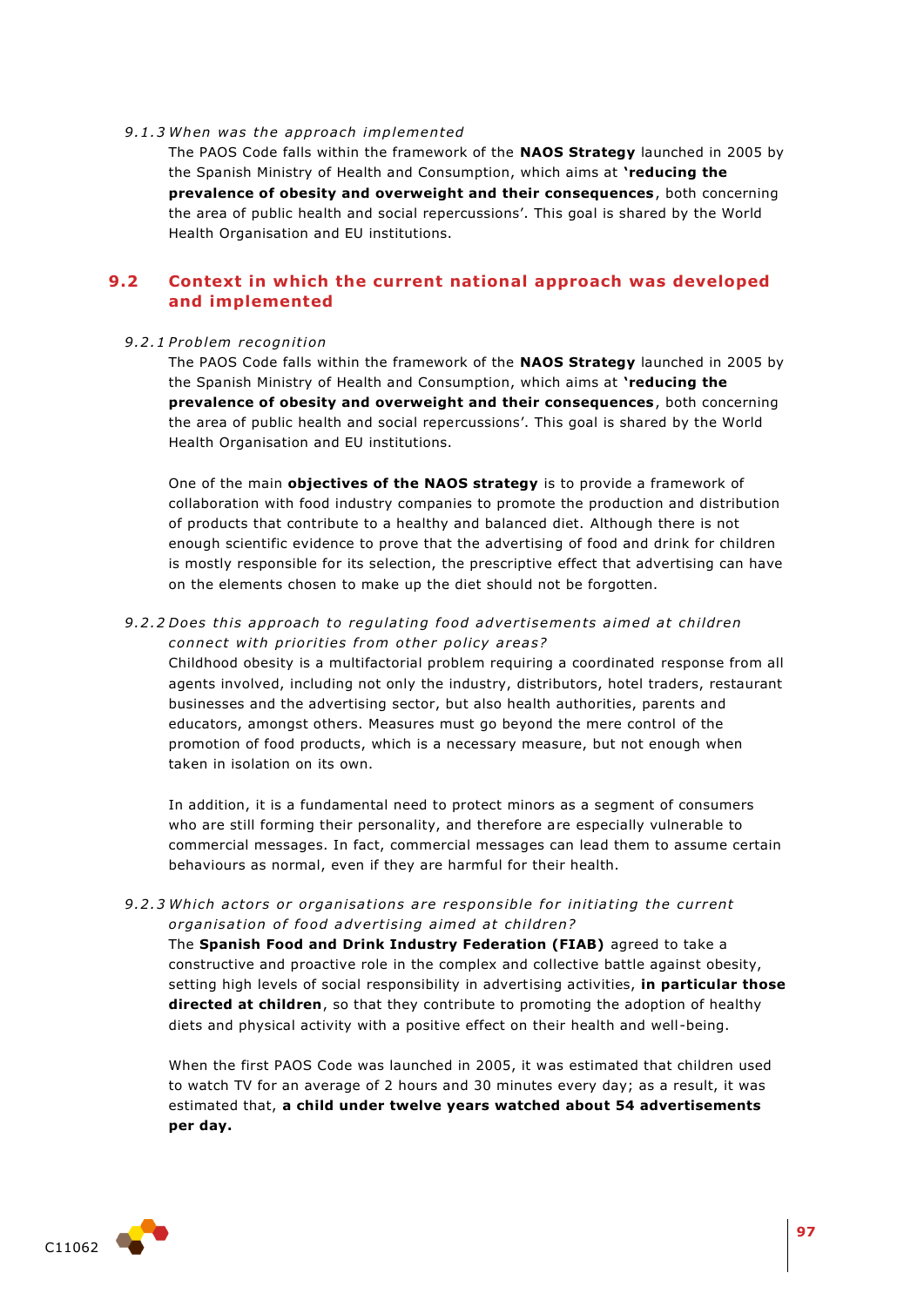The approach developed in Spain tries to make advertising addressed to children serious and responsible, and make it contribute to promote healthy habits so as to reduce prevalence of obesity and overweight.

It was decided to bet on self-regulation, with the conviction that it would be a useful and effective instrument, complementary to other approved regulations. This was a pioneering initiative in Europe.

On the other hand, the increase in the use of Internet among children and teenagers, and the significant increase in advertising aimed at children and teenagers in this medium, created the need for regulation also in this area, by modifying the PAOS Code. Internet is a secondary medium where children spend 40 minutes a day on average (36% fewer minutes a day than the rest of the population).

On the other hand, and as previously mentioned, Law 17/2011 on Food Safety and Nutrition, under the heading 'Advertising on food products addressed to consumers under 15 years of age', requests the establishment of codes of conduct that regulate commercial communications on food and beverages directed at children under 15 years of age. For this reason, the new PAOS Code was modified and adjusted to new regulations in 2012.

According to the Spanish advertising self-regulation organisation AUTOCONTROL, 'Systems of self-regulation in Spain are subject to permanent review; the more sensitive the target sector is (as in the case of food advertising aimed at children), the more the system must be reviewed.' (Ms Patricia Zabala, Legal Director of AUTOCONTROL).

9.2.4 Development of the approach: which contextual factors influenced the development of the current approach to regulating food advertising aimed at *child ren?* 

The PAOS Code is of **free membership**. Companies **voluntarily** declare their adherence to this self-regulation Code. These companies must sign an accession document, which reflects their commitment to respect the rules of the Code in the exercise of their advertising activities.

The main factors that have influenced the development of this regulation are mainly **social motives**, linked to the significant increase of obesity and overweight in the Spanish population. The prevalence of obesity and its upward trend during the last two decades have made the term 'epidemic obesity' a familiar term in Spain. Compared to the rest of Europe, Spain is located in an intermediate position regarding the percentage of obese adults. However, looking to the youngest population, Spain has one of the highest rates, only comparable to other Mediterranean countries. Therefore, the main factor that motivates this regulation is health.

From a technological perspective, Spanish regulation has taken into account the increase of the use of Internet by children, and advertising regulation in this medium aimed at children has been extended up to the age of 15.

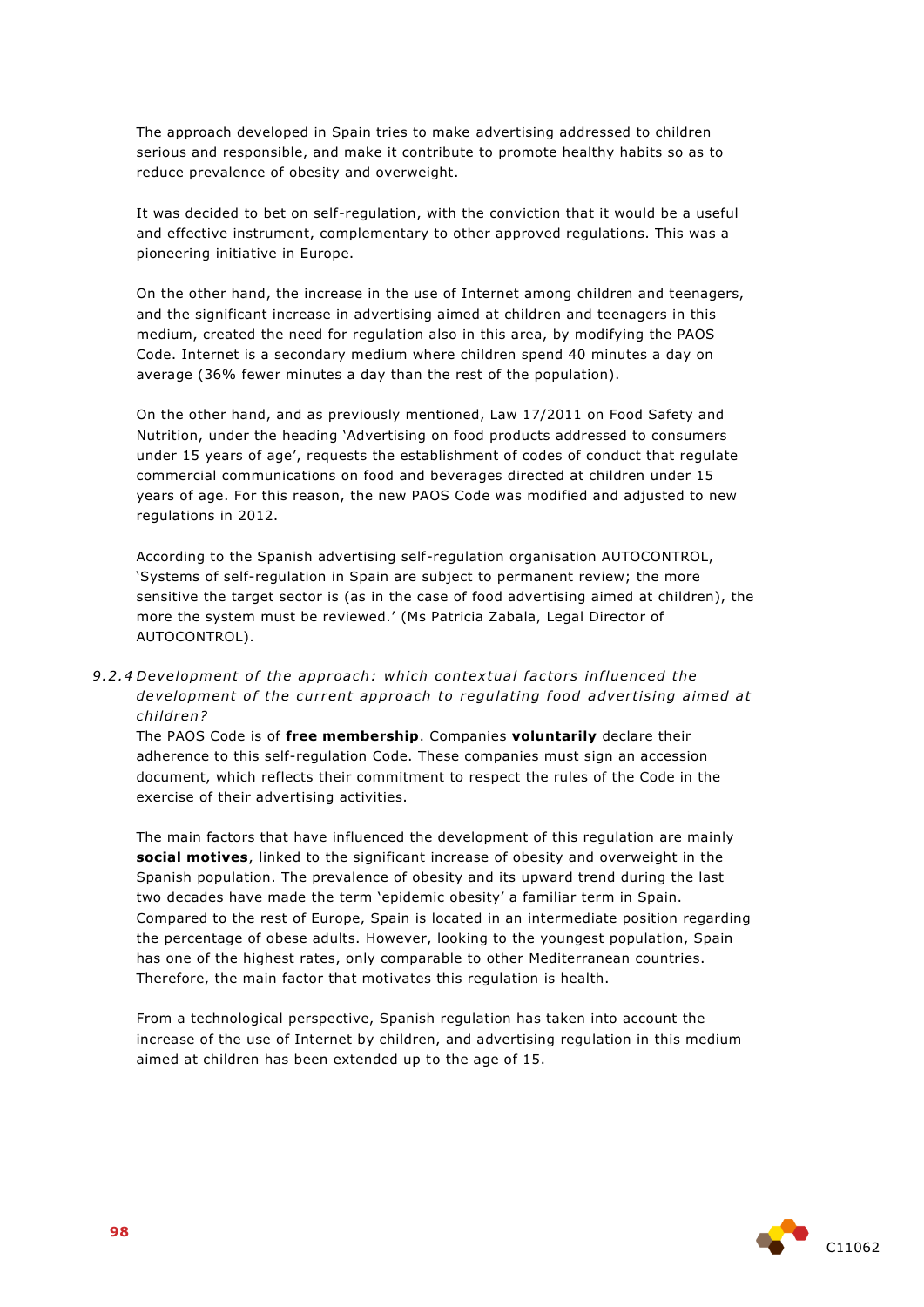Companies participating in the self-regulation PAOS Code must ensure that their advertising messages meet a set of **25 rules**, as follows:

- 1. Infraction of the **Principle of Legality**: 'The advertising of food products and beverages directed at children will be in accordance with the current legislation, whatever the content, the media or the form adopted'. In particular, any direct or indirect advertising or promotion of food products shall be in accordance with the prohibitions contained in articles 44.3 and 44.4 of the Law 17/2011, on Food Safety and Nutrition'.
- 2. Infraction of **Principle of truthfulness** (misleading advertising):
	- 2.1. Written, sound and visual features shall not mislead children about the characteristics of the product promoted
	- 2.2. Advertisements shall not mislead about the benefits derived from the use of the product.
	- 2.3. Advertisements shall not mislead children by suggesting that the food product being promoted has special characteristics, when all similar products have such characteristics.
	- 2.4. Ads shall not exploit children's imagination.
	- 2.5. Lack of required additional information.
	- 2.6. Illegible or incomprehensible indications for children.
	- 2.7. Infraction of Principle of truthfulness: others.
- 3. **Avoid the use of frightening presentations** to children (e.g. excessively violent or aggressive presentations).

#### 4. **Sales pressure**:

- 4.1. Direct appeal to children under 12 years of age to purchase the advertised product by exploiting their inexperience or credulity or to encourage them to ask or persuade their parents or other individuals to purchase the advertised product.
- 4.2. Urge children to obtain the advertised product, to create a feeling of urgency or exclusivity, or resort to the use of terms susceptible to generate such a feeling of urgency or exclusivity.
- 4.3. Give the impression that acquiring or consuming food products or beverages will make the child more acceptable among his/her friends.
- 4.4. Use reductionisms such as 'only' or 'no more than' concerning the price.
- 4.5. Sales pressure: others
- 5. Infraction of **restrictions in the use of famous characters**. Included in article 16.1.b of LTVSF (Law of the Television without Frontiers): 'In no event advertising shall exploit the special trust that these children have in their parents, teachers or other persons, such as professionals from children's programmes, or characters (real or fictitious) from films or TV'.
- 6. **Unambiguous identifiability** of advertising as such.

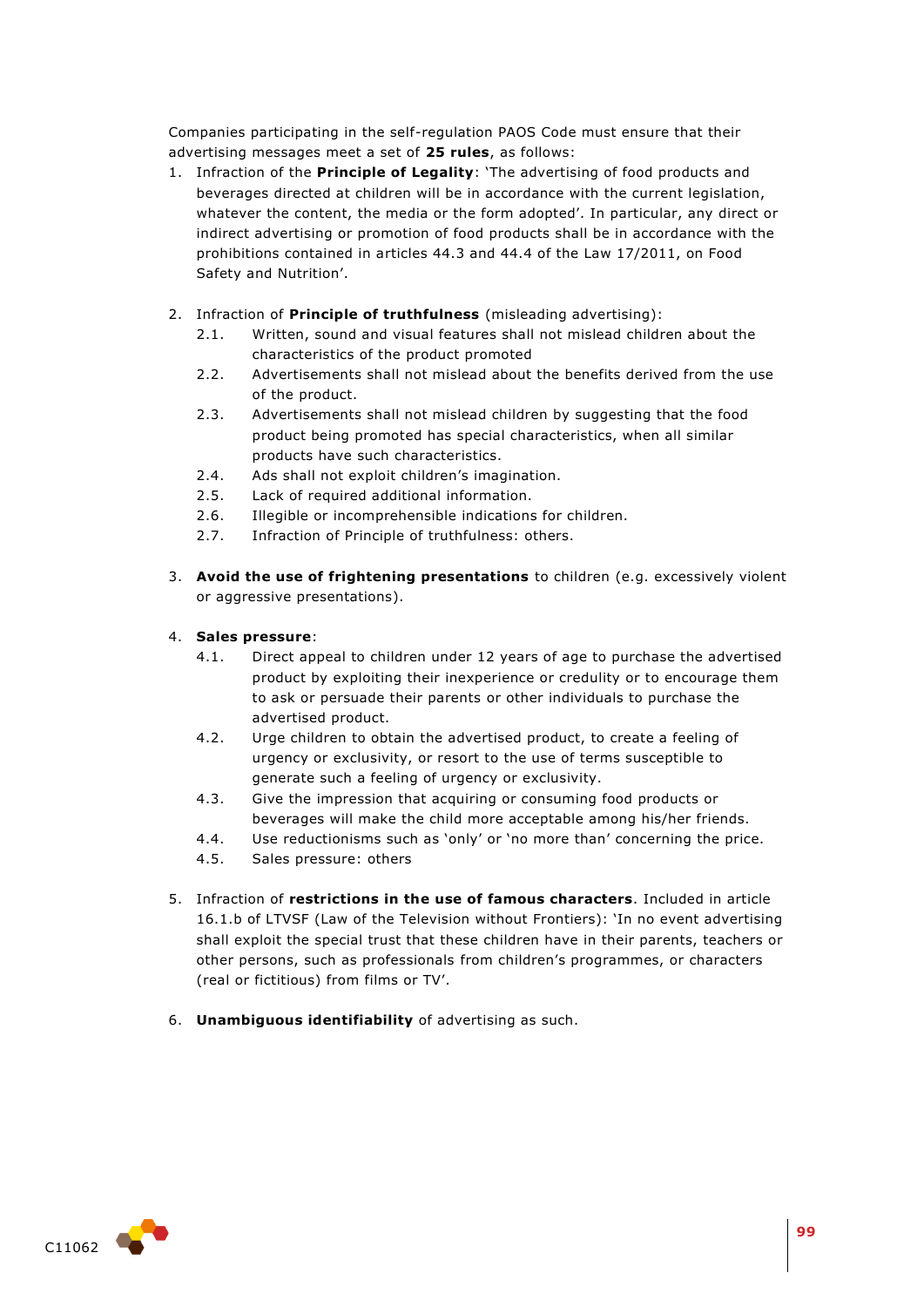# 7. **Promotions**:

- 7.1. The main product advertised should be clearly shown.
- 7.2. The essential conditions of the special offers in audio-visual and printed media must be clearly and easily expressed in the advertisement.
- 7.3. Advertising/promotional draws included in advertisements shall not generate unreal expectations regarding the possibilities of winning or the prize which may be obtained.
- 7.4. Rules about references to children's clubs.

## 8. **Unsafe situations or harmful acts** for children:

- 8.1. Encourage a dangerous or inappropriate use of the product
- 8.2. Show adults or children in unsafe situations.

## 9. **Nutritional education**:

- 9.1. Present unhealthy food habits or lifestyles, such as eating or drinking excessively, compulsively or without moderation, or foster, approve or present sedentary life habits.
- 9.2. Product shall not be shown as a substitute for any of the three main meals (breakfast, lunch and dinner).
- 9.3. Undervalue the importance of healthy eating habits.

## 9.2.5 Implementation of the approach: how was this done?

As previously mentioned, the global framework for the exercise of voluntary regulation on advertising is managed by the **Spanish advertising self-regulation organisation (AUTOCONTROL**). AUTOCONTROL is a non-profit institution created by advertisers, agencies and media. It is a private organisation, but recognised by the Ministry of Health, Social Services and Equality and by the European Commission. AUTOCONTROL is part of the European Advertising Standards Alliance (EASA), and it is recognized by the European Union as a forum for extrajudicial dispute resolution in this area.

AUTOCONTROL is a public-private commitment to collaboration and is an 'advertising self-regulation organisation'. AUTOCONTROL has signed various agreements with relevant statutory authorities in order to set up co-operation schemes (self-regulation within a co-regulatory framework), in which advertising self-regulation co-operates with regulators by providing with a helpful additional complement to statutory mechanisms in place. For instance, in January 2013, the Spanish Minister of Health approved and signed the new PAOS Code (reviewed and amended in 2012). The Minister explained that this Code is a very useful tool for preventing obesity among children, and she said that the voluntary adhesion of other stakeholders (such as associations of the food and drinks industries or the HORECA and the retail sector) was a 'success'.

AUTOCONTROL the entity responsible for the control and monitoring of compliance of the PAOS Code is AUTOCONTROL. In particular, the **PAOS Code** includes:

- Self-regulation of advertising aimed at children under 12 years of age (audiovisual and print media) and children under 15 years of age (Internet), according to Law 17/2011 (arts. 45 and 46);
- Recommendations and prohibitions to reduce commercial pressure on children, both in audio-visual media and the Internet;
- Ads Control prior to their broadcast (Copy Advice);

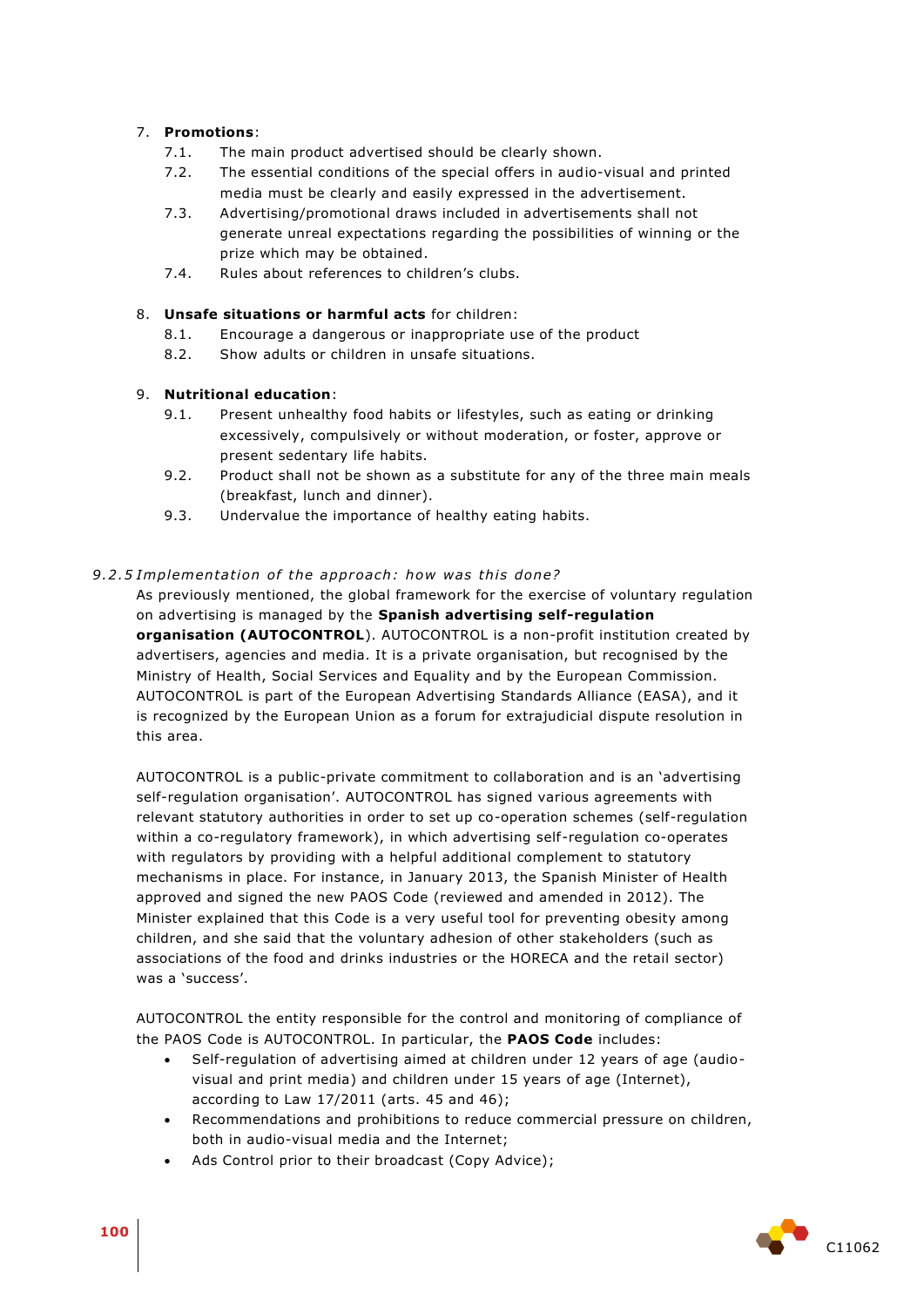- Ex-post control;
- Evaluation by the Monitoring Committee (AECOSAN, MAGRAMA, SETSI, and consumers, advertisers, manufacturers, distribution and catering businesses organisations).

In order to ensure that advertising meets the criteria of the present Code of Co-Regulation, the adhering companies agree to submit to the **Technical Office of AUTOCONTROL**, for prior examination through the confidential and binding Copy Advice Procedure, all the advertisements directed at children under 12 years of age, and food and beverage television advertisements which are to be broadcasted on children's protected viewing times (these viewing times are established by the Code of Self-regulation for Television Content and Children and the Agreement for the Promotion of Self-Regulation of Television Content and Children, signed by television operators and the Spanish Government in December 2004).

Regarding the above-mentioned **Copy Advice System**, its characteristics and stages are as follows:

- The Technical Office of AUTOCONTROL checks compatibility with Code and legislation, prior to broadcasting;
- It is compulsory and binding for advertisements aimed at children up to 12 years of age, and for advertisements broadcasted on children's protected viewing times;
- It is confidential;
- The advertisement can be presented once filmed or in previous phases (story board);
- The evaluation report is issued within a period of three days (unless it is required to provide further documentation);
- In case of disagreement with the report, it is possible to appeal to the Advertising Jury.

Regarding the **Extrajudicial ruling of disagreements and claims System,** it can be said that:

- Claims can be filed by consumer associations, FIAB and other sector associations, companies, administrations, the Monitoring Committee, etc.;
- The Advertising Jury of AUTOCONTROL, after listening to the arguments of the parties, values the advertisements claimed for breach of the code and adopts a resolution;
- The resolution is appealable in second instance to the Jury;
- According to the Code, in case of infringement, the Jury should impose economic sanctions (of between 6,000 and 180,000 Euros);
- It is possible to appreciate good faith (and no sanction is imposed even if the Jury considers the claim) if the advertisement had positive copy advice;
- The costs are imposed on the loser party;
- All resolutions are binding, and they are made public.

On the other hand, concerning advertising directed at children under 15 years of age on the Internet, and given the special characteristics of the Internet which do not allow for a regulated system of mandatory copy advice, it has been agreed to develop a specific monitoring mechanism, which will allow for a periodical, agile and efficient follow up and evaluation. Such monitoring will be carried out once a year by AUTOCONTROL. This specific methodology is explained next:

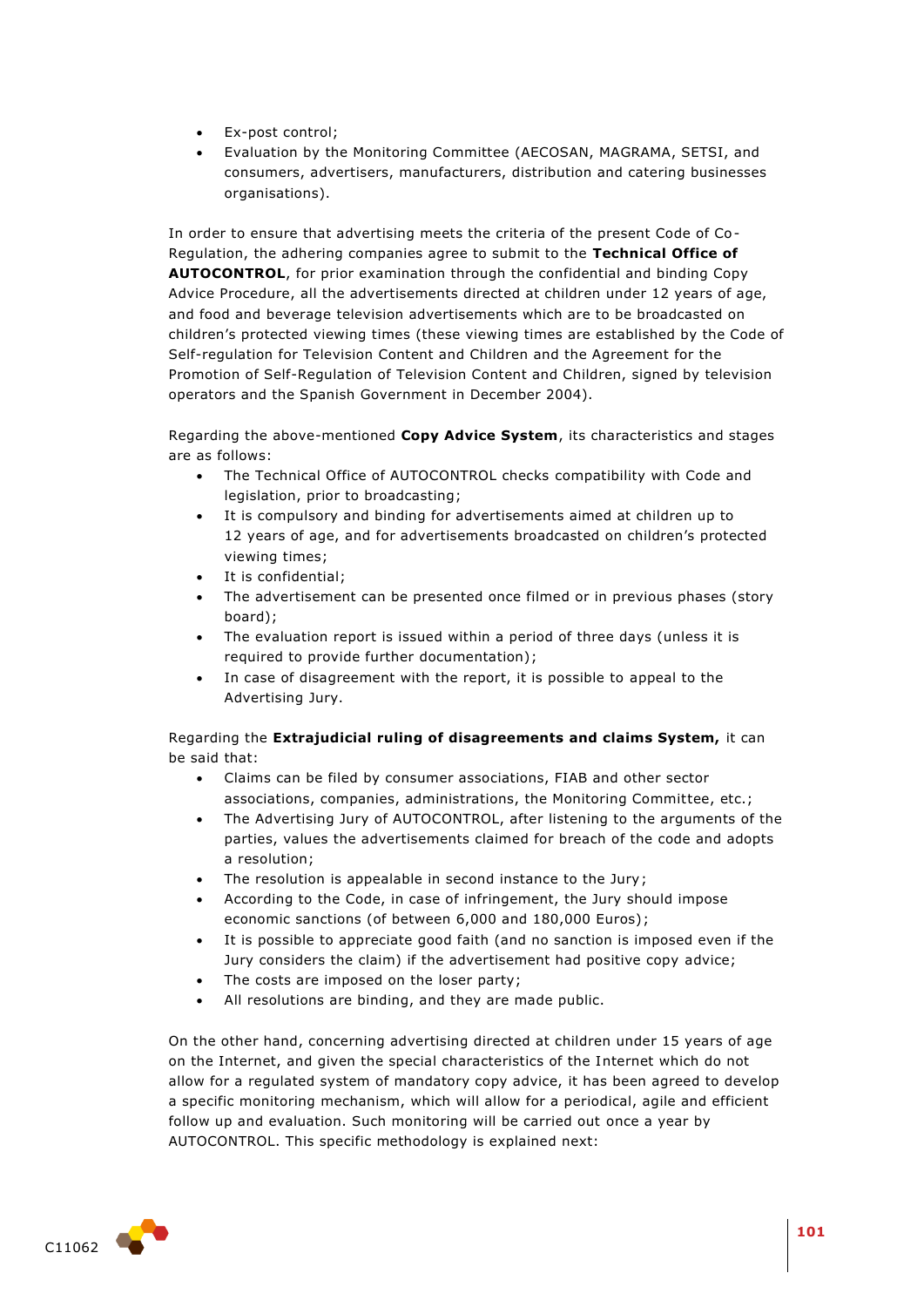## **Methodology for monitoring advertising of food and beverages to children under 15 years of age on the Internet (approved in May 2013)**:

AUTOCONTOL examines the compatibility with the rules of the PAOS Code; this experience is pioneer at European level. To this end, AUTOCONTROL analyses:

- **The most relevant web content product aimed to children under 15 years of age of each member company**. If the company does not have product websites directed at children under 15 years of age, the advertising contents of the corporate web site addressed to this target are examined.
- **The most relevant advertisement campaigns directed at children under 15 years of age** broadcasted on the Internet by member companies that are subject to the PAOS Code.

Using tools provided by Infoades and Comscore Institutes, AUTOCONTROL looks for brands that invest in advertising aimed at children under 15 years of age on the Internet.

The **process of monitoring** of Internet advertising is as follows:

- 1. Obtaining the initial sample of web sites and Internet advertisement campaigns aimed at children under 15 years of age to be launched by member companies adhered to the PAOS Code.
- 2. First detailed legal analysis of the final sample of web sites and advertisement campaigns on the internet. AUTOCONTROL will cross-check such information between products and web-sites/formats using a license to access the ADMETRIX data base to look for the most relevant campaigns/adverts for this target according to the PAOS Code.
- 3. In depth legal analysis to determine the compatibility of web pages and advertisements broadcasted on the internet where the PAOS Code is applicable. AUTOCONTROL will examine the resulting advertising pieces and will carry out its legal analysis to verify if they are compatible with the PAOS Code and its ethical standards.
- 4. If AUTOCONTROL detects any eventual infractions of the PAOS Code, it will issue a communication informing about it to the Company concerned, demanding for the presentation of the corresponding allegations, or an undertaking to cease and/or immediately rectify.
- 5. With all the information generated in this process, AUTOCONTROL will present the corresponding report to the PAOS Code Follow up Commission, which, once analysed, will adopt whatever agreements it will deem necessary.

## **Infractions and fines:**

The resolution of the Jury which determines the infringement for the advertising activity claimed, shall fine the company when appropriate.

Infringements can be classified as **minor, serious or very serious** according to the following criteria:

- a) Importance or repercussion of the infringement as regards consumers.
- b) Impact of the advertising: duration of the advertising activity claimed against, scope of the media used and number of consumers reached.
- c) Unfair competition.
- d) Damage to the image of the food industry or to one of its parts or sectors.

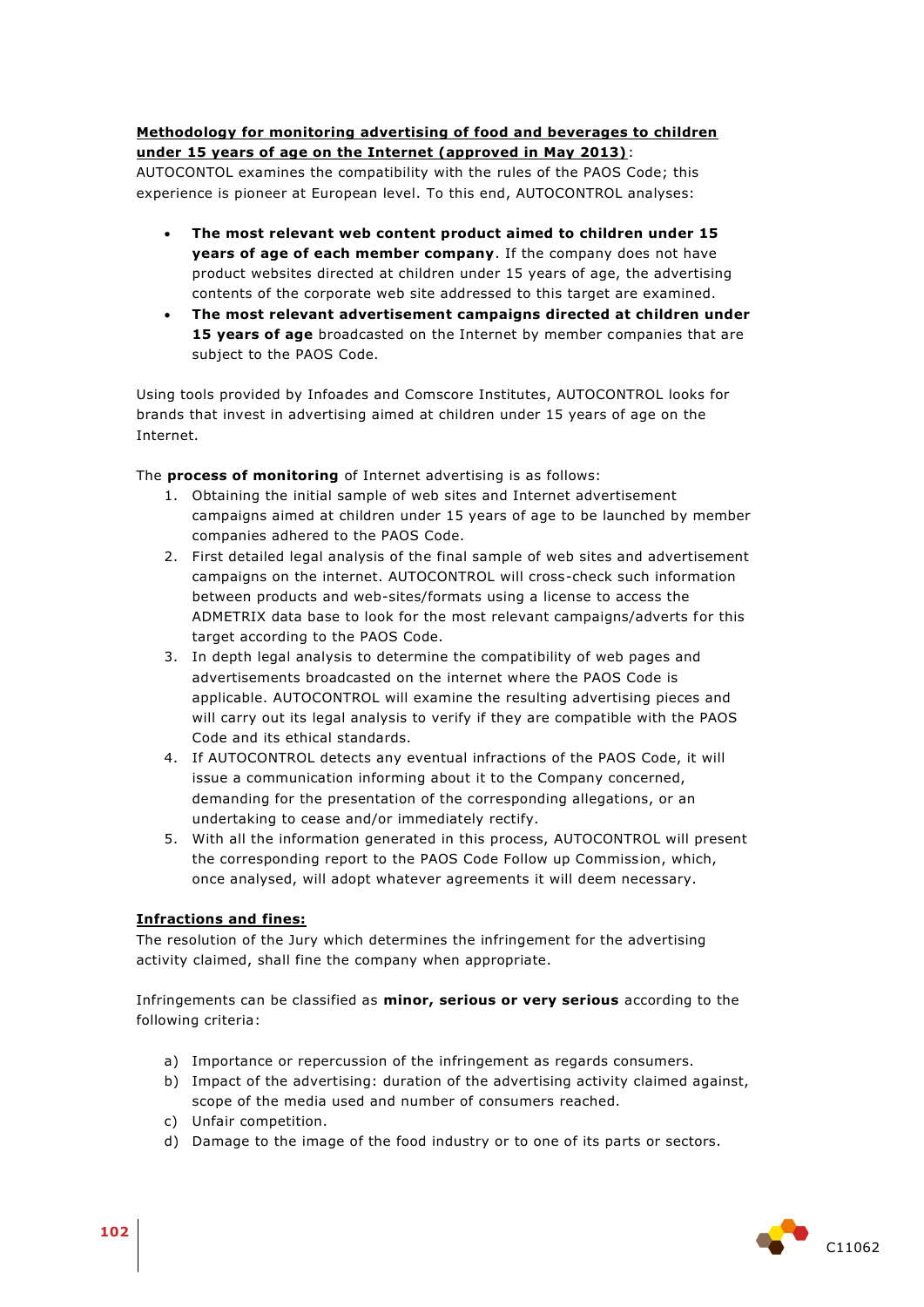Having classified the infringement as minor, serious or very serious in accordance with the above criteria, there may be aggravating factors which will be taken into consideration by the Jury when imposing the relevant fines. The accumulation of aggravating factors may also cause an infringement to pass from an initial classification of 'minor' to 'serious' or from 'serious' to 'very serious'.

Such aggravating factors can be as follows:

- a) Degree of intentionality.
- b) Non-compliance with prior warnings.
- c) Generalisation of the infringement.
- d) Recidivism.
- e) Concurrence of various infringements in the same event, or promotional or advertising activity.
- f) Financial profit for the advertiser derived from the infringement.
- g) Broadcasting during children's protected viewing times, or using media or supports specifically directed at children under 12 years of age.
- h) Lack of collaboration with the control bodies of the Code.

In accordance with the above-mentioned criteria, the Jury will accord the imposition of the following fines:

- a) Minor infringements: from 6,000 to 30,000 Euros.
- b) Serious infringements: from 30,001 to 90,000 Euros.
- c) Very serious infringements: from 90,001 to 180,000 Euros.

A special fund will be established by the FIAB with the amounts collected from said fines, which will be used to finance the cost of the programme for the control and application of this Code, and to carry out educational and public health campaigns promoting healthy eating habits and physical activity in collaboration with the competent authorities.

# **9.3 Evaluating the outcomes and effectiveness of policies**

- 9.3.1 Has there been any review/evaluation of the approach so far?
	- The Spanish advertising self-regulation organisation **AUTOCONTROL** ensures the compliance with and correct application of the Code, as it is the entity that manages the self-regulation system in Spain.

AUTOCONTROL is a non-profit association, founded in 1996, made up by main advertisers, advertising companies, media and their corresponding associations. AUTOCONTROL has more than 449 direct and 4,000 indirect members.

9.3.2 Is there any system for monitoring the effect of this approach to regulation? If so, which organisations or actor carries this out?

Moreover, **according to the agreement signed with UTECA** (Association of Freeview Broadcast Commercial Televisions) **and FORTA** (Federation of Regional Radio and TV Organisations), televisions cooperate in the process of monitoring and control of the PAOS Code compliance. Thus, televisions can ask AUTOCONTROL to issue a copy advice. Once the copy advice is elaborated, AUTOCONTROL sends the report to all adhering televisions.

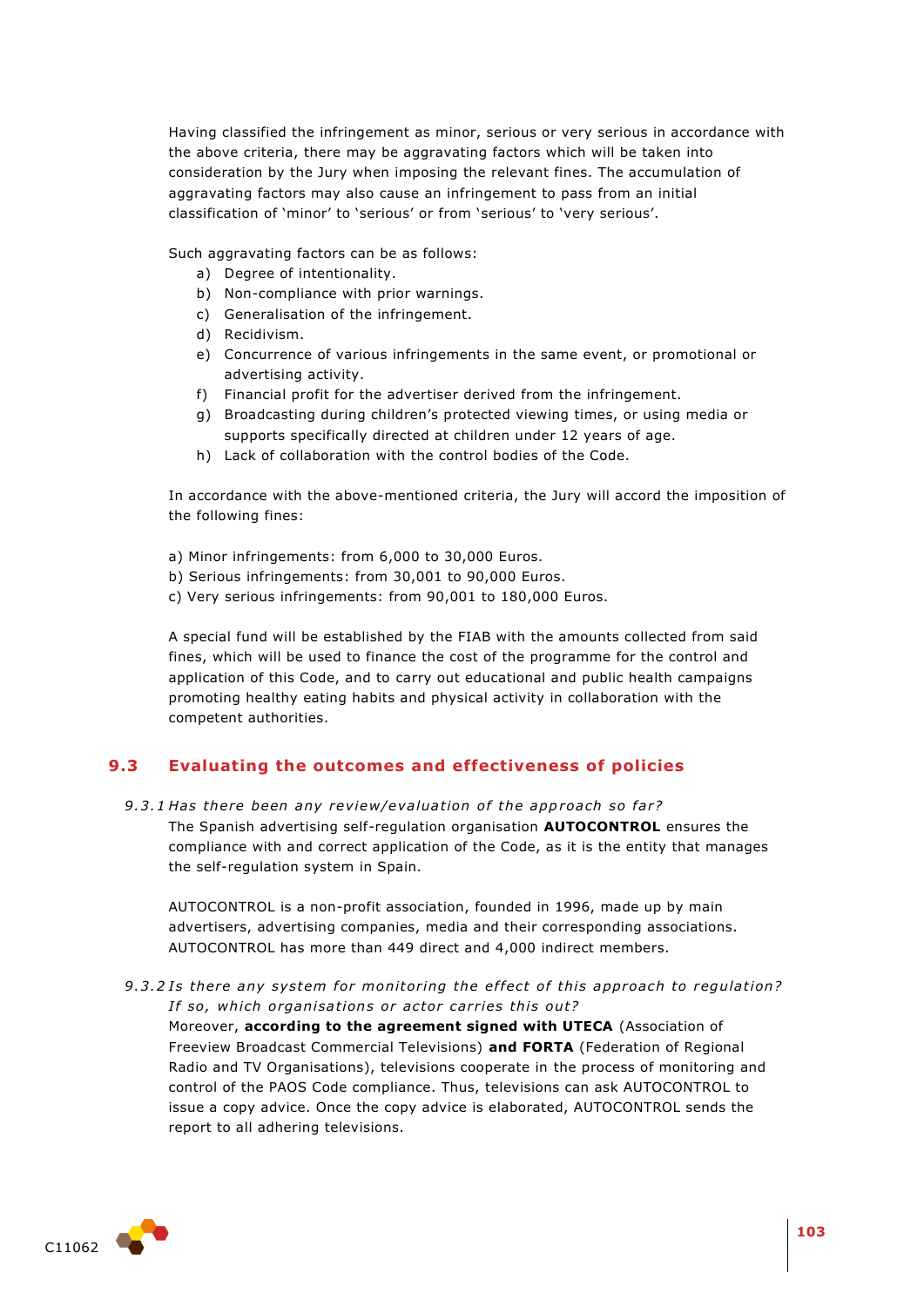The objective is to manage the system of self-regulation of commercial communication on the basis of three instruments:

- A **Code of Conduct.**
- An independent body (the **Advertisement Jury** of AUTOCONTROL), which is responsible for resolving disputes and complaints. As is explained on the website of AUTOCONTROL, the Jury is fully composed of independent prestigious professionals in the areas of Law, Commercial Communication and Economy, who develop their activity guided by the principles of independence and transparency. In order to ensure their impartiality, the Jury and its members are independent from the Association and from the entities adhered to it. The National Institute of Consumer Affairs (INC - Instituto Nacional de Consumo) is involved in the selection of 25% of its members (i.e. 25% of the Jury's members are appointed in common agreement with the INC). Applying the Code of Conduct and the rules governing its activity, the Jury resolves all the complaints and controversies submitted against specific promotional material.
- A **Technical Office** which provides assistance prior to ad broadcasting through Copy Advice. It is non-binding assessment of advertisements (before their public emission), requested by the advertiser. As well as this, the Technical Office also provides information and assessment on legal issues, solving brief queries related to the judicial framework. As a whole, the Technical Office works as a legal and technical team, composed of experts on law and advertising ethics, in charge of attending legal requests, answering prior consultations or issuing Copy Advice reports on advertisements or advertising projects and creating reports on legal and ethical issues related to commercial communication.

In order to follow-up the effective implementation of the assumed compromises within the framework of the PAOS Code, a **mixed Monitoring Commission** is established, made up of:

- One representative of the Ministry of Agriculture, Environment and Food;
- One representative of the Secretary of State for Telecommunications and Information Society (SETSI);
- Three representatives of the Consumers and Users Council;
- One representative of the Spanish Advertisers Association (AEA);
- Three representatives of the Spanish Food and Drink Industry Federation (FIAB);
- One representative of the Commercial Retailing Sector;
- One representative of the Hotel Trade and Modern Restaurant Businesses and
- One representative of AUTOCONTROL who will act as Secretary.

The Monitoring Commission chaired by the AESAN (Spanish Agency for Food Security and Nutrition) and made up of representatives from FIAB, AEA and the Board of Consumers and Users. AUTOCONTROL acts as Secretary of this Commission. The Monitoring Commission is in charge for carrying out the following tasks:

- a) Evaluating the application of the Code regarding the objectives established by the NAOS Strategy.
- b) Proposing improvements and reviews of the Code deemed necessary to the FIAB /they must be also informed about the projects to modify the content of the Code if FIAB reviews it).
- c) Regularly reviewing the reports on the compliance of the Code presented by AUTOCONTROL.

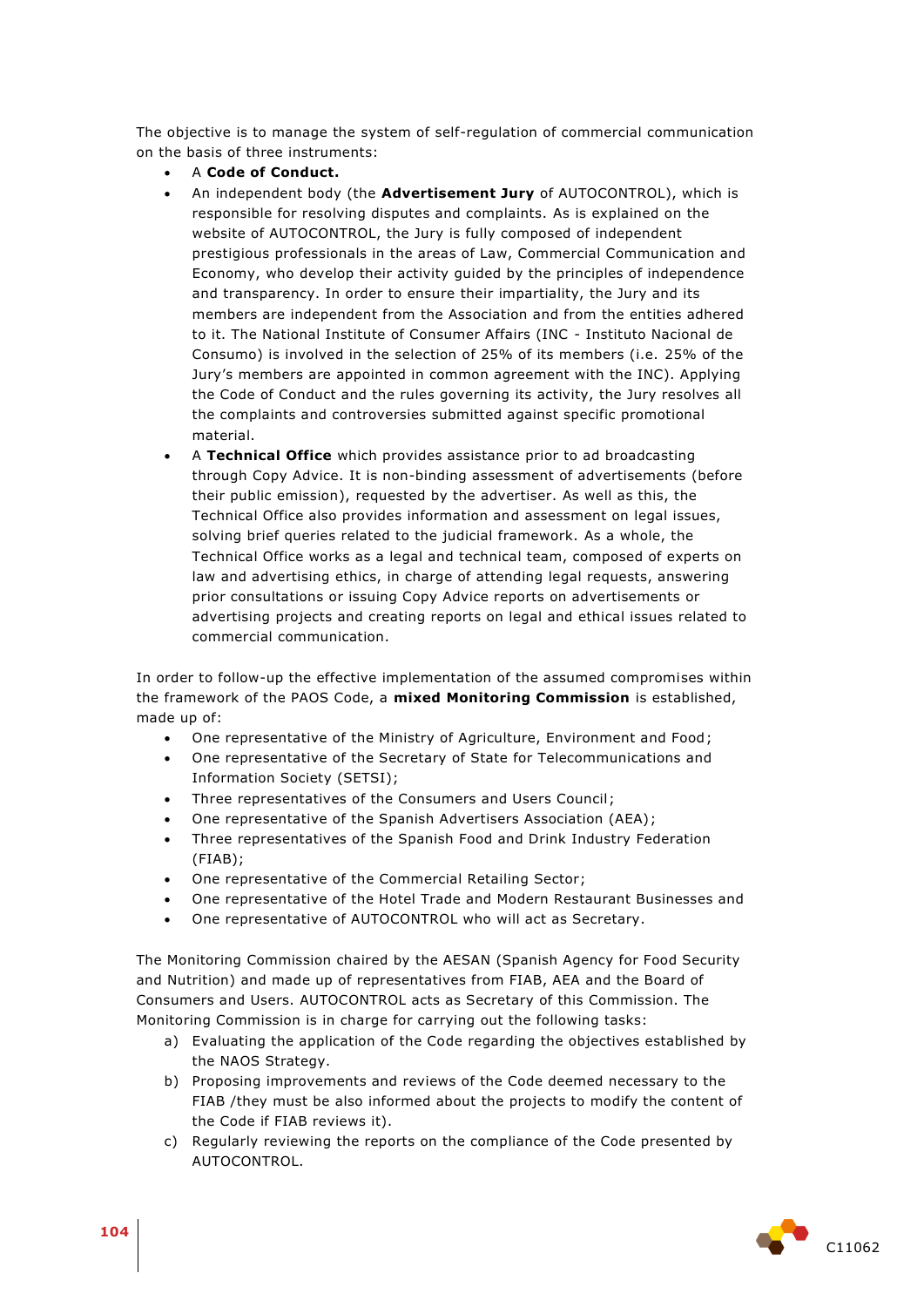- d) Presenting claims before AUTOCONTROL's Advertising Jury (if it is considered that there has been an infringement of the standards of the Code).
- e) Examining the claims or complaints presented by individual consumers or by any other individuals, bodies or collectives, so as to clarify if there are signs of infringement of the Code.
- f) Applying for information whether certain advertisements, already publicly available, were the object of copy advice by AUTOCONTROL's Technical Office, and their result.

The Monitoring Commission must hold meetings periodically. The frequency of these meetings depends on the requirements for the correct development of its functions.

#### **The functions of the Monitoring Commission** are as follows:

- a) The Commission will regularly evaluate the application of the Code in relation to the goals established by the NAOS Strategy.
- b) The Commission will propose improvements and reviews of the Code deemed necessary to the FIAB, and will be aware of the projects to modify the content of the Code when FIAB carries out reviews.
- c) The Commission will regularly review the reports presented by AUTOCONTROL concerning the compliance with the Code.
- d) The Commission, when it estimates that there has been an infringement of the standards contained in the Code, may decide to present the claims before AUTOCONTROL's Advertising Jury.
- e) The Commission will also examine the claims or complaints presented by individual consumers or by any other individuals, bodies or collectives, in order to clarify whether there are indications of infringement of the standards contained in the Code of Co-Regulation, and to decide, in each case, whether or not to send them to the Advertising Jury**.**
- f) The Commission may apply to **AUTOCONTROL** for information whether certain advertisements, publicly available as broadcasting has commenced, were the object of copy advice of AUTOCONTROL's Technical Office of and the result of it.

All this work of control and monitoring results is published in annual reports, which show that Spain is the EU country where more advertising campaigns are subject to voluntary control before its broadcast, and that there is a low number of complaints against already broadcasted campaigns.

The European Advertising Standards Alliance (EASA), the European advertising selfregulation organisation that promotes responsible advertising via best practices in self-regulation, publishes annual reports on activity data achieved by national advertising self-regulation bodies.

According to the 2012 Report, 'the Spanish system of self-regulation AUTOCONTROL, shows a high level of activity and an excellent performance, ranking for the second consecutive year as the second national body (behind the United Kingdom) that has received more voluntary requests for copy advice from the advertising industry'.

Looking at the results of this report, 'the Spanish advertising industry enjoys a good ethical health. AUTOCONTOL says that the self-regulatory system works and the copy advice and claim system implemented help ensure the compliance of the responsibility assumed by the Spanish advertising industry.'

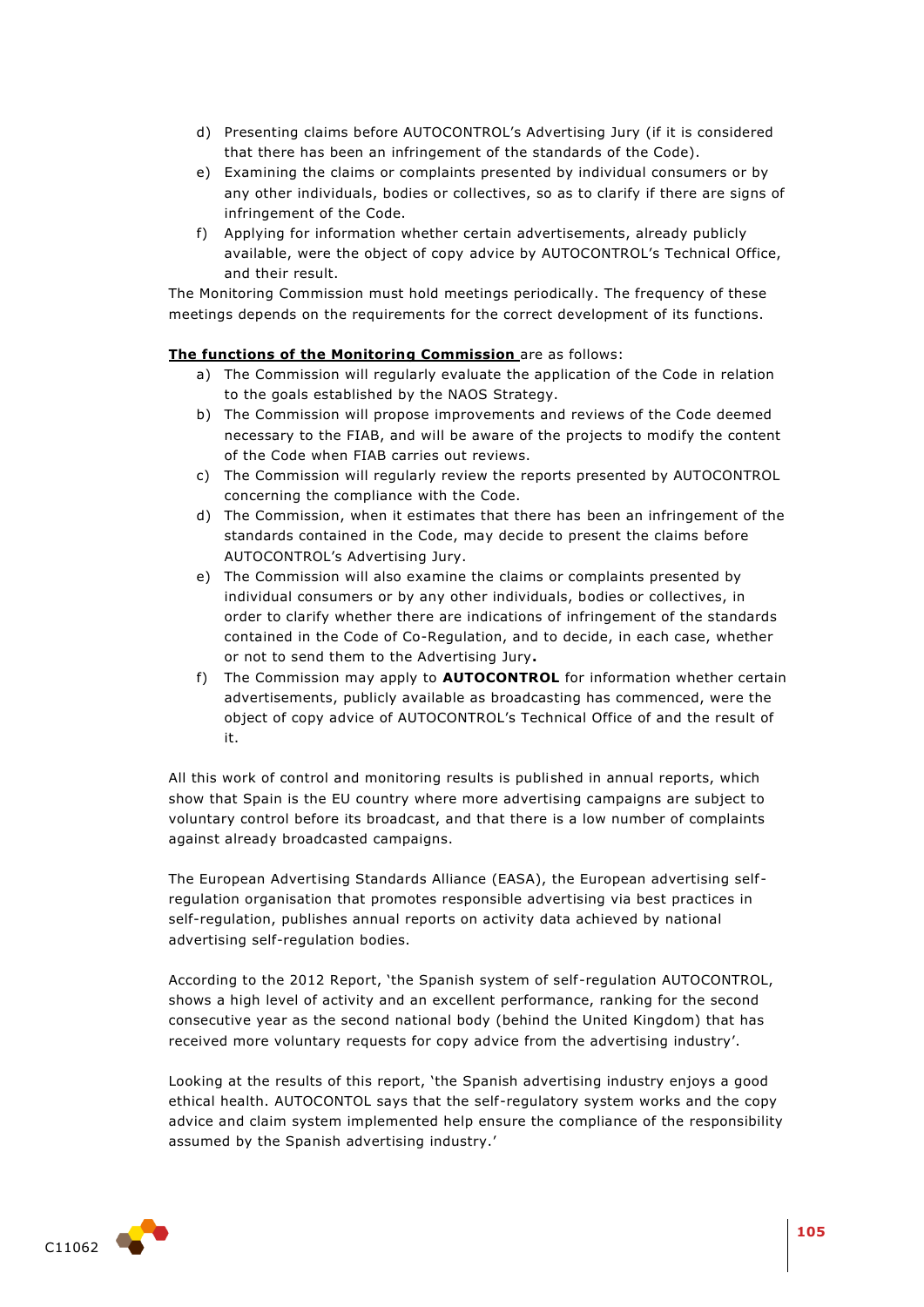Also, it should be noted that the extension of the PAOS Code to the Internet is unique at European level, and it is a useful and highly valued tool by national and international agencies.

- 9.3.3 How is compliance with these regulations monitored and enforced? What sorts of consequences occur if an organisation/enterprise does not follow *the regulatory rules in place?* (Please see Section 9.5.2 on Implementation)
- 9.3.4 How effective do you feel this practice is in contributing to a good regulation of food advertising aimed at children? Please explain.

Although data on the reduction of obesity and overweight children due to advertising regulation is not available, a reduction in exposure of children to advertising has been noted. At the least, it can be observed that the quality of advertisements shown is better. For instance the PAOS Code takes into account children viewing times, and tries to make advertising addressed to children serious and responsible, and contribute to promote healthy habits. Moreover, the PAOS Code includes a collection of rules, such as avoiding misleading advertising (principle of truthfulness) or sales pressure, and promoting healthy habits and nutritional education.

#### **Some data from the activity of AUTOCONTROL in monitoring the implementation of PAOS Code**:

**The number of copy advice requested**, before its broadcast, on food advertising aimed at children is estimated at 3,689 (2006-2013). Of these, 2,931 have been positive, 609 have required modifications and 149 have been negative.

The main reasons why the copy advice have led to negative results or modifications have been the following ones:

- Restrictions on the presence and participation of famous people (237);
- Obligation to indicate the essential terms for the promotion in a simple, clear, readable and understandable way for children (188);
- Written, audio or visual presentations, etc. that may induce to error on the characteristics of the product (168);
- Direct appeal to children to buy the product, or encourage them to persuade parents (152).

#### **Conclusions related to web monitoring:**

With regard to the results of the control and monitoring of advertising on the Internet by AUTOCONTROL, the following conclusions can be extracted:

- The legal analysis of 44 web pages has been made;
- In 30 of the 44 web pages there have been no signs of incompatibility with the PAOS Code (68%);
- There have been observations made in relation to 14 websites (32%);
- The main reasons for eventual non-compliance detected on the website have been the presence of celebrities, the incorrect reference to promotions (without highlighting its duration), and the incitement or direct appeal to purchase;
- Concerning the 14 communications made to companies: in 12 cases companies have responded by committing themselves to the immediate termination or rectification of the website or campaign/advertisement in question; meanwhile, allegations have been made only in 2 cases.

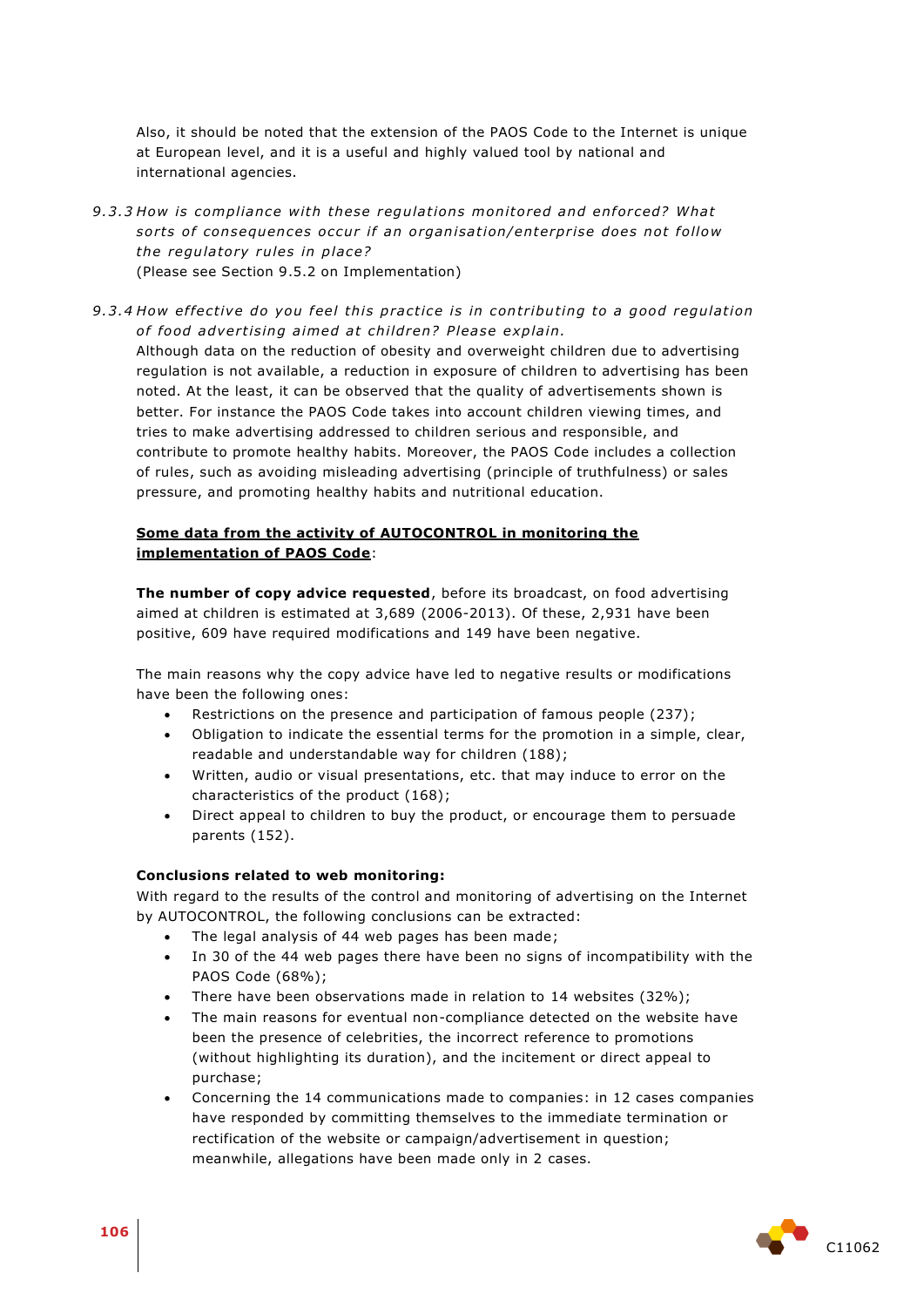## **Conclusions related to the monitoring of campaigns/advertisements:**

- Advertising has been reviewed in 97 sites;
- Initially, a total of 99 creativities have been analysed (among all the campaigns of the brands adhered to PAOS). Out of them, 51 advertisements have been considered, a priori, aimed at children under 15 years of age. Amongst these 51, finally 22 creativities were selected after strictly applying the methodology;
- These 22 campaigns have been subject to legal analysis and only 5 have been considered to be aimed at children under 15 years of age (thus, only those fall within the scope of PAOS);
- No infringement of the PAOS Code has been detected.

On the other hand, the Spanish Agency of Consumption, Food Safety and Nutrition of the Ministry of Health, Social Services and Equality, publishes the report 'Evaluation and Monitoring of the NAOS Strategy: minimum set of indicators'. There are 3 indicators which refer to the PAOS Code, as follows:

- Percentage of food and beverages advertising (PAB) directed at children aged 4 to 12;
- Percentage of food and beverages advertising by companies adhering to the PAOS Code (PABPAOS) aimed at children aged 4 to 12;
- Percentage of food and beverages advertising (PAB) directed at children aged 4 to 12 in children's protected viewing times (HPR).

Finally, these are the conclusions made by the heads of the coordination of the NAOS Strategy in terms of the results of the application of the PAOS Code in July 2014:

- a) The companies adhering to the PAOS Code have carried out a considerable effort over the last years to adapt their campaigns to this ethical code. This is evidenced by the large number of copy advice requests received by the Technical Office of AUTOCONTROL, their adaptation to the indications received, and the low number of claims presented.
- b) The implementation of the PAOS Code has resulted in the improvement of advertising addressed to children, reflected in practices such as:
- Adoption of greater precautions to avoid the risk of misleading children.
- Reduction of sales pressure on children. This is evident in the significant reduction in the use of fictional characters and celebrities in advertisements, the ending of the inclusion of posts creating a feeling of urgency to purchase, and the greater presence of the food or beverage promoted together with the corresponding promotional gift, etc.
- More educational contents, from a nutritional and health perspective. Thus, as an example, it can be mentioned that food is not presented as a substitute of main meals, and also we can see advertisements with children doing sports, no sedentary activities, etc.

# 9.3.5 Have there been any obstacles or challenges encountered in developing and *implementing this approach to regulating food advertising aimed at child ren?*

However, there are other studies that show less favourable results. In particular, the Doctor in Medicine Miguel Ángel Royo, in collaboration with two other researchers, has led an evaluation study on the compliance degree of the PAOS Code on television. According to this study 'only 30% of advertisements comply with all the requisites included in the PAOS Code'.

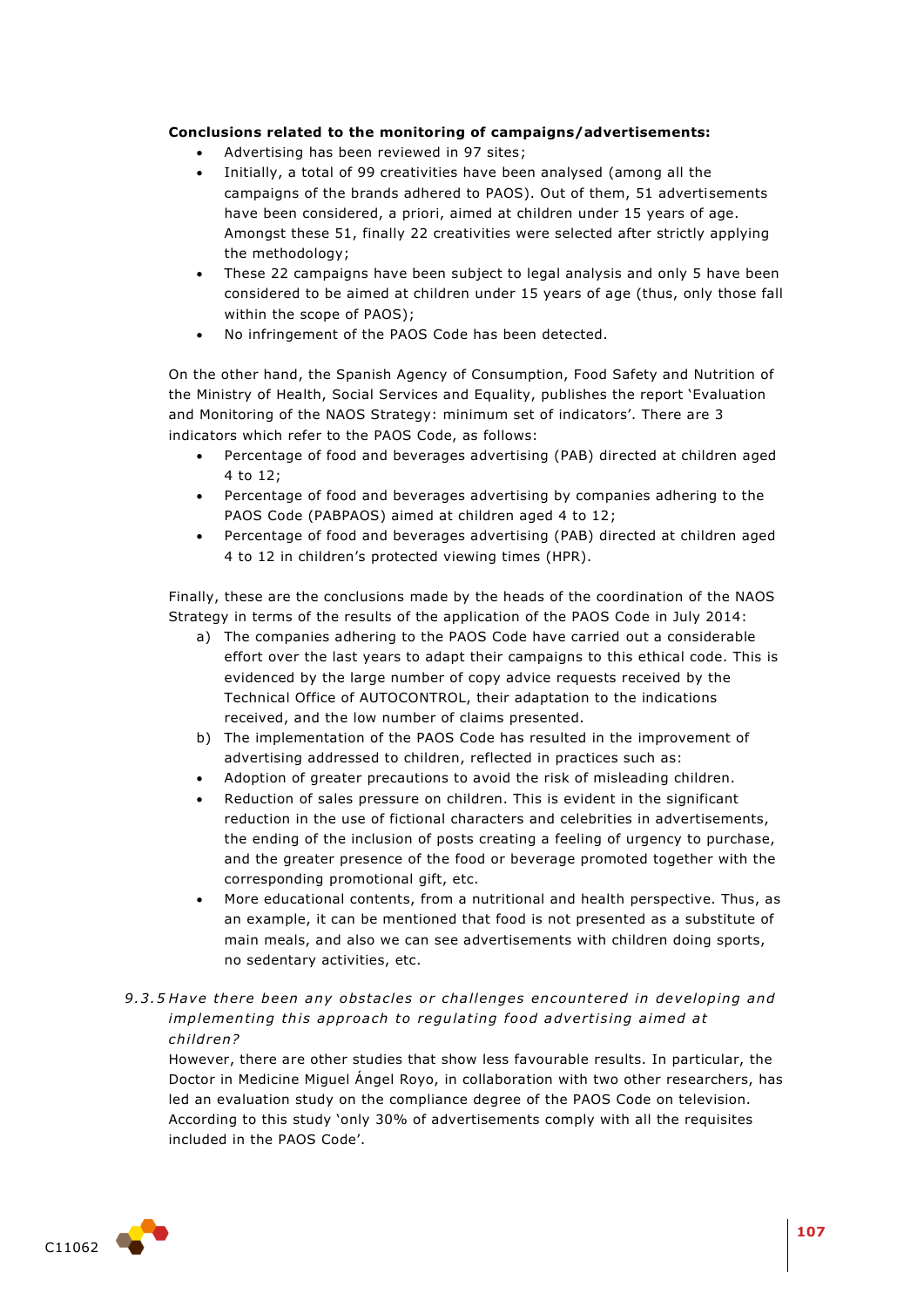Furthermore, according to Dr Miguel Angel Royo (the author of the evaluation), 'Self regulation Codes do not reduce substantially the high volume and the strong impact of advertising of fattening foods and beverages on children, even when they strictly meet the requisites. The only food advertisements that should be allowed for children are those who contribute to encourage a healthy diet. Only the food industry discusses the need of legal restrictions and argues that self-regulation systems work well. The model to follow should be that of Sweden and Norway, where they do not allow any type of advertising aimed at children under 12 in television'.

Other conclusions reached by this evaluation study are as follows:

- Advertisements of dairy foods and meat and derivatives, infringe the code more often;
- Advertisements broadcast during the weekend showed a worse code compliance than those issued during school hours;
- There was a similar level of compliance among companies which had adhered to the Code and those which had not;
- The vast majority of food advertised in children's viewing times is highly energetic and nutrient-poor;
- The PAOS Code is especially ineffective in reducing commercial pressure on children. This objective can only be achieved through restrictive measures on advertised products (highly energetic and nutrient-poor food and beverages) and broadcasting frequency.

Moreover, there is also criticism concerning the self-regulation system by **VSF (Global food justice)**, arguing that the main problem with this Code is that none of the points included refers to the nutritional quality of foods advertised. Thus, the PAOS Code does not follow the recommendations given by the OMS. It only addresses the ethics of advertising and not the nutritional quality of the product advertised, or the emission frequency.

Additionally, according to the experts Megias and Cabrera, authors of the 'Study of Ethics and Law in Advertising. 2013': 'most of the claims submitted in relation to the PAOS Code have been dismissed by the Jury, after considering that, although the food advertised is for children, the advertising itself was aimed at adults, usually their parents'.

According to Mr **Alejandro Perales, President of the Association of Users of Communication**: 'Self-regulation should not an alternative to positive regulation, but a complement. There should be a clear legal regulation to provide a framework for voluntary regulation models, self-regulation or co-regulation, which could even apply the regulation in a more agile way than administrative and judicial procedures, as well as add complementary commitments'.

Moreover, Mr Alejandro Perales says that 'Generally speaking, adhering companies are meeting the PAOS Code, especially thanks to the previous work done by AUTOCONTROL via the copy advice system. With regard to non-adhering companies, they are not obliged to comply with the code, which is voluntary, although occasionally they do follow it, taking into account its prestige. Overall, it is necessary to count on a legal rule that forces companies and protects children in a general way'.

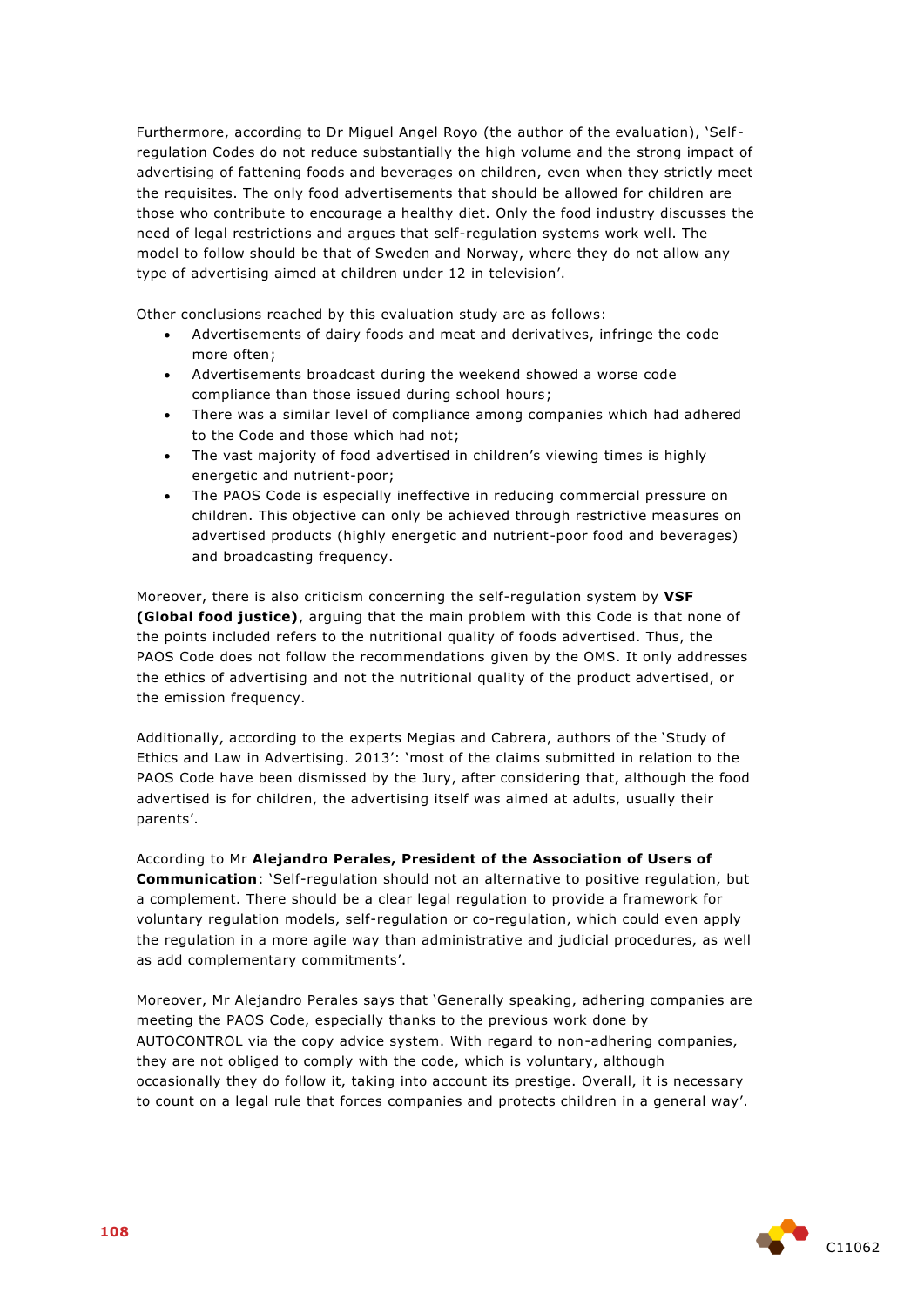Concerning the monitoring and control system and the work carried out by AUTOCONTROL, Mr Alejandro Perales says that 'AUTOCONTROL plays a very important role in the resolution of advertising disputes out of the administrative and judicial spheres. It guarantees a contradictory procedure for the parties and acts quickly. The monitoring system is suitable since it boasts the participation of all stakeholders involved in the Monitoring Committee'.

Finally, it is worth mentioning the study 'Vulnerability of minors in advertising: application of the PAOS Code' (by Ms María Zambrano, in June 2014). According to this study 'even if the number of sanctions is really low, nowadays, illicit advertisements are broadcasted. Thus, the Code is not being implemented in a correct way, and it can be said that it is breaking its own rules' (Ms Maria Zambrano).

Also, a frequent problem in advertising directed at children is that 'we found products aimed at children, but with advertisements addressed to adults, so they can use celebrities' (Ms Maria Zambrano).

In addition to this, an important error found in the Code is that it says that 'any product can be presented as a substitute of any of the three main meals (breakfast, lunch and dinner); while it is recommended that a child under 12 years should have five meals a day. In this way, an unhealthy product could be presented as a substitute for an afternoon snack; this could encourage the consumption of these products every day, which does not fall within the parameters of the NAOS Strategy against childhood obesity'.

# **9.4 Transferability**

#### 9.4.1 Discussion on transferability of approach

According to Ms Sara GIL (Communication Manager of AUTOCONTROL, the Spanish advertising self-regulation organisation), the PAOS Code has meant a great advancement in the regulation of advertisements addressed to children, not only because it establishes the principles that guide their design, implementation and dissemination, but also because it determines the mechanisms that guarantee the control and fulfilment of the rules established.

On the other hand, according to a study carried out by the Professor in Communication Esther Martínez and the President of the Association of Users of Communication Alejandro Perales (see 'Voluntary regulation on advertising. Analysis and proposals from the PAOS Case'), 'The evaluation of the performance of the PAOS Code highlights the enormous potential of these systems to avoid bad practices in the market, when the corresponding mechanisms are provided and those are under the supervision of the Administration. But also, there is an excessive dependence on the points of view of advertisers when determining the rules of the game and their interpretation evidence, which set limits to the whole process. In any case, despite its shortcomings, the self-regulation system seems to be working in Spain with a high level of consensus. In the cases studied, the resolutions of the Jury are normally complied with'.

Furthermore, this same study states that 'although in practice AUTOCONTROL is approaching the equivalent jurisdictional process, it lacks some elements which would make it an actual legal model'.

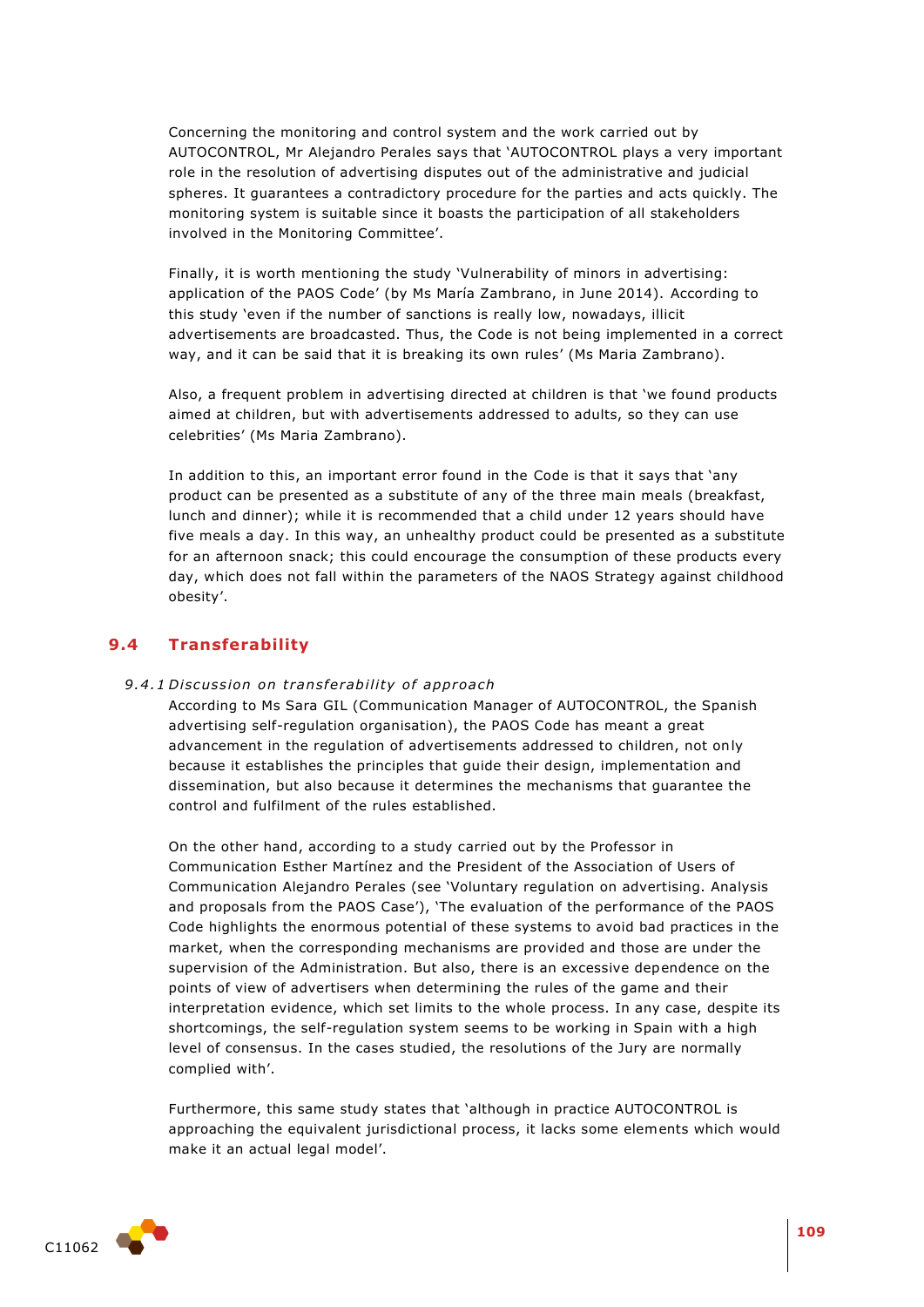There are many European countries that have a self-regulation system. The European Advertising Standards Alliance (EASA), based in Brussels, is a body that gathers all European advertising self-regulation agencies, and it is formed by 34 self-regulation bodies from the EU, as well as by international organisations from countries such as Brazil, Switzerland, Canada, South Africa, and Turkey..., and 16 associations of the European advertising industry.

According to Mr Alejandro Perales, 'the weaknesses of the PAOS Code lie in its voluntary nature, although the Spanish law has evolved towards turning into infraction the breach of the code by adhering companies. Meanwhile, the main strengths are associated with the agility of the system, and the complementary criteria established. Overall, we believe that the Code is effective, but it could be improved'.

The analysed information suggests that the self-regulation system can be an effective system, provided that the most delicate aspects (particularly those which can affect the most the vulnerability of minors) are perfectly regulated by mandatory legislation. More precisely, the most delicate issues would be as follows: the definition of advertising aimed at children, the extension of the age of protection regardless of the medium in which the advertising campaign is broadcasted, viewing times and the frequency with which ads can be issued'.

In conclusion, it is estimated that a system which combines self-regulation with a mandatory legal norm could be the most convenient one.

9.4.2 Potential obstacles to transferring this approach to other national contexts In principle, the functioning and the implementation of the Spanish system is simple; according to this system, involved companies adhere voluntarily to the PAOS Code, and its implementation is financed by the contributions/fees paid by adhering members, as well as by the amounts collected via sanctions.

However, in practice, the effectiveness of the system concerning the main objective pursued (i.e. childhood obesity control) is dubious, since there are no restrictions on the quality of the food advertised or the frequency of advertisement broadcasting.

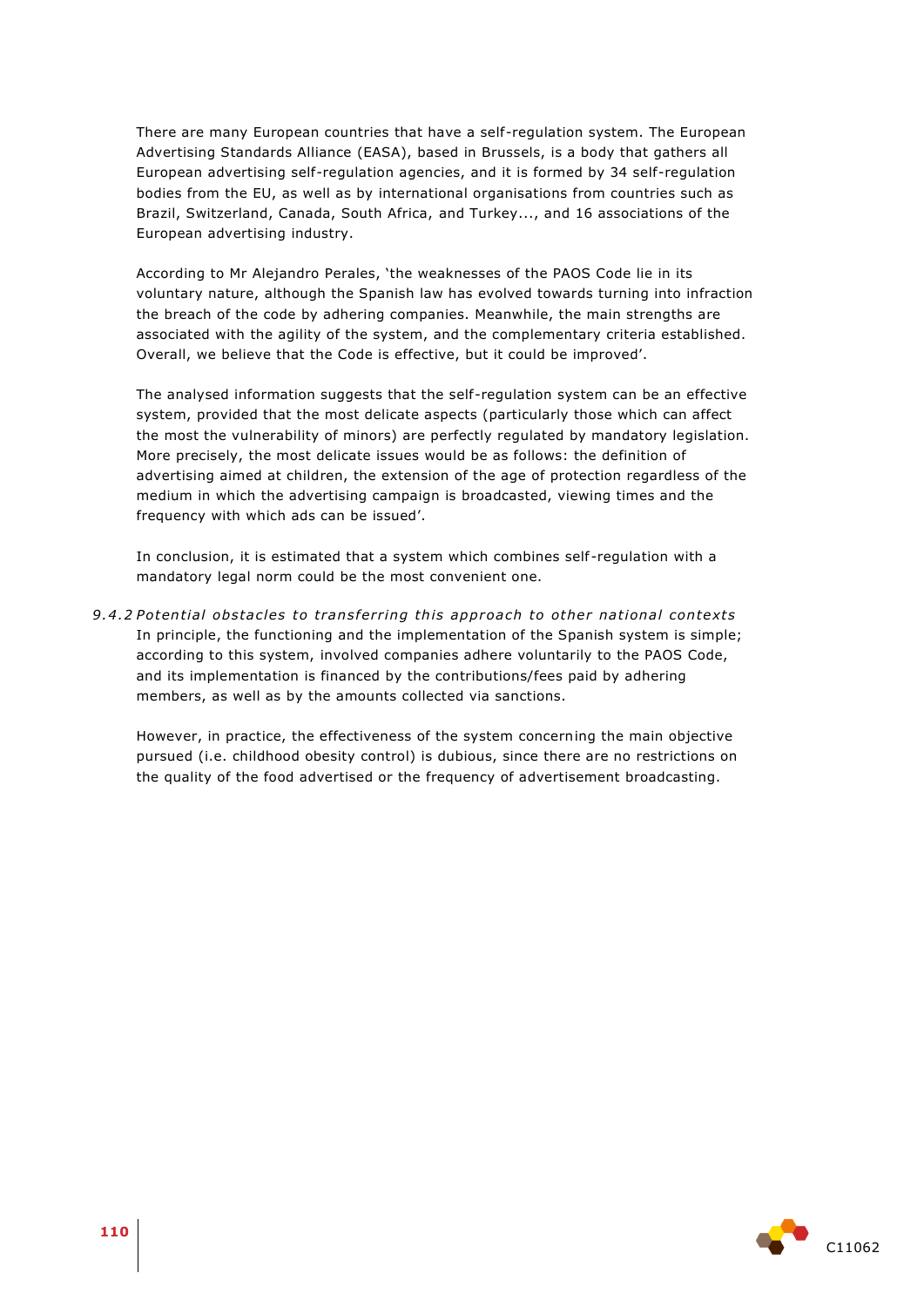# **10 Sweden**

# **10.1 Description of Current national approach to regulating food advertising aimed at children**

### 10.1.1 *How is food advertising towards children defined in the country? Do* different actors use different definitions?

In Sweden radio and television advertisements of any type are banned under the Radio and TV Law, enacted in 1996. Advertising aimed at children has however been legally banned in Sweden since 1991. Within Swedish legislation, children are defined as those under 12 years of age .

In addition to these statutory restraints, there is also a measure of industry led selfregulation on marketing as a whole. The self-regulatory code followed here by Swedish marketing companies is based on the International Chamber of Commerce (ICC) Consolidated Code on Advertising and Marketing Practice. This code also defines children as being under 12 years of age .

In Sweden the General Marketing Act, introduced in 2008 covers all forms of marketing practices across all forms of media. The Act implements the EU Unfair Commercial Practices Directive (2005/29/EC). This act supersedes amongst others the Radio and Television Act (implemented 1996). The General Marketing Act does not specifically refer to children nor define who is considered as a "child". It does however mention good marketing practices as well as marketing practices which are deemed unacceptable, and these clauses indirectly cover marketing aimed at children. Therefore if the Swedish Consumer Agency can show that a marketing practice is not a fair one, it can intervene. This breadth in the General Marketing Act means it can be quite widely applied to different product areas and advertisements in different forms of media. Though the neither the Act nor the Directive define children explicitly, there remains an understanding at the Swedish Consumer Agency that a child in Sweden is below 12 years of age.

In Sweden the idea of advertisements being "aimed" at children used to be the qualifying factor for intervening and banning an advertisement which was broadcast using TV or radio. However, this idea of being "aimed" at children has been the subject of some contention in that it is difficult to definitively prove when something is aimed at children. This was the case under the RTVA which is now superseded by the General Marketing Act (GMA).

The GMA has a number of criteria which it uses to judge whether a marketing practice is good and fair. Clauses have been introduced which ban aggressive marketing practices and which prohibit misleading marketing practices. These are defined in sections 5 to 7 of the GMA, under the section no "Unfair Marketing":

#### *Good marketing practice*

#### **Section 5**

Marketing shall be consistent with good marketing practice\*.

#### **Section 6**

Marketing that contravenes good marketing practice under Section 5 is to be regarded as unfair if it appreciably affects or probably affects the recipient's ability to make a well-founded transaction decision.

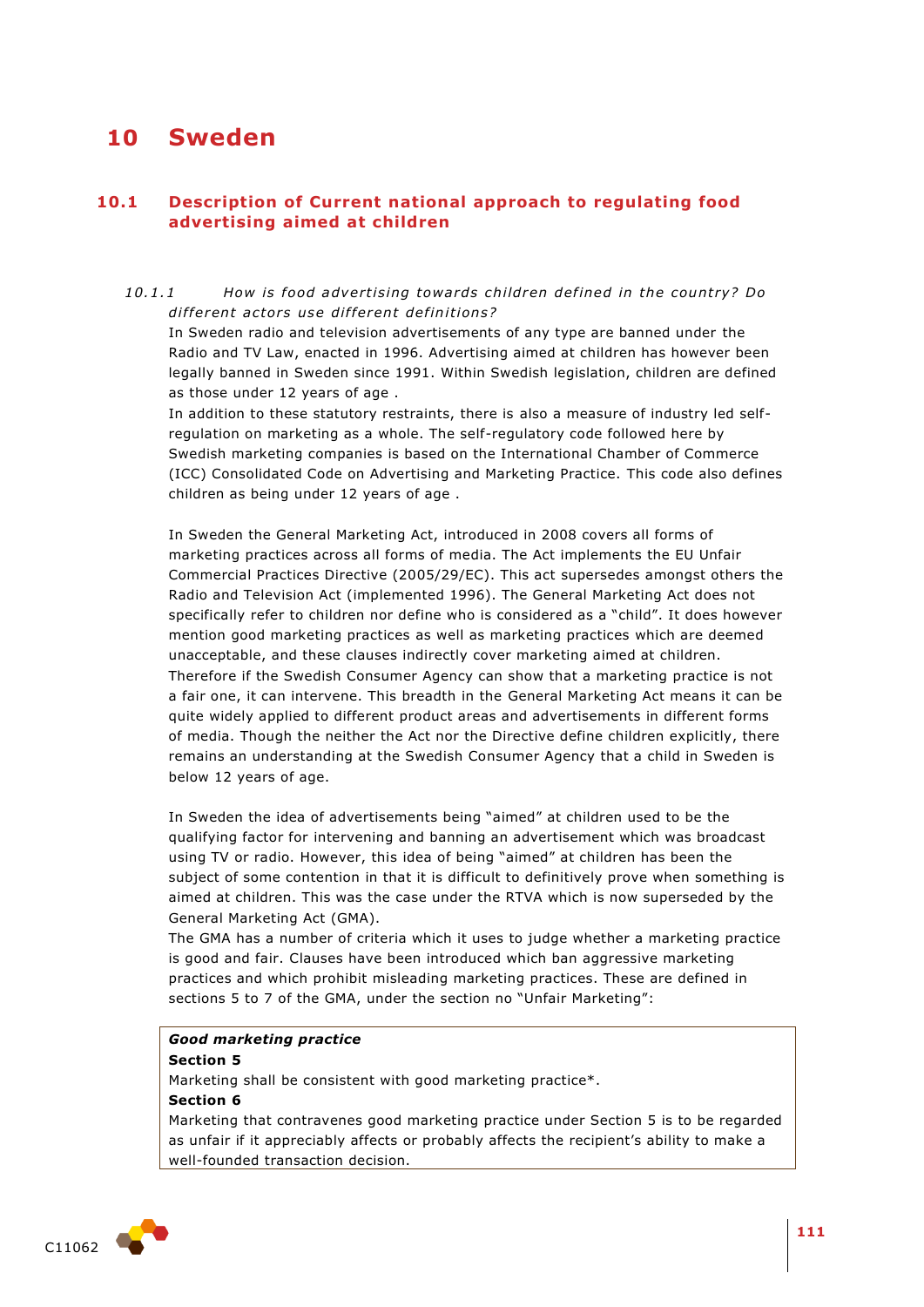#### *Aggressive marketing*  **Section 7**

A trader may not use aggressive marketing.

Marketing is to be regarded as aggressive if it involves harassment, coercion, physical violence, threats or other aggressive ways of bringing pressure to bear. Aggressive marketing is to be regarded as unfair if it appreciably affects or probably affects the recipient's ability to make a well-founded transaction decision. Aggressive marketing as specified in points 24–31 of Annex I to Directive 2005/29/EC are always to be regarded as unfair.

\* Under the GMA, section 3 provides a series of definitions and **good practice marketing** is defined as: "generally accepted business practices or other established norms aimed at protecting consumers and traders in the marketing of products" *Source: Swedish General Marketing Act, 2008*

# 10.1.2 System of regulation followed by country for regulating food *adver tising towa rd s child ren*

Sweden adopts a statutory approach to regulating advertising through the General Marketing Act. This does not however focus on specific product areas, forms or media or specific groups of society. The focus is on preventing unfair marketing practices and this can include food advertisements aimed at children.

The EU Regulation on Nutrition and Health Claims Made on Food, EC 1924/2006 also has an influence on the regulation of food advertising aimed at children. The regulation concerns all commercial communications, including their advertising campaigns and also indicates that advertising to vulnerable groups such as children should be closely monitored when it comes to food advertising $31$ . This regulation is monitored and enforced by the Swedish Food Ombudsman, but for those advertisements where children are concerned the pertinent authority remains the Swedish Consumer Agency.

Besides this statutory approach, there is also a self-regulatory approach in place where the Swedish Advertising Ombudsman regulates advertising across all channels in accordance with the ICC Code.

## *Form of the regulations in place*

These regulatory approaches take the shape of a formal law on the one hand and a set of guidelines based on a larger code on the other.

- *How do the agreements, policies or legislation in place regulate advertising of food towards children? Please describe the emphasis or focus of the approach in place. Consider for instance:* 
	- o *Are there policies or regulations concerning certain age groups? (0-7 years of age or 7-13 for example).*
	- o *Are there policies or regulations concerning different types of products?*
	- o *Are there policies or regulations on during which time periods advertising may be carried out?*



<sup>1</sup> EU Regulation (EC) No 1924/2006 on nutrition and health claims made on foods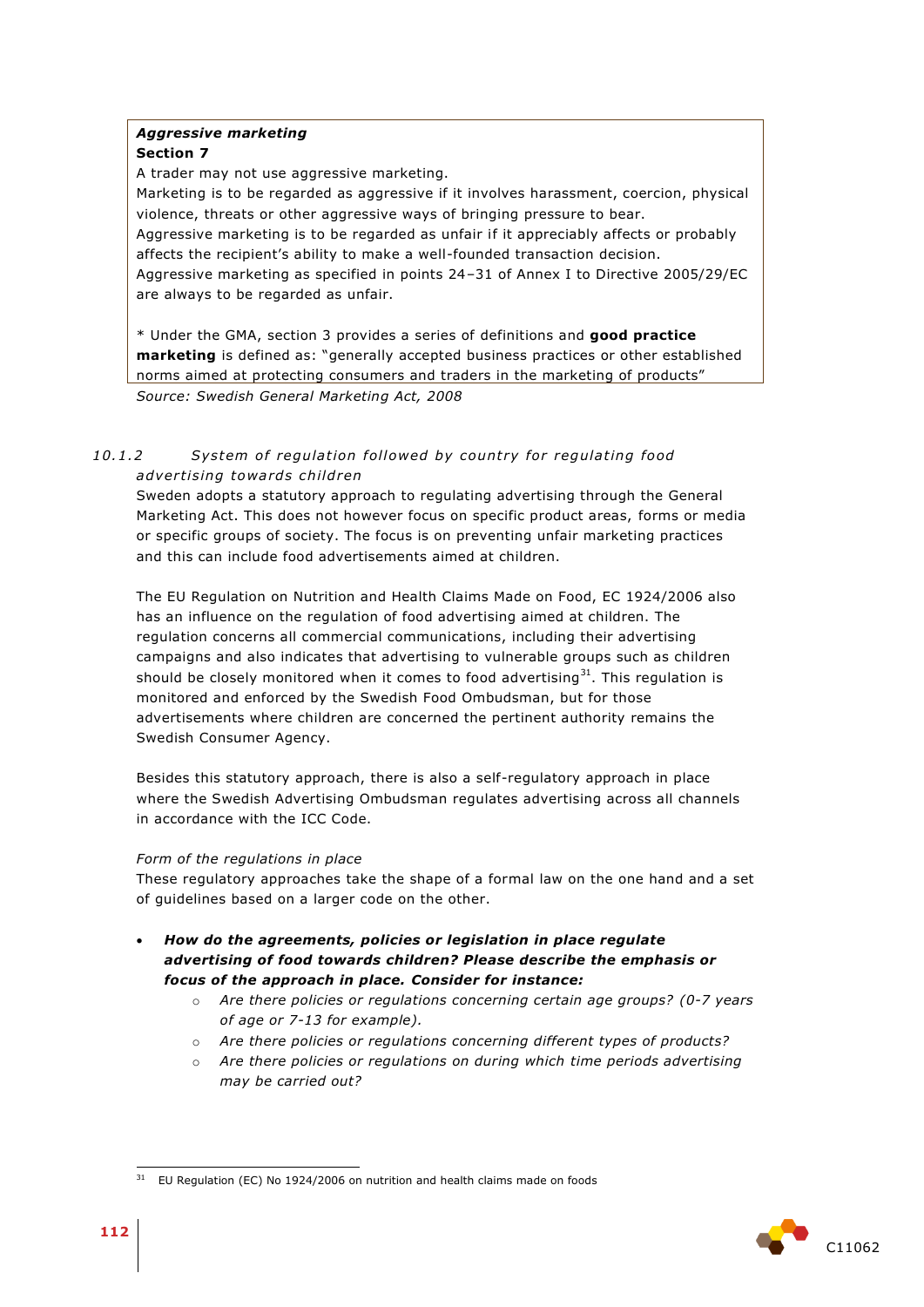- o *Are there policies concerninig the content of the advertisements?*
- o *Are there policies or regulations in place for different forms of media? (i.e.: television, print, radio, online media, in the shop itself, etc).*
- o *Are there any policies or regulations stipulating the number of advertisements which may be shown in a given time period?*

The self-regulatory guidelines which are used to assess the advertisements in other forms of media follow the ICC code. The ICC code has as one of its four main objectives to: "to enhance overall public confidence in marketing communications; to respect privacy and consumer preferences; to ensure special responsibility as regards marketing communications and children/young people". There is thus a focus on advertising in an ethical and fair way towards children in general.

The consolidated ICC Code also refers to children as those individuals under 12 years old. The code also indicates that when advertising to children their "natural inexperience and credulity" should be considered when designing and showing advertisements. In the code, Article 18 specifically addresses children and young people. To summarise, advertisements should not take advantages of the inexperience and credulity of children, nor contain any elements which might lead to a young person or child to come to physical, mental or other harm, and should not undermine the social values of the cultural context or the authority of parents or other authority figures in a child's life. The Swedish Advertising Ombudsman regulates and interprets to what extent these guidelines are upheld in advertisements.

In summation, the ICC Code, which forms the basis for the Swedish self -regulatory guidelines, restrict the content of advertisments, apparently regardless of product, in such a way that no form of harm or undermining of social values and authority can occur.

From the statutory perspective of the General Marketing Act, the focus is on unfair marketing practices as a whole. Depending on which element of an advertisement makes it in any way misleading or aggressive, violates good marketing practices, or in anyway can be considered as unfair marketing, the Swedish Consumer Ombudsman can legally take action. Therefore the General Marketing Act has a very broad focus which can be applied in a relatively flexible manner.

The direct target group under the General Marketing Act are any companies which advertise products commercially. The EC regulation on nutrition and health claims made on foods covers any company producing and communicating about its products; this includes product labelling and establishing nutrient profiles and targets the food industries. The self-regulatory code of the advertising industries is one which targets advertising companies to uphold certain standards and good practices regarding marketing and advertising.

The General Marketing Act affects all consumers in its scope and enforcement. Children however, forming a special group within consumers are paid close attention by the Swedish Consumer Agency, which monitors advertisements aimed at children within the food industry as well, as part of its activites in enforcing the General Marketing Act.

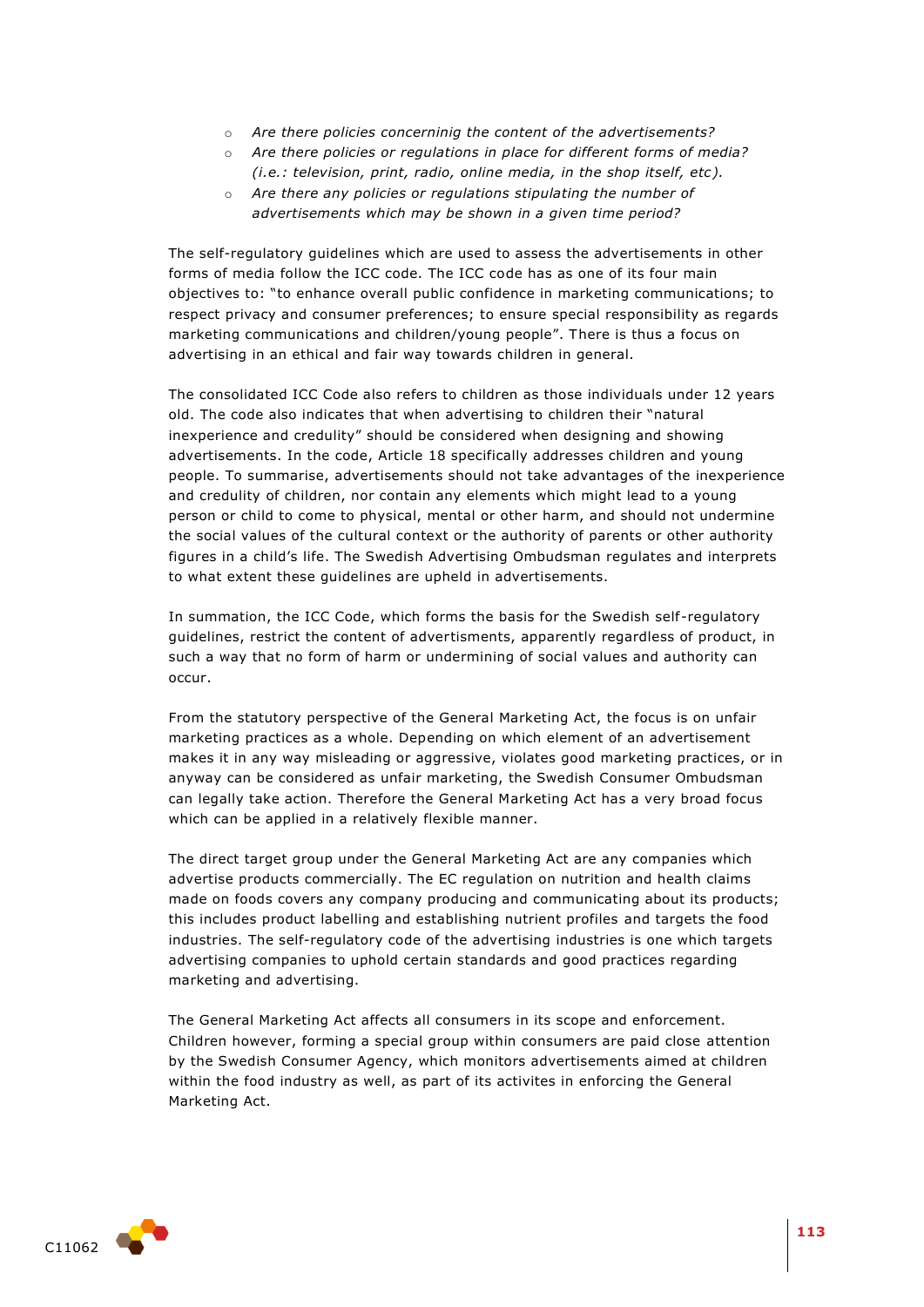From the self-regulatory perspective, the indirect, end target group are also consumers as a whole. Swedish advertising companies and organisations undertaking commercial communications should adhere to the ICC Code which covers all consumers, though it contains special stipulations on the vulnerability of children. In Sweden therefore, consumer as a whole are targeted by the regulatory approaches and children form a group in need of special consideration and protection when monitoring and enforcing good advertising practices.

#### *10 .1 .3 When was the app roa ch implemented*

The General Marketing Act was implemented in 2008, transposing the EU Directive on Unfair Consumer Practices. The self-regulatory guidelines upheld by the Swedish Advertising Ombudsman are based on the ICC Code of which the most recent version was published in 2011. The Ombudsman itself was founded in 2009 by the Association of Swedish Advertisers, along with the Confederation of Swedish Enterprise (NDM), Swedish Advertising Association, ICC, Swedish Direct Marketing Association and Swedish Newspaper Publisher Association.

# **10.2 Context in which the current national approach was developed and implemented**

#### *10 .2 .1 P roblem recognition*

Regarding the initial ban on advertising towards children in 1991 (where the RTVA was adapted and implemented in1996), the rationale of the Swedish government was to reduce the exposure of children to any form of advertisement. This position was based on the idea that children can not distinguish between advertising messages and programme content, coupled with the fact that children are thought to be more impressionable making them more susceptible to changes in behaviour encouraged by advertisements $32$ . Children are not thought to be able to distinguish advertisements from regualr programming untill the age of 10. In the face of increasing commercial pressure on children, the Swedish government at the time opted for a statutory ban. This ban has now been complemented by the General Marketing Act, introduced in 2008. This law sought to implement the EU Unfair Commercial Practices Directive. The self-regulatory code in place translated the ICC code to the Swedish context. This regulation applies to all media and aims to ultimately promote, in line with the ICC's position, to responsible marketing and advertising. The latest revision in 2011 encompasses digital media as well and this has also been taken up in Sweden. The code is regulated by the Swedish Advertising Ombudsman.

Be reducing exposure to advertisements around children's programming and times when children watch television, the law aims to protect children from commercial influences as much as possible.

#### 10.2.2 *Does this approach to regulating food advertisements aimed at children connect with priorities from other policy areas?*

The approach in Sweden is driven more by human rights considerations than obesity or health related considerations. The statutory ban on broadcast media, which is one of the main regulatory instruments in Sweden, seeks to protect children from commercial influences as much as possible. The General Marketing Act now encompasses this broadcasting ban, but this newer law also gaurds against unfair marketing practices, which indirectly also covers advertisements aimed at children as they are considered to be a vulnerable group in this context.



 $32$ Oomen and Anderson, 2008.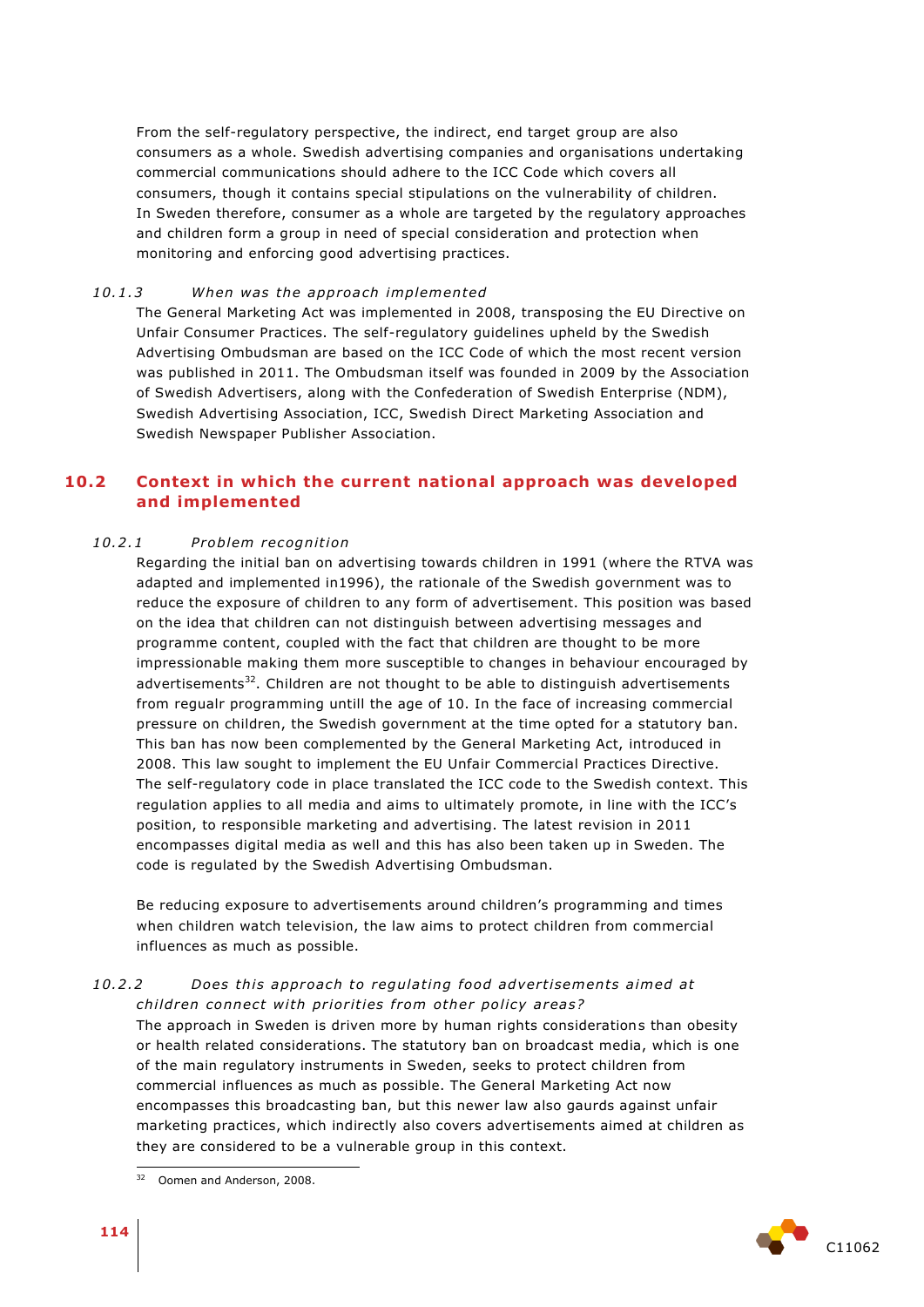The self-regulatory ICC code which has been adopted in Sweden also aims above all to achieve responsible advertising and marketing. In this context children are named as a special interest group though there are no detailed provisions on how to regulate advertisements aimed at this group in practice.

## 10.2.3 Which actors or organisations are responsible for initiating the *current organisation of food advertising aimed at children?*

The initial ban on broadcast advertisements aimed at children came into force in 1991 in response to research demonstrating that children under 10 years of age could not distinguish between advertisements and programming. This law has since been encompassed in the General Marketing Act, which transposes the EU directive on Unfair Commercial Practices. The governmental sphere was therefore involved in initiating this statutory regulations.

The Swedish Advertising Ombudsman is repsonsible for the regulation of the ICC Code. In this case therefore the ICC seems to have been responsible to a certain extent, as well as the organisations which founded the Advertising Ombudsman in 2009. The actors involved in this included the Association of Swedish Advertisers together with Confederation of Swedish Enterprice (NDM), Swedish Advertising Association, ICC, Swedish Direct Marketing Association and Swedish Newspaper Publisher Association<sup>33</sup>.

The overall goals of the General Marketing Act is to protect consumers'economic interests from harmful or unfair commercial practices. It encompasses the Radio and Television Act and goes further to also cover digital media. That said, there are no more specific objectives formulated beyond this general aim. The same applies to the self-regulatory Code which has a general aim of promtnig responsible advertising and marketing, but does not offer more specific objectives than this.

Some of the main policy debates concern the impact of the advertising bans on advertising revenue. This in turn was expected to have an impact on the ability of Swedish broadcasters and media companies to create and broadcast programme for children. From the governmental and consumer perspective, the need to protect children from harmful or unfair influences was the leading rationale for the policy debate on regulating advertisements.

# 10.2.4 *Development of the approach: which contextual factors influenced the* development of the current approach to regulating food advertising aimed at *child ren?*

The statutory approach was developed by the Swedish Ministry for Culture initially. This body initiated the Radio and Television Act and its ban on advertisements aimed at children. This the came to fall under the General Marketing Act in 2008 which also involved the Ministry for Culture as this regulation transposed the EU directive on unfair commercial practices.

The self-regulatory aspect of the Swedish approach was initiated by a number of organisations, the Association of Swedish Advertisers together with Confederation of Swedish Enterprice (NDM), Swedish Advertising Association, ICC, Swedish Direct Marketing Association and Swedish Newspaper Publisher Association. These came together to then set up the Swedish Advertising Ombudsman in 2009.

<sup>33</sup> Reklamombudsmannen, 2009,<http://reklamombudsmannen.org/eng/about>

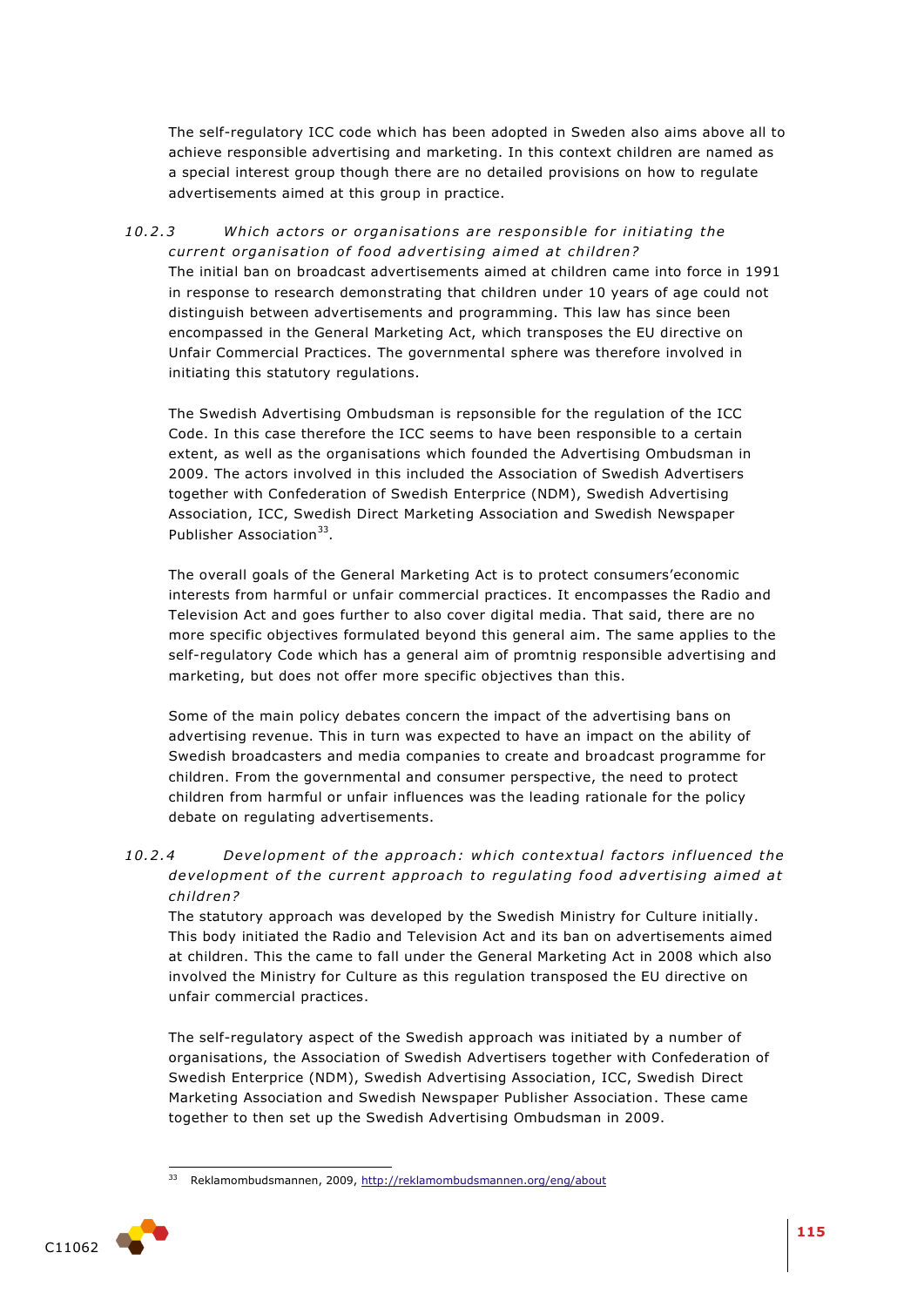#### *Structural factors influencing development:*

The political factors at work here are the desire of the Swedish government to protect children from harmful or unfair commercial influences. The realisation of children's comparative vulbnerability towards advertising when comapred with adults led in part to the advertising ban in the early 1990s. This approach did not change much in the following years, nor when a more right wing government came into power in 2006. This suggests that the notion of protecting children from unfair commercial practices is an idea which transcends political ideological divides in Sweden. The main role of the political sphere has been to push for further stricter regulation, though this no major changes to the approaches have been incorporated $^{34}$ .

Economic considerations in Sweden are similar to those in other nations; namely that enterprises and companies producing advertisements claim that bans and regulations restrict their activities. This in turn is said to reduce how competitively enterprises can perform which damages their overall revenue.

From a social, cultural perspective, the Swedish national mentality towards children and advertising is also an important factor here. There is a strong mentality in society that children should be protected from unfair commercial influences as a matter of basic human rights more than anything else. Advertising towards children is therefore not so generally accepted and as such, the public seems to support the current regulatory approach, evidenced to a certain extent in the unchanging nature of the ban on advertising aimed at children.

Besides these factors, the development of the internet and media are also important factors contributing to the current regulatory approach. The internet and digital media led to an expansion of the scope of the General Marketing Act from its first version to its current form; now digital media are included as media which can be regulated under this act. The ICC also revised its code and the definition of marketing which was published in 2011. This was to incorporate these media into self-regulatory codes as well.

#### 10.2.5 *Implementation of the approach: how was this done?*

The statutory regulation was implemented as any other law is in Sweden. This started with the Radio and Television Act, which is regulated by the national authority in the media sector, the Swedish Radio and Telelvision Authority (the Radio – och- tvverket). The General Marketing Act is regulated by the Swedish Consumer Ombudsman and the implementation of this act followed the transposition procedure for incorporating EU directives into relevant national legislation. The self-regulatory apporach on the other hand, takes up the ICC Code into a Swedish self-rgulatory code. This code is regulated by the Swedish Advertising Ombudsman.

 $34$ <sup>34</sup> Widmark, S., 2008, *International report - New Marketing Practices Act comes into force¸* [http://www.iam](http://www.iam-magazine.com/reports/Detail.aspx?g=41e8d65d-c66c-465a-8914-ddebdf1a2a1e)[magazine.com/reports/Detail.aspx?g=41e8d65d-c66c-465a-8914-ddebdf1a2a1e](http://www.iam-magazine.com/reports/Detail.aspx?g=41e8d65d-c66c-465a-8914-ddebdf1a2a1e)

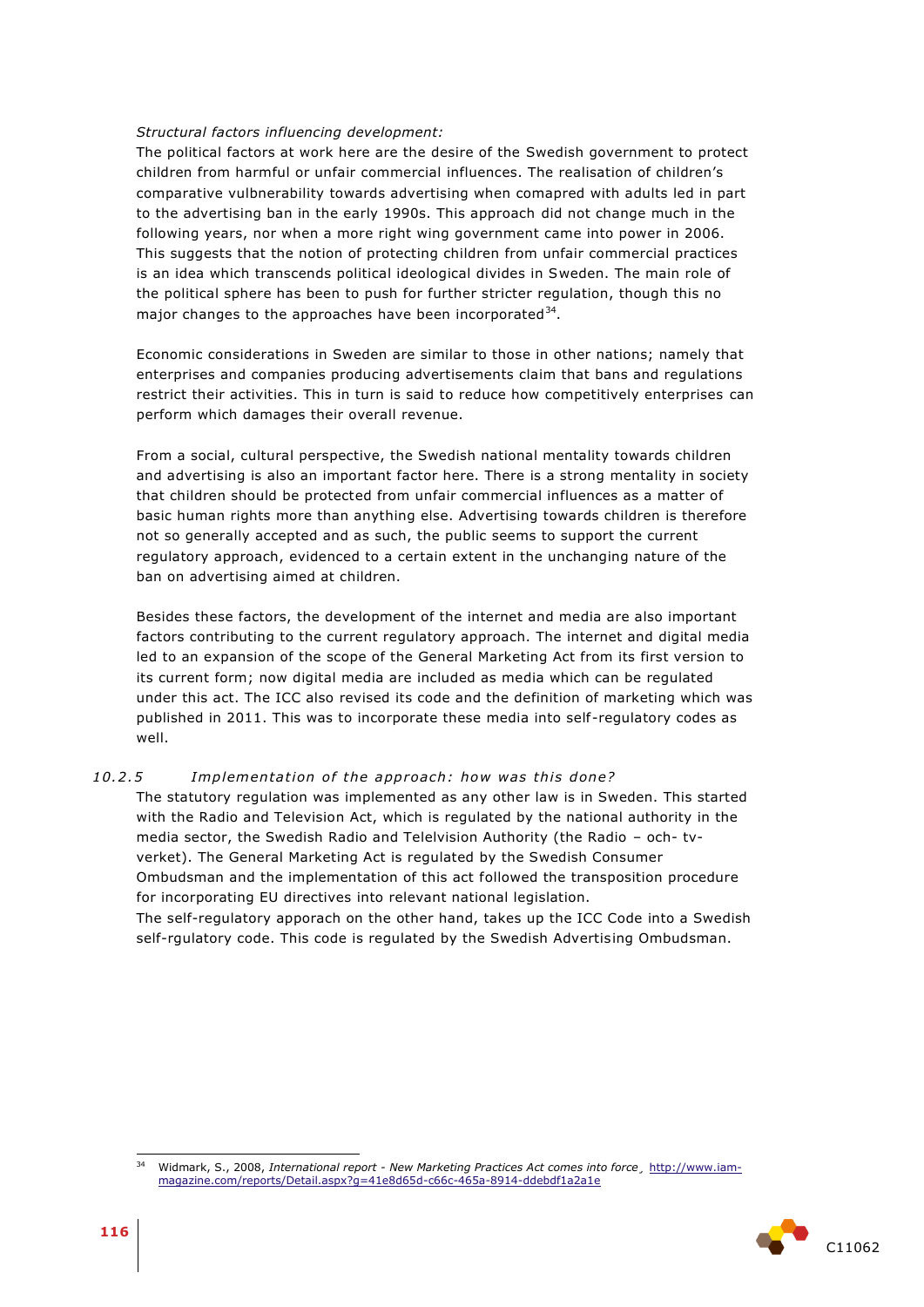# **10.1 Evaluating the outcomes and effectiveness of policies**

- 10.1.1 Has there been any review/evaluation of the approach so far? From a qualitative perspective this Act is considered quite effective due to its breadth and flexibility. Due to the concepts of "misleading" or "aggressive" marketing practices, covered within the chapter on "unfair marketing" practices, a wide variety of advertising and marketing practices can potentially fall under the enforcement of the Swedish Consumer Ombudsman. This is said to be a positive aspect as it provides for a relatively flexible legal mandate for the Ombudsman<sup>35</sup>. For the self-regulatory approach the Swedish Advertising Ombudsman does not appear to monitor the effects of the guidelines specifically, but the organisation develops annual reports describing its activities, the numbers of complaints received, across which types of media these complaints arose and which activities the Ombudsman took in response.
- 10.1.2 **Is there any system for monitoring the effect of this approach to** regulation? If so, which organisations or actor carries this out? The self-regulatory approach is not monitored formally, but the number of complaints received for advertisements is tracked, along with the actions taken in response. The Swedish Advertising Ombudsman monitors this and does so with the help of advertising industry companies as it is a self-regulatory system after all.
- 10.1.3 How is compliance with these regulations monitored and enforced? *What sorts of consequences occur if an organisation/enterprise does not* follow the regulatory rules in place?

The Swedish Advertising Ombudsman enforces compliance with the self-regulatory guidelines. These are based on the Consolidated ICC Code and include a series of possible sanctions

The General Marketing Act is monitored by the Swedish Consumer Ombudsman and this act also contains a series of measures which the authority can undertake should the Market Court (the judiciary body which decides upon advertisement complaints) deem it appropriate. These measures include the payment of a financial penalty by the traders, the prevention of the marketing practice, or an order to the trader to supply more information. The size and reason for the fines imposed on a trader engaging in unfair marketing practices can vary depending on how the Market Court rules; charges may however be no less than 5000 kronor and no more than 5 million kronor<sup>36</sup>.

*10 .1 .4 How e f fe ctive do you feel this p rac tice i s in con tribu ting to a good*  regulation of food advertising aimed at children? Please explain.

The self-regulatory is considered efficient in that it is quite a flexible way of regulating advertisements. To cite the Swedish Advertising Ombudsman, "through selfregulation, it is easier to adapt codes of conduct quickly to a changing reality and they can thus be more modern, flexible and relevant compared to laws which take longer to amend and which may be deemed to be too general and not adapted to changes over time. Additionally, rules which have been produced by the industry itself lead to greater understanding, respect and increased compliance."<sup>37</sup>

<sup>37</sup> Swedish Advertising Ombudsman, *Annual Report – English,* 2011.



<sup>35</sup>  $35$  Interview Swedish Consumer Ombudsman

 $36$  Swedish General Marketing Act, 2008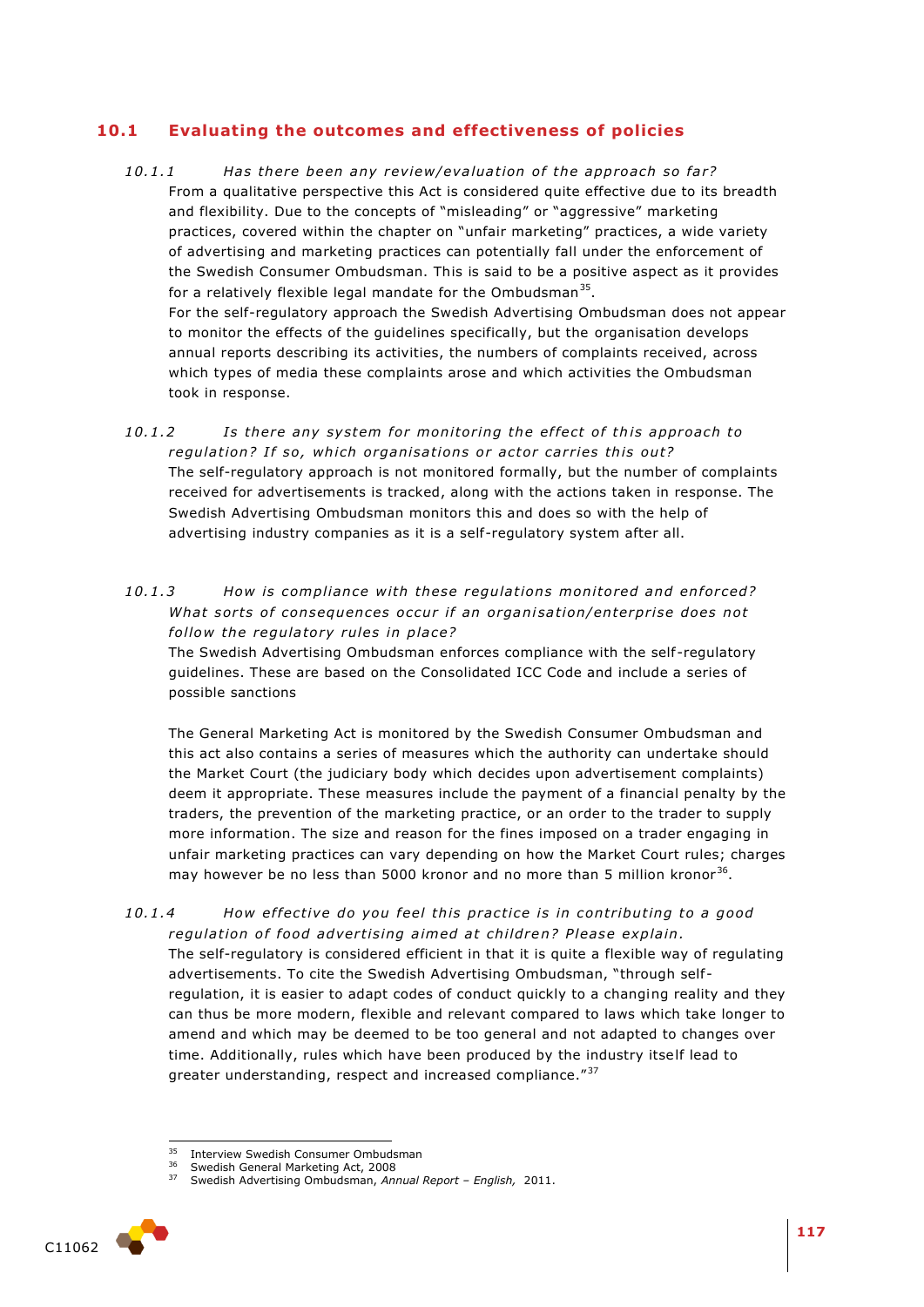The statutory approach is also considered to be quite efficient in that its breadth and focus on identifying unfair practices as a whole means many advertising practices fall under its jurisdiction. The process of enforcing the Act however can potentially be quite time consuming when cases must go to court to decide upon further action. This is something which is difficult to estimate beforehand and can vary substantially.

The Swedish Consumer Ombudsman considers the General Marketing Act to be effective and given its scope across any advertising form, content or audience, this includes children as well. The implication is therefore that this is also an effective approach to protecting children from unfair exposure to advertisements.

The Swedish Advertising Ombudsman finds the system of self-regulation of advertising companies an effective practice as well given the flexibility and adaptability of the approach to new legislation. As the system is developed by industry members, there is a higher level of interest in producing and adhering to regulations and compliance tends to be good $^{38}$ .

# 10.1.5 Have there been any obstacles or challenges encountered in *developing and implementing this approach to regulating food advertising* aimed at children?

In both the statutory and the self-regulatory approaches the flexibility and breadth of the approaches have been cited as successful components. Additionally, the combination of the two, with the self-regulatory approach complementing the legislative approach is seen as a good combined approach, covering the main advertising activities and players<sup>39</sup>.

In the case of the General Marketing Act, this is the transposition of an EU Directive and as such this followed a relatively straight forward development process.

Cross-border advertisements are seen as one of the major obstacles to the current Swedish approach to regulating advertisements aimed at children. The Swedish Market Court (which rules on behalf of the Ombudsman) can only rule against broadcasting channels which carry non-compliant advertisements, not against the producer of advertisers themselves. This is possible under the Swedish law which bans advertising aimed at children. Therefore, voices have sounded from within the Swedish government that the Swedish ban will only truly work if the rest of Europe follows suit with a similar ban on advertising for children, and to expand the ban to online areas as well $^{40}$ .

Additionally, the definition of what is "aimed" at children is also the subject of substantial discussion. Several cases were lost by the Consumer Ombudsman in the Swedish Market Court when it concerned food products which were not necessarily healthy but which could also be consumed by adults and not children exclusively. There has been a shift it seems in the emphasis which the Market Court used in judging cases, namely from advertising form to the content and product being advertised $^{41}$ .

<sup>&</sup>lt;sup>41</sup> Caraher, M., Landon, J. and Dalmeny, K., 2005, Television advertising and children: lessons from policy development, *Public Health Nutrition*: 9(5), 596–605.



<sup>38</sup>  $38$  Wistrand piece

 $39$  Wistrand piece

<sup>&</sup>lt;sup>40</sup> Wall Street Journal, 2001:<http://www.commondreams.org/headlines01/0529-05.htm>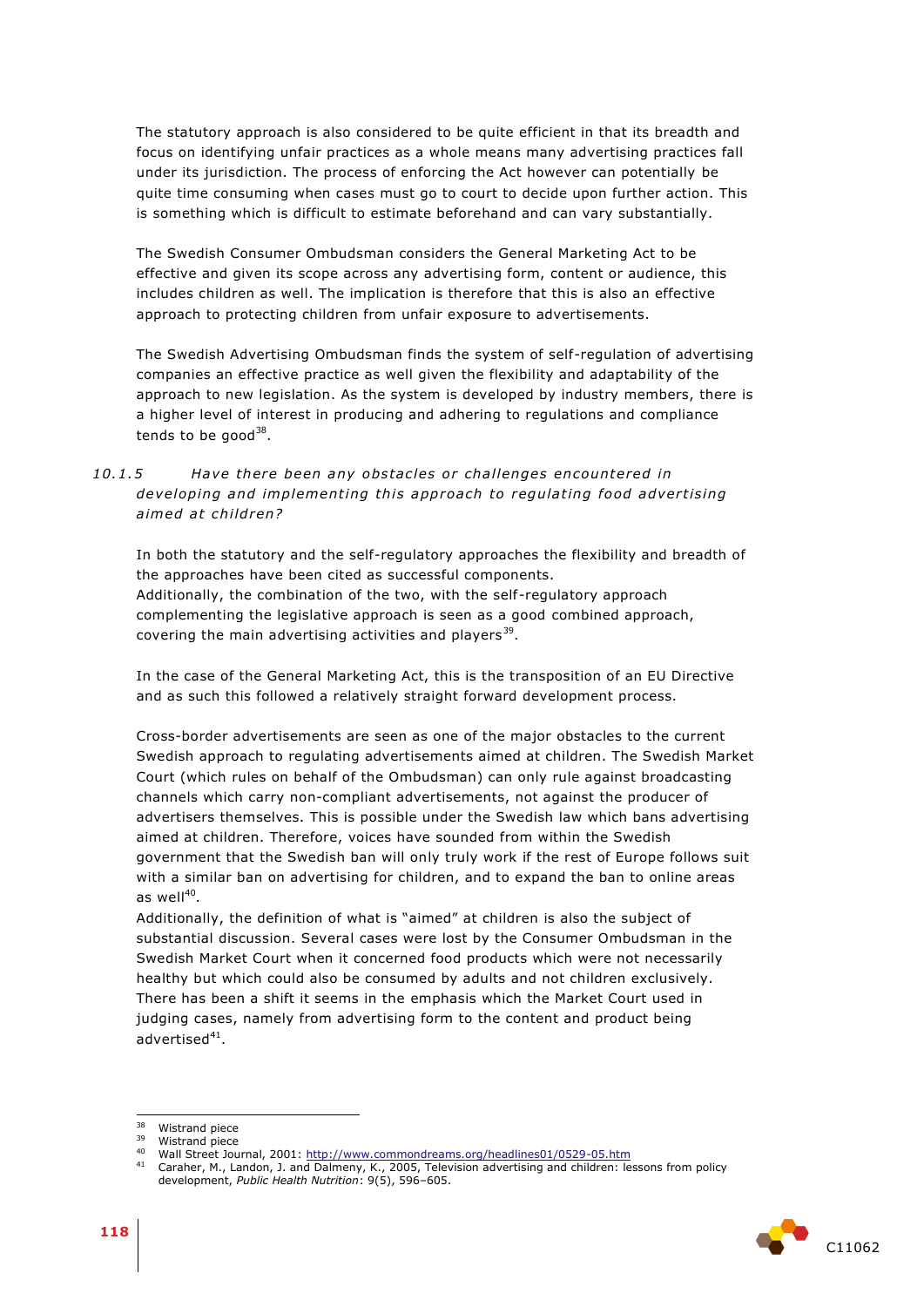# **11 United Kingdom**

# **11.1 Description of Current national approach to regulating food advertising aimed at children**

- 11.1.1 *How is food advertising towards children defined in the country? Do* different actors use different definitions?
	- o *What sort of criteria are used to judge whether a food advertisement is children focused?*

The UK has regulations in place for broadcasting and non-broadcasting media. In the case oof broadcast medai there is a system of co-regulation, between the independent regulator Ofcom (British Office of Communications) and the ASA (the Advertising Standards Authority) which is an industry body. In the case of non-broadcast media, a system of self-regulation is in place which is monitored and enforced by the ASA as well. In both areas of regulation, children are defined as those individuals of 16 years of age and under.

When judging whether a food advertisement is focused on children, broadcast media are judged on the content on the one hand and the scheduling of the advertisement on the other. These scheduling restrictions are based on statutory regulations in the Communications Act of 2003 also known as "the Act"). The scheduling rules include full bans on HFSS food advertising in and around all children's programming, on dedicated children's channels and on programmes with particular appeal to children. In this case particular appeal to children is established by indexing the audience of a programme. Ofcom and the ASA follow the "120 index", where if the proportion of children in a programme's audience is more than 20%, it is considered to have particular appeal to children.

Content rules also apply and these stipulate that in when advertising HFSS products aimed at children outside the scheduling rules, any advertisements shown around those times should not use techniques which are used due to their particular appeal to children. This includes for instance, the use of licensed cartoon characters, promotional offers or celebrities popular with children.

For non-broadcast media, there is a system of self regulation. There are no scheduling restrictions but similar restrictions apply to the content of food advertising. In connection with this, Nutrient Profiles have been defined by the Food Standards Agency (FSA) for Ofcom. These profiles classify HFSS foods amongst others. This helps the ASA in regulating the content of food marketing aimed at children. The industry, regulators and government use the same definition of HFSS and non-HFSS foods.

#### 11.1.2 System of regulation followed by country for regulating food *adver tising towa rd s child ren*

Regarding broadcast media there is a co-regulatory approach. Ofcom, the independent regulator, and its regulatory partner, the ASA together monitor broadcast media. There is thus a system of co-regulation between government sanctioned organisations and the advertising industry.

For non-broadcast media, there is a system of self-regulation, under the supervision of the ASA.

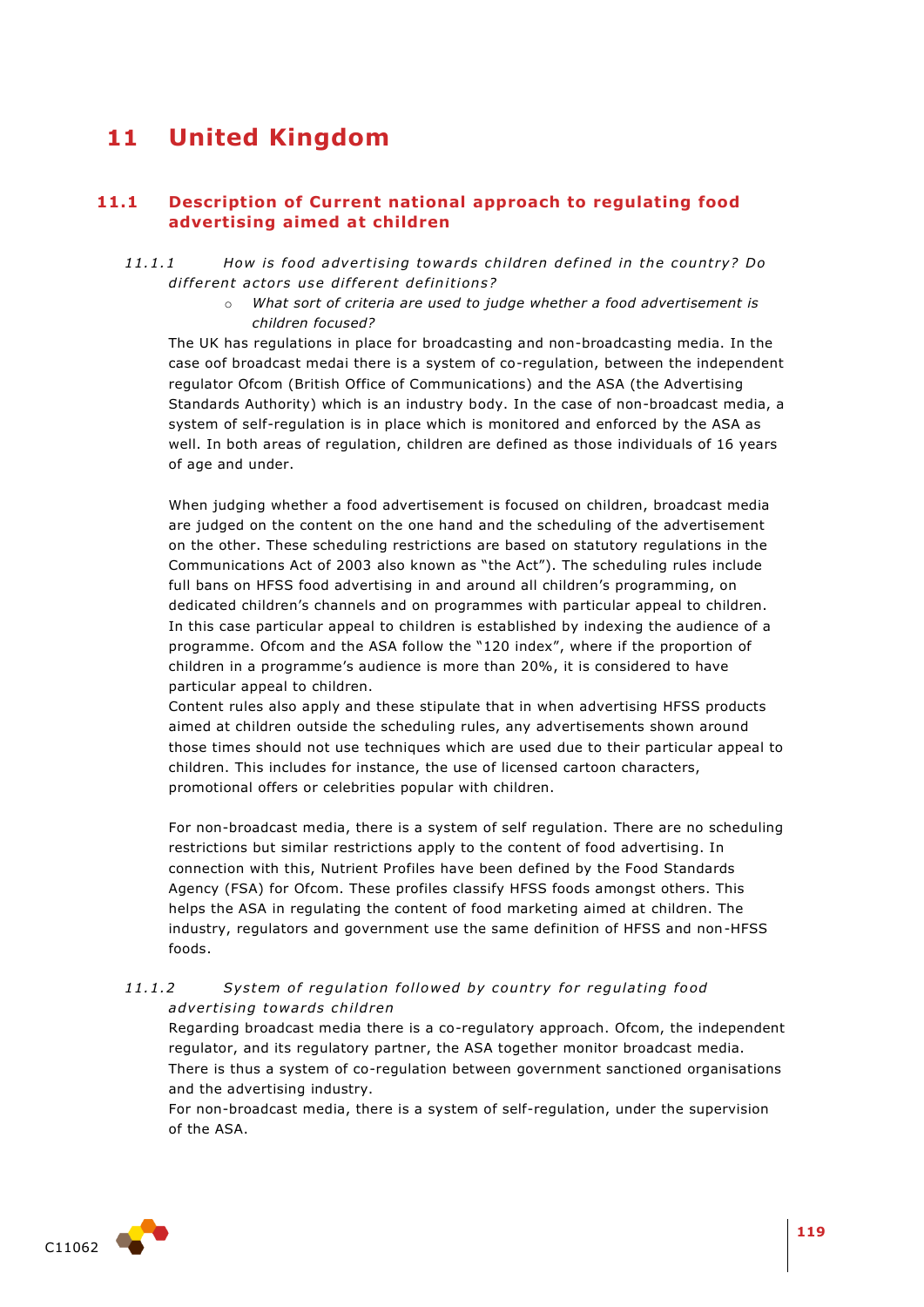The broadcast regulations are based on the UK Code of British Advertising, which is owned by the Broadcast Committee of Advertising Practice (BCAP). The ASA enforces this code. For non-broadcast media, the Committee of Advertising Practice (CAP) writes and enforces a Code for advertising; the CAP falls within the ASA.

While there is a statutory ban on the timing of advertisements about HFSS to be around programmes and channels which appeal to children, this is strictly speaking forhte age group of 16 years and under. That said, in practice, there are provisions which concern children under 12 years of age specifically. This is because research by Ofcom demonstrates that younger children are not able to screen advertisements for their persuasive intent as older children and adults are.

From a self-regulatory perspective, children under the age of 16 are considered to be in need of protection from marketing of HFSS foods.

There are Nutrient Profiles which define which foods are HFSS and which are not. HFSS foods may not be marketed to children on broadcast media around certain times and the content of any marketing pieces are monitored by Ofcom and the ASA. The self-regulatory CAP Code acknowledges the need to protect children from marketing influences, with specific provisions against msileading advertising, the protection of children, and social responsibility in advertising. There are also statutory restrictions on scheduling of marketing about HFSS food and drink to children.

The BCAP and the CAP Code both contain provisions on the content of advertisements; regardless of whether an advertisement is on broadcast or non-broadcast media certain content rules apply. For instance techniques with particular appeal to children should not be used, nor should licencsed cartoon characters or celebrities popular with children.

The BCAP Code and the Communications Act 2003 refer to broadcast media while the CAP Code refers to non-broadcast media.

The BCAP Code and the Communications Act 2003 refer to broadcast media while the CAP Code refers to non-broadcast media. The indirect target groups and ultimate beneficiaries of this approach are children under the age of 16 who these regulations seek, amongst other things, to help protect. Children under the age of 12 receive special consideration under both the BCAP Code and CAP Code, based on research by Ofcom.

### *11 .1 .3 When was the app roa ch implemented*

The CAP Code was recently revised to extend the remit of the CAP to include digital media in 2011 $^{42}$ .

The statutory Communications Act was introduced in 2003<sup>43</sup> and the BCAP has been responsible for the Television Advertising Code since 2004. This was in response to the Communications Act recommendation that Ofcom devolve some of its regulatory power to other organisations, such as the BCAP and the CAP.



1

<sup>42</sup> CAP, *Extending the Digital Remit of the CAP,* (2010), available at: [http://www.cap.org.uk/News](http://www.cap.org.uk/News-reports/~/media/Files/CAP/Misc/CAP_Digital_Remit_Extension.ashx)[reports/~/media/Files/CAP/Misc/CAP\\_Digital\\_Remit\\_Extension.ashx](http://www.cap.org.uk/News-reports/~/media/Files/CAP/Misc/CAP_Digital_Remit_Extension.ashx) .

<sup>43</sup> Ofcom, Television Advertising of Food and Drink Products to Children, available at: [http://stakeholders.ofcom.org.uk/consultations/foodads\\_new/statement/](http://stakeholders.ofcom.org.uk/consultations/foodads_new/statement/).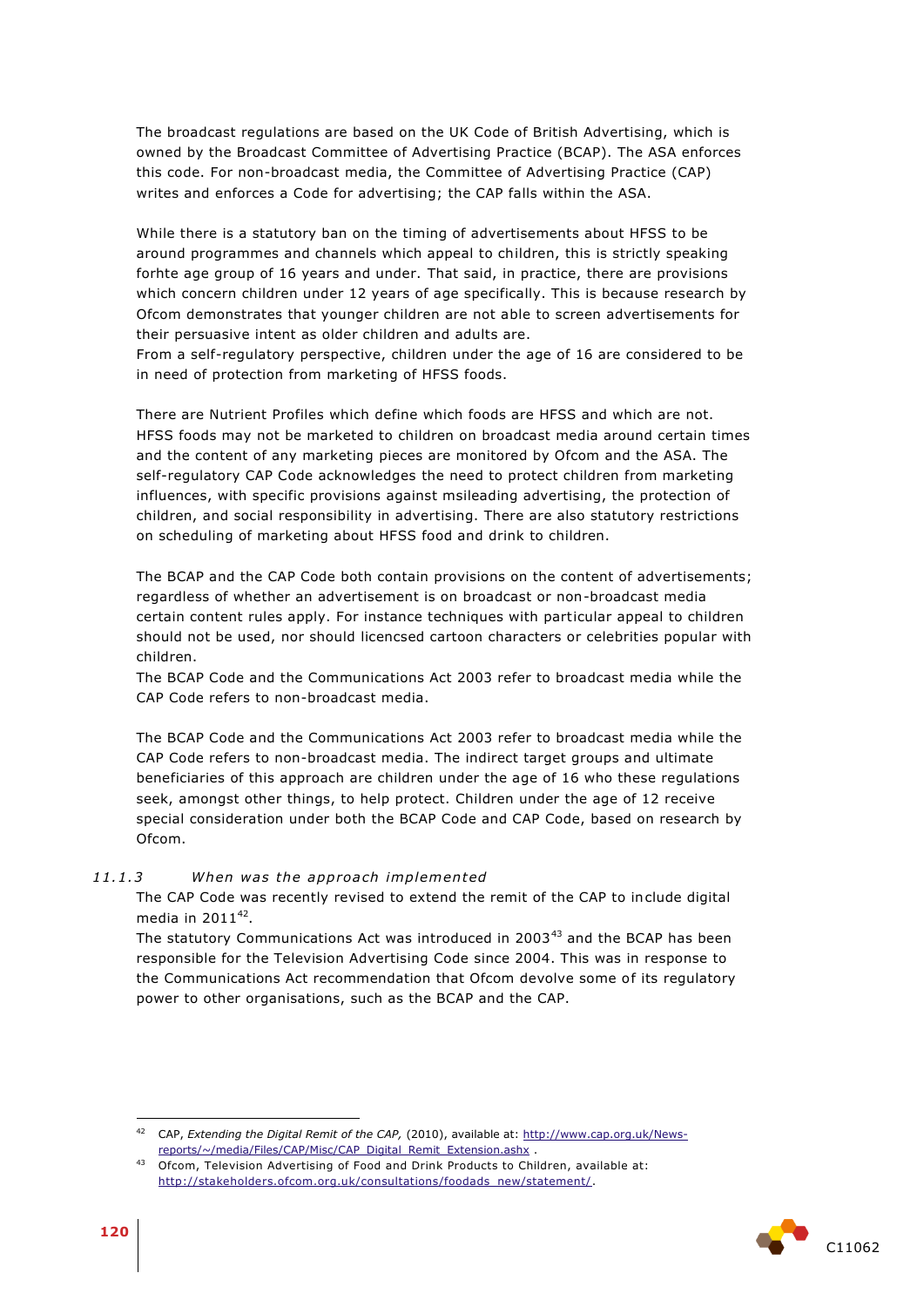# **11.2 Context in which the current national approach was developed and implemented**

#### *11 .2 .1 P roblem recognition*

After investigating the connection between children's preferences, consumption and behaviour of unhealthy food and the role which marketing plays here in 2004, Ofcom reviewed its restrictions on advertising of HFSS foods to children. A consultation process was held on the suggested new restrictions in 2006 and in 2007, Ofcom decided on its new regulatory objectives. These were to:

# *Revised regulatory objectives for Ofcom<sup>44</sup>:*

- reduce significantly the exposure of children under 16 to HFSS advertising, as a means of reducing opportunities to persuade children to demand and consume HFSS products;
- enhance protection for both older and younger children as well as parents by appropriate revisions to advertising content standards, so as to reduce children's emotional engagement with HFSS advertisements, and reduce the risk that children and parents may misinterpret product claims, and to reduce the potential for pester power;
- avoid disproportionate impacts on the revenue of broadcasters;
- avoid intrusive regulation of advertising during adult airtime, given that adults are able to make informed decisions about advertising messages; and
- ensure that any measures that are put in place are appropriate and sufficiently timely to enable Government to observe changes to the nature and balance of food promotion by early 2007.

For the CAP and the CAP Code, the main objective is that all UK advertisements in the non-broadcasting area be responsible<sup>45</sup>.

In 2003 the then Secretary of State for the Ministry of Culture, Media and Sport, Tessa Powell, requesed that Ofcom look into further strengthening its restrictions on certain forms of food advertising aimed at children on television. Healthy eating and the obesity and overweight in the UK is a relatively prevalent issue in the UK. Growing research on child obesity from bodies such as the FSA, the National Audit Office, the Chief Medical Officer and the Department of Health sparked this call for a different stance on advertising food and drinks to children.

This led to Ofcom carrying out research into the effects of marketing of food on children's food choices, consumption and behaviour. This research demonstrated that marketing of food had a modest, direct effect on children's food preferences and that marketing alone could not change eating habits. The report also considered other research which also indicated that obesity is a product of several factors and that marketing alone could not change dietary habits in children (or adults for that matter).

Ofcom tightened some of its regulatory restrictions but was opposed to an all out ban on advertising of food to children. There was insufficient evidence concerning the connection between unhealthy eating and obesity amongst children with food marketing and as such, no warrant for such a ban. Such a ban formed quite a contention issue between governmental, health and consumer actors on the one hand, and advertising and food indsutry stakeholders on the other.

<sup>45</sup> CAP, *Good Regulation*, available at:<http://www.cap.org.uk/About-CAP/Good-regulation.aspx>



<sup>1</sup> <sup>44</sup> Ofcom, *Television Advertising of Food and Drink Products to Children*, available at:

[http://stakeholders.ofcom.org.uk/consultations/foodads\\_new/statement/.](http://stakeholders.ofcom.org.uk/consultations/foodads_new/statement/)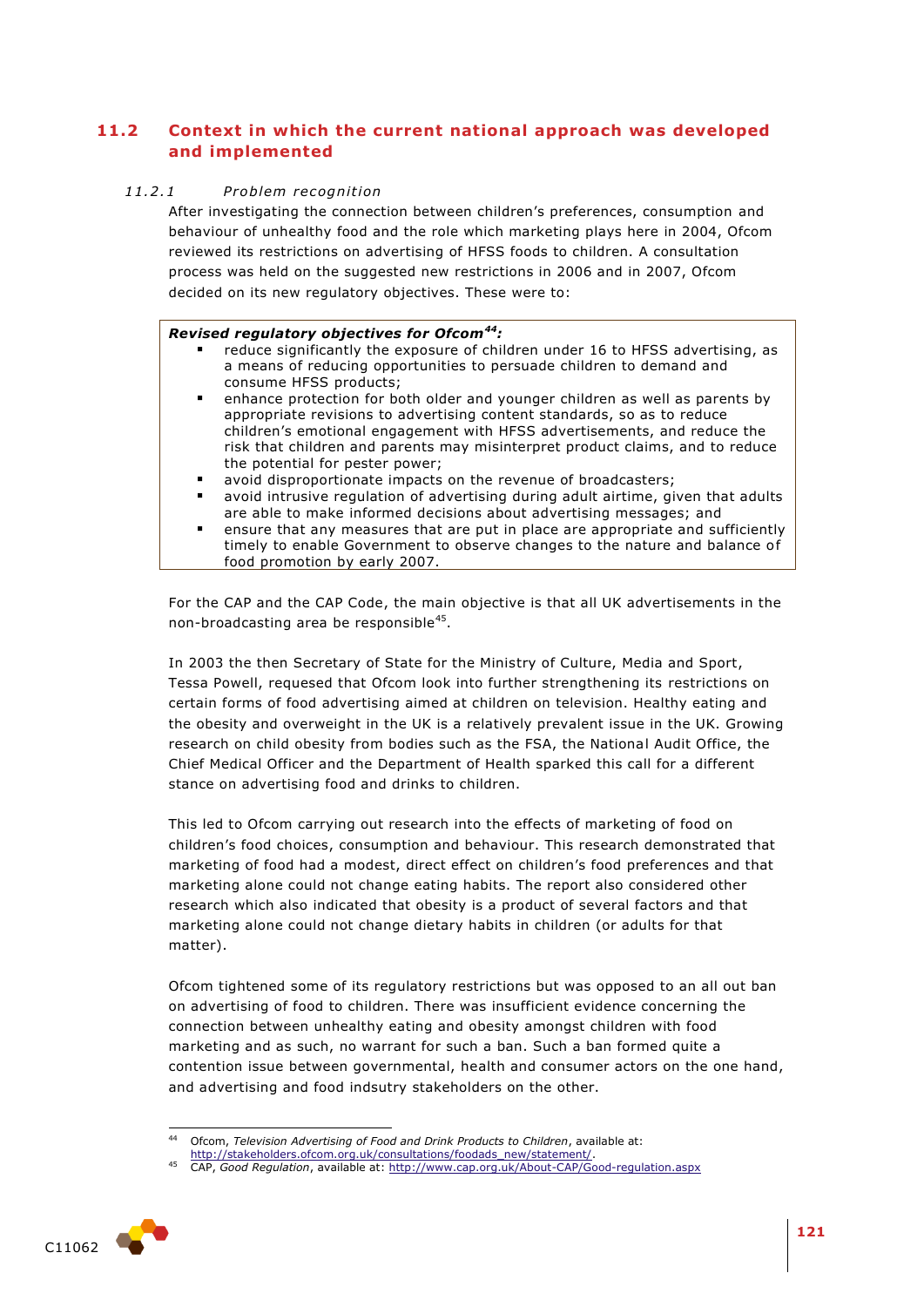As such a system of co-regulation continues to exist for broadcast media and a system of self-regulation has been implemented for non-broadcast media.

There is said to be a direct, modest effect from food marketing on the behaviour and consumption of HFSS food and drink by children. As such, a system of co-regulation and self-regulation was thought to be the most dynamic and flexible approaches which would uphold the spirit behind the regulations as well as their technical specifications regarding food marketing.

# 11.2.2 *Does this approach to regulating food advertisements aimed at children connect with priorities from other policy areas?*

This approach was informed in part by the UK government White Paper, published by the Department of Health specifically, in 2004. This White Paper indicated that there was evidence for stricter regulation of advertising of food aimed at children. This fit in with the broader health policy concerns within the government.

#### 11.2.3 Which actors or organisations are responsible for initiating the *current organisation of food advertising aimed at children?*

The Ministry of Culture, Media and Sports initiated the revision of the regulatory approach in the UK by requesting that its independent regulatory body, Ofcom, change its regulatory approach. In parallel, the FSA developed nutrient profiles for defining HFSS versus non-HFSS food to introduce a standardised definition of which food would be subject to closer advertising restrictions.

Ofcom, as the regulatory body, undertook research to refine its regulatory objectives and rules. A public consultation was held in 2007 with consumer groups, advertising stakeholders, food manufactuers, broadcasters and health groups. Ofcom then collated and exained these responses to come to a set of new revised rules regarding advertising in broadcast media.

For non-broadcast media, the self-regulatory approach has been in place for some time (almost 50 years). However the CAP Code was recently revised and the remit of the CAP extended to include digital media due to the changing media landscape in the UK. Independent reports in 2008 (the Bryon Review) and 2009 (the Buckingham Report), pointed to the vulnerability of consumers to marketing in the digital age, especially children. Added to this, between 2008 and 2009 the ASA had to dismiss around 3500 cases of complaints about inproper marketing because these complaints concerned digital media which was outside the CAP and the ASA's mandate. The ultimate aim however of the CAP and its objective of making all advertisements in the UK responsible remains unchanged however.

The main policy debate surrounding the tightening of marketing regulations were between governmental, health and consumer groups on the one hand, and advertisers, broadcasters and food manufacturers on the other. The research carried out by Ofcom as the government's independent regulator, demonstrated that there was not sufficient evidence for the effect of food marketing on the eating habits of children. While the consumer, health and governmental perspectives, (specifically stakeholders active on health policies) felt the connection was backed up by research, Ofcom refused to implemented a ban on all food products being marketed to children as this would damage food producers and the revenues of advertisers and broadcasters disproportionately, especially given the lack of sufficient evidence regarding the strength of the role of advertising on children's eating habits.

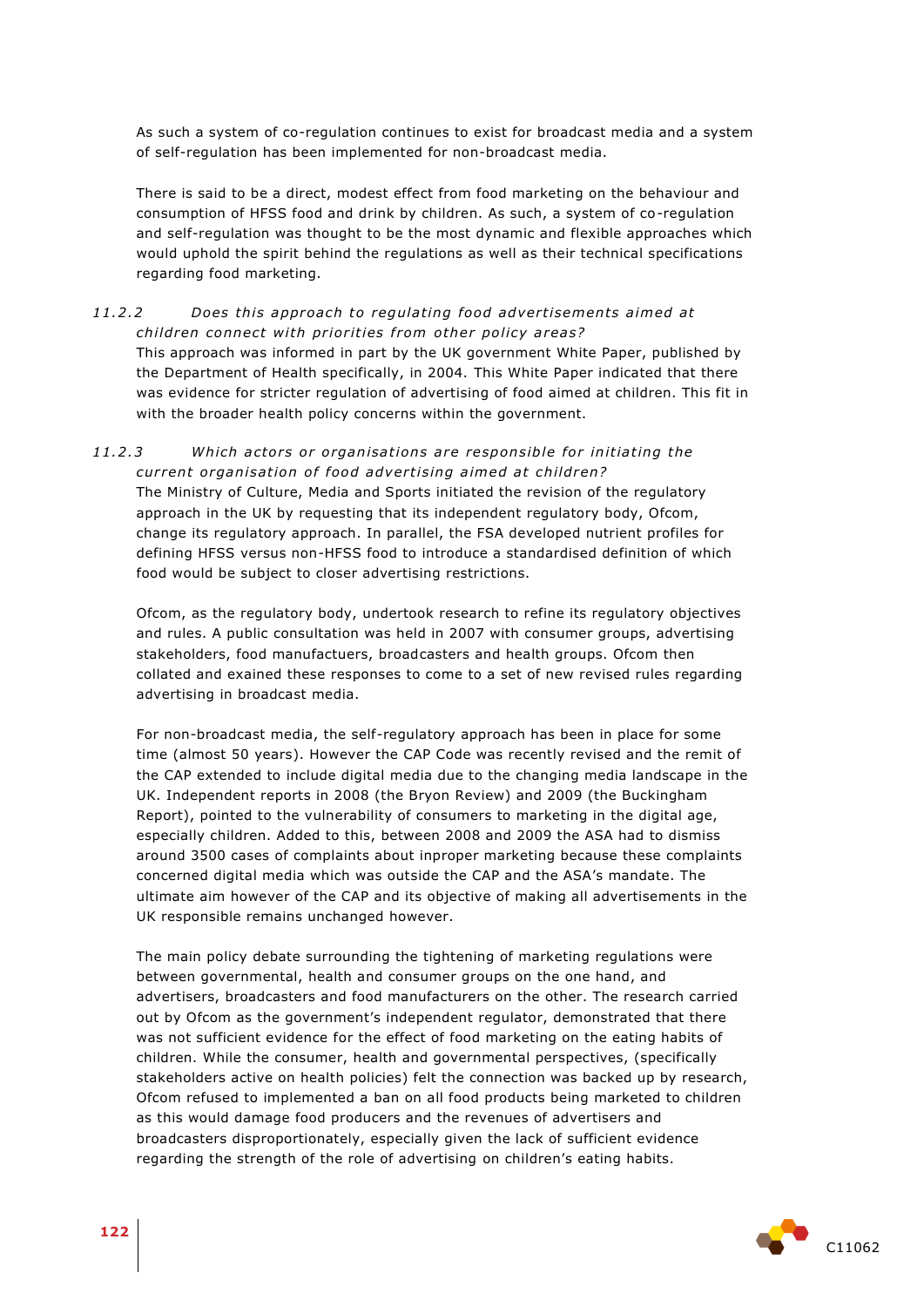Instead a "proportionate and targeted action" in terms of changing advertising rules was recommended by Ofcom<sup>46</sup>.

The extended mandate of the CAP to also cover online media is related to the recognition that advertising in the UK is increasingly moving online. Food companies increasingly use the internet to connect with children, evidenced in the fact that in 2009, online advertising overtook TV advertising in the UK $47$ .

# *11 .2 .4 Development o f the app roach: whi ch contex tual fac to rs in fluenced the*  development of the current approach to regulating food advertising aimed at *child ren?*

#### o *Political:*

The government's public health objectives led to a political environment where there was a desire for more stringent regulations on food advertising aimed at children. This governmental position was in turn a reaction to the growing societal concern regarding overweight and obesity amongst children.

#### o *Economic*:

The economic considerations for the food industry and the advertiser and broadcaster stakheolders formed a counter point to the calls for stricter regulation of food marketing aimed at children. Loss of revenue, the impact on privately run TV channels from lack of advertising revenue, and the constraints on brining new products on to the markets were all cited as negative consequences of stricter advertising. As such, co-regulation and self-regulation, both with revised objectives and mandates, were considered to be the best solution. For Ofcom especially, with the ultaimte responsbility for the regulation of communications, this appeared to form an appropriately proportionate and targeted response to the issue of food marketing aimed at children.

#### o *Social*:

There is a societal concern in the UK about the growing overweight and obesity, especially amongst children; one in three children in the UK was categorised as overweight or obese in 2013. Indeed research demonstrate that parents found the online behaviour of their children particularly worrying as this is more difficult to monitor and influence<sup>48</sup>. There is thus a societal awareness of the role of online marketing and how children are exposed to this, as well as a broader concern with healthy eating for children in particular. This has contributed to the government position calling for increased advertising restrictions, and more recently, in the extended remit of the CAP in its regulation of non-broadcast media.

#### o *Technological:*

The internet, digital media, and social media form developments which have contributed to the current approach regarding the regulation of non-broadcast media.

No particular crystallizing events appear to have taken place which contributed to the current approach to regulating the marketing of food to children.

<sup>48</sup> Sherwin, A., Advertising ban won't stop 'brand bullying', says childhood expert, (2011), available at: [http://www.independent.co.uk/news/media/advertising/advertising-ban-wont-stop-brand](http://www.independent.co.uk/news/media/advertising/advertising-ban-wont-stop-brand-bullying-says-childhood-expert-2354917.html)[bullying-says-childhood-expert-2354917.html](http://www.independent.co.uk/news/media/advertising/advertising-ban-wont-stop-brand-bullying-says-childhood-expert-2354917.html)



1

<sup>46</sup> WHO, *Protecting children from the harmful effects of food and drink marketing*, (2014), available at: <http://www.who.int/features/2014/uk-food-drink-marketing/en/> .

<sup>47</sup> The Guardian, Junk food still marketed to children as companies bypass rules, (2013), available at: <http://www.theguardian.com/lifeandstyle/2013/jun/18/junk-food-children-marketing-who-tv> .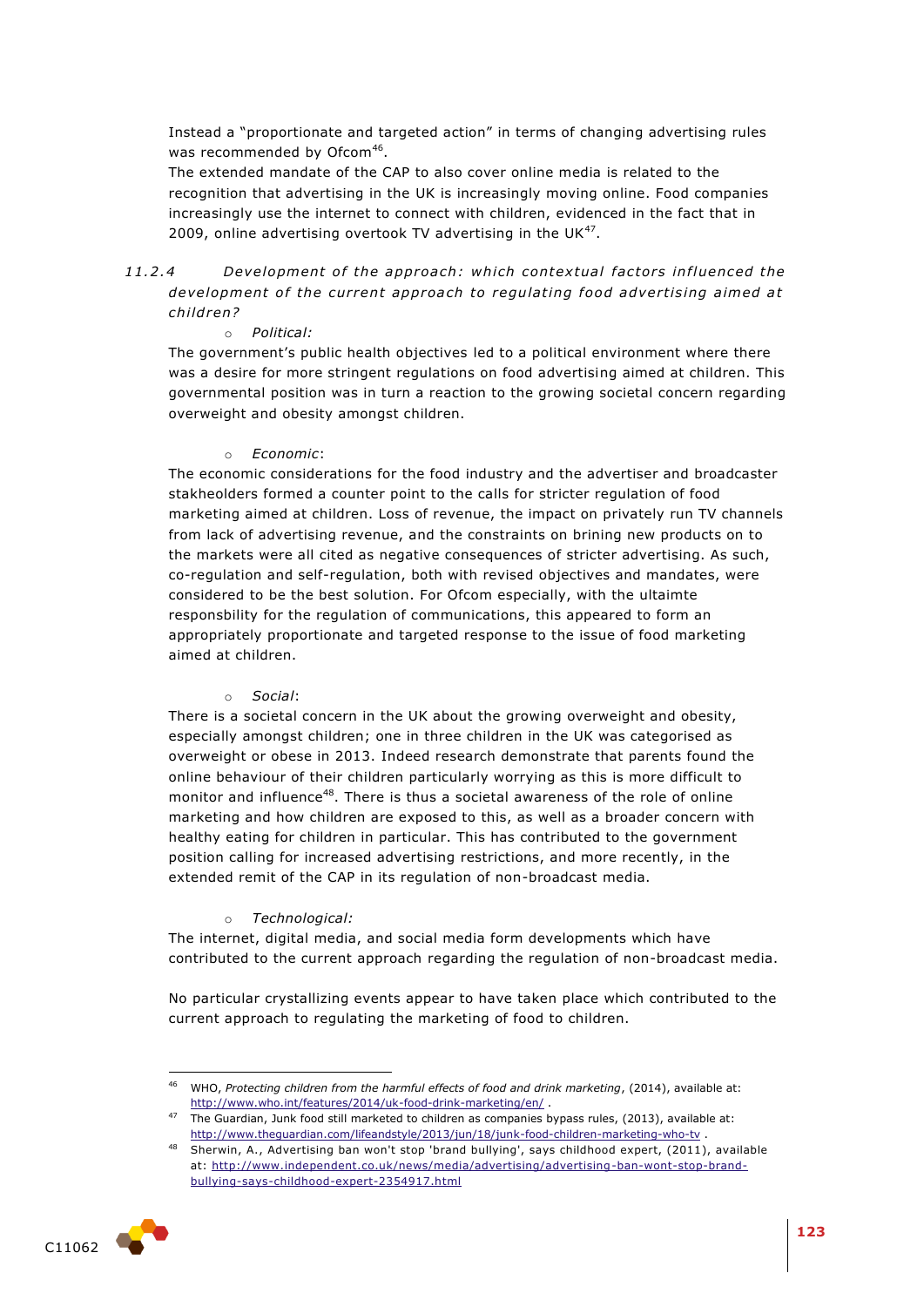#### 11.2.5 *Implementation of the approach: how was this done?*

For broadcast media, the scheduling restrictions were phased in from April 2007 so that broadcasters and affected advertisers had time to adjust their strategies accordingly. By 2009 the scheduling restrictions on HFSS food advertisements aimed at children were fully implemented. The content restrictions on the other hand were introduced in February of 2007 and applied to new advertising campaigns; in July 2007 the content restrictions applied to all advertisements for HFSS foods aimed at children.

For the non-broadcast media, the CAP Code had been in place for some time (nearly 50 years). However the latest form of the CAP Code and the CAP's mandate (to include digital media) was implemented in March of 2011.

For the broadcasting media the implementation involved a range of actors. Ofcom developed the approach of phasing in the new restrictions for scheduling and advertising. The BCAP revised the BCAP Code and the ASA enforces the regulations. Additionally, advertisers and broadcasters were required to work with the organsiation Clearcast to categorise foods according to the FSA nutrient profiles to help distinguish beteen HFSS and non-HFSS foods. Furthermore, the BCAP and ASA also provided support and quidance to advertisers to become used to the new restrictions.

The non-broadcasting media regulation was developed by the CAP into the CAP Code. The CAP falls under the ASA and the ASA enforces this self-regulatory code. As the CAP is a self-regulatory body and receives complaints which it then addresses, it relies on industry contributions to finance the organisation. The organisation ASBOF (Advertising Standards Board of Finance) puts a levy on all non-governmental or private advertisements.

# **11.3 Evaluating the outcomes and effectiveness of policies**

11.3.1 *Has there been any review/evaluation of the approach so far?* Ofcom conducted an impact assessment for the statutory television ban on advertising HFSS food and drink to children in 2009. The results of the impact assessment indicate that the effects of the restrictions are significant, noting a 37% reduction in HFSS advertisements aimed at children between 2005 and 2009<sup>49</sup>.

The ASA monitors the complaints and enforces the compliance for both the BCAP and the CAP and their respective advertising codes. The activities of the ASA are published in annual reports. Besides this structural monitoring, the ASA conducted a review of food and drink advertisements appearing on television in 2009; this revealed an overall compliance rate of 99.4% $^{50}$ .



<sup>49</sup> <sup>49</sup> WHO, *Protecting children from the harmful effects of food and drink marketing*, (2014), available at:

<http://www.who.int/features/2014/uk-food-drink-marketing/en/> .

<sup>&</sup>lt;sup>50</sup> Interview OFCOM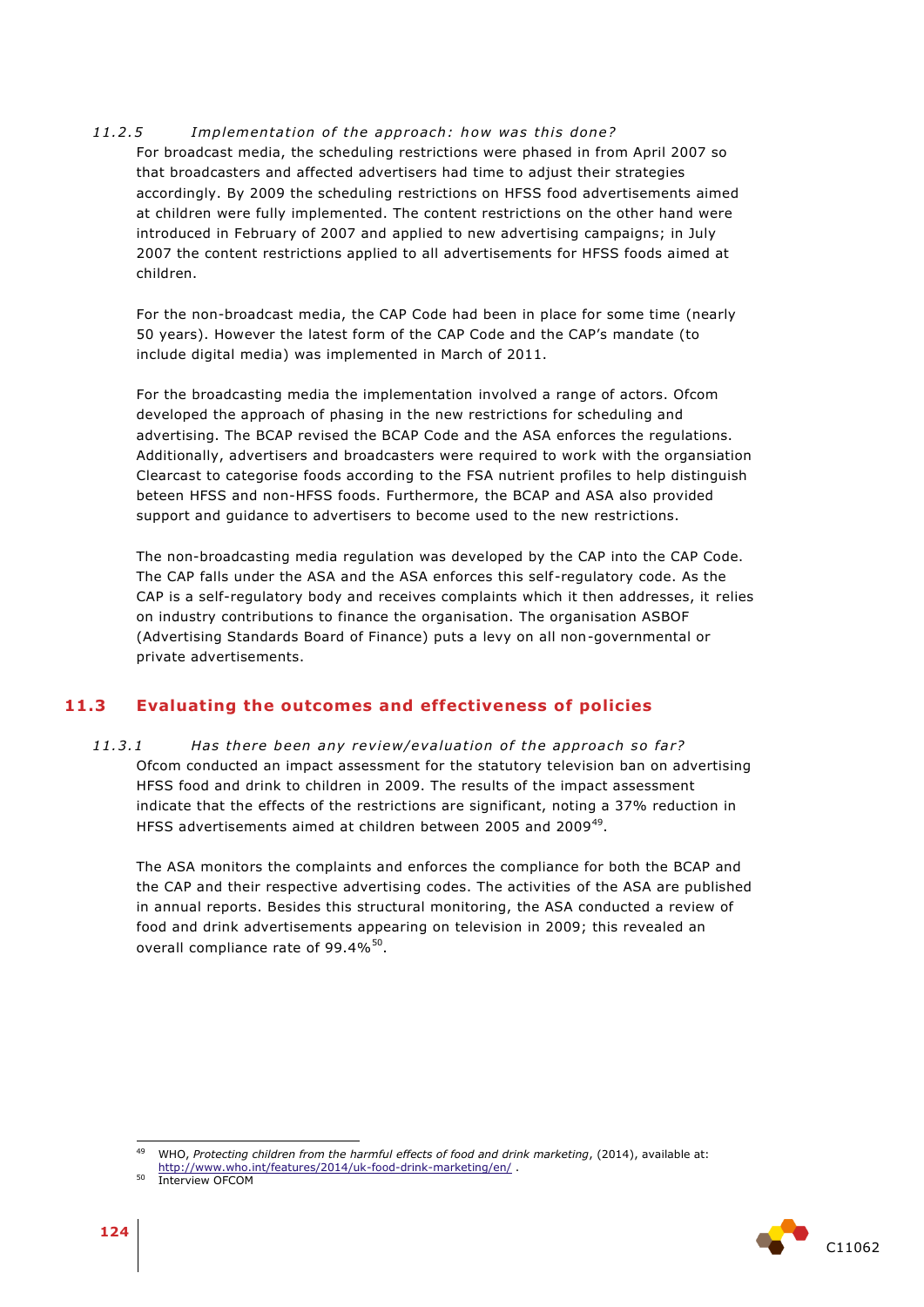11.3.2 **Is there any system for monitoring the effect of this approach to** regulation? If so, which organisations or actor carries this out? The ASA monitors and enforces compliance with the BCAP Code, the statutory regulations on TV advertising, and the CAP code for non-broadcast advertising. It monitors the compliance with advertising regulations through a number of key performance indicators, including for instance: the numbers of complaints, the costs of cases, costs of investigations, the numbers of advertisements withdrawn, the number of advice and training sessions provided, complaint handling satisfaction, advertiser satisfaction and financial performance.<sup>51</sup>

# 11.3.3 How is compliance with these regulations monitored and enforced? *What sorts of consequences occur if an organisation/enterprise does not* follow the regulatory rules in place?

Compliance with the statutory TV ban on advertising during and around children's programming is considered to be technically good. However criticisms have arisen that while advertisers comply with the scheduling and content rules, loopholes remain and the proportion of advertising of HFSS foods has shifted to other time slots instead.

The self-regulatory approach, guided by the CAP Code is considered to have good levels of compliance as well. The ASA can enforce compliance through techniques such as naming and shaming of non-compliant advertisers and broadcasters. This works relatively well given that advertisers' public images are extremely important to their everyday business.

The CAP within the ASA receives complaints but also monitors all forms of nonbroadcast media proactively $52$ . The ASA publishes the named and shamed advertisers on a weekly basis and this is put on their website. The vast majority of non-compliant cases are resolved and in nearly all cases the ASA and advertisers can come to a voluntary resolution. When complaints cannot be resolved voluntarily by the ASA and advertiser, the case is sent and judged by the ASA Council. If advertisers consistently break CAP rules they can also be referred to Ofcom or Trading Standards Authorities (the market surveillance organs in the UK). The CAP can also ask that certain advertisements be removed, online this can be achieved by asking search engines to help with the removal of non-compliant advertisements, members of the industry can intervene or ad alerts can be implemented which draw the media's attention to a noncompliant advertiser by requesting that the media get in touch with the Copy Advice team within the CAP before accepting ads from certain advertisers. In this way the CAP has a variety of tools at its disposal to enforce the self-regulatory code.

11.3.4 *How effective do you feel this practice is in contributing to a good regulation of food advertising aimed at children? Please explain.* From a self-regulatory perspective, this approach is said to be quite effective because there tends to be more motivation amongst industry and advertiser organisations to comply with the established guidelines. Through consultative procedures, stakeholders from all sides feel at least heard and for the industry especially, avoiding more stringent rules is a good incentive for compliance.

<sup>52</sup> CAP, *About CAP*, available at[: http://www.cap.org.uk/About-CAP/Compliance/Monitoring.aspx.](http://www.cap.org.uk/About-CAP/Compliance/Monitoring.aspx)



 $51$ <sup>51</sup> ASA and CAP, *Performance and Objectives – Half-year Statement January – June 2014*, (2014), available at:

[http://www.asa.org.uk/~/media/Files/ASA/Annual%20reports/Countdown%20to%2050/Half%20year%20St](http://www.asa.org.uk/~/media/Files/ASA/Annual%20reports/Countdown%20to%2050/Half%20year%20Statement_Jan%20-%20June%202014.ashx) [atement\\_Jan%20-%20June%202014.ashx](http://www.asa.org.uk/~/media/Files/ASA/Annual%20reports/Countdown%20to%2050/Half%20year%20Statement_Jan%20-%20June%202014.ashx) .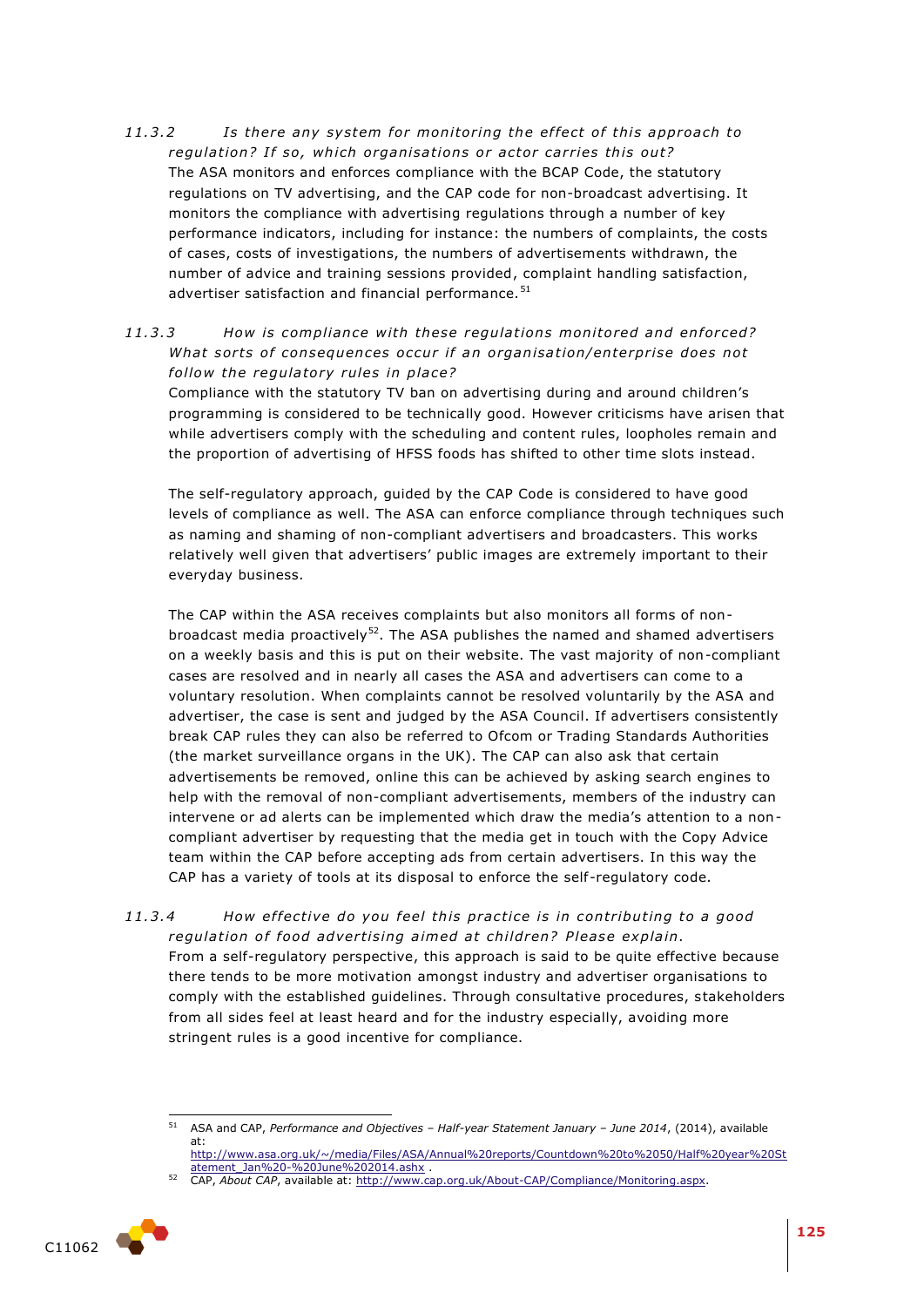Additionally, consumers, advertisers and food manufacturers benefit from a fast and cost-free complaints system which propagates fair competition amongst businesses. In particular, digital media benefits form more flexible monitoring and responses as is the case under self-regulation.

Statutory regulations and the co-regulatory approach to monitoring and enforcing them have the benefit of sharing costs involved amongst organisations. Additionally, by having advertisers certify their own advertisements according to the HFSS nutrient profiles, a further step in the compliance process is out sourced from the regulatory bodies. Advertisers and broadcasters are also obliged to assess which of their own programming can be considered to have particular appeal to children. In this way, by distributing regulatory activities amongst different actors, Ofcom reduces its costs and feels it benefits its costs and balances effectively.

The statutory ban on TV advertising of HFSS foods to children around children's programming has been considered effective when examining the number of advertisements being show on children's channels and around children's programmes. This is evident in Ofcom's impact assessment. The UK Department of Health also reported that the annual expenditure on "child themed" food and drink across all media decreased by 41% between 2003 and 2007 (103 million pounds to 61 million pounds).

However, despite this compliance with the statutory scheduling regulations, consumer groups and other stakeholders do not necessarily feel that this reduction necessarily means that the ban is effective as there are many programmes which are considered family programmes, but which have a significant proportion of children watching. In some programmes, such as IVT1's X-factor and Britain's Got Talent, though less than 20% of the audiences constitute children, in terms of numbers the amount of children watching is still high. As such, these programmes are not subject to the HFSS ban and children are still reached<sup>53</sup>.

The report by Ofcom also indicates that there has been an overall increase in advertisements on TV for HFSS foods during other times of the day. Furthermore, food manufacturers increasingly use the internet to reach their consumers, including children. <sup>54</sup>Children especially are targeted through mobile phones, computer games, and social media. From this perspective, the statutory ban on TV advertisements of HFSS food only addresses a portion of the overall media landscape in the UK, thus undermining its effectiveness to some degree.

Research by Newcastle University also showed that for instance, the proportion of junk food advertising taking place had barely changed; if anything this increased somewhat from 6.1% to 7%. This suggests that the advertisements are not reduced but are shown at different times instead. Thus companies are officially compliant but the spirit of the regulation is being neglected.

<sup>54</sup> The Guardian, Junk food still marketed to children as companies bypass rules, (2013), available at: <http://www.theguardian.com/lifeandstyle/2013/jun/18/junk-food-children-marketing-who-tv> .



<sup>53</sup> The Guardian, Junk food still marketed to children as companies bypass rules, (2013), available at: <http://www.theguardian.com/lifeandstyle/2013/jun/18/junk-food-children-marketing-who-tv> .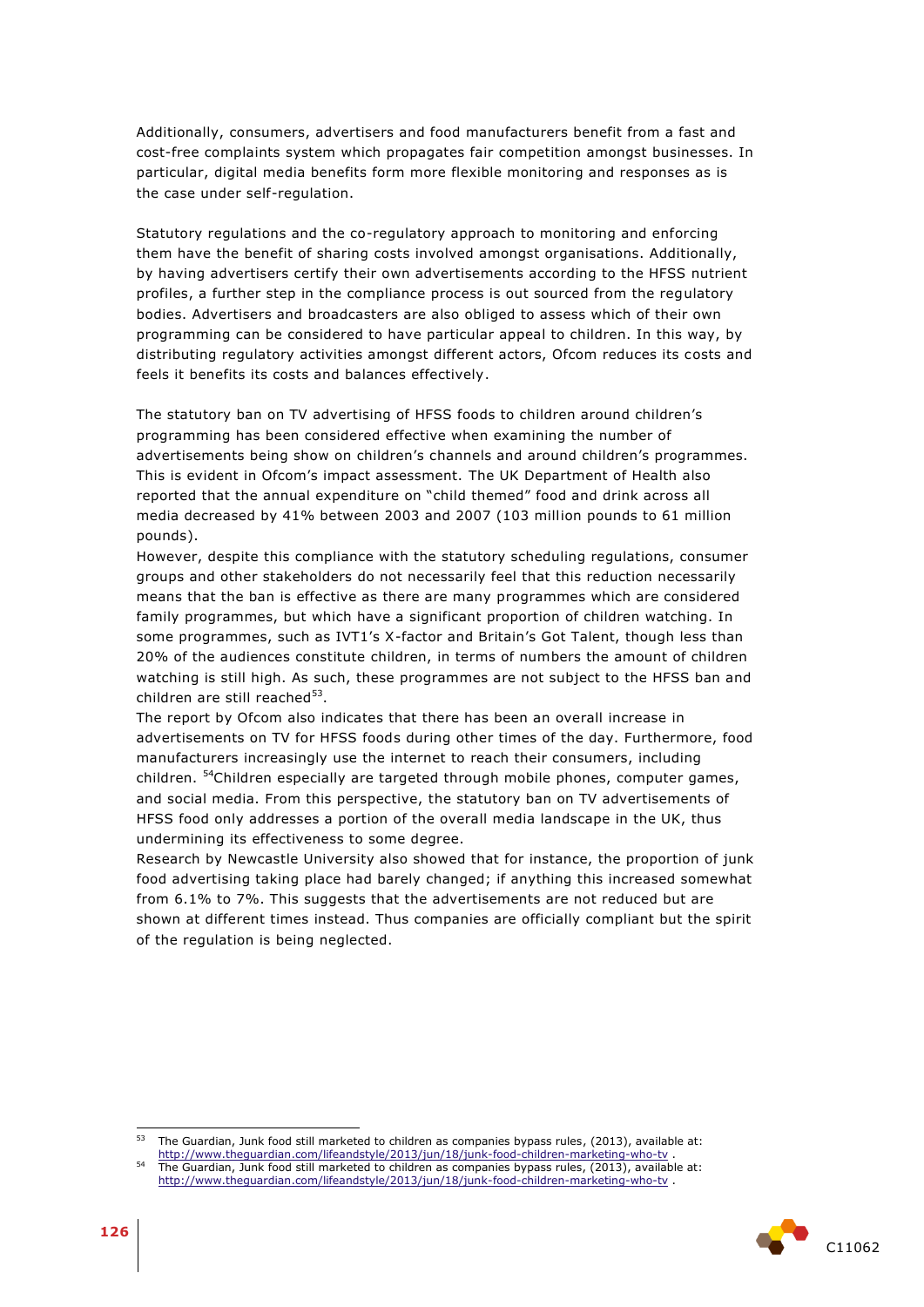From a self-regulatory perspective, the ASA and CAP consider the current approach to be effective. The extended remit to digital media has been an important step, evidence by the fact that the proportion of online investigations into complaints is steadily increasing and was at 40% at the time of the Half-year statement by the ASA and CAP in 2014.<sup>55</sup>

From a self-regulatory perspective, successful aspects are that in allowing the industry organisations to regulate themselves as an alternative to legislation, there tends to be more motivation to comply with the established guidelines. Through consultative procedures, stakeholders from all sides feel at least heard and for the industry especially, avoiding more stringent rules is a good incentive for compliance. Additionally, consumers, advertisers and food manufacturers benefit from a fast and cost-free complaints system which propagates fair competition amongst businesses. In particular, digital media benefits form more flexible monitoring and responses as is the case under self-regulation. Additionally, by complementing other regulations, such as those on misleading advertising (transposed from the EC directive 2005/EC on Unfair Consumer practices), the important marketing spheres are covered.<sup>56</sup>

The main lessons from the self-regulatory approach is that when industry organisations are involved in establishing their own Codes and/or guidelines for marketing, especially as an alternative to a new statutory regulations, there tend to be good levels of compliance. The interests of consumers, health organisations and governmental bodies as well as those from industry and advertisers are considered and this appears to propagate a more co-operative spirit amongst industries and inspires them with a drive to indeed regulate each other. In the case of the UK, the ASA also has a range of more tangible sanctions at its disposal, such as removing websites or online advertisements if they are non-compliant. This goes beyond the naming and shaming principle which though effective, is in this case complemented by a range of other measures. Working with other branches and organisations can be helpful in this (such as search engines for instance).

Statutory regulation appears to be less flexible in responding to different forms of media which advertisers can use. Concepts such as "social responsibility" in advertising must be defined in concrete terms in order to enforce them according to the letter of the law. Such more rigid rules can invite companies to actively seek out loopholes within the law. On the other hand, having certain regulations legally established does help to propagate a particular societal attitude as well; in this case having certain laws regarding food advertising towards children helps to cultivate a social attitude that this marketing practice is not acceptable.

# 11.3.5 Have there been any obstacles or challenges encountered in *developing and implementing this approach to regulating food advertising* aimed at children?

As is the case in other countries, the same type of discussion seems to form in that food industry enterprises, advertising and broadcasting stakeholders resist regulation, especially statutory regulation, while consumer, health and governmental bodies desire more consumer protection and thus often stricter regulations.

[reports/~/media/Files/CAP/Misc/CAP\\_Digital\\_Remit\\_Extension.ashx.](http://www.cap.org.uk/News-reports/~/media/Files/CAP/Misc/CAP_Digital_Remit_Extension.ashx)



<sup>55</sup> <sup>55</sup> ASA and CAP, *Performance and Objectives – Half-year Statement January – June 2014*, (2014), available at:

[http://www.asa.org.uk/~/media/Files/ASA/Annual%20reports/Countdown%20to%2050/Half%20year%20St](http://www.asa.org.uk/~/media/Files/ASA/Annual%20reports/Countdown%20to%2050/Half%20year%20Statement_Jan%20-%20June%202014.ashx) [atement\\_Jan%20-%20June%202014.ashx.](http://www.asa.org.uk/~/media/Files/ASA/Annual%20reports/Countdown%20to%2050/Half%20year%20Statement_Jan%20-%20June%202014.ashx) <sup>56</sup> CAP, *Extending the Digital Remit of the CAP,* (2010), available at: [http://www.cap.org.uk/News-](http://www.cap.org.uk/News-reports/~/media/Files/CAP/Misc/CAP_Digital_Remit_Extension.ashx)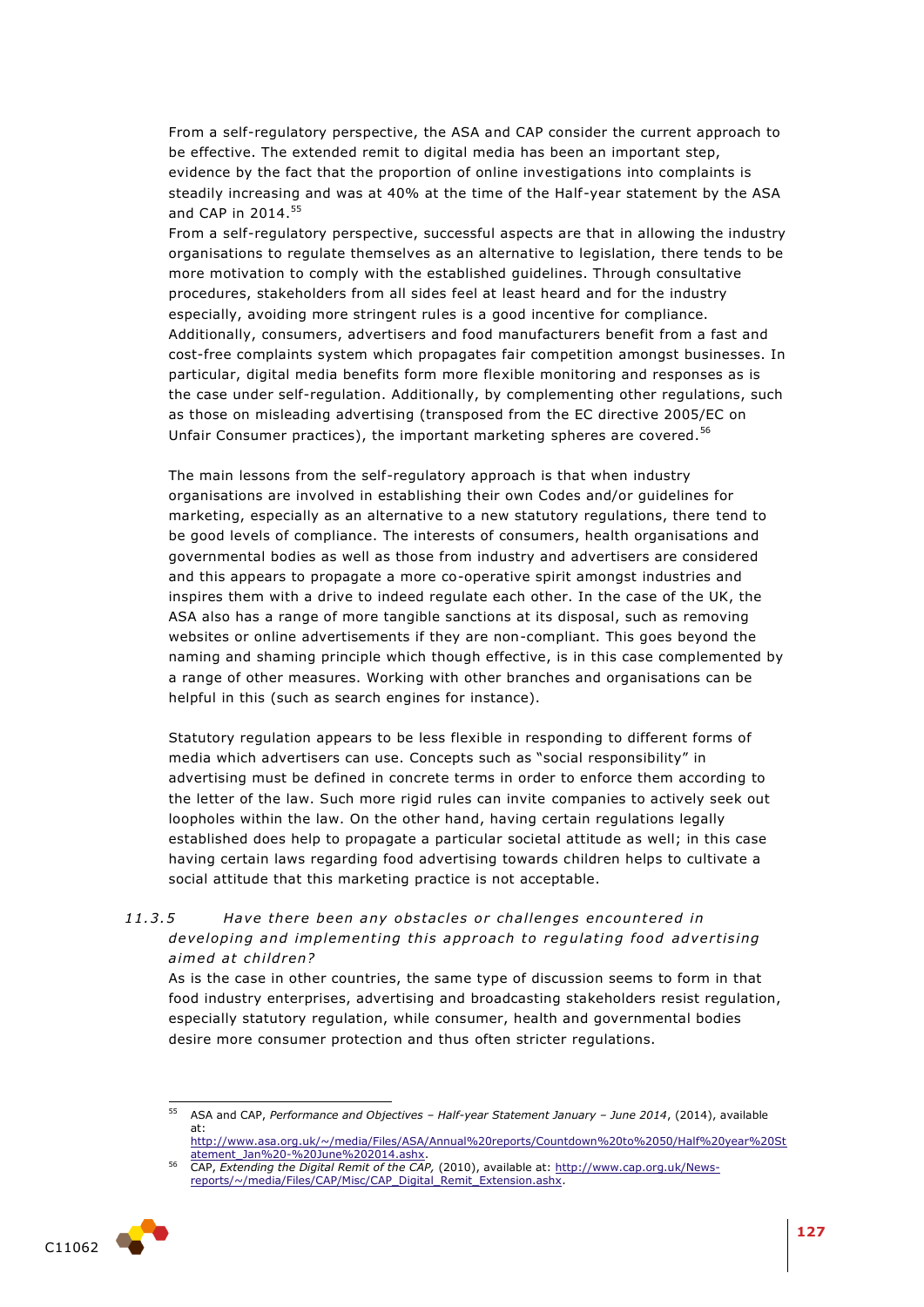This discussion and finding a balance between interests has been a main challenge and helped to lead in 2004, to Ofcom devolving powers to the ASA and entering a coregulatory approach to food marketing aimed at children.

In an effort to implement proportionate and targeted action, Ofcom relied on research from its own organisation as well as academics on the role of advertising on children's food choices. There is however no consensus on the strength of this impact and as such, with contradictory research, Ofcom felt strong regulation was unwarranted. This discussion concerning the connection between overweight and obesity amongst children and food marketing aimed at them forms a challenge in coming to a regulatory agreement.

A further challenge was developing and implementing the nutrient profiles which help advertisers, broadcasters and regulators to monitor and enforce compliance of appropriate content in food marketing aimed at children.

## **11.4 Transferability**

#### 11.4.1 *Discussion on transferability of approach*

Self-regulation is considered to be very transferable. Indeed most European countries adopt some form of self-regulation, the approach is deemed quite universal. There exists a European association for self-regulatory bodies, the EASA demonstrating that this approach is relatively wide-spread.

There is an intuitive appeal here in that statutory regulation is often seen as constraining for businesses, competition and innovativeness. As such the ability of the industry to regulate itself has intuitive appeal. Additionally, in an effort to reach a compromise to stave off further regulation, industry stakeholders can be more inclined to make concessions towards consumer, .health and governmental bodies which are more likely to push for stricter regulation. Due to the business interests at stake, industry organisations are more inclined to compromise and comply under self regulation.

Regarding the financial, human and organisational resources this approach is also quite transferable. A central body for monitoring and enforcing compliance is required and in the case of the UK this is fuelled by advertising levies from broadcasters and advertisers. The one body acts as a complaints forum as well, forming a gateway between the industry and consumers. The collaboration with different organisations to enforce compliance is also an efficient way of working which is cost -saving and gives the self-regulatory sanctions more strength as well.

The co-regulatory approach is also relatively efficient in that costs and administrative burden are shared amongst different organisations. The role of the ASA as a help in regulating both statutory broadcast regulations and non-broadcast regulations also centralised the regulatory activities to some degree within Ofcom, which can also be considered an efficient way of organising the regulation of marketing. This collaborative approach to regulation has a certain intuitive appeal.

Ofcom also feels the approach of using nutrient profiles has intuitive appeal. Overall the approach is appropriate given the dual objectives of reducing exposure of children to food focused marketing on the one hand, and avoiding disproportional pressures on food and marketing industries.